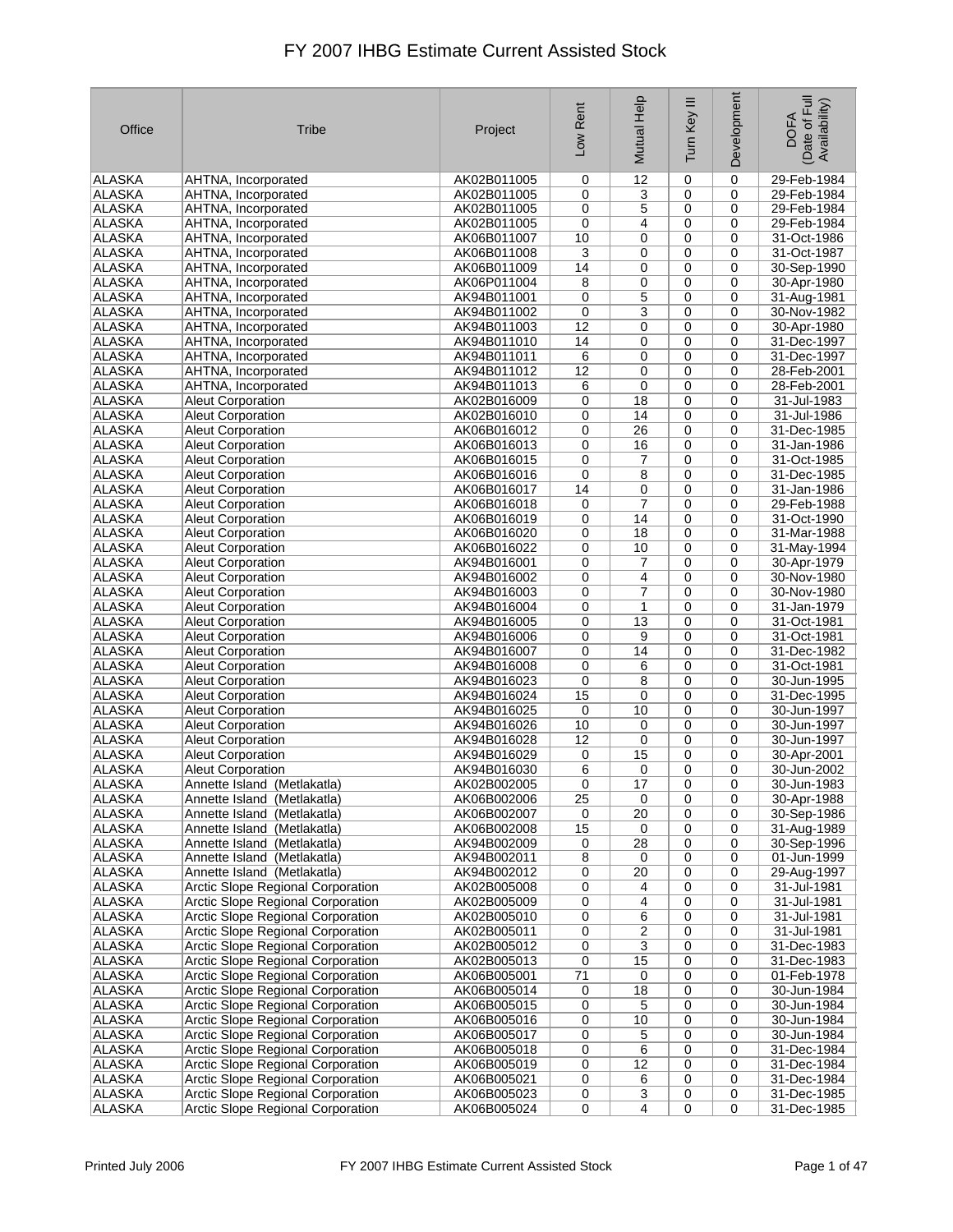| Office                         | Tribe                                                                                | Project                    | Low Rent | Mutual Help             | Ξ<br>Tum Key | Development      | Date of Full<br>Availability)<br><b>DOFA</b> |
|--------------------------------|--------------------------------------------------------------------------------------|----------------------------|----------|-------------------------|--------------|------------------|----------------------------------------------|
| ALASKA                         | <b>Arctic Slope Regional Corporation</b>                                             | AK06B005025                | 0        | 15                      | 0            | 0                | 31-Dec-1985                                  |
| <b>ALASKA</b>                  | <b>Arctic Slope Regional Corporation</b>                                             | AK06B005026                | 0        | 10                      | 0            | 0                | 31-Mar-1986                                  |
| <b>ALASKA</b>                  | <b>Arctic Slope Regional Corporation</b>                                             | AK06B005027                | 0        | 3                       | 0            | 0                | 31-Dec-1985                                  |
| <b>ALASKA</b>                  | <b>Arctic Slope Regional Corporation</b>                                             | AK06B005028                | 0        | 7                       | 0            | 0                | 30-Sep-1986                                  |
| <b>ALASKA</b>                  | <b>Arctic Slope Regional Corporation</b>                                             | AK06B005029                | 0        | 4                       | $\mathbf 0$  | 0                | 31-Dec-1985                                  |
| <b>ALASKA</b>                  | Arctic Slope Regional Corporation                                                    | AK06B005030                | 0        | 10                      | 0            | 0                | 30-Jul-1992                                  |
| <b>ALASKA</b>                  | <b>Arctic Slope Regional Corporation</b>                                             | AK06B005031                | 0        | 5                       | 0            | 0                | 30-Nov-1988                                  |
| <b>ALASKA</b><br><b>ALASKA</b> | Arctic Slope Regional Corporation                                                    | AK06B005033                | 0        | 4                       | 0            | 0                | 30-Sep-1987                                  |
| <b>ALASKA</b>                  | <b>Arctic Slope Regional Corporation</b><br><b>Arctic Slope Regional Corporation</b> | AK06B005034<br>AK06B005036 | 0<br>0   | 6<br>4                  | 0<br>0       | 0<br>0           | 31-Jul-1991<br>30-Jul-1992                   |
| <b>ALASKA</b>                  | Arctic Slope Regional Corporation                                                    | AK94B005002                | 0        | $\mathbf{1}$            | 0            | 0                | 30-Sep-1979                                  |
| <b>ALASKA</b>                  | <b>Arctic Slope Regional Corporation</b>                                             | AK94B005003                | 0        | 7                       | 0            | 0                | 30-Apr-1981                                  |
| <b>ALASKA</b>                  | Arctic Slope Regional Corporation                                                    | AK94B005004                | 0        | 3                       | 0            | 0                | 30-Sep-1979                                  |
| <b>ALASKA</b>                  | <b>Arctic Slope Regional Corporation</b>                                             | AK94B005005                | 0        | 1                       | 0            | 0                | 30-Sep-1979                                  |
| <b>ALASKA</b>                  | Arctic Slope Regional Corporation                                                    | AK94B005006                | 0        | 4                       | 0            | 0                | 30-Sep-1979                                  |
| <b>ALASKA</b>                  | <b>Arctic Slope Regional Corporation</b>                                             | AK94B005007                | 0        | $\overline{c}$          | 0            | $\mathbf 0$      | 31-Mar-1980                                  |
| <b>ALASKA</b>                  | Arctic Slope Regional Corporation                                                    | AK94B005037                | 0        | 20                      | 0            | 0                | 31-Jul-1997                                  |
| <b>ALASKA</b>                  | <b>Arctic Slope Regional Corporation</b>                                             | AK94B005038                | 0        | 17                      | 0            | $\overline{2}$   | 31-Mar-1999                                  |
| <b>ALASKA</b>                  | Arctic Slope Regional Corporation                                                    | AK94B005039                | 19       | 0                       | 0            | 0                | 31-Jan-2000                                  |
| <b>ALASKA</b>                  | <b>Arctic Slope Regional Corporation</b>                                             | AK94B005040                | 17       | 0                       | 0            | 0                | 31-Jan-2000                                  |
| <b>ALASKA</b>                  | <b>Arctic Slope Regional Corporation</b>                                             | AK94B005041                | 0        | 17                      | 0            | 0                | 31-Mar-1999                                  |
| <b>ALASKA</b>                  | <b>Arctic Slope Regional Corporation</b>                                             | AK94B005042                | 0        | 2                       | 0            | 0                | 31-Dec-2002                                  |
| <b>ALASKA</b>                  | <b>Arctic Slope Regional Corporation</b>                                             | AK94B005042                | 0        | $\overline{c}$          | 0            | 0                | 31-Dec-2002                                  |
| <b>ALASKA</b>                  | Arctic Slope Regional Corporation                                                    | AK94B005042                | 0        | 2                       | 0            | 0                | 31-Dec-2002                                  |
| <b>ALASKA</b>                  | Arctic Slope Regional Corporation                                                    | AK94B005042                | 0        | $\overline{\mathbf{3}}$ | 0            | 0                | 31-Dec-2002                                  |
| <b>ALASKA</b>                  | <b>Arctic Slope Regional Corporation</b>                                             | AK94B005042                | 0        | 2                       | 0            | 0                | 31-Dec-2002                                  |
| <b>ALASKA</b>                  | Arctic Slope Regional Corporation                                                    | AK94B005042                | 0        | 3                       | 0            | 0                | 31-Dec-2002                                  |
| <b>ALASKA</b>                  | <b>Arctic Slope Regional Corporation</b>                                             | AK94B005042                | 0        | $\overline{c}$          | 0            | 0                | 31-Dec-2002                                  |
| <b>ALASKA</b><br><b>ALASKA</b> | Baranof Island Housing Authority                                                     | AK06B017001                | 0<br>0   | 16<br>9                 | 0<br>0       | 0<br>$\mathbf 0$ | 30-Sep-1987                                  |
| <b>ALASKA</b>                  | Baranof Island Housing Authority<br>Baranof Island Housing Authority                 | AK06B017002<br>AK94B017003 | 20       | 0                       | 0            | 0                | 31-May-1989<br>30-Jun-1996                   |
| <b>ALASKA</b>                  | Baranof Island Housing Authority                                                     | AK94B017004                | 0        | 25                      | 0            | 0                | 30-Jun-1996                                  |
| <b>ALASKA</b>                  | <b>Baranof Island Housing Authority</b>                                              | AK94B017005                | 0        | 4                       | 0            | 0                | 01-Sep-1999                                  |
| <b>ALASKA</b>                  | Baranof Island Housing Authority                                                     | AK94B017005                | 0        | 1                       | 0            | 0                | 01-Mar-2000                                  |
| <b>ALASKA</b>                  | Baranof Island Housing Authority                                                     | AK94B017005                | 0        | 4                       | 0            | 0                | 01-Aug-2000                                  |
| <b>ALASKA</b>                  | Baranof Island Housing Authority                                                     | AK94B017005                | 0        | 8                       | 0            | 0                | 07-Nov-2001                                  |
| <b>ALASKA</b>                  | Baranof Island Housing Authority                                                     | AK94B017005                | 0        | $\mathbf{1}$            | 0            | $\mathbf 0$      | 31-Dec-2001                                  |
| ALASKA                         | Bering Straits Regional Corporation                                                  | AK02B008018                | 0        | 15                      | 0            | 0                | 30-Sep-1982                                  |
| <b>ALASKA</b>                  | Bering Straits Regional Corporation                                                  | AK02B008019                | 0        | 18                      | 0            | 0                | 31-Jan-1983                                  |
| <b>ALASKA</b>                  | Bering Straits Regional Corporation                                                  | AK02B008021                | 0        | 14                      | 0            | 0                | 30-Sep-1982                                  |
| <b>ALASKA</b>                  | <b>Bering Straits Regional Corporation</b>                                           | AK02B008022                | 0        | 16                      | 0            | 0                | 31-Oct-1982                                  |
| <b>ALASKA</b>                  | <b>Bering Straits Regional Corporation</b>                                           | AK06B008023                | 0        | 15                      | 0            | 0                | 28-Feb-1991                                  |
| ALASKA                         | Bering Straits Regional Corporation                                                  | AK06B008024                | 0        | 20                      | 0            | 0                | 30-Nov-1988                                  |
| <b>ALASKA</b>                  | Bering Straits Regional Corporation                                                  | AK06B008028                | 0        | 13                      | 0            | 0                | 29-Feb-1992                                  |
| ALASKA                         | Bering Straits Regional Corporation                                                  | AK06B008029                | 0        | 20                      | 0            | 0                | 31-Dec-1992                                  |
| <b>ALASKA</b><br><b>ALASKA</b> | Bering Straits Regional Corporation<br>Bering Straits Regional Corporation           | AK06B008030<br>AK06B008031 | 0<br>0   | 15<br>10                | 0<br>0       | 0<br>0           | 31-Mar-1991<br>31-Mar-1991                   |
| <b>ALASKA</b>                  | <b>Bering Straits Regional Corporation</b>                                           | AK06B008032                | 0        | 10                      | 0            | 0                | 28-Feb-1991                                  |
| ALASKA                         | <b>Bering Straits Regional Corporation</b>                                           | AK06P008009                | 18       | 0                       | 0            | 0                | 31-Mar-1978                                  |
| ALASKA                         | Bering Straits Regional Corporation                                                  | AK94B008006                | 0        | 3                       | 0            | 0                | 31-Mar-1977                                  |
| <b>ALASKA</b>                  | Bering Straits Regional Corporation                                                  | AK94B008007                | 0        | 1                       | 0            | 0                | 30-Nov-1976                                  |
| ALASKA                         | <b>Bering Straits Regional Corporation</b>                                           | AK94B008008                | 0        | 2                       | 0            | 0                | 31-Dec-1976                                  |
| <b>ALASKA</b>                  | Bering Straits Regional Corporation                                                  | AK94B008014                | 0        | 20                      | 0            | 0                | 30-Sep-1980                                  |
| <b>ALASKA</b>                  | Bering Straits Regional Corporation                                                  | AK94B008015                | 0        | 25                      | 0            | 0                | 31-Oct-1980                                  |
| <b>ALASKA</b>                  | Bering Straits Regional Corporation                                                  | AK94B008016                | 0        | 5                       | 0            | 0                | 30-Sep-1980                                  |
| <b>ALASKA</b>                  | Bering Straits Regional Corporation                                                  | AK94B008034                | 0        | 11                      | 0            | 0                | 31-Aug-1993                                  |
| <b>ALASKA</b>                  | Bering Straits Regional Corporation                                                  | AK94B008035                | 0        | 18                      | 0            | 0                | 31-Oct-1992                                  |
| ALASKA                         | Bering Straits Regional Corporation                                                  | AK94B008036                | 0        | 23                      | 0            | 0                | 30-Nov-1995                                  |
| <b>ALASKA</b>                  | Bering Straits Regional Corporation                                                  | AK94B008037                | 0        | 16                      | 0            | 0                | 30-Nov-1995                                  |
| <b>ALASKA</b>                  | Bering Straits Regional Corporation                                                  | AK94B008038                | 0        | 20                      | 0            | 0                | 31-Jan-1997                                  |
| <b>ALASKA</b>                  | Bering Straits Regional Corporation                                                  | AK94B008039                | 0        | 20                      | 0            | 0                | 31-Oct-1996                                  |
| ALASKA                         | Bering Straits Regional Corporation                                                  | AK94B008040                | 0        | 20                      | 0            | 0                | 31-Aug-1997                                  |
| ALASKA<br>ALASKA               | Bering Straits Regional Corporation<br>Bering Straits Regional Corporation           | AK94B008041<br>AK94B008042 | 0<br>28  | 19<br>0                 | 0<br>0       | 0<br>0           | 31-Aug-1997<br>31-Oct-1999                   |
|                                |                                                                                      |                            |          |                         |              |                  |                                              |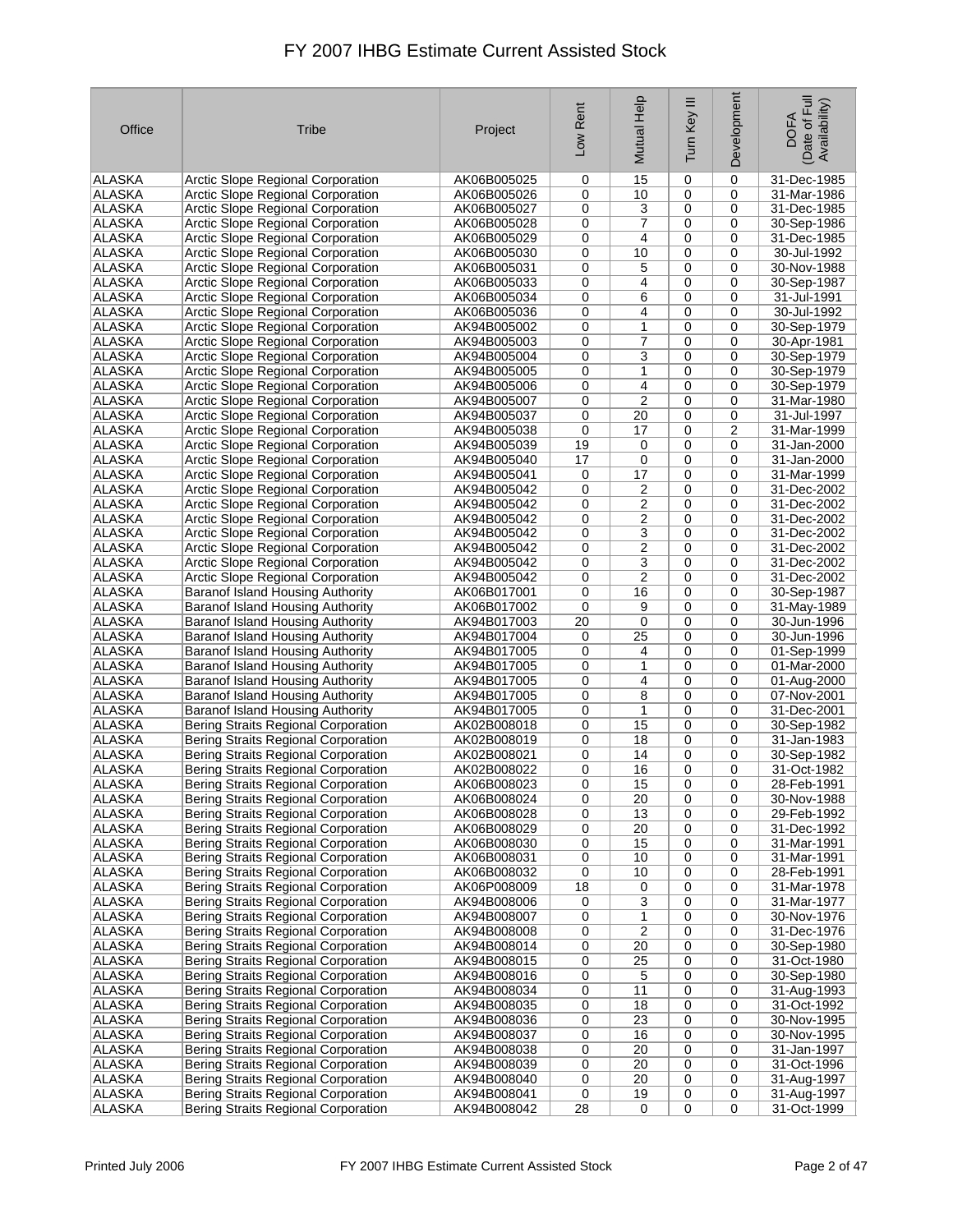| Office        | Tribe                                 | Project     | Low Rent    | Mutual Help     | Ξ<br>Tum Key   | Development | Date of Full<br>Availability)<br><b>DOFA</b> |
|---------------|---------------------------------------|-------------|-------------|-----------------|----------------|-------------|----------------------------------------------|
| ALASKA        | Bering Straits Regional Corporation   | AK94B008043 | 0           | 20              | $\mathbf 0$    | 0           | 31-Dec-1999                                  |
| <b>ALASKA</b> | Bering Straits Regional Corporation   | AK94B008046 | 0           | 8               | 0              | 2           | 30-Sep-1999                                  |
| <b>ALASKA</b> | Bering Straits Regional Corporation   | AK94B008047 | 0           | 18              | 0              | 0           | 31-Jan-2000                                  |
| <b>ALASKA</b> | <b>Bristol Bay Native Corporation</b> | AK02B010012 | 0           | 1               | 0              | 0           | 31-Aug-1983                                  |
| <b>ALASKA</b> | <b>Bristol Bay Native Corporation</b> | AK02B010013 | 0           | 1               | 0              | 0           | 29-Feb-1984                                  |
| <b>ALASKA</b> | <b>Bristol Bay Native Corporation</b> | AK02B010013 | 0           | 2               | 0              | 0           | 29-Feb-1984                                  |
| <b>ALASKA</b> | <b>Bristol Bay Native Corporation</b> | AK02B010013 | 0           | 6               | 0              | 0           | 29-Feb-1984                                  |
| <b>ALASKA</b> | <b>Bristol Bay Native Corporation</b> | AK02P010011 | 15          | 0               | 0              | 0           | 31-Dec-1982                                  |
| <b>ALASKA</b> | <b>Bristol Bay Native Corporation</b> | AK06B010018 | 0           | $\overline{c}$  | 0              | $\mathbf 0$ | 29-Nov-1985                                  |
| <b>ALASKA</b> | <b>Bristol Bay Native Corporation</b> | AK06B010020 | 0           | 17              | 0              | 0           | 30-Jun-1988                                  |
| <b>ALASKA</b> | <b>Bristol Bay Native Corporation</b> | AK06B010022 | $\mathbf 0$ | 4               | 0              | 0           | 30-Sep-1986                                  |
| <b>ALASKA</b> | <b>Bristol Bay Native Corporation</b> | AK06B010023 | 15          | 0               | 0              | 0           | 31-May-1986                                  |
| <b>ALASKA</b> | <b>Bristol Bay Native Corporation</b> | AK06B010024 | 0           | 18              | 0              | 0           | 31-Dec-1992                                  |
| <b>ALASKA</b> | <b>Bristol Bay Native Corporation</b> | AK06B010025 | 0           | 11              | 0              | 0           | 30-Nov-1988                                  |
| <b>ALASKA</b> | <b>Bristol Bay Native Corporation</b> | AK06B010026 | 0           | 11              | $\mathbf 0$    | 0           | 30-Jan-1990                                  |
| <b>ALASKA</b> | <b>Bristol Bay Native Corporation</b> | AK06B010027 | 0           | 11              | 0              | $\mathbf 0$ | 30-Nov-1989                                  |
| ALASKA        | <b>Bristol Bay Native Corporation</b> | AK06B010028 | 0           | 7               | 0              | 0           | 30-Dec-1995                                  |
| <b>ALASKA</b> | <b>Bristol Bay Native Corporation</b> | AK06B010029 | 0           | 20              | 0              | 0           | 30-Nov-1995                                  |
| <b>ALASKA</b> | <b>Bristol Bay Native Corporation</b> | AK06B010030 | 0           | 16              | 0              | 0           | 30-Jun-1995                                  |
| <b>ALASKA</b> | <b>Bristol Bay Native Corporation</b> | AK06B010033 | 0           | 5               | 0              | 0           | 31-Dec-1992                                  |
| <b>ALASKA</b> | <b>Bristol Bay Native Corporation</b> | AK06B010034 | 0           | 14              | 0              | 0           | 31-Dec-1992                                  |
| <b>ALASKA</b> | <b>Bristol Bay Native Corporation</b> | AK94B010003 | 0           | 5               | 0              | 0           | 30-Sep-1979                                  |
| <b>ALASKA</b> | <b>Bristol Bay Native Corporation</b> | AK94B010004 | 0           | 5               | 0              | $\mathbf 0$ | 31-Oct-1979                                  |
| <b>ALASKA</b> | <b>Bristol Bay Native Corporation</b> | AK94B010006 | 0           | 4               | 0              | 0           | 30-Sep-1979                                  |
| <b>ALASKA</b> | <b>Bristol Bay Native Corporation</b> | AK94B010007 | 0           | 3               | 0              | 0           | 31-Aug-1983                                  |
| <b>ALASKA</b> | <b>Bristol Bay Native Corporation</b> | AK94B010008 | 0           | 1               | 0              | 0           | 31-Mar-1981                                  |
| <b>ALASKA</b> | <b>Bristol Bay Native Corporation</b> | AK94B010009 | 0           | 1               | 0              | 0           | 31-Aug-1983                                  |
| <b>ALASKA</b> | <b>Bristol Bay Native Corporation</b> | AK94B010035 | 0           | 13              | 0              | $\mathbf 0$ | 30-Nov-1995                                  |
| <b>ALASKA</b> | <b>Bristol Bay Native Corporation</b> | AK94B010037 | 0           | 8               | 0              | 0           | 31-Mar-1998                                  |
| <b>ALASKA</b> | <b>Bristol Bay Native Corporation</b> | AK94B010038 | 4           | 0               | 0              | $\mathbf 0$ | 31-May-1998                                  |
| <b>ALASKA</b> | <b>Bristol Bay Native Corporation</b> | AK94B010039 | 4           | 0               | 0              | 0           | 31-Mar-1998                                  |
| <b>ALASKA</b> | <b>Bristol Bay Native Corporation</b> | AK94B010040 | 0           | 4               | 0              | 0           | 31-Mar-1998                                  |
| <b>ALASKA</b> | <b>Bristol Bay Native Corporation</b> | AK94B010041 | 8           | 0               | 0              | 0           | 31-Dec-1998                                  |
| <b>ALASKA</b> | <b>Bristol Bay Native Corporation</b> | AK94B010042 | 0           | 16              | 0              | 0           | 31-Mar-1998                                  |
| <b>ALASKA</b> | <b>Bristol Bay Native Corporation</b> | AK94B010043 | 0           | 19              | 0              | 0           | 01-Jan-2000                                  |
| <b>ALASKA</b> | <b>Bristol Bay Native Corporation</b> | AK94B010044 | 6           | 0               | 0              | 0           | 01-Jan-2000                                  |
| <b>ALASKA</b> | Calista Corporation                   | AK02B009010 | 0           | $\mathbf{1}$    | 0              | 0           | 31-Oct-1981                                  |
| <b>ALASKA</b> | Calista Corporation                   | AK02B009011 | 0           | 26              | 0              | 0           | 31-Aug-1983                                  |
| <b>ALASKA</b> | Calista Corporation                   | AK02B009012 | 0           | 1               | 0              | 0           | 31-Oct-1981                                  |
| <b>ALASKA</b> | Calista Corporation                   | AK02B009015 | 0           | $\mathbf{1}$    | $\mathbf 0$    | 0           | 30-Sep-1981                                  |
| <b>ALASKA</b> | Calista Corporation                   | AK02B009016 | 0           | $\overline{4}$  | 0              | 0           | 31-Oct-1981                                  |
| <b>ALASKA</b> | Calista Corporation                   | AK02B009017 | 0           | 24              | 0              | 0           | 30-Sep-1984                                  |
| <b>ALASKA</b> | Calista Corporation                   | AK02B009019 | 0           | 7               | 0              | 0           | 30-Sep-1981                                  |
| ALASKA        | Calista Corporation                   | AK02B009020 | 0           | 11              | 0              | 0           | 31-Oct-1986                                  |
| ALASKA        | Calista Corporation                   | AK02B009024 | 0           | 9               | 0              | 0           | 31-Oct-1986                                  |
| ALASKA        | Calista Corporation                   | AK02B009025 | 0           | 20              | 0              | 0           | 31-Oct-1983                                  |
| <b>ALASKA</b> | Calista Corporation                   | AK02B009026 | 0           | 15              | 0              | 0           | 31-Oct-1984                                  |
| <b>ALASKA</b> | Calista Corporation                   | AK02B009028 | 0           | 9               | 0              | 0           | 30-Apr-1984                                  |
| <b>ALASKA</b> | Calista Corporation                   | AK02B009029 | 0           | $\overline{25}$ | 0              | 0           | 30-May-1985                                  |
| ALASKA        | Calista Corporation                   | AK02B009030 | 0           | 22              | 0              | 0           | 30-May-1984                                  |
| ALASKA        | Calista Corporation                   | AK02B009031 | 0           | 24              | 0              | 0           | 30-Nov-1986                                  |
| ALASKA        | Calista Corporation                   | AK02B009033 | 0           | 3               | 0              | $\mathbf 0$ | 31-Oct-1981                                  |
| ALASKA        | Calista Corporation                   | AK02B009034 | 0           | $\overline{2}$  | 0              | 0           | 31-Oct-1981                                  |
| <b>ALASKA</b> | Calista Corporation                   | AK02B009035 | 0           | $\overline{2}$  | 0              | 0           | 30-Sep-1981                                  |
| ALASKA        | Calista Corporation                   | AK02B009037 | 0           | $\overline{3}$  | 0              | 0           | 31-Oct-1981                                  |
| ALASKA        | Calista Corporation                   | AK02B009038 | 0           | $\overline{3}$  | 0              | 0           | 30-Sep-1981                                  |
| ALASKA        | Calista Corporation                   | AK02B009039 | 0           | $\overline{5}$  | 0              | 0           | 31-Mar-1982                                  |
| ALASKA        | Calista Corporation                   | AK02B009040 | 0           | 12              | 0              | 0           | 30-Apr-1982                                  |
| ALASKA        | Calista Corporation                   | AK02B009041 | 0           | 2               | 0              | 0           | 30-Apr-1982                                  |
| ALASKA        | Calista Corporation                   | AK02B009043 | 0           | 11              | 0              | 0           | 31-Aug-1983                                  |
| <b>ALASKA</b> | Calista Corporation                   | AK06B009042 | 0           | 15              | 0              | 0           | 31-Oct-1986                                  |
| ALASKA        | Calista Corporation                   | AK06B009044 | 0           | 23              | 0              | 0           | 30-Nov-1986                                  |
| ALASKA        | Calista Corporation                   | AK06B009045 | 0           | 14              | 0              | 0           | 30-Nov-1986                                  |
| ALASKA        | Calista Corporation                   | AK06B009046 | 0           | 17              | $\overline{0}$ | 0           | 30-Nov-1986                                  |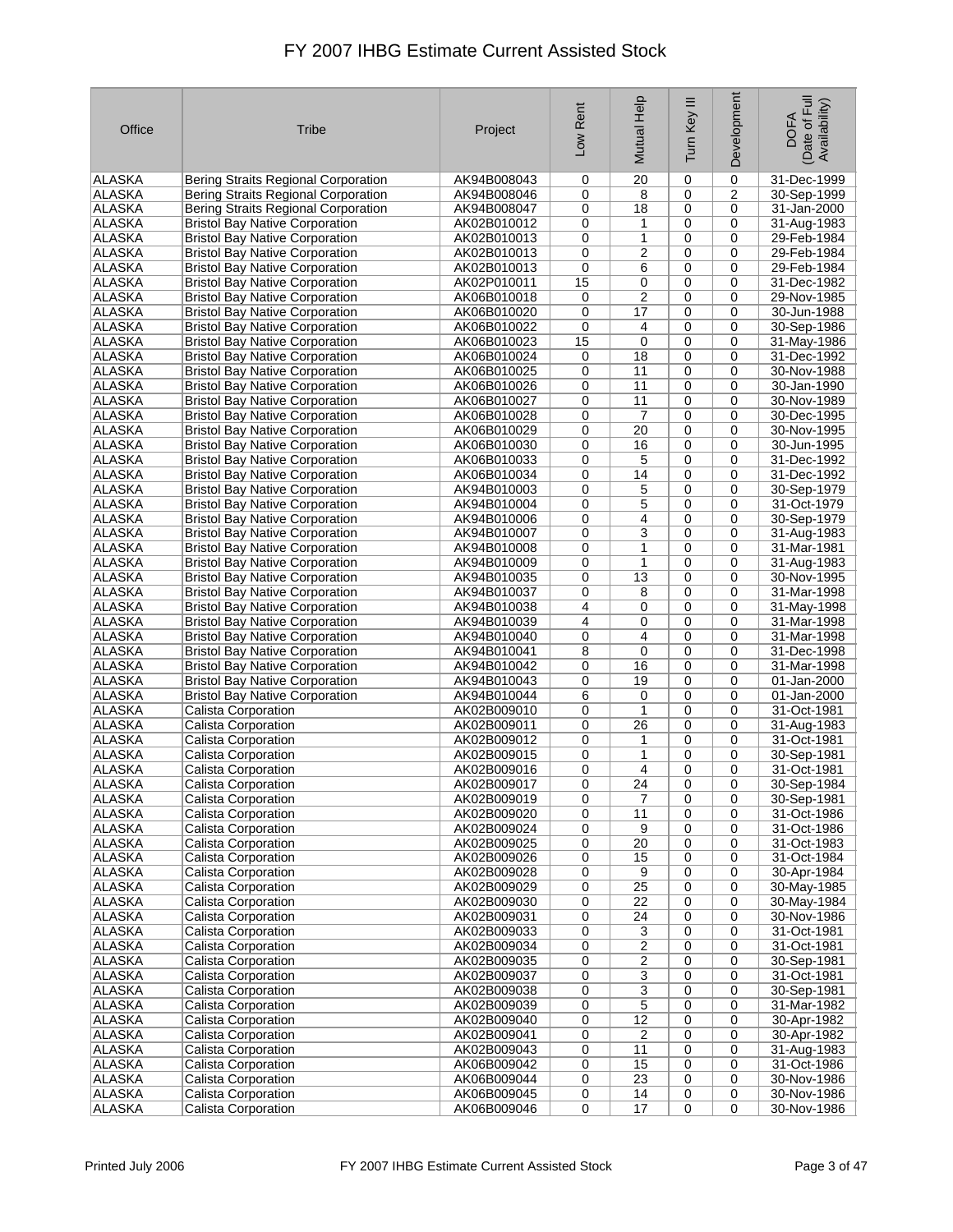| Office                         | <b>Tribe</b>                                             | Project                    | Low Rent        | Mutual Help         | Ξ<br>Turn Key | Development | Date of Full<br>Availability)<br><b>DOFA</b> |
|--------------------------------|----------------------------------------------------------|----------------------------|-----------------|---------------------|---------------|-------------|----------------------------------------------|
| <b>ALASKA</b>                  | Calista Corporation                                      | AK06B009047                | 0               | 25                  | 0             | $\mathbf 0$ | 31-Dec-1983                                  |
| <b>ALASKA</b>                  | Calista Corporation                                      | AK06B009054                | 0               | 11                  | 0             | 0           | 31-Oct-1984                                  |
| <b>ALASKA</b>                  | Calista Corporation                                      | AK06B009056                | 0               | 6                   | $\mathbf 0$   | $\mathbf 0$ | 31-Oct-1986                                  |
| <b>ALASKA</b>                  | Calista Corporation                                      | AK06B009059                | 0               | 13                  | 0             | 0           | 30-Dec-1987                                  |
| <b>ALASKA</b>                  | <b>Calista Corporation</b>                               | AK06B009060                | 0               | 15                  | 0             | 0           | 30-Dec-1987                                  |
| <b>ALASKA</b>                  | Calista Corporation                                      | AK06B009062                | 0               | 25                  | $\mathbf 0$   | $\mathbf 0$ | 28-Feb-1989                                  |
| <b>ALASKA</b>                  | Calista Corporation                                      | AK06B009063                | 0               | 21                  | 0             | 0           | 31-Dec-1988                                  |
| <b>ALASKA</b>                  | Calista Corporation                                      | AK06B009064                | 0               | 16                  | 0             | 0           | 28-Feb-1989                                  |
| <b>ALASKA</b>                  | Calista Corporation                                      | AK06B009065                | 0               | 16                  | $\mathbf 0$   | $\mathbf 0$ | 31-May-1989                                  |
| <b>ALASKA</b>                  | Calista Corporation                                      | AK06B009067                | 0               | 5                   | $\mathbf 0$   | $\mathbf 0$ | 28-Feb-1989                                  |
| <b>ALASKA</b>                  | Calista Corporation                                      | AK06B009068                | 0               | 15                  | 0             | 0           | 31-Aug-1991                                  |
| <b>ALASKA</b>                  | Calista Corporation                                      | AK06B009069                | 12              | 0                   | 0             | 0           | 30-Nov-1992                                  |
| <b>ALASKA</b>                  | Calista Corporation                                      | AK06B009070                | 0               | 24                  | 0             | $\mathbf 0$ | 31-Mar-1991                                  |
| <b>ALASKA</b>                  | Calista Corporation                                      | AK06B009072                | 0               | $\overline{22}$     | 0             | 0           | 31-Jul-1994                                  |
| <b>ALASKA</b>                  | Calista Corporation                                      | AK06B009073                | 0               | 7                   | $\mathbf 0$   | 0           | 31-Jan-1994                                  |
| <b>ALASKA</b>                  | Calista Corporation                                      | AK06B009074                | 0               | 6                   | 0             | $\mathbf 0$ | 31-Mar-1991                                  |
| <b>ALASKA</b>                  | Calista Corporation                                      | AK06B009075                | 0               | 9                   | $\mathbf 0$   | 0           | 31-Jan-1992                                  |
| <b>ALASKA</b>                  | <b>Calista Corporation</b>                               | AK06B009076                | 0               | 20                  | 0             | $\mathbf 0$ | 31-Jul-1991                                  |
| <b>ALASKA</b><br><b>ALASKA</b> | Calista Corporation                                      | AK06P00961<br>AK94B009004  | $\overline{20}$ | 0<br>$\overline{2}$ | 0             | 0           | 31-Oct-1988                                  |
| <b>ALASKA</b>                  | Calista Corporation<br><b>Calista Corporation</b>        | AK94B009005                | 0<br>0          | 5                   | 0<br>0        | 0<br>0      | 31-Mar-1979<br>28-Feb-1979                   |
| <b>ALASKA</b>                  | <b>Calista Corporation</b>                               | AK94B009006                | 0               | 2                   | $\mathbf 0$   | $\mathbf 0$ | 31-Dec-1978                                  |
| <b>ALASKA</b>                  | <b>Calista Corporation</b>                               | AK94B009007                | 0               | 3                   | 0             | $\mathbf 0$ | 31-Jan-1980                                  |
| <b>ALASKA</b>                  | Calista Corporation                                      | AK94B009008                | 0               | 1                   | $\mathbf 0$   | 0           | 30-Apr-1980                                  |
| <b>ALASKA</b>                  | Calista Corporation                                      | AK94B009009                | 0               | 1                   | 0             | $\mathbf 0$ | 31-Mar-1980                                  |
| <b>ALASKA</b>                  | Calista Corporation                                      | AK94B009018                | 0               | 3                   | 0             | 0           | 31-Oct-1981                                  |
| <b>ALASKA</b>                  | Calista Corporation                                      | AK94B009083                | 0               | 16                  | 0             | 0           | 31-Dec-1992                                  |
| <b>ALASKA</b>                  | Calista Corporation                                      | AK94B009084                | 0               | 9                   | 0             | $\mathbf 0$ | 30-Nov-1992                                  |
| <b>ALASKA</b>                  | Calista Corporation                                      | AK94B009085                | 0               | 7                   | 0             | $\mathbf 0$ | 28-Feb-1994                                  |
| <b>ALASKA</b>                  | Calista Corporation                                      | AK94B009086                | 0               | 9                   | 0             | 0           | 28-Feb-1994                                  |
| <b>ALASKA</b>                  | Calista Corporation                                      | AK94B009087                | 0               | 21                  | 0             | 0           | 30-May-1995                                  |
| <b>ALASKA</b>                  | Calista Corporation                                      | AK94B009088                | 0               | 12                  | 0             | $\mathbf 0$ | 30-May-1995                                  |
| <b>ALASKA</b>                  | Calista Corporation                                      | AK94B009089                | 0               | 28                  | 0             | 0           | 30-Jun-1995                                  |
| <b>ALASKA</b>                  | Calista Corporation                                      | AK94B009090                | 0               | 25                  | $\mathbf 0$   | $\mathbf 0$ | 30-Apr-1995                                  |
| <b>ALASKA</b>                  | Calista Corporation                                      | AK94B009093                | 0               | 33                  | 0             | $\mathbf 0$ | 30-Sep-1997                                  |
| <b>ALASKA</b>                  | Calista Corporation                                      | AK94B009094                | 0               | 30                  | 0             | $\mathbf 0$ | 31-Dec-1996                                  |
| <b>ALASKA</b>                  | Calista Corporation                                      | AK94B009095                | 0               | 9                   | $\mathbf 0$   | $\mathbf 0$ | 30-Jun-1997                                  |
| <b>ALASKA</b>                  | Calista Corporation                                      | AK94B009096                | 0               | 23                  | 0             | 0           | 31-Jul-1997                                  |
| <b>ALASKA</b>                  | Calista Corporation                                      | AK94B009097                | 0               | 20                  | 0             | 0           | 31-Jan-1998                                  |
| <b>ALASKA</b>                  | Calista Corporation                                      | AK94B009098                | 0               | 5                   | 0             | 0           | 28-Feb-2003                                  |
| <b>ALASKA</b>                  | Calista Corporation                                      | AK94B009098                | 0               | 19                  | 0             | 0           | 31-Dec-1999                                  |
| <b>ALASKA</b>                  | Calista Corporation                                      | AK94B009099                | 0               | $\overline{18}$     | 0             | 0           | 30-Nov-1999                                  |
| <b>ALASKA</b>                  | Calista Corporation                                      | AK94B009102                | 0               | 18                  | 0             | 0           | 31-Dec-1999                                  |
| ALASKA                         | Calista Corporation                                      | AK94B009103                | 0               | 20                  | 0             | 0           | 31-Jul-2000                                  |
| ALASKA                         | Chugach Alaska Corporation                               | AK02B015005                | 0               | 18                  | 0             | 0           | 31-Dec-1982                                  |
| ALASKA                         | Chugach Alaska Corporation                               | AK02B015006                | 0               | 25                  | 0             | 0           | 30-May-1984                                  |
| ALASKA                         | Chugach Alaska Corporation                               | AK02B015016                | 0               | 18                  | 0             | $\mathbf 0$ | 30-May-1984                                  |
| <b>ALASKA</b><br><b>ALASKA</b> | Chugach Alaska Corporation                               | AK02P015008                | 23              | 0                   | 0             | 0           | 31-Jan-1984                                  |
| ALASKA                         | Chugach Alaska Corporation                               | AK06B015007<br>AK06B015011 | 0               | 21<br>19            | 0<br>0        | 0<br>0      | 31-Aug-1984<br>31-Oct-1986                   |
| ALASKA                         | Chugach Alaska Corporation<br>Chugach Alaska Corporation | AK94B015003                | 0<br>0          | 20                  | 0             | 0           | 28-Feb-1983                                  |
| ALASKA                         | Chugach Alaska Corporation                               | AK94B015004                | 0               | 31                  | 0             | 0           | 31-Jan-1983                                  |
| <b>ALASKA</b>                  | Chugach Alaska Corporation                               | AK94B015017                | $\overline{20}$ | 0                   | 0             | 0           | 31-Mar-1994                                  |
| <b>ALASKA</b>                  | Chugach Alaska Corporation                               | AK94B015018                | 0               | 15                  | 0             | $\mathbf 0$ | 30-Jun-1998                                  |
| ALASKA                         | Chugach Alaska Corporation                               | AK94B015019                | 7               | 0                   | $\mathbf 0$   | 0           | 30-Apr-1997                                  |
| <b>ALASKA</b>                  | Chugach Alaska Corporation                               | AK94B015020                | 19              | 0                   | 0             | 0           | 30-Sep-1999                                  |
| ALASKA                         | Chugach Alaska Corporation                               | AK94B015021                | 15              | 0                   | 0             | 0           | 30-Aug-2000                                  |
| ALASKA                         | Cook Inlet Native Regional Corporation                   | AK02B012007                | 0               | 1                   | 0             | 0           | 30-Apr-1980                                  |
| ALASKA                         | Cook Inlet Native Regional Corporation                   | AK02B012009                | 0               | 1                   | 0             | 0           | 30-Nov-1980                                  |
| ALASKA                         | Cook Inlet Native Regional Corporation                   | AK02B012010                | 0               | 4                   | $\mathbf 0$   | 0           | 31-Jan-1981                                  |
| ALASKA                         | Cook Inlet Native Regional Corporation                   | AK02B012012                | 24              | 0                   | 0             | 0           | 28-Feb-1983                                  |
| ALASKA                         | Cook Inlet Native Regional Corporation                   | AK02B012012                | 10              | 0                   | 0             | 0           | 28-Feb-1983                                  |
| <b>ALASKA</b>                  | Cook Inlet Native Regional Corporation                   | AK02B012013                | 60              | 0                   | 0             | 0           | 30-Jun-1984                                  |
| ALASKA                         | Cook Inlet Native Regional Corporation                   | AK06B012017                | 60              | 0                   | 0             | 0           | 31-Oct-1984                                  |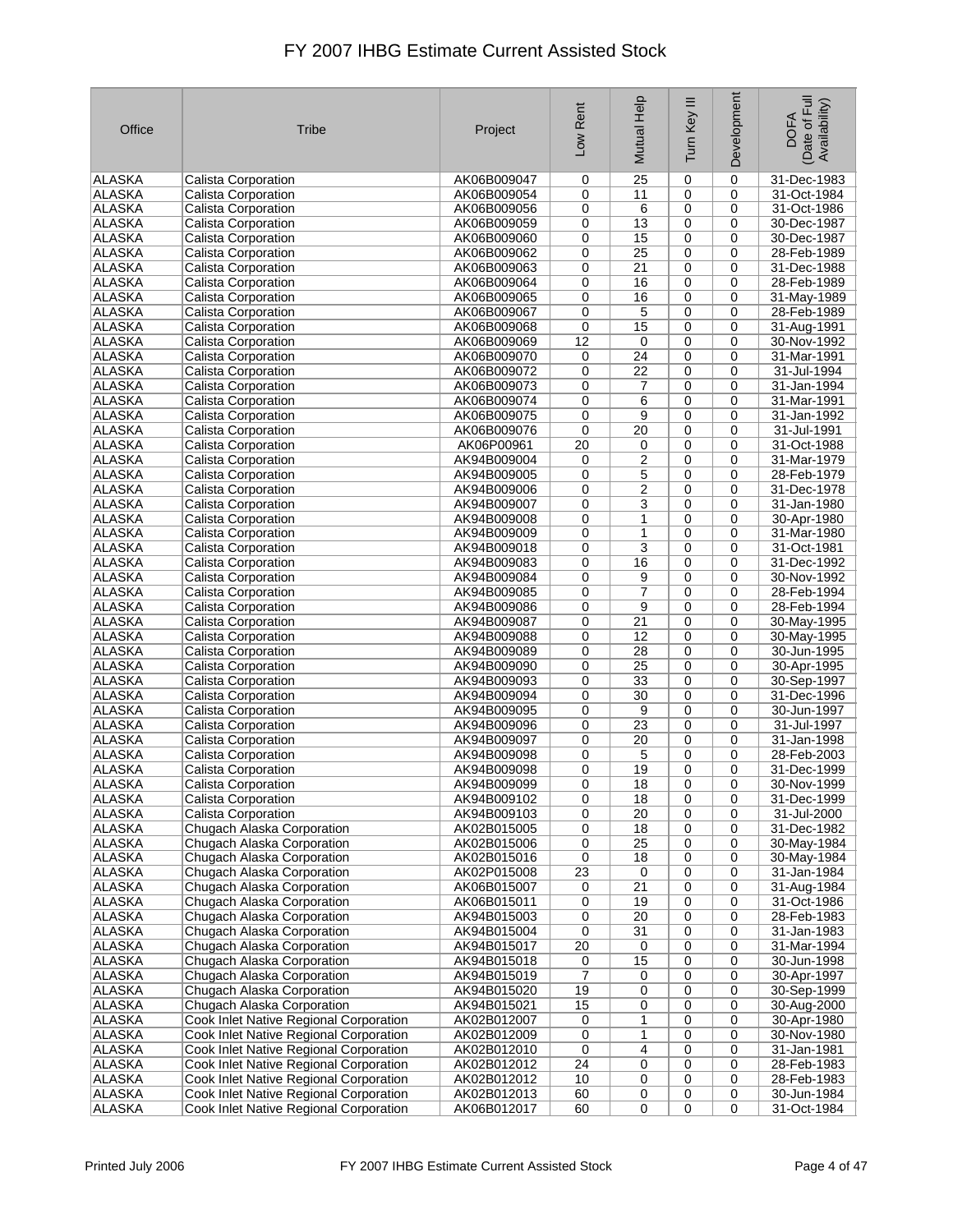| Office                         | Tribe                                                                            | Project                    | Low Rent | Mutual Help             | Ξ<br>Turn Key | Development      | Date of Full<br>Availability)<br><b>DOFA</b> |
|--------------------------------|----------------------------------------------------------------------------------|----------------------------|----------|-------------------------|---------------|------------------|----------------------------------------------|
| <b>ALASKA</b>                  | Cook Inlet Native Regional Corporation                                           | AK06B012019                | 0        | 2                       | 0             | 0                | 30-Nov-1985                                  |
| <b>ALASKA</b>                  | Cook Inlet Native Regional Corporation                                           | AK06B012023                | 0        | 2                       | 0             | 0                | 30-Apr-1987                                  |
| <b>ALASKA</b>                  | Cook Inlet Native Regional Corporation                                           | AK06P012006                | 18       | 0                       | $\mathbf 0$   | $\mathbf 0$      | 31-Dec-1979                                  |
| <b>ALASKA</b>                  | Cook Inlet Native Regional Corporation                                           | AK94B012001                | 0        | 14                      | 0             | $\mathbf 0$      | 31-Aug-1979                                  |
| <b>ALASKA</b>                  | Cook Inlet Native Regional Corporation                                           | AK94B012027                | 0        | 3                       | $\mathbf 0$   | $\mathbf 0$      | 30-Sep-1990                                  |
| <b>ALASKA</b>                  | Cook Inlet Native Regional Corporation                                           | AK94B012028                | 0        | 9                       | $\mathbf 0$   | $\mathbf 0$      | 30-Sep-1992                                  |
| <b>ALASKA</b><br><b>ALASKA</b> | Cook Inlet Native Regional Corporation<br>Cook Inlet Native Regional Corporation | AK94B012029<br>AK94B012030 | 0<br>75  | 12<br>0                 | 0<br>0        | 0<br>0           | 31-Dec-1991<br>31-Mar-1996                   |
| <b>ALASKA</b>                  | Cook Inlet Native Regional Corporation                                           | AK94B012031                | 0        | 23                      | 0             | 0                | 31-Dec-1993                                  |
| <b>ALASKA</b>                  | Cook Inlet Native Regional Corporation                                           | AK94B012033                | 0        | 1                       | $\mathbf 0$   | 0                | 31-May-1994                                  |
| <b>ALASKA</b>                  | Cook Inlet Native Regional Corporation                                           | AK94B012034                | 0        | 14                      | 0             | $\mathbf 0$      | 28-Feb-1997                                  |
| <b>ALASKA</b>                  | Cook Inlet Native Regional Corporation                                           | AK94B012035                | 20       | 0                       | $\mathbf 0$   | 0                | 31-May-1998                                  |
| <b>ALASKA</b>                  | Doyon, Ltd.                                                                      | AK02B007011                | 0        | $\overline{c}$          | 0             | $\mathbf 0$      | 30-Sep-1983                                  |
| <b>ALASKA</b>                  | Doyon, Ltd.                                                                      | AK02B007012                | 0        | 4                       | 0             | 0                | 30-Sep-1981                                  |
| <b>ALASKA</b>                  | Doyon, Ltd.                                                                      | AK02B007013                | 0        | 3                       | 0             | 0                | 30-Sep-1988                                  |
| <b>ALASKA</b>                  | Doyon, Ltd.                                                                      | AK02B007015                | 0        | 2                       | 0             | 0                | 30-Sep-1983                                  |
| <b>ALASKA</b>                  | Doyon, Ltd.                                                                      | AK02B007016                | 0        | 4                       | $\mathbf 0$   | $\mathbf 0$      | 30-Nov-1988                                  |
| <b>ALASKA</b>                  | Doyon, Ltd.                                                                      | AK02B007017                | 0        | 3                       | 0             | 0                | 31-Dec-1986                                  |
| <b>ALASKA</b><br><b>ALASKA</b> | Doyon, Ltd.<br>Doyon, Ltd.                                                       | AK02B007018<br>AK02B007019 | 0<br>0   | 4<br>8                  | 0<br>0        | 0<br>0           | 30-Apr-1985<br>31-Dec-1982                   |
| <b>ALASKA</b>                  | Doyon, Ltd.                                                                      | AK02B007020                | 0        | $\mathbf{1}$            | 0             | 0                | 30-Apr-1985                                  |
| <b>ALASKA</b>                  | Doyon, Ltd.                                                                      | AK02B007021                | 0        | 9                       | $\mathbf 0$   | $\mathbf 0$      | 30-Sep-1988                                  |
| <b>ALASKA</b>                  | Doyon, Ltd.                                                                      | AK06B007026                | 0        | 5                       | 0             | 0                | 30-Sep-1988                                  |
| <b>ALASKA</b>                  | Doyon, Ltd.                                                                      | AK06B007027                | 0        | 10                      | 0             | 0                | 30-Sep-1991                                  |
| <b>ALASKA</b>                  | Doyon, Ltd.                                                                      | AK06B007029                | 0        | 4                       | $\mathbf 0$   | $\mathbf 0$      | 30-Nov-1990                                  |
| <b>ALASKA</b>                  | Doyon, Ltd.                                                                      | AK06B007031                | 15       | 0                       | 0             | 0                | 30-Nov-1992                                  |
| <b>ALASKA</b>                  | Doyon, Ltd.                                                                      | AK94B007006                | 0        | 4                       | 0             | 0                | 31-Dec-1979                                  |
| <b>ALASKA</b>                  | Doyon, Ltd.                                                                      | AK94B007007                | 0        | 3                       | 0             | 0                | 31-Jul-1982                                  |
| <b>ALASKA</b>                  | Doyon, Ltd.                                                                      | AK94B007032                | 0        | 10                      | $\mathbf 0$   | $\mathbf 0$      | 31-Oct-1993                                  |
| <b>ALASKA</b><br><b>ALASKA</b> | Doyon, Ltd.<br>Doyon, Ltd.                                                       | AK94B007033<br>AK94B007034 | 0<br>0   | 15<br>3                 | 0<br>0        | $\mathbf 0$<br>0 | 31-May-1993<br>31-Dec-1994                   |
| <b>ALASKA</b>                  | Doyon, Ltd.                                                                      | AK94B007034                | 0        | $\overline{5}$          | 0             | 0                | 31-Dec-1994                                  |
| <b>ALASKA</b>                  | Doyon, Ltd.                                                                      | AK94B007034                | 0        | 11                      | 0             | 0                | 31-Dec-1994                                  |
| <b>ALASKA</b>                  | Doyon, Ltd.                                                                      | AK94B007034                | 0        | 3                       | $\mathbf 0$   | 0                | 31-Dec-1994                                  |
| <b>ALASKA</b>                  | Doyon, Ltd.                                                                      | AK94B007035                | 0        | 10                      | 0             | 0                | 30-Sep-1994                                  |
| <b>ALASKA</b>                  | Doyon, Ltd.                                                                      | AK94B007036                | 0        | 15                      | 0             | 0                | 31-Dec-1994                                  |
| <b>ALASKA</b>                  | Doyon, Ltd.                                                                      | AK94B007037                | 0        | 5                       | 0             | $\mathbf 0$      | 30-Jun-1997                                  |
| <b>ALASKA</b>                  | Doyon, Ltd.                                                                      | AK94B007038                | 0        | 24                      | 0             | 0                | 31-Oct-1997                                  |
| <b>ALASKA</b><br><b>ALASKA</b> | Doyon, Ltd.<br>Doyon, Ltd.                                                       | AK94B007039<br>AK94B007040 | 0<br>0   | 5<br>6                  | 0<br>0        | 0<br>0           | 31-Jul-1997<br>31-Aug-1997                   |
| <b>ALASKA</b>                  | Doyon, Ltd.                                                                      | AK94B007041                | 0        | 14                      | 0             | 0                | 31-Oct-1997                                  |
| <b>ALASKA</b>                  | Doyon, Ltd.                                                                      | AK94B007044                | 6        | 0                       | 0             | 0                | 31-May-1998                                  |
| ALASKA                         | Doyon, Ltd.                                                                      | AK94B007045                | 0        | 10                      | 0             | 0                | 31-May-1998                                  |
| ALASKA                         | Doyon, Ltd.                                                                      | AK94B007046                | 0        | 5                       | 0             | 0                | 31-Jul-1998                                  |
| ALASKA                         | Doyon, Ltd.                                                                      | AK94B007047                | 0        | $\overline{\mathbf{3}}$ | 0             | 0                | 30-Jun-1998                                  |
| ALASKA                         | Doyon, Ltd.                                                                      | AK94B007048                | 0        | $\overline{2}$          | 0             | 0                | 30-Sep-2000                                  |
| ALASKA                         | Doyon, Ltd.                                                                      | AK94B007048                | 0        | $\overline{2}$          | 0             | 0                | 30-Sep-2000                                  |
| <b>ALASKA</b>                  | Doyon, Ltd.                                                                      | AK94B007048                | 0        | $\overline{c}$          | 0             | 0                | 30-Sep-2000                                  |
| ALASKA<br>ALASKA               | Doyon, Ltd.<br>Doyon, Ltd.                                                       | AK94B007048<br>AK94B007048 | 0<br>1   | 2<br>0                  | 0<br>0        | 0<br>0           | 30-Sep-2000<br>30-Sep-2000                   |
| <b>ALASKA</b>                  | Koniag, Incorporated                                                             | AK02B013010                | 0        | $\overline{5}$          | 0             | 0                | 31-Aug-1982                                  |
| ALASKA                         | Koniag, Incorporated                                                             | AK02B013012                | 0        | 16                      | 0             | 0                | 31-Oct-1985                                  |
| ALASKA                         | Koniag, Incorporated                                                             | AK02P013011                | 48       | 0                       | 0             | 0                | 31-Jul-1983                                  |
| ALASKA                         | Koniag, Incorporated                                                             | AK06B013013                | 0        | 12                      | 0             | 0                | 31-Jan-1984                                  |
| ALASKA                         | Koniag, Incorporated                                                             | AK06B013014                | 0        | 6                       | 0             | 0                | 31-Jan-1987                                  |
| ALASKA                         | Koniag, Incorporated                                                             | AK06B013015                | 0        | 5                       | 0             | 0                | 30-Nov-1987                                  |
| ALASKA                         | Koniag, Incorporated                                                             | AK06B013016                | 0        | 11                      | 0             | 0                | 30-Sep-1987                                  |
| ALASKA<br>ALASKA               | Koniag, Incorporated                                                             | AK94B013001                | 0        | 5                       | 0             | 0<br>0           | 30-Sep-1978<br>30-Nov-1978                   |
| <b>ALASKA</b>                  | Koniag, Incorporated<br>Koniag, Incorporated                                     | AK94B013002<br>AK94B013003 | 0<br>0   | 5<br>6                  | 0<br>0        | 0                | 30-Sep-1978                                  |
| ALASKA                         | Koniag, Incorporated                                                             | AK94B013004                | 0        | 18                      | 0             | 0                | 30-Sep-1978                                  |
| ALASKA                         | Koniag, Incorporated                                                             | AK94B013005                | 0        | 3                       | 0             | 0                | 30-Jun-1979                                  |
| ALASKA                         | Koniag, Incorporated                                                             | AK94B013006                | 0        | 4                       | 0             | 0                | 30-Nov-1978                                  |
| ALASKA                         | Koniag, Incorporated                                                             | AK94B013008                | 0        | 12                      | 0             | 0                | 31-Jul-1982                                  |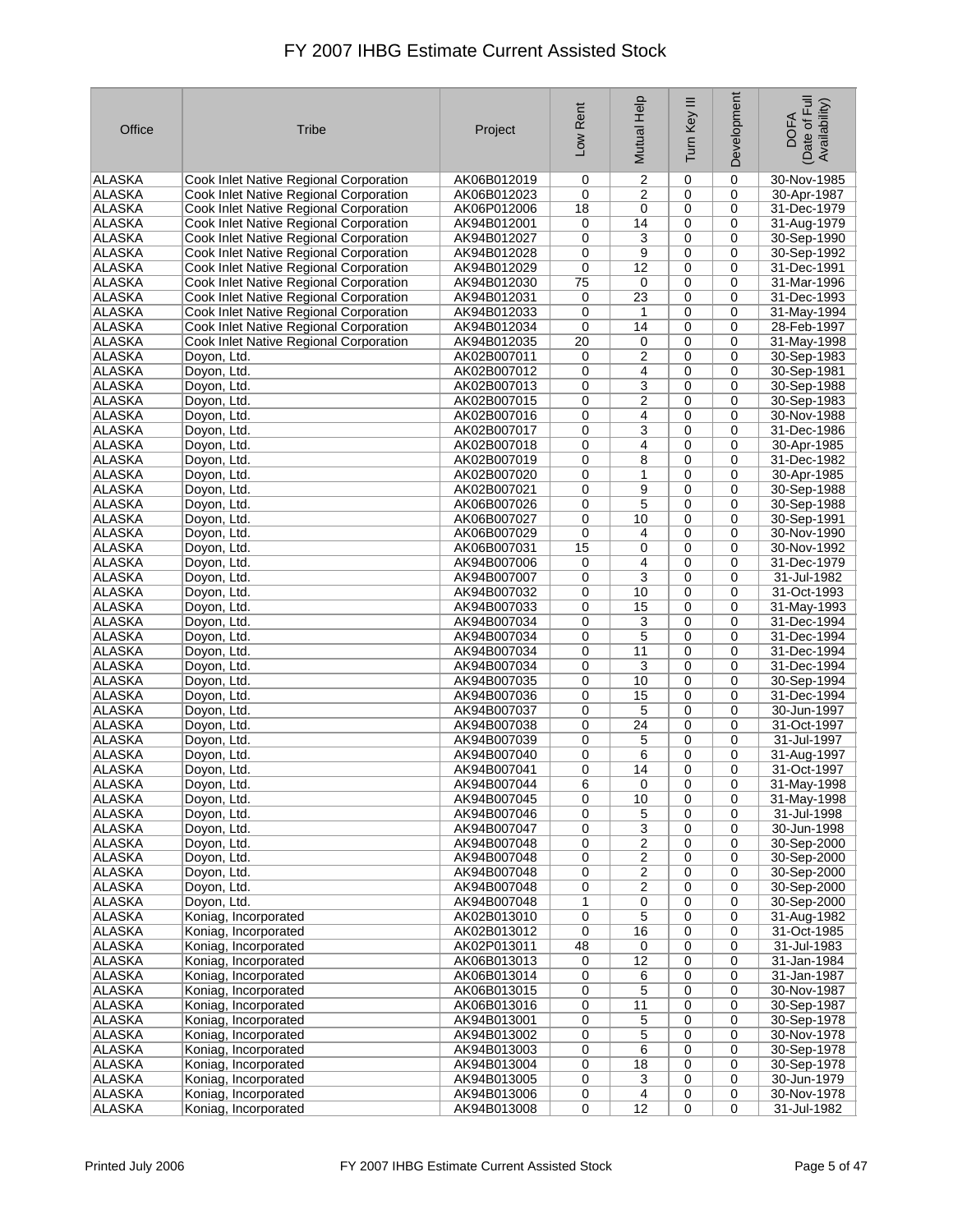| Office                         | <b>Tribe</b>                                                          | Project                    | Low Rent          | Mutual Help             | Ξ<br>Tum Key   | Development                | Date of Full<br>Availability)<br><b>DOFA</b> |
|--------------------------------|-----------------------------------------------------------------------|----------------------------|-------------------|-------------------------|----------------|----------------------------|----------------------------------------------|
| ALASKA                         | Koniag, Incorporated                                                  | AK94B013009                | 0                 | 6                       | $\mathbf 0$    | $\mathbf 0$                | 31-Jul-1982                                  |
| <b>ALASKA</b>                  | Koniag, Incorporated                                                  | AK94B013017                | 15                | 0                       | 0              | $\mathbf 0$                | 30-Sep-1996                                  |
| <b>ALASKA</b>                  | Koniag, Incorporated                                                  | AK94B013018                | 20                | 0                       | $\mathbf 0$    | $\mathbf 0$                | 31-Dec-1996                                  |
| <b>ALASKA</b>                  | Koniag, Incorporated                                                  | AK94B013019                | 4                 | 0                       | 0              | 0                          | 30-Sep-1996                                  |
| <b>ALASKA</b>                  | Koniag, Incorporated                                                  | AK94B013020                | 0                 | 5                       | 0              | 0                          | 30-Sep-2001                                  |
| <b>ALASKA</b>                  | Koniag, Incorporated                                                  | AK94B013020                | 0                 | 5                       | 0              | 0                          | 30-Sep-2001                                  |
| <b>ALASKA</b>                  | Koniag, Incorporated                                                  | AK94B013021                | 3                 | 0                       | 0              | 0                          | 30-Sep-2001                                  |
| <b>ALASKA</b><br><b>ALASKA</b> | <b>NANA Corporation</b><br><b>NANA Corporation</b>                    | AK02B006011<br>AK02B006014 | 0                 | 2                       | $\mathbf 0$    | $\mathbf 0$<br>$\mathbf 0$ | 31-Dec-1981<br>31-Dec-1981                   |
| <b>ALASKA</b>                  | <b>NANA Corporation</b>                                               | AK02B006015                | 0<br>0            | 2<br>2                  | 0<br>0         | 0                          | 30-Sep-1981                                  |
| <b>ALASKA</b>                  | <b>NANA Corporation</b>                                               | AK02B006016                | 0                 | 5                       | $\mathbf 0$    | $\mathbf 0$                | 31-Dec-1981                                  |
| <b>ALASKA</b>                  | <b>NANA Corporation</b>                                               | AK02B006018                | 0                 | 1                       | 0              | 0                          | 30-Sep-1981                                  |
| <b>ALASKA</b>                  | <b>NANA Corporation</b>                                               | AK02B006019                | 0                 | 1                       | 0              | 0                          | 30-Sep-1981                                  |
| <b>ALASKA</b>                  | <b>NANA Corporation</b>                                               | AK02B006021                | 0                 | 4                       | 0              | 0                          | 31-Dec-1981                                  |
| <b>ALASKA</b>                  | <b>NANA Corporation</b>                                               | AK02B006022                | 0                 | $\mathbf{1}$            | $\mathbf 0$    | $\mathbf 0$                | 30-Nov-1981                                  |
| <b>ALASKA</b>                  | <b>NANA Corporation</b>                                               | AK02B006023                | $\mathbf 0$       | $\mathbf{1}$            | 0              | 0                          | 31-Oct-1981                                  |
| <b>ALASKA</b>                  | <b>NANA Corporation</b>                                               | AK02P006017                | 43                | 0                       | 0              | 0                          | 31-Mar-1983                                  |
| <b>ALASKA</b>                  | <b>NANA Corporation</b>                                               | AK06B006029                | 0                 | 10                      | 0              | 0                          | 30-Nov-1986                                  |
| <b>ALASKA</b>                  | <b>NANA Corporation</b>                                               | AK06B006030                | 0                 | 10                      | 0              | 0                          | 31-Dec-1986                                  |
| <b>ALASKA</b>                  | <b>NANA Corporation</b>                                               | AK06B006034                | 0                 | 23                      | 0              | $\mathbf 0$                | 28-Feb-1991                                  |
| <b>ALASKA</b>                  | <b>NANA Corporation</b>                                               | AK06B006038                | 0                 | 8                       | 0              | 0                          | 31-Dec-1991                                  |
| <b>ALASKA</b>                  | <b>NANA Corporation</b>                                               | AK06B006039                | 0                 | 10                      | 0              | 0                          | 31-Dec-1991                                  |
| <b>ALASKA</b>                  | <b>NANA Corporation</b>                                               | AK94B006006                | 0                 | 2                       | 0              | $\mathbf 0$                | 31-Oct-1979                                  |
| <b>ALASKA</b>                  | <b>NANA Corporation</b>                                               | AK94B006008                | 0                 | 1                       | 0              | 0                          | 31-Oct-1979                                  |
| <b>ALASKA</b>                  | <b>NANA Corporation</b>                                               | AK94B006040                | 20                | 0                       | 0              | 0                          | 01-Oct-1994                                  |
| <b>ALASKA</b>                  | <b>NANA Corporation</b>                                               | AK94B006042                | 0                 | 10                      | 0              | 0                          | 30-Jun-1992                                  |
| <b>ALASKA</b><br><b>ALASKA</b> | <b>NANA Corporation</b><br><b>NANA Corporation</b>                    | AK94B006043<br>AK94B006044 | $\mathbf 0$<br>20 | 10<br>0                 | 0<br>0         | 0<br>$\mathbf 0$           | 31-Mar-1992<br>30-Sep-1994                   |
| <b>ALASKA</b>                  | <b>NANA Corporation</b>                                               | AK94B006045                | 0                 | 14                      | 0              | 0                          | 30-Apr-1994                                  |
| <b>ALASKA</b>                  | <b>NANA Corporation</b>                                               | AK94B006046                | 0                 | 23                      | 0              | $\mathbf 0$                | 31-Aug-1995                                  |
| <b>ALASKA</b>                  | <b>NANA Corporation</b>                                               | AK94B006047                | 0                 | 20                      | 0              | 0                          | 30-Sep-1996                                  |
| <b>ALASKA</b>                  | <b>NANA Corporation</b>                                               | AK94B006048                | 0                 | 5                       | 0              | 0                          | 30-Nov-1995                                  |
| <b>ALASKA</b>                  | <b>NANA Corporation</b>                                               | AK94B006049                | 0                 | 18                      | 0              | 0                          | 30-Apr-1998                                  |
| <b>ALASKA</b>                  | <b>NANA Corporation</b>                                               | AK94B006050                | 0                 | 8                       | 0              | 0                          | 31-Mar-1998                                  |
| <b>ALASKA</b>                  | <b>NANA Corporation</b>                                               | AK94B006051                | 0                 | 7                       | 0              | 0                          | 31-Jan-2002                                  |
| <b>ALASKA</b>                  | <b>NANA Corporation</b>                                               | AK94B006052                | 0                 | 16                      | 0              | 0                          | 04-Apr-1998                                  |
| <b>ALASKA</b>                  | <b>NANA Corporation</b>                                               | AK94B006054                | 0                 | 10                      | 0              | 0                          | 31-May-2002                                  |
| <b>ALASKA</b>                  | <b>NANA Corporation</b>                                               | AK94B006055                | 0                 | 15                      | 0              | 0                          | 31-Aug-2002                                  |
| <b>ALASKA</b>                  | Tlingit-Haida Central Council                                         | AK06B004024                | 12                | 0                       | 0              | $\mathbf 0$                | 31-Jan-1982                                  |
| <b>ALASKA</b>                  | Tlingit-Haida Central Council                                         | AK06B004025                | 12                | 0                       | $\mathbf 0$    | $\mathbf 0$                | 31-Jan-1982                                  |
| <b>ALASKA</b>                  | <b>Tlingit-Haida Central Council</b>                                  | AK06B004026                | 12                | 0                       | 0              | 0                          | 31-Jan-1982                                  |
| <b>ALASKA</b>                  | Tlingit-Haida Central Council                                         | AK06B004027                | 9                 | 0                       | 0              | 0                          | 31-Jan-1982                                  |
| ALASKA<br>ALASKA               | Tlingit-Haida Central Council                                         | AK06B004028<br>AK06B004029 | 12                | 0                       | 0              | 0                          | 31-Jan-1982                                  |
| ALASKA                         | Tlingit-Haida Central Council<br><b>Tlingit-Haida Central Council</b> | AK06B004030                | 0<br>0            | 15<br>14                | 0<br>0         | 0<br>0                     | 28-Feb-1986<br>31-Jul-1988                   |
| ALASKA                         | Tlingit-Haida Central Council                                         | AK06B004031                | 0                 | 18                      | 0              | 0                          | 30-Jun-1988                                  |
| ALASKA                         | Tlingit-Haida Central Council                                         | AK06B004032                | 10                | 0                       | 0              | 0                          | 30-Sep-1987                                  |
| <b>ALASKA</b>                  | Tlingit-Haida Central Council                                         | AK06B004034                | 0                 | 25                      | 0              | 0                          | 31-Jul-1991                                  |
| <b>ALASKA</b>                  | Tlingit-Haida Central Council                                         | AK06B004040                | 0                 | 18                      | 0              | 0                          | 29-Feb-1992                                  |
| ALASKA                         | Tlingit-Haida Central Council                                         | AK06B004043                | 0                 | 13                      | 0              | 0                          | 30-Sep-1990                                  |
| ALASKA                         | <b>Tlingit-Haida Central Council</b>                                  | AK94B004044                | 0                 | 20                      | 0              | 0                          | 31-Jan-1994                                  |
| ALASKA                         | Tlingit-Haida Central Council                                         | AK94B004045                | 0                 | 10                      | 0              | 0                          | 22-Feb-1995                                  |
| ALASKA                         | <b>Tlingit-Haida Central Council</b>                                  | AK94B004046                | 10                | 0                       | 0              | 0                          | 22-Feb-1995                                  |
| <b>ALASKA</b>                  | Tlingit-Haida Central Council                                         | AK94B004047                | 0                 | 30                      | 0              | 0                          | 29-Mar-1997                                  |
| ALASKA                         | Tlingit-Haida Central Council                                         | AK94B004048                | 0                 | 20                      | 0              | 0                          | 29-Oct-1995                                  |
| ALASKA                         | Tlingit-Haida Central Council                                         | AK94B004049                | 20                | 0                       | 0              | 0                          | 29-Mar-1997                                  |
| ALASKA                         | Tlingit-Haida Central Council                                         | AK94B004050                | 0                 | $\overline{2}$          | 0              | 0                          | 31-Dec-1974                                  |
| ALASKA                         | Tlingit-Haida Central Council                                         | AK94B004051                | 0                 | 5                       | 0              | 0                          | 31-Aug-1974                                  |
| ALASKA<br>ALASKA               | Tlingit-Haida Central Council<br>Tlingit-Haida Central Council        | AK94B004052<br>AK94B004053 | 0<br>0            | 1<br>3                  | 0<br>0         | 0<br>0                     | 30-Apr-1974<br>31-Dec-1974                   |
| <b>ALASKA</b>                  | Tlingit-Haida Central Council                                         | AK94B004054                | 0                 | 1                       | 0              | 0                          | 31-Jan-1974                                  |
| ALASKA                         | Tlingit-Haida Central Council                                         | AK94B004055                | 0                 | $\overline{\mathbf{c}}$ | 0              | 0                          | 31-Dec-1973                                  |
| ALASKA                         | Tlingit-Haida Central Council                                         | AK94B004056                | 0                 | $\overline{c}$          | 0              | 0                          | 31-Mar-1975                                  |
| ALASKA                         | Tlingit-Haida Central Council                                         | AK94B004057                | 0                 | 6                       | $\overline{0}$ | 0                          | 31-Oct-1975                                  |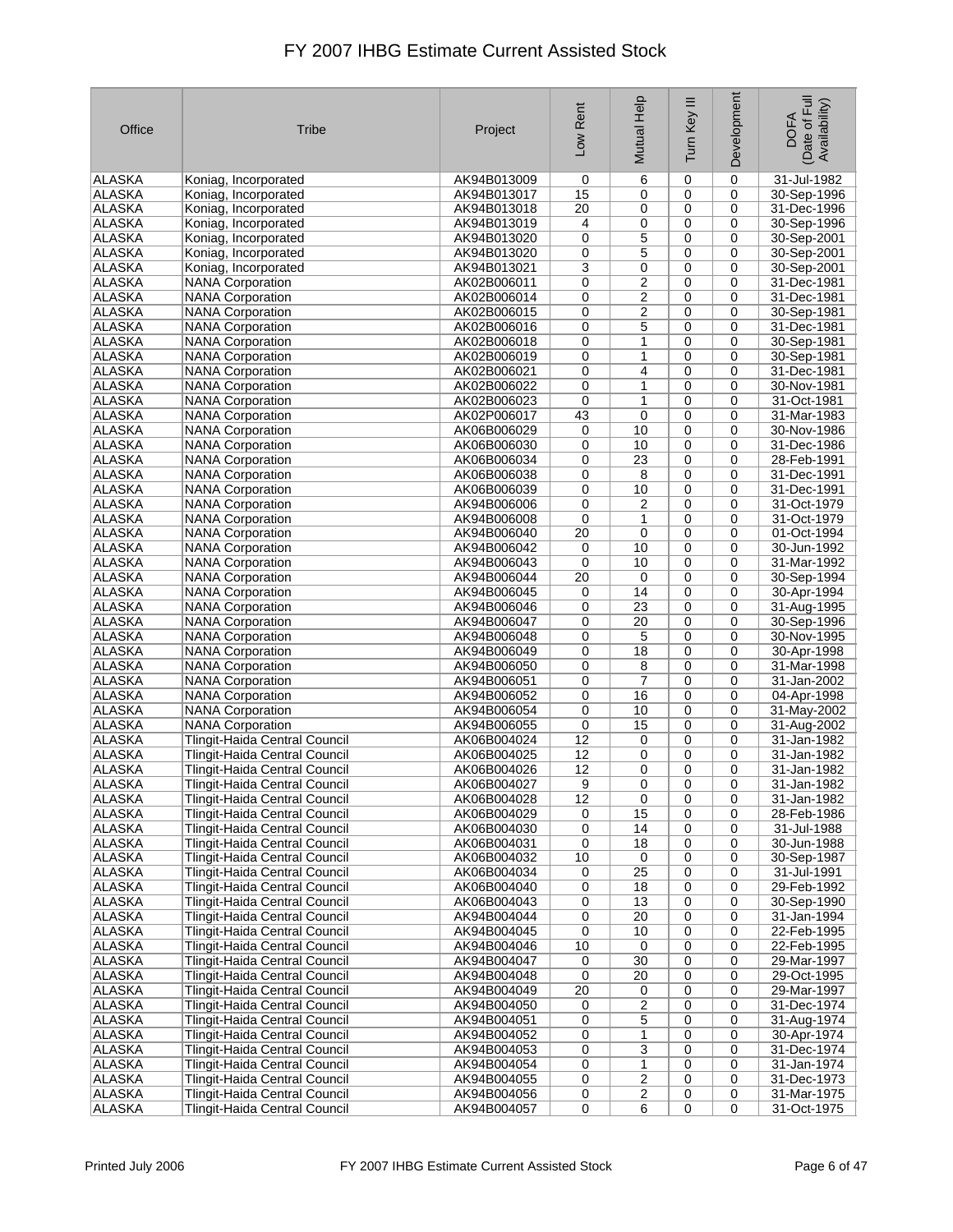| Office        | Tribe                                | Project     | -ow Rent    | Mutual Help    | Ξ<br>Turn Key | Development | of Full<br>(Date of Full<br>Availability)<br><b>DOFA</b> |
|---------------|--------------------------------------|-------------|-------------|----------------|---------------|-------------|----------------------------------------------------------|
| ALASKA        | Tlingit-Haida Central Council        | AK94B004058 | 0           | 15             | 0             | $\mathbf 0$ | 31-May-1975                                              |
| ALASKA        | <b>Tlingit-Haida Central Council</b> | AK94B004059 | 0           | 1              | $\Omega$      | 0           | 31-Aug-1975                                              |
| ALASKA        | Tlingit-Haida Central Council        | AK94B004060 | 0           | $\overline{2}$ | $\Omega$      | $\Omega$    | 30-Sep-1975                                              |
| ALASKA        | Tlingit-Haida Central Council        | AK94B004061 | $\mathbf 0$ | 7              | $\Omega$      | $\Omega$    | 30-Sep-1975                                              |
| ALASKA        | <b>Tlingit-Haida Central Council</b> | AK94B004062 | 0           | 3              | $\Omega$      | 0           | 30-Jun-1975                                              |
| ALASKA        | Tlingit-Haida Central Council        | AK94B004063 | 0           | 4              | $\Omega$      | 0           | 30-Sep-1975                                              |
| ALASKA        | <b>Tlingit-Haida Central Council</b> | AK94B004064 | 0           | $\overline{2}$ | $\Omega$      | 0           | 31-May-1975                                              |
| ALASKA        | Tlingit-Haida Central Council        | AK94B004065 | 0           | 20             | $\Omega$      | 0           | 28-Feb-1998                                              |
| <b>ALASKA</b> | Tlingit-Haida Central Council        | AK94B004066 | 6           | 0              | $\mathbf 0$   | $\Omega$    | 31-Aug-1997                                              |
| ALASKA        | Tlingit-Haida Central Council        | AK94B004067 | 0           | 18             | 0             | 0           | 30-Apr-1998                                              |
| ALASKA        | Tlingit-Haida Central Council        | AK94B004068 | 16          | 0              | $\mathbf 0$   | 0           | 31-Aug-1997                                              |
| ALASKA        | Tlingit-Haida Central Council        | AK94B004069 | 17          | 0              | $\Omega$      | $\Omega$    | 31-Jan-1999                                              |
| ALASKA        | <b>Tlingit-Haida Central Council</b> | AK94B004070 | 20          | 0              | 0             | 0           | 31-Aug-1999                                              |
| ALASKA        | Tlingit-Haida Central Council        | AK94B004071 | 3           | 0              | $\Omega$      | 0           | 31-May-1975                                              |
| ALASKA        | Tlingit-Haida Central Council        | AK94B004072 | 20          | 0              | $\mathbf 0$   | $\Omega$    | 30-Jun-2000                                              |
| ALASKA        | Twin Hills                           | AK94B018001 | 0           | 0              | 0             | 12          |                                                          |
| <b>ALASKA</b> | <b>TOTAL</b>                         |             | 1,172       | 3,333          | 0             | 16          |                                                          |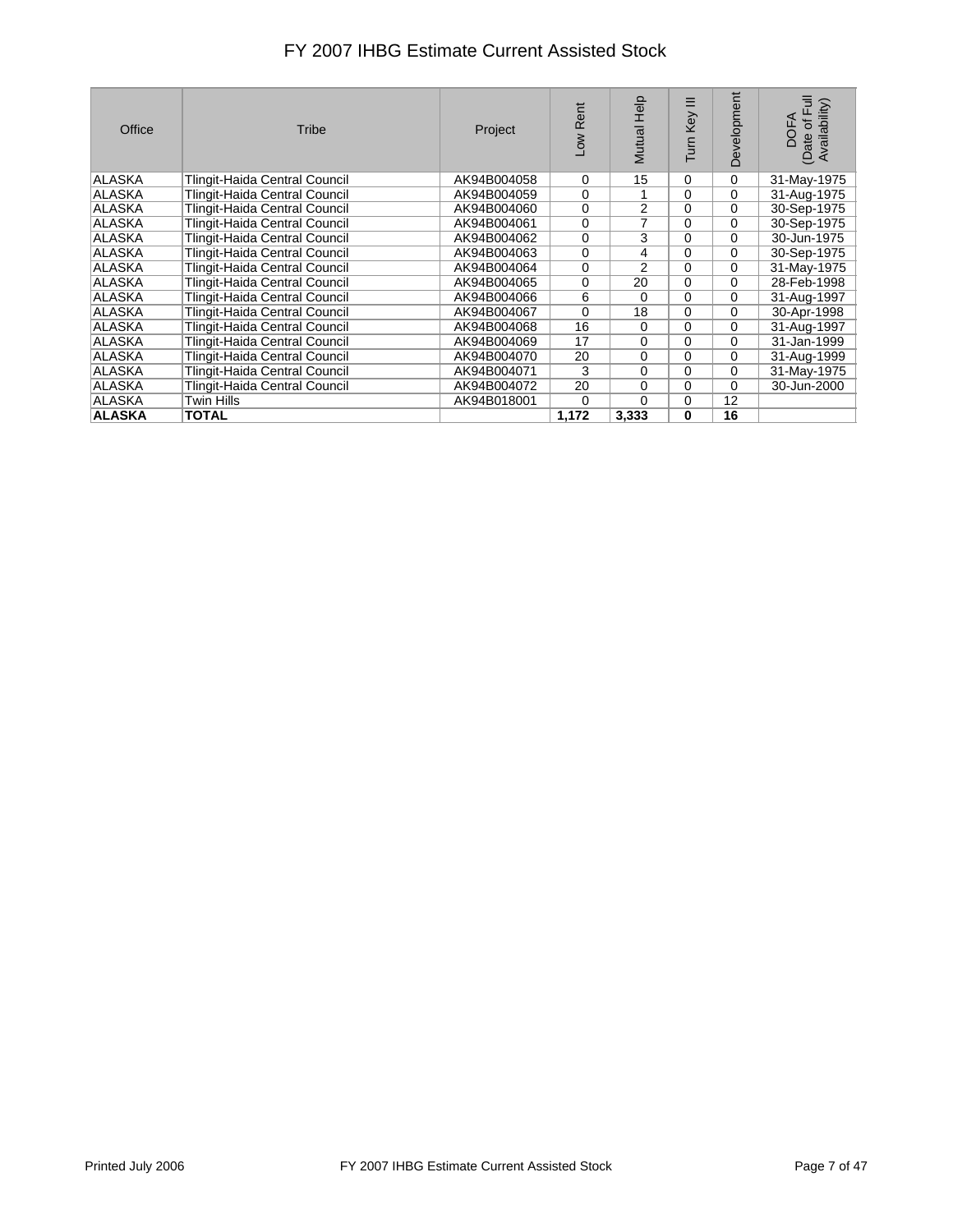| Office         | Tribe                                  | Project     | Low Rent        | Mutual Help    | Ξ<br>Turn Key | Development | Date of Full<br>Availability)<br><b>DOFA</b> |
|----------------|----------------------------------------|-------------|-----------------|----------------|---------------|-------------|----------------------------------------------|
| <b>CHICAGO</b> | Aroostook Band of Micmac               | ME93B034001 | 66              | 0              | $\mathbf 0$   | 0           | 30-Mar-1997                                  |
| <b>CHICAGO</b> | Aroostook Band of Micmac               | ME93B034002 | 0               | 4              | 0             | 0           | 31-Oct-2001                                  |
| <b>CHICAGO</b> | Aroostook Band of Micmac               | ME93B034002 | 0               | 1              | 0             | 0           | 30-Nov-2001                                  |
| <b>CHICAGO</b> | Aroostook Band of Micmac               | ME93B034002 | 0               | 4              | 0             | 0           | 31-Dec-2001                                  |
| <b>CHICAGO</b> | Aroostook Band of Micmac               | ME93B034002 | 0               | 10             | $\mathbf 0$   | 0           | 30-Sep-2002                                  |
| <b>CHICAGO</b> | Aroostook Band of Micmac               | ME93B034002 | $\mathbf 0$     | 1              | $\mathbf 0$   | 0           | 30-Nov-2002                                  |
| <b>CHICAGO</b> | Aroostook Band of Micmac               | ME93B034002 | 0               | 1              | 0             | 0           | 30-Jun-2003                                  |
| <b>CHICAGO</b> | Aroostook Band of Micmac               | ME93B034002 | 0               | 2              | 0             | 7           | 30-Dec-2003                                  |
| <b>CHICAGO</b> | <b>Bad River Band</b>                  | WI93B012001 | 14              | 0              | 0             | 0           | 28-Feb-1967                                  |
| <b>CHICAGO</b> | <b>Bad River Band</b>                  | WI93B012004 | 40              | 0              | 0             | $\mathbf 0$ | 31-Oct-1978                                  |
| <b>CHICAGO</b> | <b>Bad River Band</b>                  | WI93B012005 | 20              | 0              | 0             | 0           | 31-Oct-1985                                  |
| <b>CHICAGO</b> | Bad River Band                         | WI93B012006 | 35              | 0              | $\mathbf 0$   | 0           | 29-Jan-1988                                  |
| <b>CHICAGO</b> | Bad River Band                         | WI93B012007 | 0               | $\overline{c}$ | 0             | 0           | 29-Jan-1988                                  |
| <b>CHICAGO</b> | Bad River Band                         | WI93B012012 | 20              | 0              | 0             | 0           | 31-Aug-1992                                  |
| <b>CHICAGO</b> | <b>Bad River Band</b>                  | WI93B012013 | 17              | 0              | 0             | $\mathbf 0$ | 30-Nov-1995                                  |
| <b>CHICAGO</b> | Bad River Band                         | WI93B012014 | 0               | 9              | $\mathbf 0$   | 0           | 30-Nov-1995                                  |
| <b>CHICAGO</b> | Bad River Band                         | WI93B012015 | 5               | 0              | $\mathbf 0$   | 0           | 30-Nov-1995                                  |
| <b>CHICAGO</b> |                                        |             | 16              | 0              | $\mathbf 0$   | 0           |                                              |
|                | Bad River Band                         | WI93B012016 |                 |                |               |             | 31-Dec-1995                                  |
| <b>CHICAGO</b> | <b>Bad River Band</b>                  | WI93B012017 | 0               | 7              | 0             | 0           | 28-Feb-1998                                  |
| <b>CHICAGO</b> | <b>Bad River Band</b>                  | WI93B012018 | $\mathbf 0$     | $\overline{c}$ | $\mathbf 0$   | 0           | 28-Feb-1998                                  |
| <b>CHICAGO</b> | Bay Mills Indian Community             | MI93B062002 | 23              | 0              | 0             | 0           | 30-Sep-1982                                  |
| <b>CHICAGO</b> | <b>Bay Mills Indian Community</b>      | MI93B062004 | 0               | 10             | 0             | 0           | 28-Sep-1992                                  |
| <b>CHICAGO</b> | Bay Mills Indian Community             | MI93B062005 | $\mathbf 0$     | 8              | $\mathbf 0$   | 0           | 10-Oct-1993                                  |
| <b>CHICAGO</b> | Bay Mills Indian Community             | MI93B062006 | 10              | 0              | $\mathbf 0$   | 0           | 30-Jun-1994                                  |
| <b>CHICAGO</b> | <b>Bay Mills Indian Community</b>      | MI93B062007 | 0               | 10             | $\mathbf 0$   | 0           | 10-Oct-1994                                  |
| <b>CHICAGO</b> | Bay Mills Indian Community             | MI93B062008 | 0               | 14             | 0             | 0           | 29-Feb-1996                                  |
| <b>CHICAGO</b> | Bay Mills Indian Community             | MI93B062009 | 20              | 0              | 0             | 0           | 30-Apr-1997                                  |
| <b>CHICAGO</b> | <b>Bay Mills Indian Community</b>      | MI93B062010 | 0               | 26             | 0             | 0           | 01-Nov-1999                                  |
| <b>CHICAGO</b> | <b>Bay Mills Indian Community</b>      | MI93B062011 | 12              | 0              | 0             | $\mathbf 0$ | 31-Dec-1997                                  |
| <b>CHICAGO</b> | Bay Mills Indian Community             | MI93B062012 | 0               | 24             | $\mathbf 0$   | 0           | 01-Nov-1999                                  |
| <b>CHICAGO</b> | Bay Mills Indian Community             | MI93B062013 | 0               | 23             | 0             | 0           | 01-Nov-1999                                  |
| <b>CHICAGO</b> | Boise Forte Band of Minnesota Chippewa | MN93B081001 | 1               | 2              | 0             | 0           | 01-Sep-1972                                  |
| <b>CHICAGO</b> | Boise Forte Band of Minnesota Chippewa | MN93B081002 | 8               | 0              | 0             | 0           | 01-May-1974                                  |
| <b>CHICAGO</b> | Boise Forte Band of Minnesota Chippewa | MN93B081003 | 5               | 0              | 0             | $\pmb{0}$   | 31-Oct-1974                                  |
| <b>CHICAGO</b> | Boise Forte Band of Minnesota Chippewa | MN93B081004 | 0               | 22             | 0             | 0           | 30-Nov-1979                                  |
| <b>CHICAGO</b> | Boise Forte Band of Minnesota Chippewa | MN93B081005 | 26              | 0              | 0             | 0           | 30-Nov-1979                                  |
| <b>CHICAGO</b> | Boise Forte Band of Minnesota Chippewa | MN93B081006 | 8               | 0              | $\mathbf 0$   | 0           | 30-Nov-1996                                  |
| <b>CHICAGO</b> | Catawba Indian Tribe                   | SC93B062001 | 24              | 0              | 0             | 0           | 31-Aug-1998                                  |
| <b>CHICAGO</b> | Catawba Indian Tribe                   | SC93B062002 | 0               | 30             | 0             | 0           | 18-Jul-1998                                  |
| <b>CHICAGO</b> | Catawba Indian Tribe                   | SC93B062003 | 10              | 0              | 0             | 0           | 31-Aug-1998                                  |
| <b>CHICAGO</b> | Catawba Indian Tribe                   | SC93B062004 | 0               | 10             | 0             | 0           | 01-Jul-1998                                  |
| <b>CHICAGO</b> | <b>Coharie State Tribe</b>             | NC93B171003 | $\overline{20}$ | 0              | $\mathbf 0$   | 0           | 28-Apr-1993                                  |
| <b>CHICAGO</b> | Eastern Cherokee                       | NC93B041001 | 37              | 0              | 0             | 0           | 31-Dec-1966                                  |
| <b>CHICAGO</b> | Eastern Cherokee                       | NC93B041008 | 25              | 0              | 0             | 0           | 30-Sep-1978                                  |
| <b>CHICAGO</b> | Eastern Cherokee                       | NC93B041009 | 0               | 2              | 0             | 0           | 30-Sep-1978                                  |
| <b>CHICAGO</b> | Eastern Cherokee                       | NC93B041010 | 0               | 59             | 0             | $\mathbf 0$ | 28-Feb-1982                                  |
| CHICAGO        | Eastern Cherokee                       | NC93B041012 | 0               | 51             | 0             | 0           | 31-Aug-1982                                  |
| <b>CHICAGO</b> | Eastern Cherokee                       | NC93B041013 | 0               | 46             | 0             | $\mathbf 0$ | 28-Feb-1983                                  |
| <b>CHICAGO</b> | Eastern Cherokee                       | NC93B041014 | 63              | 0              | 0             | 0           | 28-Feb-1983                                  |
| <b>CHICAGO</b> | Eastern Cherokee                       | NC93B041015 | 0               | 54             | 0             | 0           | 30-Sep-1984                                  |
| <b>CHICAGO</b> | Eastern Cherokee                       | NC93B041016 | 0               | 17             | 0             | 0           | 31-Jul-1986                                  |
| <b>CHICAGO</b> | Eastern Cherokee                       | NC93B041017 | 0               | 19             | 0             | 0           | 30-Jun-1987                                  |
| <b>CHICAGO</b> | Eastern Cherokee                       | NC93B041019 | 0               | 13             |               | 0           | 30-Jun-1987                                  |
|                |                                        | NC93B041020 |                 | 19             | 0             |             |                                              |
| <b>CHICAGO</b> | Eastern Cherokee                       |             | 0               |                | 0             | 0           | 30-Sep-1988                                  |
| <b>CHICAGO</b> | Eastern Cherokee                       | NC93B041021 | 0               | 38             | 0             | 0           | 31-Dec-1989                                  |
| <b>CHICAGO</b> | Eastern Cherokee                       | NC93B041022 | $\mathbf 0$     | 36             | 0             | 0           | 31-Oct-1991                                  |
| CHICAGO        | Eastern Cherokee                       | NC93B041024 | 0               | 20             | 0             | 0           | 28-Feb-1993                                  |
| <b>CHICAGO</b> | Eastern Cherokee                       | NC93B041025 | 0               | 15             | 0             | 0           | 25-Oct-1995                                  |
| <b>CHICAGO</b> | Eastern Cherokee                       | NC93B041026 | 0               | 25             | 0             | $\mathbf 0$ | 30-Apr-2001                                  |
| CHICAGO        | Eastern Cherokee                       | NC93B041027 | 15              | 0              | 0             | 10          | 31-Aug-2001                                  |
| CHICAGO        | Eastern Cherokee                       | NC93B041028 | 0               | 23             | 0             | 0           | 31-Aug-2001                                  |
| <b>CHICAGO</b> | Eastern Cherokee                       | NC93B041029 | 0               | 23             | 0             | 0           | 30-Nov-2001                                  |
| <b>CHICAGO</b> | Eastern Cherokee                       | NC93B041030 | 0               | 24             | 0             | 12          | 29-Oct-2003                                  |
| <b>CHICAGO</b> | Eastern Cherokee                       | NC93B041030 | 0               | $\mathbf{1}$   | 0             | $\mathbf 0$ | 22-Dec-2004                                  |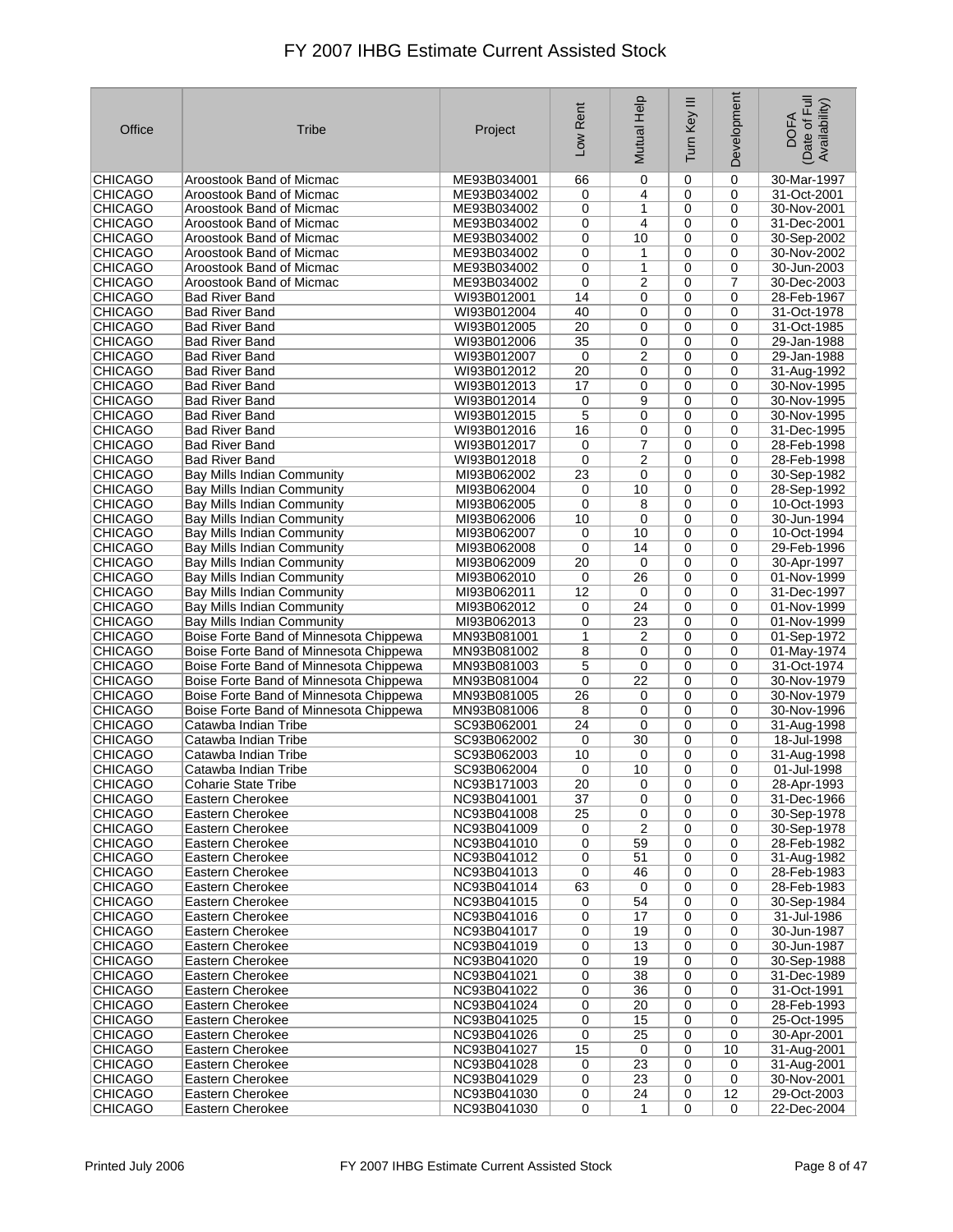| Office         | Tribe                                  | Project     | Low Rent        | Mutual Help | Ξ<br>Tum Key | Development    | Date of Full<br>Availability)<br><b>DOFA</b> |
|----------------|----------------------------------------|-------------|-----------------|-------------|--------------|----------------|----------------------------------------------|
| <b>CHICAGO</b> | Eastern Cherokee                       | NC93B041030 | 0               | 7           | 0            | 0              | 30-Dec-2005                                  |
| <b>CHICAGO</b> | Fond Du Lac Band of Minnesota Chippewa | MN93B015001 | 25              | 0           | 0            | 0              | 31-Aug-1967                                  |
| <b>CHICAGO</b> | Fond Du Lac Band of Minnesota Chippewa | MN93B015003 | 35              | 0           | 0            | 0              | 31-Dec-1982                                  |
| <b>CHICAGO</b> | Fond Du Lac Band of Minnesota Chippewa | MN93B015004 | 0               | 6           | 0            | 0              | 31-Jan-1983                                  |
| <b>CHICAGO</b> | Fond Du Lac Band of Minnesota Chippewa | MN93B015005 | 49              | 0           | 0            | 0              | 30-Nov-1983                                  |
| <b>CHICAGO</b> | Fond Du Lac Band of Minnesota Chippewa | MN93B015006 | 0               | 8           | 0            | 0              | 31-Aug-1984                                  |
| <b>CHICAGO</b> | Fond Du Lac Band of Minnesota Chippewa | MN93B015007 | 11              | 0           | 0            | 0              | 31-Aug-1984                                  |
| <b>CHICAGO</b> | Fond Du Lac Band of Minnesota Chippewa | MN93B015008 | 20              | 0           | 0            | 0              | 31-Mar-1985                                  |
| <b>CHICAGO</b> | Fond Du Lac Band of Minnesota Chippewa | MN93B015009 | 23              | 0           | 0            | 0              | 31-Dec-1986                                  |
| <b>CHICAGO</b> | Fond Du Lac Band of Minnesota Chippewa | MN93B015013 | 15              | 0           | 0            | 0              | 30-Apr-1987                                  |
| <b>CHICAGO</b> | Fond Du Lac Band of Minnesota Chippewa | MN93B015014 | 0               | 13          | 0            | 0              | 31-Dec-1988                                  |
| <b>CHICAGO</b> | Fond Du Lac Band of Minnesota Chippewa | MN93B015015 | 13              | 0           | 0            | 0              | 31-Dec-1988                                  |
| <b>CHICAGO</b> | Fond Du Lac Band of Minnesota Chippewa | MN93B015016 | 15              | 0           | 0            | 0              | 31-Dec-1991                                  |
| <b>CHICAGO</b> | Fond Du Lac Band of Minnesota Chippewa | MN93B015017 | 0               | 15          | 0            | 0              | 30-Nov-1991                                  |
| <b>CHICAGO</b> | Fond Du Lac Band of Minnesota Chippewa | MN93B015018 | 0               | 10          | 0            | 0              | 28-Feb-1994                                  |
| <b>CHICAGO</b> | Fond Du Lac Band of Minnesota Chippewa | MN93B015019 | 0               | 16          | 0            | 0              | 30-Apr-1996                                  |
| <b>CHICAGO</b> | Fond Du Lac Band of Minnesota Chippewa |             | 0               | 16          | 0            | 0              | 31-Jan-1998                                  |
|                | Fond Du Lac Band of Minnesota Chippewa | MN93B015020 | 12              |             |              | 0              | 31-Jan-1998                                  |
| <b>CHICAGO</b> |                                        | MN93B015021 |                 | 0           | 0            |                |                                              |
| <b>CHICAGO</b> | Fond Du Lac Band of Minnesota Chippewa | MN93B015022 | 16              | 0           | 0            | 0              | 16-Dec-1996                                  |
| <b>CHICAGO</b> | Fond Du Lac Band of Minnesota Chippewa | MN93B015023 | 0               | 12          | 0            | 9              | 31-Dec-2000                                  |
| <b>CHICAGO</b> | Fond Du Lac Band of Minnesota Chippewa | MN93B015023 | 0               | 6           | 0            | 0              | 31-Dec-2001                                  |
| <b>CHICAGO</b> | <b>Forest County Potawatomi</b>        | WI93B035001 | 7               | 0           | 0            | 0              | 01-Jun-1971                                  |
| <b>CHICAGO</b> | Forest County Potawatomi               | WI93B035004 | 0               | 17          | 0            | 0              | 31-May-1995                                  |
| <b>CHICAGO</b> | Forest County Potawatomi               | WI93B035005 | 0               | 10          | 0            | 0              | 31-May-1995                                  |
| <b>CHICAGO</b> | <b>Forest County Potawatomi</b>        | WI93B035006 | 0               | 25          | 0            | 0              | 31-Jan-1997                                  |
| <b>CHICAGO</b> | Forest County Potawatomi               | WI93B035007 | 8               | 0           | 0            | 0              | 31-Mar-1998                                  |
| <b>CHICAGO</b> | Forest County Potawatomi               | WI93B035008 | 6               | 0           | 0            | 0              | 31-Jul-1999                                  |
| <b>CHICAGO</b> | Forest County Potawatomi               | WI93B035009 | 0               | 4           | 0            | 0              | 31-Jul-1999                                  |
| <b>CHICAGO</b> | Grand Portage Band of Minn. Chippewa   | MN93B175001 | 5               | 0           | 0            | 0              | 31-Jan-1981                                  |
| <b>CHICAGO</b> | Grand Portage Band of Minn. Chippewa   | MN93B175003 | 4               | 0           | 0            | 0              | 31-Dec-1983                                  |
| <b>CHICAGO</b> | Grand Portage Band of Minn. Chippewa   | MN93B175004 | 4               | 0           | 0            | 0              | 30-Nov-1986                                  |
| <b>CHICAGO</b> | Grand Portage Band of Minn. Chippewa   | MN93B175005 | 0               | 14          | 0            | 0              | 11-Oct-1995                                  |
| <b>CHICAGO</b> | <b>Grand Traverse Band</b>             | MI93B197001 | 30              | 0           | 0            | 0              | 31-May-1989                                  |
| <b>CHICAGO</b> | <b>Grand Traverse Band</b>             | MI93B197002 | 16              | 0           | 0            | 0              | 31-Aug-1989                                  |
| <b>CHICAGO</b> | <b>Grand Traverse Band</b>             | MI93B197003 | 14              | 0           | 0            | 0              | 30-Apr-1995                                  |
| <b>CHICAGO</b> | <b>Grand Traverse Band</b>             | MI93B197004 | 0               | 8           | 0            | 0              | 31-Aug-1998                                  |
| <b>CHICAGO</b> | <b>Grand Traverse Band</b>             | MI93B197005 | 0               | 9           | 0            | 0              | 31-Aug-1998                                  |
| <b>CHICAGO</b> | <b>Grand Traverse Band</b>             | MI93B197006 | 0               | 4           | 0            | 0              | 31-Aug-2000                                  |
| <b>CHICAGO</b> | Haliwa-Saponi State Tribe              | NC93B171002 | 30              | 0           | 0            | 0              | 31-Mar-1991                                  |
| <b>CHICAGO</b> | Haliwa-Saponi State Tribe              | NC93B171005 | 0               | 11          | 0            | 0              | 31-Aug-1998                                  |
| <b>CHICAGO</b> | Hannahville Community                  | MI93B075001 | 15              | 0           | 0            | 0              | 01-Jan-1971                                  |
| <b>CHICAGO</b> | Hannahville Community                  | MI93B075002 | 0               | 10          | 0            | 0              | 30-Sep-1996                                  |
| <b>CHICAGO</b> | Ho-Chunk Nation                        | WI93B238001 | 21              | 0           | 0            | 0              | 31-May-1971                                  |
| <b>CHICAGO</b> | Ho-Chunk Nation                        | WI93B238002 | 51              | 0           | 0            | 0              | 30-Jun-1983                                  |
| <b>CHICAGO</b> | <b>Ho-Chunk Nation</b>                 | WI93B238003 | 10              | 0           | 0            | 0              | 31-Mar-1973                                  |
| CHICAGO        | Ho-Chunk Nation                        | WI93B238004 | 40              | 0           | $\mathbf 0$  | 0              | 31-Mar-1978                                  |
| CHICAGO        | <b>Ho-Chunk Nation</b>                 | WI93B238005 | 20              | 0           | 0            | 0              | 31-May-1973                                  |
| <b>CHICAGO</b> | Ho-Chunk Nation                        | WI93B238008 | 10              | 0           | 0            | 0              | 31-Jul-1971                                  |
| <b>CHICAGO</b> | <b>Ho-Chunk Nation</b>                 | WI93B238009 | 0               | 27          | 0            | 0              | 28-Feb-1999                                  |
|                | Ho-Chunk Nation                        |             |                 |             |              | 0              |                                              |
| CHICAGO        | <b>Houlton Band of Maliseets</b>       | WI93B238010 | 0               | 8           | 0            |                | 28-Feb-1999<br>28-Feb-1994                   |
| <b>CHICAGO</b> |                                        | ME93B033001 | 40              | 0           | 0            | 0              |                                              |
| CHICAGO        | Houlton Band of Maliseets              | ME93B033002 | 10              | 0           | 0            | 0              | 31-Jan-1994                                  |
| CHICAGO        | <b>Houlton Band of Maliseets</b>       | ME93B033003 | 15              | 0           | 0            | 0              | 15-Sep-2003                                  |
| <b>CHICAGO</b> | <b>Houlton Band of Maliseets</b>       | ME93B033004 | 3               | 0           | 0            | $\overline{c}$ | 15-Sep-2003                                  |
| <b>CHICAGO</b> | <b>Houlton Band of Maliseets</b>       | ME93B033005 | 0               | 9           | 0            | 6              | 15-Sep-2003                                  |
| <b>CHICAGO</b> | Keweenaw Bay Indian Community          | MI93B065001 | 33              | 0           | 0            | 0              | 01-Dec-1972                                  |
| CHICAGO        | Keweenaw Bay Indian Community          | MI93B065002 | 45              | 0           | 0            | 0              | 30-Jun-1981                                  |
| <b>CHICAGO</b> | Keweenaw Bay Indian Community          | MI93B065003 | 50              | 0           | 0            | 0              | 28-Feb-1983                                  |
| <b>CHICAGO</b> | Keweenaw Bay Indian Community          | MI93B065004 | 30              | 0           | 0            | 0              | 30-Nov-1985                                  |
| CHICAGO        | Keweenaw Bay Indian Community          | MI93B065005 | 50              | 0           | 0            | 0              | 30-Nov-1985                                  |
| CHICAGO        | Keweenaw Bay Indian Community          | MI93B065006 | 0               | 4           | 0            | 0              | 30-Sep-1986                                  |
| CHICAGO        | Keweenaw Bay Indian Community          | MI93B065009 | 20              | 0           | 0            | 0              | 31-Oct-1993                                  |
| <b>CHICAGO</b> | Keweenaw Bay Indian Community          | MI93B065010 | 20              | 0           | 0            | 0              | 31-Oct-1993                                  |
| <b>CHICAGO</b> | Lac Courte Oreilles                    | WI93B054001 | $\overline{23}$ | 0           | 0            | $\mathbf 0$    | 01-Oct-1970                                  |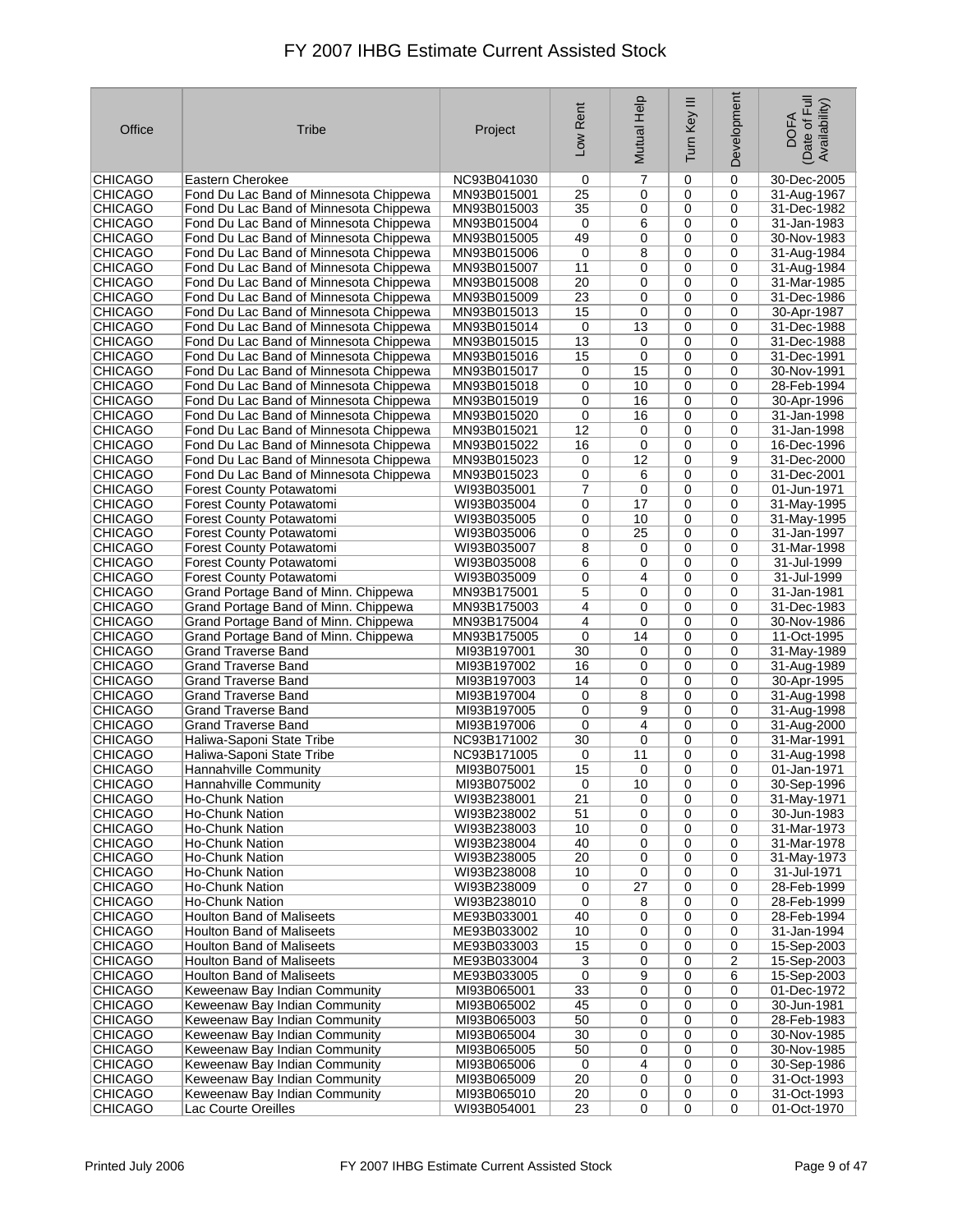| Office         | Tribe                                 | Project     | Low Rent         | Mutual Help    | Ξ<br>Turn Key  | Development | Date of Full<br>Availability)<br><b>DOFA</b> |
|----------------|---------------------------------------|-------------|------------------|----------------|----------------|-------------|----------------------------------------------|
| <b>CHICAGO</b> | Lac Courte Oreilles                   | WI93B054003 | 15               | 0              | 0              | 0           | 31-Oct-1974                                  |
| <b>CHICAGO</b> | Lac Courte Oreilles                   | WI93B054004 | 45               | 0              | 0              | 0           | 30-Jan-1979                                  |
| <b>CHICAGO</b> | Lac Courte Oreilles                   | WI93B054005 | 49               | 0              | 0              | 0           | 30-Nov-1980                                  |
| <b>CHICAGO</b> | Lac Courte Oreilles                   | WI93B054006 | 0                | 4              | $\mathbf 0$    | 0           | 30-Sep-1983                                  |
| <b>CHICAGO</b> | Lac Courte Oreilles                   | WI93B054007 | 34               | 0              | $\mathbf 0$    | 0           | 30-Nov-1982                                  |
| <b>CHICAGO</b> | Lac Courte Oreilles                   | WI93B054008 | 24               | 0              | $\mathbf 0$    | $\mathbf 0$ | 31-Jul-1984                                  |
| <b>CHICAGO</b> | Lac Courte Oreilles                   | WI93B054009 | 20               | 0              | 0              | 0           | 28-Feb-1984                                  |
| <b>CHICAGO</b> | Lac Courte Oreilles                   | WI93B054010 | 10               | 0              | 0              | 0           | 30-Sep-1985                                  |
| <b>CHICAGO</b> | <b>Lac Courte Oreilles</b>            | WI93B054011 | 40               | 0              | 0              | 0           | 31-Aug-1986                                  |
| <b>CHICAGO</b> | Lac Courte Oreilles                   | WI93B054012 | 0                | 1              | $\mathbf 0$    | 0           | 31-Dec-1987                                  |
| <b>CHICAGO</b> | Lac Courte Oreilles                   | WI93B054013 | 20               | 0              | $\mathbf 0$    | 0           | 31-Dec-1988                                  |
| <b>CHICAGO</b> | Lac Courte Oreilles                   | WI93B054014 | 0                | 1              | 0              | 0           | 30-Sep-1989                                  |
| <b>CHICAGO</b> | Lac Courte Oreilles                   | WI93B054015 | 0                | 15             | 0              | 0           | 30-Nov-1992                                  |
| <b>CHICAGO</b> | Lac Courte Oreilles                   | WI93B054016 | 16               | 0              | 0              | 0           | 31-Dec-1996                                  |
| <b>CHICAGO</b> | Lac Courte Oreilles                   | WI93B054017 | 0                | 5              | 0              | 0           | 20-Jun-1994                                  |
| <b>CHICAGO</b> | Lac Courte Oreilles                   | WI93B054018 | 0                | 16             | $\mathbf 0$    | 0           | 30-Sep-2000                                  |
| <b>CHICAGO</b> | Lac Courte Oreilles                   | WI93B054019 | 20               | 0              | $\mathbf 0$    | 5           | 31-Aug-2001                                  |
| <b>CHICAGO</b> | Lac Courte Oreilles                   | WI93B054019 | 5                | 0              | $\mathbf 0$    | 0           | 31-Dec-2001                                  |
| <b>CHICAGO</b> | Lac Courte Oreilles                   | WI93B054021 | 0                | 12             | 0              | 0           | 30-Jan-1979                                  |
| <b>CHICAGO</b> | Lac Courte Oreilles                   | WI93B054022 | 7                | 0              | 0              | 0           | 31-Jan-1975                                  |
| <b>CHICAGO</b> | Lac Courte Oreilles                   | WI93B054023 | 12               | 0              | $\mathbf 0$    | 0           | 11-Mar-1999                                  |
| <b>CHICAGO</b> | Lac Courte Oreilles                   | WI93B054024 | 0                | 7              | 0              | 0           | 01-Oct-1970                                  |
| <b>CHICAGO</b> | Lac Du Flambeau Band                  | WI93B009001 | 20               | $\mathbf 0$    | $\mathbf 0$    | 0           | 01-Jul-1966                                  |
| <b>CHICAGO</b> | Lac Du Flambeau Band                  | WI93B009004 | 18               | 0              | $\mathbf 0$    | 0           | 30-Jan-1979                                  |
| <b>CHICAGO</b> | Lac Du Flambeau Band                  | WI93B009005 | $\overline{20}$  | 0              | 0              | 0           | 31-Jan-1980                                  |
| <b>CHICAGO</b> | Lac Du Flambeau Band                  | WI93B009006 | 25               | 0              | 0              | 0           | 31-May-1982                                  |
| <b>CHICAGO</b> | Lac Du Flambeau Band                  | WI93B009007 | 48               | 0              | 0              | 0           | 29-Feb-1984                                  |
| <b>CHICAGO</b> | Lac Du Flambeau Band                  | WI93B009008 | 24               | 0              | 0              | 0           | 31-Jan-1985                                  |
| <b>CHICAGO</b> | Lac Du Flambeau Band                  | WI93B009009 | 18               | 0              | 0              | 0           | 28-Feb-1986                                  |
| <b>CHICAGO</b> | Lac Du Flambeau Band                  | WI93B009010 | 0                | 1              | $\mathbf 0$    | 0           | 30-Nov-1988                                  |
| <b>CHICAGO</b> | Lac Du Flambeau Band                  | WI93B009011 | 0                | 4              | 0              | 0           | 31-Dec-1990                                  |
| <b>CHICAGO</b> | Lac Du Flambeau Band                  | WI93B009013 | 0                | 7              | 0              | 0           | 31-May-1982                                  |
| <b>CHICAGO</b> | Lac Du Flambeau Band                  | WI93B009014 | 0                | 10             | 0              | 0           | 31-May-1982                                  |
| <b>CHICAGO</b> | Lac Du Flambeau Band                  | WI93B009015 | 13               | 0              | 0              | $\mathbf 0$ | 30-Jun-1996                                  |
| <b>CHICAGO</b> | Lac Du Flambeau Band                  | WI93B009016 | 0                | 8              | $\mathbf 0$    | 0           | 30-Jun-1996                                  |
| <b>CHICAGO</b> | Lac Du Flambeau Band                  | WI93B009017 | 0                | 8              | $\mathbf 0$    | 0           | 01-Jan-1995                                  |
| <b>CHICAGO</b> | Lac Du Flambeau Band                  | WI93B009018 | 0                | 1              | $\mathbf 0$    | $\mathbf 0$ | 31-Aug-1998                                  |
| <b>CHICAGO</b> | Lac Du Flambeau Band                  | WI93B009019 | $\boldsymbol{2}$ | 0              | 0              | 3           | 31-Aug-1998                                  |
| <b>CHICAGO</b> | Lac Vieux Desert Band                 | MI93B085001 | 15               | 0              | 0              | 0           | 01-Oct-1970                                  |
| <b>CHICAGO</b> | Lac Vieux Desert Band                 | MI93B085002 | 20               | 0              | $\mathbf 0$    | 0           | 31-Oct-1983                                  |
| <b>CHICAGO</b> | Lac Vieux Desert Band                 | MI93B085003 | 0                | 8              | 0              | 0           | 30-Sep-1995                                  |
| <b>CHICAGO</b> | Leech Lake Band of Minnesota Chippewa | MN93B012002 | $\overline{50}$  | 0              | $\pmb{0}$      | 0           | 01-May-1967                                  |
| <b>CHICAGO</b> | Leech Lake Band of Minnesota Chippewa | MN93B012005 | 15               | 0              | 0              | 0           | 01-Dec-1967                                  |
| <b>CHICAGO</b> | Leech Lake Band of Minnesota Chippewa | MN93B012007 | 45               | 0              | 0              | 0           | 31-Oct-1978                                  |
| <b>CHICAGO</b> | Leech Lake Band of Minnesota Chippewa | MN93B012008 | 0                | 5              | 0              | 0           | 31-Oct-1978                                  |
| <b>CHICAGO</b> | Leech Lake Band of Minnesota Chippewa | MN93B012009 | 52               | 0              | 0              | 0           | 31-Mar-1983                                  |
| CHICAGO        | Leech Lake Band of Minnesota Chippewa | MN93B012010 | 0                | 24             | 0              | 0           | 31-Mar-1983                                  |
| CHICAGO        | Leech Lake Band of Minnesota Chippewa | MN93B012012 | 0                | 46             | 0              | 0           | 30-Sep-1986                                  |
| <b>CHICAGO</b> | Leech Lake Band of Minnesota Chippewa | MN93B012013 | 10               | 0              | 0              | 0           | 30-Sep-1985                                  |
| CHICAGO        | Leech Lake Band of Minnesota Chippewa | MN93B012015 | 30               | 0              | 0              | 0           | 31-Dec-1987                                  |
| <b>CHICAGO</b> | Leech Lake Band of Minnesota Chippewa | MN93B012016 | 41               | 0              | 0              | 0           | 28-Feb-1989                                  |
| <b>CHICAGO</b> | Leech Lake Band of Minnesota Chippewa | MN93B012017 | 10               | 0              | 0              | 0           | 31-Jul-1993                                  |
| <b>CHICAGO</b> | Leech Lake Band of Minnesota Chippewa | MN93B012018 | $\overline{20}$  | 0              | 0              | 0           | 30-Jun-1994                                  |
| <b>CHICAGO</b> | Leech Lake Band of Minnesota Chippewa | MN93B012019 | 20               | 0              | 0              | 0           | 30-Apr-1996                                  |
| CHICAGO        | Leech Lake Band of Minnesota Chippewa | MN93B012020 | 0                | 16             | 0              | 0           | 30-Apr-1996                                  |
| <b>CHICAGO</b> | Leech Lake Band of Minnesota Chippewa | MN93B012021 | 20               | 0              | 0              | 0           | 27-Feb-1998                                  |
| CHICAGO        | Leech Lake Band of Minnesota Chippewa | MN93B012022 | 0                | 18             | 0              | 0           | 29-May-1998                                  |
| <b>CHICAGO</b> | <b>Lower Sioux</b>                    | MN93B207002 | 15               | 0              | 0              | 0           | 31-Dec-1989                                  |
| CHICAGO        | Lower Sioux                           | MN93B207003 | 8                | 0              | 0              | 0           | 31-Dec-1986                                  |
| CHICAGO        | Lower Sioux                           | MN93B207004 | 9                | 0              | 0              | 0           | 31-May-1987                                  |
| CHICAGO        | Lumbee State Tribe                    | NC93B171001 | 204              | 0              | 0              | 0           | 29-Feb-1988                                  |
| CHICAGO        | Menominee Indian Tribe                | WI93B243001 | 147              | 0              | 0              | 0           | 30-Sep-1984                                  |
| <b>CHICAGO</b> | Menominee Indian Tribe                | WI93B243002 | 0                | 1              | 0              | 0           | 31-Dec-1983                                  |
| <b>CHICAGO</b> | Menominee Indian Tribe                | WI93B243003 | $\overline{0}$   | $\overline{3}$ | $\overline{0}$ | 0           | 28-Feb-1985                                  |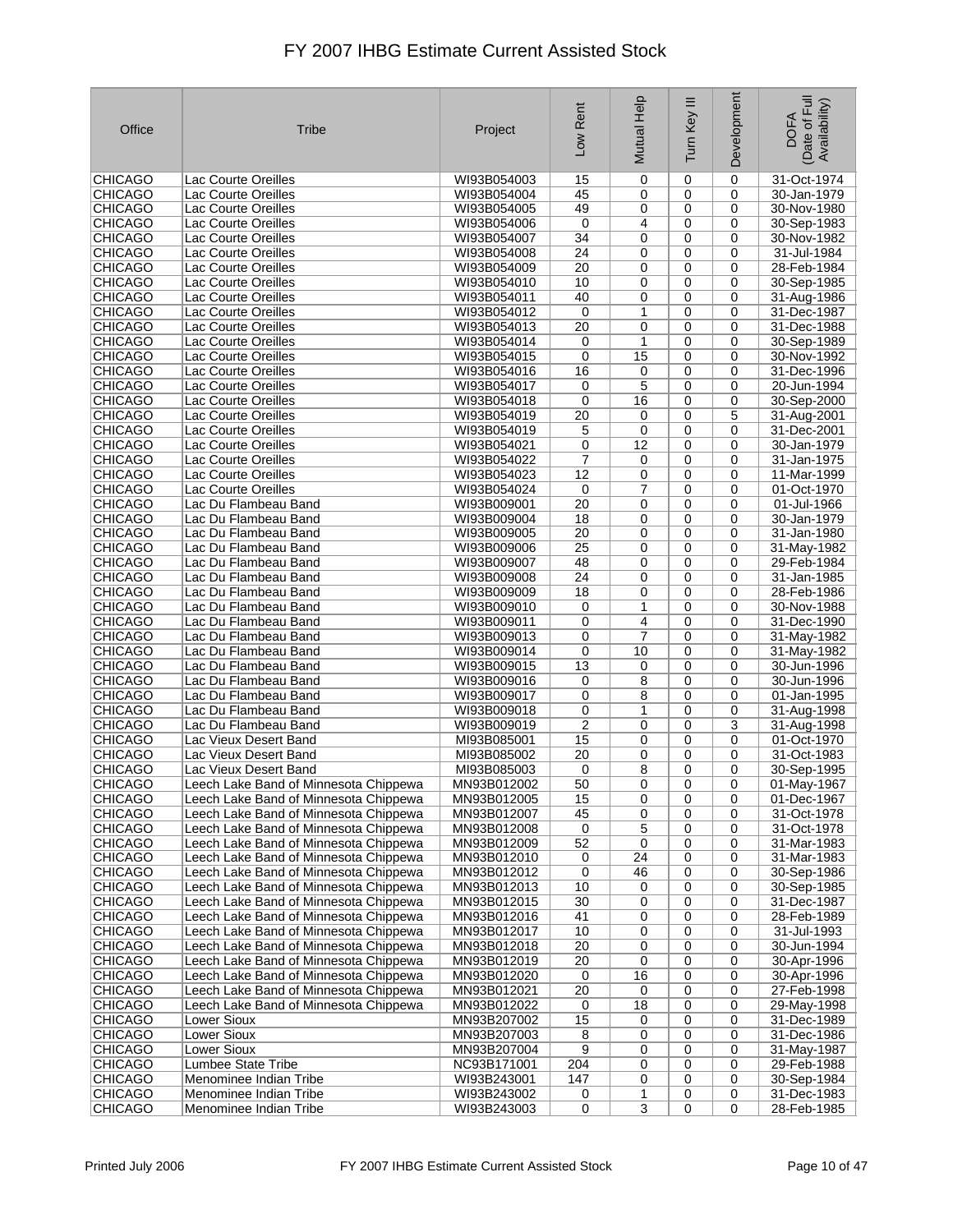| Office                           | Tribe                                                                          | Project                    | Low Rent             | Mutual Help    | Ξ<br>Tum Key     | Development     | Date of Full<br>Availability)<br><b>DOFA</b> |
|----------------------------------|--------------------------------------------------------------------------------|----------------------------|----------------------|----------------|------------------|-----------------|----------------------------------------------|
| <b>CHICAGO</b>                   | Menominee Indian Tribe                                                         | WI93B243005                | 0                    | 3              | 0                | 0               | 30-Sep-1986                                  |
| <b>CHICAGO</b>                   | Menominee Indian Tribe                                                         | WI93B243006                | 0                    | 5              | 0                | 0               | 30-Jun-1988                                  |
| <b>CHICAGO</b>                   | Menominee Indian Tribe                                                         | WI93B243008                | 0                    | 5              | 0                | 0               | 30-Sep-1990                                  |
| <b>CHICAGO</b>                   | Menominee Indian Tribe                                                         | WI93B243009                | 12                   | 0              | 0                | 0               | 31-Jul-1990                                  |
| <b>CHICAGO</b>                   | Menominee Indian Tribe                                                         | WI93B243010                | 43                   | 0              | 0                | 0               | 30-Apr-1969                                  |
| <b>CHICAGO</b>                   | Menominee Indian Tribe                                                         | WI93B243011                | 59                   | 0              | 0                | 0               | 30-Apr-1974                                  |
| <b>CHICAGO</b>                   | Menominee Indian Tribe                                                         | WI93B243012                | 0                    | 9              | 0                | 0               | 31-Jan-1991                                  |
| <b>CHICAGO</b>                   | Menominee Indian Tribe                                                         | WI93B243013                | 0                    | 3              | 0                | $\mathbf 0$     | 30-Jan-1992                                  |
| <b>CHICAGO</b>                   | Menominee Indian Tribe                                                         | WI93B243014                | 14                   | 0              | 0                | $\mathbf 0$     | 31-May-1996                                  |
| <b>CHICAGO</b>                   | Menominee Indian Tribe                                                         | WI93B243015                | 0                    | 10             | 0                | 0               | 31-Dec-1996                                  |
| <b>CHICAGO</b>                   | Mille Lacs Band of Minnesota Chippewa                                          | MN93B204001                | 30                   | 0              | 0                | 0               | 31-Mar-1983                                  |
| <b>CHICAGO</b>                   | Mille Lacs Band of Minnesota Chippewa                                          | MN93B204002                | 0                    | 15             | 0                | 0               | 30-Sep-1986                                  |
| <b>CHICAGO</b><br><b>CHICAGO</b> | Mille Lacs Band of Minnesota Chippewa<br>Mille Lacs Band of Minnesota Chippewa | MN93B204003<br>MN93B204004 | 20<br>25             | 0<br>0         | 0<br>0           | 0<br>0          | 31-Aug-1995<br>30-Jun-1996                   |
| <b>CHICAGO</b>                   | Mille Lacs Band of Minnesota Chippewa                                          | MN93B204005                | 40                   | 0              | $\mathbf 0$      | $\mathbf 0$     | 30-Jun-1997                                  |
| <b>CHICAGO</b>                   | Mississippi Choctaw Tribe                                                      | MS93B092001                | 30                   | 0              | 0                | $\mathbf 0$     | 01-Jun-1970                                  |
| <b>CHICAGO</b>                   | Mississippi Choctaw Tribe                                                      | MS93B092005                | 45                   | 0              | 0                | 0               | 01-Apr-1975                                  |
| <b>CHICAGO</b>                   | Mississippi Choctaw Tribe                                                      | MS93B092006                | 46                   | 0              | 0                | 0               | 30-Apr-1977                                  |
| <b>CHICAGO</b>                   | Mississippi Choctaw Tribe                                                      | MS93B092007                | 100                  | 0              | 0                | 0               | 31-Mar-1983                                  |
| <b>CHICAGO</b>                   | Mississippi Choctaw Tribe                                                      | MS93B092008                | 0                    | 47             | 0                | $\mathbf 0$     | 31-May-1985                                  |
| <b>CHICAGO</b>                   | Mississippi Choctaw Tribe                                                      | MS93B092009                | 0                    | 78             | 0                | 0               | 31-May-1985                                  |
| <b>CHICAGO</b>                   | Mississippi Choctaw Tribe                                                      | MS93B092010                | 0                    | 13             | $\mathbf 0$      | 0               | 28-Feb-1986                                  |
| <b>CHICAGO</b>                   | Mississippi Choctaw Tribe                                                      | MS93B092012                | 0                    | 20             | 0                | 0               | 31-Mar-1987                                  |
| <b>CHICAGO</b>                   | Mississippi Choctaw Tribe                                                      | MS93B092013                | 0                    | 27             | 0                | 0               | 31-May-1988                                  |
| <b>CHICAGO</b>                   | Mississippi Choctaw Tribe                                                      | MS93B092014                | 0                    | 40             | 0                | 0               | 30-Sep-1989                                  |
| <b>CHICAGO</b>                   | Mississippi Choctaw Tribe                                                      | MS93B092015                | 0                    | 38             | 0                | 0               | 31-Dec-1990                                  |
| <b>CHICAGO</b>                   | Mississippi Choctaw Tribe                                                      | MS93B092016                | 0                    | 35             | 0                | 0               | 31-Jul-1992                                  |
| <b>CHICAGO</b>                   | Mississippi Choctaw Tribe                                                      | MS93B092017                | 0                    | 18             | 0                | 0               | 31-Aug-1993                                  |
| <b>CHICAGO</b>                   | Mississippi Choctaw Tribe                                                      | MS93B092018                | 0                    | 17             | 0                | 0               | 31-Mar-1995                                  |
| <b>CHICAGO</b>                   | Mississippi Choctaw Tribe                                                      | MS93B092019                | $\mathbf 0$          | 17             | 0                | $\mathbf 0$     | 31-Mar-1995                                  |
| <b>CHICAGO</b>                   | Mississippi Choctaw Tribe                                                      | MS93B092020                | 30                   | 0              | 0                | 0               | 31-Aug-1996                                  |
| <b>CHICAGO</b>                   | Mississippi Choctaw Tribe                                                      | MS93B092021                | 0                    | 51             | 0                | 0               | 30-Sep-1996                                  |
| <b>CHICAGO</b>                   | Mississippi Choctaw Tribe                                                      | MS93B092023                | 22                   | 0              | 0                | 0               | 30-Sep-1996                                  |
| <b>CHICAGO</b>                   | Mississippi Choctaw Tribe                                                      | MS93B092024                | 0                    | 42             | $\mathbf 0$      | 0               | 31-May-1998                                  |
| <b>CHICAGO</b>                   | Mississippi Choctaw Tribe                                                      | MS93B092025                | 0                    | 39             | 0                | 0               | 30-Apr-2000                                  |
| <b>CHICAGO</b>                   | Mississippi Choctaw Tribe                                                      | MS93B092026                | 33                   | 0              | 0                | 0               | 29-Feb-2000                                  |
| <b>CHICAGO</b>                   | <b>MOWA Band of Choctaw Indians</b>                                            | AL93B205001                | 30                   | 0              | 0                | 0               | 31-Dec-1993                                  |
| <b>CHICAGO</b>                   | <b>MOWA Band of Choctaw Indians</b>                                            | AL93B205002                | 20                   | 0              | 0                | 0               | 30-Oct-1994                                  |
| <b>CHICAGO</b>                   | <b>MOWA Band of Choctaw Indians</b>                                            | AL93B205003                | 0                    | 20             | 0                | 0               | 30-Jun-1996                                  |
| <b>CHICAGO</b>                   | <b>MOWA Band of Choctaw Indians</b>                                            | AL93B205004                | 2                    | 0              | 0                | 14              | 09-Aug-1998                                  |
| <b>CHICAGO</b><br><b>CHICAGO</b> | Narragansett Tribe<br>Oneida Nation of New York                                | RI93B028001                | 0<br>$\overline{30}$ | 0              | $\mathbf 0$<br>0 | 12<br>$\pmb{0}$ |                                              |
| <b>CHICAGO</b>                   | Oneida Tribe                                                                   | NY93B445001<br>WI93B010001 | 24                   | 0<br>0         | 0                | 0               | 30-Sep-1994<br>30-Apr-1967                   |
| <b>CHICAGO</b>                   | Oneida Tribe                                                                   | WI93B010003                | 40                   | 0              | 0                | 0               | 31-May-1973                                  |
| <b>CHICAGO</b>                   | Oneida Tribe                                                                   | WI93B010004                | 25                   | 0              | 0                | 0               | 31-May-1976                                  |
| <b>CHICAGO</b>                   | Oneida Tribe                                                                   | WI93B010006                | 30                   | 0              | 0                | 0               | 30-Sep-1979                                  |
| CHICAGO                          | Oneida Tribe                                                                   | WI93B010007                | 0                    | $\overline{7}$ | $\mathbf 0$      | 0               | 30-Jun-1983                                  |
| <b>CHICAGO</b>                   | Oneida Tribe                                                                   | WI93B010008                | 50                   | 0              | 0                | 0               | 30-Apr-1986                                  |
| <b>CHICAGO</b>                   | Oneida Tribe                                                                   | WI93B010010                | 0                    | 3              | 0                | 0               | 28-Feb-1993                                  |
| CHICAGO                          | Oneida Tribe                                                                   | WI93B010011                | 0                    | 8              | 0                | 0               | 19-May-1995                                  |
| <b>CHICAGO</b>                   | Oneida Tribe                                                                   | WI93B010012                | 0                    | 21             | 0                | 0               | 14-Jan-1997                                  |
| <b>CHICAGO</b>                   | Oneida Tribe                                                                   | WI93B010013                | 0                    | 17             | 0                | 0               | 26-Mar-1999                                  |
| CHICAGO                          | Oneida Tribe                                                                   | WI93B010014                | 20                   | 0              | 0                | 0               | 31-Jan-1997                                  |
| CHICAGO                          | Oneida Tribe                                                                   | WI93B010015                | 0                    | 16             | 0                | 0               | 31-Jan-1997                                  |
| <b>CHICAGO</b>                   | Oneida Tribe                                                                   | WI93B010016                | 5                    | 0              | 0                | 0               | 31-May-2000                                  |
| <b>CHICAGO</b>                   | Oneida Tribe                                                                   | WI93B010017                | 0                    | 5              | 0                | 0               | 31-Jan-2000                                  |
| CHICAGO                          | Passamaquody Indian Tribe                                                      | ME93B014001                | 0                    | 1              | 0                | 0               | 30-Jun-1974                                  |
| <b>CHICAGO</b>                   | Passamaquody Indian Tribe                                                      | ME93B014002                | 0                    | 0              | 6                | 0               | 31-Jul-1977                                  |
| <b>CHICAGO</b>                   | Passamaquody Indian Tribe                                                      | ME93B014003                | 16                   | 0              | $\mathbf 0$      | 0               | 31-May-1979                                  |
| CHICAGO                          | Passamaquody Indian Tribe                                                      | ME93B014004                | 24                   | 0              | 0                | 0               | 30-Sep-1981                                  |
| CHICAGO                          | Passamaquody Indian Tribe                                                      | ME93B014005                | 28                   | 0              | 0                | 0               | 31-Jan-1983                                  |
| <b>CHICAGO</b>                   | Passamaquody Indian Tribe                                                      | ME93B014008                | 10                   | 0              | 0                | 0               | 30-Nov-1990                                  |
| <b>CHICAGO</b>                   | Passamaquody Indian Tribe                                                      | ME93B014009                | 0                    | 20             | 0                | 0               | 30-Nov-1990<br>30-Apr-1994                   |
| <b>CHICAGO</b>                   | Passamaquody Indian Tribe                                                      | ME93B014010                | 0                    | 16             | 0                | 0               |                                              |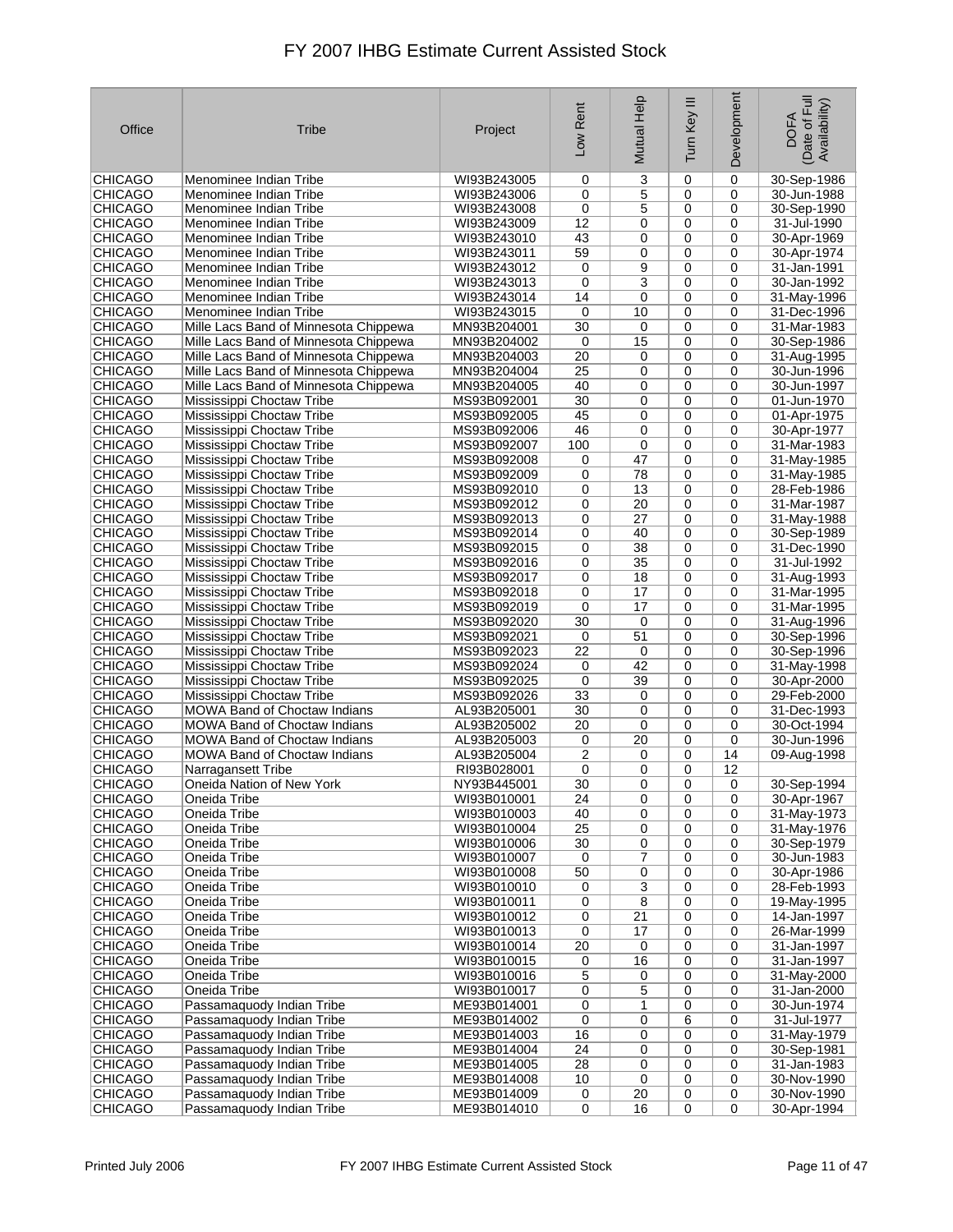| Office         | Tribe                                    | Project     | Low Rent        | Mutual Help             | Ξ<br>Turn Key  | Development  | Date of Full<br>Availability)<br><b>DOFA</b> |
|----------------|------------------------------------------|-------------|-----------------|-------------------------|----------------|--------------|----------------------------------------------|
| <b>CHICAGO</b> | Passamaquody Indian Tribe                | ME93B014011 | 0               | 12                      | 0              | 0            | 29-Jul-1999                                  |
| <b>CHICAGO</b> | Penobscot Tribe                          | ME93B012001 | 0               | 0                       | 9              | $\mathbf 0$  | 31-Jul-1977                                  |
| <b>CHICAGO</b> | Penobscot Tribe                          | ME93B012002 | 8               | 0                       | 0              | 0            | 30-Jun-1977                                  |
| <b>CHICAGO</b> | Penobscot Tribe                          | ME93B012003 | 0               | 0                       | 17             | 0            | 30-Apr-1980                                  |
| <b>CHICAGO</b> | Penobscot Tribe                          | ME93B012004 | 24              | 0                       | 0              | $\mathbf 0$  | 31-Oct-1985                                  |
| <b>CHICAGO</b> | Penobscot Tribe                          | ME93B012006 | 0               | 8                       | 0              | 0            | 31-May-1992                                  |
| <b>CHICAGO</b> | Penobscot Tribe                          | ME93B012007 | 10              | 0                       | 0              | $\mathbf 0$  | 30-Nov-1993                                  |
| <b>CHICAGO</b> | Penobscot Tribe                          | ME93B012008 | 10              | 0                       | 0              | 0            | 31-Jul-1995                                  |
| <b>CHICAGO</b> | <b>Pleasant Point</b>                    | ME93B013002 | 16              | 0                       | 0              | 0            | 29-Feb-1976                                  |
| <b>CHICAGO</b> | <b>Pleasant Point</b>                    | ME93B013003 | 0               | 0                       | $\mathbf{1}$   | $\mathbf 0$  | 31-Dec-1977                                  |
| <b>CHICAGO</b> | <b>Pleasant Point</b>                    | ME93B013004 | 0               | 0                       | 3              | $\mathbf 0$  | 30-Sep-1979                                  |
| <b>CHICAGO</b> | <b>Pleasant Point</b>                    | ME93B013008 | 0               | 19                      | 0              | 0            | 30-Sep-1992                                  |
| <b>CHICAGO</b> | <b>Pleasant Point</b>                    | ME93B013009 | 15              | 0                       | 0              | 0            | 31-Jul-1996                                  |
| <b>CHICAGO</b> | <b>Pleasant Point</b>                    | ME93B013010 | 0               | 10                      | 0              | 0            | 08-Feb-1995                                  |
| <b>CHICAGO</b> | <b>Pleasant Point</b>                    | ME93B013011 | 0               | 13                      | 0              | 0            | 30-Nov-1999                                  |
| <b>CHICAGO</b> | <b>Pleasant Point</b>                    | ME93B013012 | 20              | 0                       | 0              | $\mathbf 0$  | 31-Aug-1997                                  |
| <b>CHICAGO</b> | <b>Pleasant Point</b>                    | ME93B013013 | 0               | 18                      | 0              | $\mathbf 0$  | 30-Nov-1999                                  |
| <b>CHICAGO</b> | Poarch Band of Creek Indians             | AL93B204001 | 20              | 0                       | 0              | $\mathbf 0$  | 30-Sep-1987                                  |
| <b>CHICAGO</b> | Poarch Band of Creek Indians             | AL93B204002 | 30              | 0                       | 0              | $\mathbf 0$  | 30-Sep-1987                                  |
| <b>CHICAGO</b> | Poarch Band of Creek Indians             | AL93B204004 | 30              | 0                       | 0              | 0            | 31-Aug-1989                                  |
| <b>CHICAGO</b> | Poarch Band of Creek Indians             | AL93B204005 | 15              | 0                       | 0              | $\mathbf 0$  | 27-Feb-1995                                  |
| <b>CHICAGO</b> | Poarch Band of Creek Indians             | AL93B204006 | 10              | 0                       | 0              | 0            | 27-Feb-1995                                  |
| <b>CHICAGO</b> | Poarch Band of Creek Indians             |             | 0               | 21                      | 0              | 0            | 01-Oct-1998                                  |
| <b>CHICAGO</b> | Poarch Band of Creek Indians             | AL93B204007 |                 |                         |                |              |                                              |
| <b>CHICAGO</b> |                                          | AL93B204008 | 0               | 14<br>20                | 0              | 0            | 01-Oct-1998                                  |
|                | Poarch Band of Creek Indians             | AL93B204009 | 0               |                         | 0              | 0            | 01-Dec-1998                                  |
| <b>CHICAGO</b> | Poarch Band of Creek Indians             | AL93B204010 | 0               | 9                       | 0              | $\mathbf 0$  | 01-Feb-1999                                  |
| <b>CHICAGO</b> | Poarch Band of Creek Indians             | AL93B204011 | 0               | 29                      | 0              | 0            | 01-Sep-1999                                  |
| <b>CHICAGO</b> | Pokagon Band of Potawatomi               | MI93B200001 | 0               | 15                      | 0              | 0            | 31-Aug-2004                                  |
| <b>CHICAGO</b> | <b>Prairie Island Sioux</b>              | MN93B207001 | 24              | 0                       | 0              | 0            | 30-Sep-1985                                  |
| <b>CHICAGO</b> | Red Cliff Band of Lake Superior Chippewa | WI93B013001 | 20              | 0                       | 0              | $\mathbf 0$  | 01-Dec-1967                                  |
| <b>CHICAGO</b> | Red Cliff Band of Lake Superior Chippewa | WI93B013003 | 3               | 4                       | 0              | 0            | 30-Nov-1971                                  |
| <b>CHICAGO</b> | Red Cliff Band of Lake Superior Chippewa | WI93B013004 | 50              | 0                       | 0              | 0            | 31-Mar-1979                                  |
| <b>CHICAGO</b> | Red Cliff Band of Lake Superior Chippewa | WI93B013005 | 26              | 1                       | 0              | 0            | 31-Oct-1984                                  |
| <b>CHICAGO</b> | Red Cliff Band of Lake Superior Chippewa | WI93B013007 | 0               | 10                      | 0              | 0            | 30-Jun-1995                                  |
| <b>CHICAGO</b> | Red Cliff Band of Lake Superior Chippewa | WI93B013008 | 0               | 7                       | 0              | $\mathbf 0$  | 31-Aug-1997                                  |
| <b>CHICAGO</b> | Red Cliff Band of Lake Superior Chippewa | WI93B013009 | 18              | 0                       | 0              | $\mathbf 0$  | 31-Mar-1998                                  |
| <b>CHICAGO</b> | Red Lake Band of Chippewa                | MN93B016001 | 13              | 0                       | 0              | 0            | 01-Sep-1967                                  |
| <b>CHICAGO</b> | Red Lake Band of Chippewa                | MN93B016003 | 10              | 0                       | 0              | 0            | 01-Sep-1966                                  |
| <b>CHICAGO</b> | Red Lake Band of Chippewa                | MN93B016004 | 10              | 0                       | 0              | 0            | 01-Mar-1969                                  |
| <b>CHICAGO</b> | Red Lake Band of Chippewa                | MN93B016009 | 0               | 18                      | 0              | $\mathbf 0$  | 31-May-1982                                  |
| <b>CHICAGO</b> | Red Lake Band of Chippewa                | MN93B016011 | 17              | 0                       | 0              | $\mathbf 0$  | 30-Apr-1980                                  |
| <b>CHICAGO</b> | Red Lake Band of Chippewa                | MN93B016013 | 58              | 0                       | 0              | 0            | 31-Oct-1983                                  |
| <b>CHICAGO</b> | Red Lake Band of Chippewa                | MN93B016014 | 20              | 0                       | 0              | 0            | 30-Aug-1984                                  |
| <b>CHICAGO</b> | Red Lake Band of Chippewa                | MN93B016015 | 30              | 0                       | 0              | 0            | 31-Dec-1984                                  |
| <b>CHICAGO</b> | Red Lake Band of Chippewa                | MN93B016021 | 0               | 30                      | 0              | 0            | 31-Aug-1988                                  |
| <b>CHICAGO</b> | Red Lake Band of Chippewa                | MN93B016022 | 0               | 30                      | 0              | 0            | 31-Jan-1989                                  |
| CHICAGO        | Red Lake Band of Chippewa                | MN93B016023 | 0               | 20                      | 0              | 0            | 30-Nov-1990                                  |
| <b>CHICAGO</b> | Red Lake Band of Chippewa                | MN93B016024 | 31              | 0                       | 0              | 0            | 30-Sep-1993                                  |
| <b>CHICAGO</b> | Red Lake Band of Chippewa                | MN93B016025 | 10              | 0                       | 0              | 0            | 28-Feb-1994                                  |
| CHICAGO        | Red Lake Band of Chippewa                | MN93B016026 | 12              | 0                       | 0              | 0            | 30-Sep-1994                                  |
| <b>CHICAGO</b> | Red Lake Band of Chippewa                | MN93B016027 | 44              | 0                       | 0              | 0            | 30-Nov-1995                                  |
| <b>CHICAGO</b> | Red Lake Band of Chippewa                | MN93B016028 | 0               | 20                      | 0              | 0            | 01-May-1997                                  |
| <b>CHICAGO</b> | Red Lake Band of Chippewa                | MN93B016029 | 40              | 0                       | 0              | 0            | 01-Oct-1997                                  |
| CHICAGO        | Sac & Fox Tribe                          | IA93B112001 | 20              | 0                       | 0              | 0            | 30-Jun-1981                                  |
| <b>CHICAGO</b> | Saginaw Chippewa                         | MI93B043001 | 20              | 0                       | 0              | 0            | 01-May-1967                                  |
| <b>CHICAGO</b> | Saginaw Chippewa                         | MI93B043002 | 14              | 0                       | 0              | 0            | 30-Sep-1976                                  |
| CHICAGO        | Saginaw Chippewa                         | MI93B043003 | $\overline{20}$ | 0                       | 0              | 0            | 31-Aug-1980                                  |
| <b>CHICAGO</b> | Saginaw Chippewa                         | MI93B043004 | 8               | 0                       | 0              | 0            | 22-Nov-1992                                  |
| <b>CHICAGO</b> | Saginaw Chippewa                         | MI93B043005 | 0               | $\overline{\mathbf{c}}$ | 0              | 0            | 30-Jun-1992                                  |
| CHICAGO        | Saginaw Chippewa                         | MI93B043006 | 0               | 8                       | 0              | 0            | 31-Mar-1995                                  |
| CHICAGO        | Saginaw Chippewa                         | MI93B043007 | $\overline{9}$  | 0                       | 0              | 0            | 30-Jun-1999                                  |
| <b>CHICAGO</b> | Saginaw Chippewa                         | MI93B043008 | $\overline{3}$  | 0                       | 0              | $\mathbf{1}$ | 30-Jun-1999                                  |
| <b>CHICAGO</b> | Saginaw Chippewa                         | MI93B043009 | 0               | 5                       | $\overline{0}$ | 0            | 23-Jun-1997                                  |
| <b>CHICAGO</b> | Saint Croix Chippewa                     | WI93B062001 | $\overline{25}$ | 0                       | 0              | 0            | 01-May-1973                                  |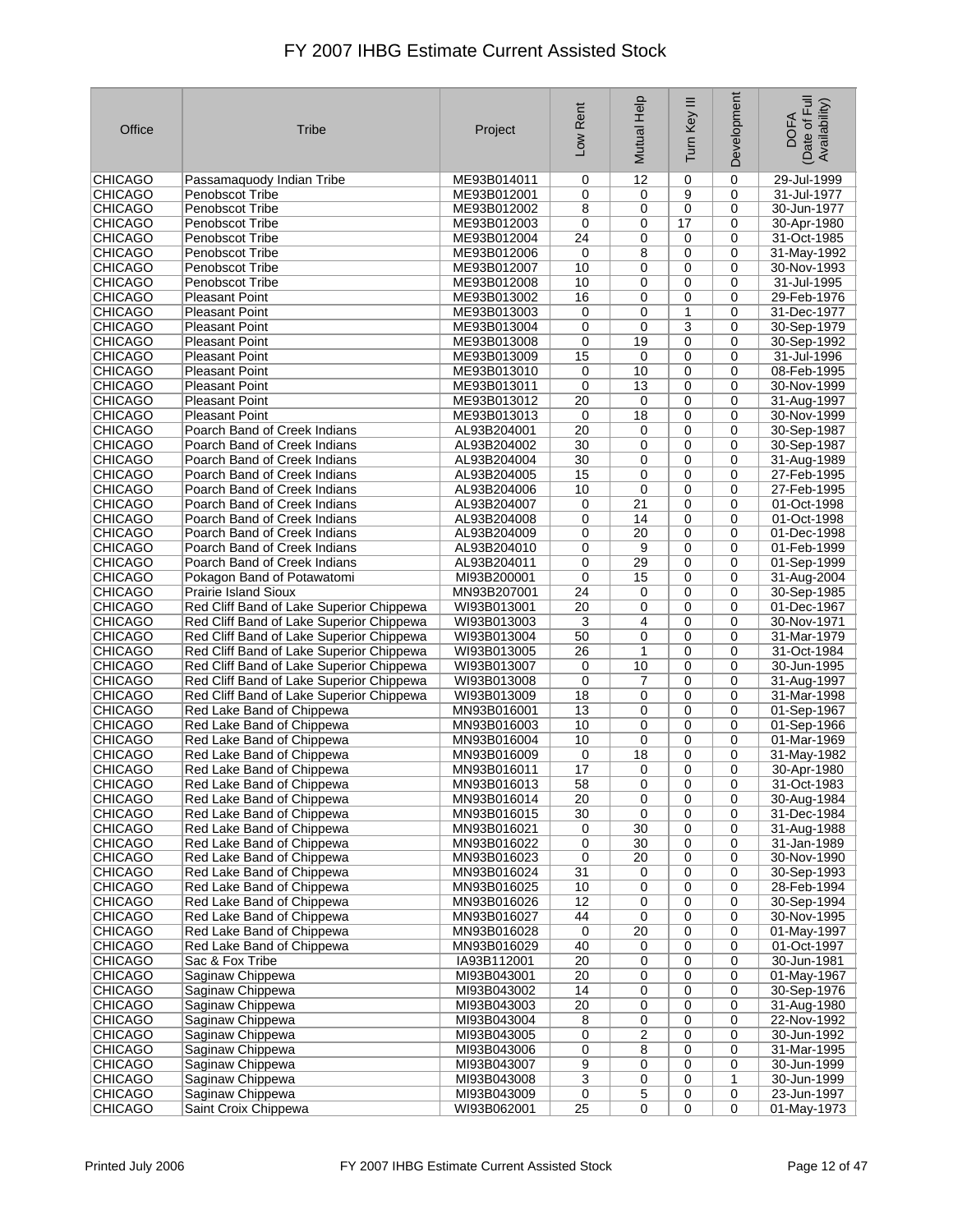| Office                           | <b>Tribe</b>                                           | Project                    | Low Rent | Mutual Help | Ξ<br>Turn Key     | Development | Date of Full<br>Availability)<br><b>DOFA</b> |
|----------------------------------|--------------------------------------------------------|----------------------------|----------|-------------|-------------------|-------------|----------------------------------------------|
| <b>CHICAGO</b>                   | Saint Croix Chippewa                                   | WI93B062003                | 30       | 0           | 0                 | $\mathbf 0$ | 30-Nov-1982                                  |
| <b>CHICAGO</b>                   | Saint Croix Chippewa                                   | WI93B062004                | 10       | 0           | 0                 | $\mathbf 0$ | 30-Jun-1984                                  |
| <b>CHICAGO</b>                   | Saint Croix Chippewa                                   | WI93B062005                | 10       | 0           | 0                 | 0           | 30-Jun-1984                                  |
| <b>CHICAGO</b>                   | Saint Croix Chippewa                                   | WI93B062006                | 10       | 0           | 0                 | 0           | 31-Aug-1986                                  |
| <b>CHICAGO</b>                   | Saint Croix Chippewa                                   | WI93B062009                | 20       | 0           | 0                 | 0           | 31-Jan-1992                                  |
| <b>CHICAGO</b><br><b>CHICAGO</b> | Saint Croix Chippewa<br>Saint Croix Chippewa           | WI93B062010<br>WI93B062011 | 38<br>10 | 0<br>0      | 0<br>0            | 0<br>0      | 01-Dec-1973<br>30-Apr-1994                   |
| <b>CHICAGO</b>                   | Saint Croix Chippewa                                   | WI93B062012                | 0        | 10          | 0                 | 0           | 30-Sep-1997                                  |
| <b>CHICAGO</b>                   | Saint Croix Chippewa                                   | WI93B062013                | 21       | 0           | 0                 | $\mathbf 0$ | 30-Apr-1996                                  |
| <b>CHICAGO</b>                   | Saint Croix Chippewa                                   | WI93B062014                | 0        | 25          | 0                 | 0           | 30-Apr-1996                                  |
| <b>CHICAGO</b>                   | Sault Ste. Marie Tribe                                 | MI93B149001                | 48       | 0           | 0                 | 0           | 31-Mar-1983                                  |
| <b>CHICAGO</b>                   | Sault Ste. Marie Tribe                                 | MI93B149003                | 40       | 0           | 0                 | 0           | 31-May-1983                                  |
| <b>CHICAGO</b>                   | Sault Ste. Marie Tribe                                 | MI93B149005                | 88       | 0           | 0                 | 0           | 30-Sep-1984                                  |
| <b>CHICAGO</b>                   | Sault Ste. Marie Tribe                                 | MI93B149006                | 25       | 0           | 0                 | 0           | 30-Nov-1984                                  |
| <b>CHICAGO</b>                   | Sault Ste. Marie Tribe                                 | MI93B149007                | 12       | 0           | $\mathbf 0$       | 0           | 31-Mar-1986                                  |
| <b>CHICAGO</b>                   | Sault Ste. Marie Tribe                                 | MI93B149008                | 9        | 0           | 0                 | 0           | 31-Oct-1986                                  |
| <b>CHICAGO</b>                   | Sault Ste. Marie Tribe                                 | MI93B149009                | 11       | 0           | 0                 | 0           | 31-Oct-1986                                  |
| <b>CHICAGO</b>                   | Sault Ste. Marie Tribe                                 | MI93B149010                | 0        | 19          | 0                 | 0           | 31-Mar-1988                                  |
| <b>CHICAGO</b>                   | Sault Ste. Marie Tribe                                 | MI93B149012                | 20       | 0           | 0                 | 0           | 30-Jun-1992                                  |
| <b>CHICAGO</b>                   | Sault Ste. Marie Tribe                                 | MI93B149013                | 10       | 0           | 0                 | 0           | 30-Nov-1992                                  |
| <b>CHICAGO</b>                   | Sault Ste. Marie Tribe                                 | MI93B149014                | 51       | 0           | 0                 | 0           | 30-Jun-1997                                  |
| <b>CHICAGO</b>                   | Sault Ste. Marie Tribe                                 | MI93B149015                | 39       | 0           | 0                 | 0           | 30-Jun-1997                                  |
| <b>CHICAGO</b>                   | Sault Ste. Marie Tribe                                 | MI93B149016                | 45       | 0           | 0                 | 0           | 30-Aug-1998                                  |
| <b>CHICAGO</b>                   | Sault Ste. Marie Tribe                                 | MI93B149017                | 0        | 10          | 0                 | 0           | 30-Sep-1996                                  |
| <b>CHICAGO</b>                   | Sault Ste. Marie Tribe                                 | MI93B149018                | 0        | 4           | 0                 | 0           | 01-Jan-1998                                  |
| <b>CHICAGO</b>                   | Sault Ste. Marie Tribe                                 | MI93B149019                | 0        | 5           | 0                 | 0           | 31-Mar-2002                                  |
| <b>CHICAGO</b>                   | Sault Ste. Marie Tribe                                 | MI93B149019                | 0        | 11          | 0                 | 0           | 31-Jul-2002                                  |
| <b>CHICAGO</b><br><b>CHICAGO</b> | Sault Ste. Marie Tribe                                 | MI93B149019                | 0        | 9<br>0      | 0<br>0            | 0           | 31-Oct-2002                                  |
| <b>CHICAGO</b>                   | Seminole Tribe<br>Seminole Tribe                       | FL93B059004<br>FL93B059006 | 10<br>50 | 0           | 0                 | 0<br>0      | 31-Jan-1974<br>31-Mar-1983                   |
| <b>CHICAGO</b>                   | Seminole Tribe                                         | FL93B059018                | 40       | 0           | 0                 | 0           | 30-Apr-1990                                  |
| <b>CHICAGO</b>                   | Seminole Tribe                                         | FL93B059019                | 0        | 12          | 0                 | 0           | 28-Feb-1992                                  |
| <b>CHICAGO</b>                   | Seminole Tribe                                         | FL93B059020                | 0        | 15          | 0                 | 0           | 30-Apr-1993                                  |
| <b>CHICAGO</b>                   | Seminole Tribe                                         | FL93B059021                | 0        | 11          | 0                 | 0           | 31-Jul-1995                                  |
| <b>CHICAGO</b>                   | Seminole Tribe                                         | FL93B059022                | 0        | 8           | 0                 | 0           | 31-Oct-1995                                  |
| <b>CHICAGO</b>                   | Seminole Tribe                                         | FL93B059023                | 24       | 0           | 0                 | 0           | 31-Jan-1999                                  |
| <b>CHICAGO</b>                   | Seminole Tribe                                         | FL93B059024                | 0        | 25          | 0                 | 0           | 30-Nov-1997                                  |
| <b>CHICAGO</b>                   | Seminole Tribe                                         | FL93B059025                | 0        | 5           | 0                 | 0           | 30-Nov-1995                                  |
| <b>CHICAGO</b>                   | Seminole Tribe                                         | FL93B059026                | 10       | 0           | 0                 | 0           | 01-Apr-1997                                  |
| <b>CHICAGO</b>                   | Seminole Tribe                                         | FL93B059027                | 0        | 20          | 0                 | 0           | 01-May-1997                                  |
| <b>CHICAGO</b>                   | Seminole Tribe                                         | FL93B059028                | 0        | 48          | 0                 | 0           | 28-Feb-1979                                  |
| <b>CHICAGO</b>                   | Seminole Tribe                                         | FL93B059030                | 12       | 0           | $\pmb{0}$         | $\pmb{0}$   | 31-Dec-1998                                  |
| <b>CHICAGO</b>                   | Seminole Tribe                                         | FL93B059031                | 5        | 0           | 0                 | 0           | 30-Apr-1999                                  |
| <b>CHICAGO</b>                   | Seminole Tribe                                         | FL93B059032                | 0        | 0           | 0                 | 35          |                                              |
| <b>CHICAGO</b>                   | Seneca Nation of New York                              | NY93B040001                | 28       | 0           | 0                 | 0           | 01-Dec-1964                                  |
| CHICAGO<br>CHICAGO               | Seneca Nation of New York<br>Seneca Nation of New York | NY93B040002<br>NY93B040004 | 17<br>0  | 0<br>0      | $\mathbf 0$<br>27 | 0<br>0      | 01-May-1967<br>16-Feb-1979                   |
| <b>CHICAGO</b>                   | Seneca Nation of New York                              | NY93B040005                | 40       | 0           | 0                 | 0           | 31-Oct-1981                                  |
| <b>CHICAGO</b>                   | Seneca Nation of New York                              | NY93B040006                | 0        | 0           | 42                | 0           | 31-May-1982                                  |
| <b>CHICAGO</b>                   | Seneca Nation of New York                              | NY93B040007                | 51       | 0           | 0                 | 0           | 31-Mar-1987                                  |
| <b>CHICAGO</b>                   | Seneca Nation of New York                              | NY93B040009                | 28       | 0           | 0                 | 0           | 31-Mar-1989                                  |
| <b>CHICAGO</b>                   | Seneca Nation of New York                              | NY93B040010                | 12       | 0           | 0                 | 0           | 31-Jul-1997                                  |
| CHICAGO                          | Seneca Nation of New York                              | NY93B040011                | 7        | 0           | 0                 | 0           | 31-Jul-1997                                  |
| <b>CHICAGO</b>                   | Seneca Nation of New York                              | NY93B040013                | 0        | 11          | 0                 | 0           | 31-Mar-2001                                  |
| <b>CHICAGO</b>                   | Seneca Nation of New York                              | NY93B040014                | 1        | 3           | 0                 | 0           | 01-Jan-1997                                  |
| <b>CHICAGO</b>                   | Seneca Nation of New York                              | NY93B040015                | 0        | 0           | 0                 | 25          |                                              |
| CHICAGO                          | Seneca Nation of New York                              | <b>SA16</b>                | 16       | 0           | 0                 | 0           | 22-Sep-1997                                  |
| <b>CHICAGO</b>                   | Sokagoan Chippewa Tribe                                | WI93B036001                | 14       | 0           | 0                 | 0           | 01-Dec-1972                                  |
| <b>CHICAGO</b>                   | Sokagoan Chippewa Tribe                                | WI93B036002                | 20       | 0           | 0                 | 0           | 30-Jun-1980                                  |
| <b>CHICAGO</b>                   | Sokagoan Chippewa Tribe                                | WI93B036003                | 10       | 0           | 0                 | 0           | 28-Feb-1986                                  |
| <b>CHICAGO</b>                   | Sokagoan Chippewa Tribe                                | WI93B036004                | 30       | 0           | 0                 | 0           | 30-Sep-1987                                  |
| <b>CHICAGO</b>                   | Sokagoan Chippewa Tribe                                | WI93B036005                | 0        | 11          | 0                 | 0           | 31-Dec-1989                                  |
| <b>CHICAGO</b>                   | Sokagoan Chippewa Tribe                                | WI93B036006                | 11       | 0           | 0                 | 0           | 30-Nov-1989                                  |
| <b>CHICAGO</b>                   | Sokagoan Chippewa Tribe                                | WI93B036007                | 10       | 0           | 0                 | $\mathbf 0$ | 30-Jan-1994                                  |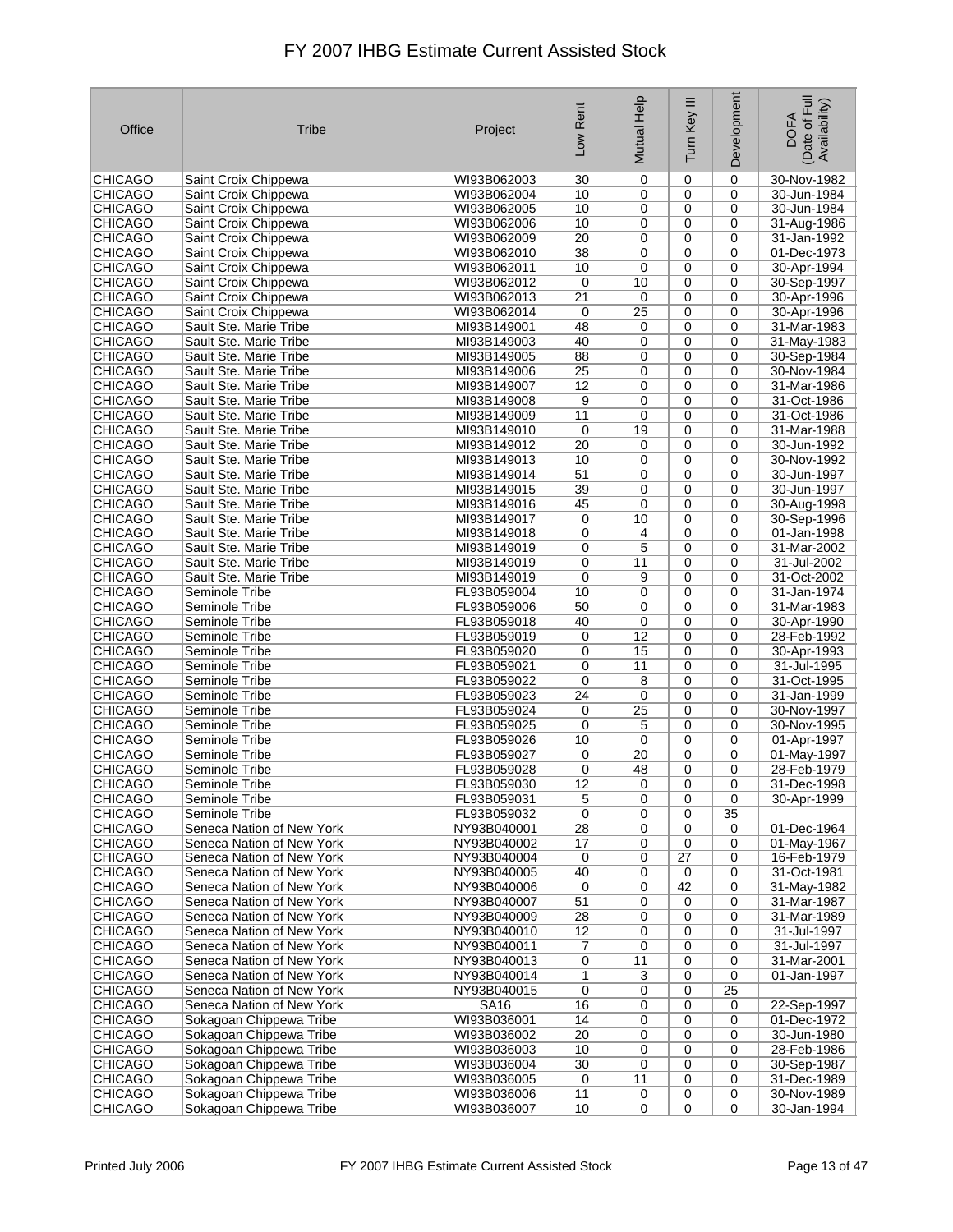| Office         | Tribe                                  | Project     | Low Rent  | Mutual Help     | Tum Key III | Development     | Date of Full<br>Availability)<br><b>DOFA</b> |
|----------------|----------------------------------------|-------------|-----------|-----------------|-------------|-----------------|----------------------------------------------|
| <b>CHICAGO</b> | Sokagoan Chippewa Tribe                | WI93B036008 | 10        | 0               | $\mathbf 0$ | 0               | 30-Aug-1994                                  |
| <b>CHICAGO</b> | Sokagoan Chippewa Tribe                | WI93B036009 | 0         | 15              | 0           | $\mathbf 0$     | 30-Jun-1997                                  |
| <b>CHICAGO</b> | Sokagoan Chippewa Tribe                | WI93B036010 | 15        | 0               | 0           | 0               | 31-Aug-2000                                  |
| <b>CHICAGO</b> | St. Regis Mohawk Tribe                 | NY93B436001 | 0         | 42              | 0           | $\mathbf 0$     | 30-Sep-1987                                  |
| <b>CHICAGO</b> | St. Regis Mohawk Tribe                 | NY93B436003 | 0         | 35              | 0           | 0               | 31-Mar-1990                                  |
| <b>CHICAGO</b> | St. Regis Mohawk Tribe                 | NY93B436004 | 10        | 0               | 0           | 0               | 31-Mar-1990                                  |
| <b>CHICAGO</b> | St. Regis Mohawk Tribe                 | NY93B436005 | 20        | 0               | 0           | $\mathbf 0$     | 28-Feb-1991                                  |
| <b>CHICAGO</b> | St. Regis Mohawk Tribe                 | NY93B436006 | 0         | 18              | 0           | 0               | 24-Dec-1991                                  |
| <b>CHICAGO</b> | St. Regis Mohawk Tribe                 | NY93B436007 | 0         | 16              | 0           | $\mathbf 0$     | 28-Feb-1994                                  |
| <b>CHICAGO</b> | St. Regis Mohawk Tribe                 | NY93B436008 | 0         | 18              | 0           | 0               | 28-Feb-1994                                  |
| <b>CHICAGO</b> | St. Regis Mohawk Tribe                 | NY93B436009 | 19        | $\mathbf 0$     | 0           | $\mathbf 0$     | 10-May-1995                                  |
| <b>CHICAGO</b> | St. Regis Mohawk Tribe                 | NY93B436010 | 0         | 36              | 0           | 0               | 28-Feb-1995                                  |
| <b>CHICAGO</b> | St. Regis Mohawk Tribe                 | NY93B436011 | 0         | 19              | 0           | 0               | 31-Jan-1997                                  |
| <b>CHICAGO</b> | St. Regis Mohawk Tribe                 | NY93B436012 | 19        | 0               | 0           | $\mathbf 0$     | 31-Dec-1999                                  |
| <b>CHICAGO</b> | St. Regis Mohawk Tribe                 | NY93B436012 | 1         | 0               | 0           | $\mathbf 0$     | 31-Dec-2000                                  |
| <b>CHICAGO</b> | St. Regis Mohawk Tribe                 | NY93B436013 | 31        | 0               | 0           | $\mathbf 0$     | 31-Dec-1999                                  |
| <b>CHICAGO</b> | St. Regis Mohawk Tribe                 | NY93B436013 | 4         | 0               | 0           | 0               | 31-Dec-2000                                  |
| <b>CHICAGO</b> | St. Regis Mohawk Tribe                 | NY93B436013 | 3         | 0               | 0           | 0               | 31-Aug-2002                                  |
| <b>CHICAGO</b> | St. Regis Mohawk Tribe                 | NY93B436014 | 0         | 7               | $\mathbf 0$ | $\mathbf 0$     | 30-Apr-1997                                  |
| <b>CHICAGO</b> | Stockbridge-Munsee Tribe               | WI93B014001 | 20        | 0               | 0           | 0               | 01-Sep-1967                                  |
| <b>CHICAGO</b> | Stockbridge-Munsee Tribe               | WI93B014004 | 6         | 0               | 0           | $\mathbf 0$     | 01-Dec-1972                                  |
| <b>CHICAGO</b> | Stockbridge-Munsee Tribe               | WI93B014005 | 0         | 10              | 0           | 0               | 28-Feb-1994                                  |
| <b>CHICAGO</b> | Stockbridge-Munsee Tribe               | WI93B014006 | 0         | 1               | 0           | 0               | 31-May-1994                                  |
| <b>CHICAGO</b> | Stockbridge-Munsee Tribe               | WI93B014007 | 0         | 0               | 0           | 9               |                                              |
| <b>CHICAGO</b> | Stockbridge-Munsee Tribe               | WI93B014008 | 0         | 25              | 0           | 0               | 05-Nov-1993                                  |
| <b>CHICAGO</b> | Stockbridge-Munsee Tribe               | WI93B014009 | 0         | 0               | 0           | 10              |                                              |
| <b>CHICAGO</b> | Stockbridge-Munsee Tribe               | WI93B014010 | 0         | 0               | 0           | 20              |                                              |
| <b>CHICAGO</b> | <b>Upper Sioux Indian Community</b>    | MN93B207006 | 0         | 11              | 0           | 0               | 01-Dec-1999                                  |
| <b>CHICAGO</b> | <b>Upper Sioux Indian Community</b>    | MN93B207006 | 0         | 4               | 0           | 0               | 01-Jan-2001                                  |
| <b>CHICAGO</b> | Waccamaw Siouan State Tribe            | NC93B171004 | 12        | 0               | 0           | 0               | 30-Sep-1998                                  |
| <b>CHICAGO</b> | Wampanoag Tribe                        | MA93B176001 | 18        | 0               | 0           | $\mathbf 0$     | 31-Mar-1996                                  |
| <b>CHICAGO</b> | Wampanoag Tribe                        | MA93B176002 | 0         | 7               | 0           | 0               | 31-Dec-2000                                  |
| <b>CHICAGO</b> | Wampanoag Tribe                        | MA93B176003 | 6         | 0               | 0           | $\mathbf 0$     | 30-Sep-1998                                  |
| <b>CHICAGO</b> | Wampanoag Tribe                        | MA93B176003 | 2         | 0               | 0           | $\mathbf 0$     | 31-Oct-2003                                  |
| <b>CHICAGO</b> | White Earth Band of Minnesota Chippewa | MN93B013001 | 50        | 0               | 0           | $\mathbf 0$     | 01-Apr-1968                                  |
| <b>CHICAGO</b> | White Earth Band of Minnesota Chippewa | MN93B013005 | 15        | 0               | 0           | 0               | 01-Jan-1968                                  |
| <b>CHICAGO</b> | White Earth Band of Minnesota Chippewa | MN93B013006 | 50        | $\mathbf 0$     | 0           | 0               | 30-Jul-1979                                  |
| <b>CHICAGO</b> | White Earth Band of Minnesota Chippewa | MN93B013007 | 0         | 42              | 0           | 0               | 31-Dec-1981                                  |
| CHICAGO        | White Earth Band of Minnesota Chippewa | MN93B013008 | 8         | 0               | $\mathbf 0$ | 0               | 31-Oct-1981                                  |
| <b>CHICAGO</b> | White Earth Band of Minnesota Chippewa | MN93B013009 | 60        | 0               | 0           | $\mathbf 0$     | 30-Jun-1984                                  |
| <b>CHICAGO</b> | White Earth Band of Minnesota Chippewa | MN93B013010 | 0         | 25              | 0           | 0               | 28-Feb-1987                                  |
| <b>CHICAGO</b> | White Earth Band of Minnesota Chippewa | MN93B013013 | 0         | $\overline{20}$ | 0           | 0               | 30-Sep-1988                                  |
| CHICAGO        | White Earth Band of Minnesota Chippewa | MN93B013015 | 20        | 0               | 0           | 0               | 31-Dec-1990                                  |
| <b>CHICAGO</b> | White Earth Band of Minnesota Chippewa | MN93B013016 | <u>20</u> | 0               | 0           | 0               | 31-Jan-1992                                  |
| CHICAGO        | White Earth Band of Minnesota Chippewa | MN93B013017 | 0         | $10$            | 0           | 0               | 24-Feb-1995                                  |
| <b>CHICAGO</b> | White Earth Band of Minnesota Chippewa | MN93B013018 | 0         | 10              | 0           | 0               | 24-Feb-1995                                  |
| CHICAGO        | White Earth Band of Minnesota Chippewa | MN93B013019 | 20        | 0               | 0           | 0               | 31-Dec-1995                                  |
| CHICAGO        | White Earth Band of Minnesota Chippewa | MN93B013020 | 0         | 22              | 0           | 0               | 30-Sep-1998                                  |
| <b>CHICAGO</b> | White Earth Band of Minnesota Chippewa | MN93B013021 | 22        | 0               | 0           | 0               | 31-Jul-1998                                  |
| <b>CHICAGO</b> | White Earth Band of Minnesota Chippewa | MN93B013022 | 0         | 0               | 0           | $\overline{25}$ |                                              |
| <b>CHICAGO</b> | <b>TOTAL</b>                           |             | 5,760     | 2,861           | 105         | 205             |                                              |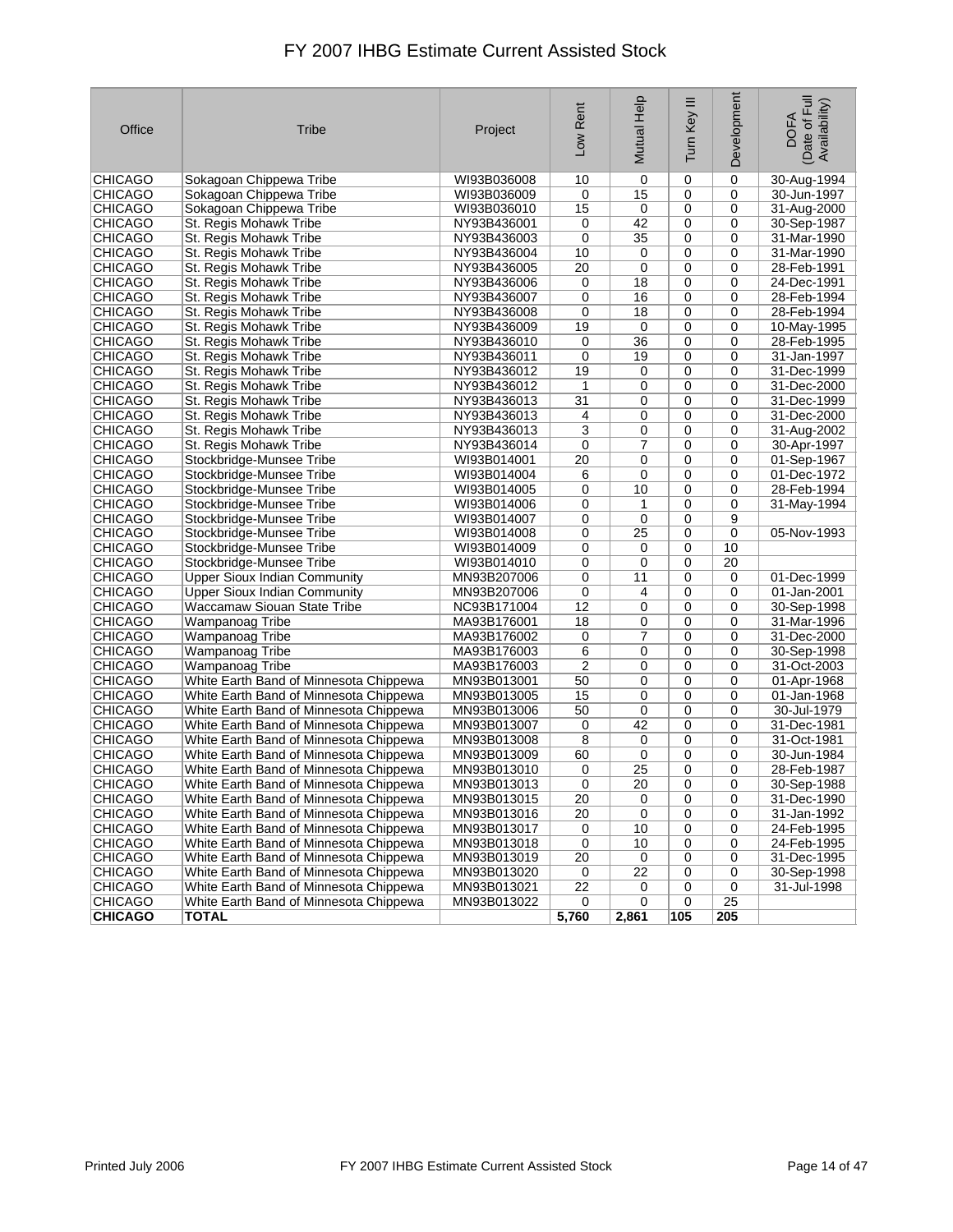| Office        | Tribe                       | Project     | Low Rent        | Mutual Help     | Ξ<br>Turn Key | Development | Date of Full<br>Availability)<br><b>DOFA</b> |
|---------------|-----------------------------|-------------|-----------------|-----------------|---------------|-------------|----------------------------------------------|
| <b>DENVER</b> | Blackfeet Tribe             | MT10B008001 | 50              | 0               | 0             | 0           | 31-Jan-1966                                  |
| <b>DENVER</b> | Blackfeet Tribe             | MT10B008002 | 0               | $\overline{2}$  | 0             | $\mathbf 0$ | 30-Apr-1972                                  |
| <b>DENVER</b> | <b>Blackfeet Tribe</b>      | MT10B008006 | 55              | 0               | 0             | 0           | 31-Mar-1971                                  |
| <b>DENVER</b> | <b>Blackfeet Tribe</b>      | MT10B008007 | 55              | 0               | 0             | 0           | 31-Dec-1973                                  |
| <b>DENVER</b> | <b>Blackfeet Tribe</b>      | MT10B008008 | 6               | 0               | 0             | $\mathbf 0$ | 30-Jun-1977                                  |
| <b>DENVER</b> | <b>Blackfeet Tribe</b>      | MT10B008010 | $\mathbf 0$     | 33              | 0             | 0           | 30-Sep-1979                                  |
| <b>DENVER</b> | Blackfeet Tribe             | MT10B008011 | 14              | 0               | 0             | $\mathbf 0$ | 31-May-1977                                  |
| <b>DENVER</b> | <b>Blackfeet Tribe</b>      | MT10B008012 | 25              | 0               | 0             | 0           | 28-Feb-1975                                  |
| <b>DENVER</b> | <b>Blackfeet Tribe</b>      | MT10B008013 | 10              | 0               | 0             | 0           | 31-May-1975                                  |
| <b>DENVER</b> | Blackfeet Tribe             | MT10B008014 | 43              | 0               | 0             | $\mathbf 0$ | 30-Sep-1975                                  |
| <b>DENVER</b> | Blackfeet Tribe             | MT10B008015 | 0               | 71              | 0             | 0           | 31-Jul-1979                                  |
| <b>DENVER</b> | <b>Blackfeet Tribe</b>      | MT10B008017 | 0               | 53              | 0             | 0           | 30-Sep-1980                                  |
| <b>DENVER</b> | <b>Blackfeet Tribe</b>      | MT10B008018 | 50              | $\mathbf 0$     | 0             | 0           | 31-Aug-1981                                  |
| <b>DENVER</b> | <b>Blackfeet Tribe</b>      | MT10B008019 | 0               | 23              | 0             | 0           | 31-Jul-1981                                  |
| <b>DENVER</b> | <b>Blackfeet Tribe</b>      | MT10B008020 | 50              | 0               | 0             | 0           | 31-Jul-1982                                  |
| <b>DENVER</b> | <b>Blackfeet Tribe</b>      | MT10B008021 | 0               | 21              | 0             | $\mathbf 0$ | 30-Jun-1982                                  |
| <b>DENVER</b> | Blackfeet Tribe             | MT10B008022 | 20              | 0               | 0             | $\mathbf 0$ | 31-Jan-1984                                  |
| <b>DENVER</b> | <b>Blackfeet Tribe</b>      | MT10B008023 | 20              | 0               | 0             | 0           | 31-Mar-1984                                  |
| <b>DENVER</b> | <b>Blackfeet Tribe</b>      | MT10B008024 | 25              | 0               | 0             | $\mathbf 0$ | 30-Nov-1981                                  |
| <b>DENVER</b> | <b>Blackfeet Tribe</b>      | MT10B008025 | 0               | $\overline{c}$  | 0             | 0           | 30-Jun-1982                                  |
| <b>DENVER</b> | Blackfeet Tribe             | MT10B008036 | 11              | 0               | 0             | $\mathbf 0$ | 31-Oct-1985                                  |
| <b>DENVER</b> | <b>Blackfeet Tribe</b>      | MT10B008037 | 10              | 0               | 0             | 0           | 30-Sep-1986                                  |
| <b>DENVER</b> | <b>Blackfeet Tribe</b>      | MT10B008045 | 50              | 0               | 0             | 0           | 31-Jul-1988                                  |
| <b>DENVER</b> | <b>Blackfeet Tribe</b>      | MT10B008046 | 50              | 0               | 0             | 0           | 30-Sep-1988                                  |
| <b>DENVER</b> | <b>Blackfeet Tribe</b>      | MT91B008047 | 0               | $\overline{25}$ | 0             | 0           | 31-Jan-1992                                  |
| <b>DENVER</b> | Blackfeet Tribe             | MT91B008048 | 0               | 50              | 0             | $\mathbf 0$ | 29-Feb-1992                                  |
| <b>DENVER</b> | Blackfeet Tribe             | MT91B008049 | 10              | 0               | 0             | 0           | 30-Apr-1992                                  |
| <b>DENVER</b> | <b>Blackfeet Tribe</b>      | MT91B008050 | 50              | 0               | 0             | 0           | 30-Nov-1994                                  |
| <b>DENVER</b> | <b>Blackfeet Tribe</b>      | MT91B008051 | 0               | 30              | 0             | 0           | 30-Jun-1997                                  |
| <b>DENVER</b> | <b>Blackfeet Tribe</b>      | MT91B008052 | 25              | 0               | 0             | $\mathbf 0$ | 30-Jun-1995                                  |
| <b>DENVER</b> | <b>Blackfeet Tribe</b>      | MT91B008053 | 0               | 50              | 0             | 0           | 30-Jun-1997                                  |
| <b>DENVER</b> | <b>Blackfeet Tribe</b>      | MT91B008055 | 20              | 0               | 0             | 0           | 31-Mar-2000                                  |
| <b>DENVER</b> | <b>Cheyenne River Sioux</b> | SD10B005001 | 46              | 0               | 0             | 0           | 28-Feb-1966                                  |
| <b>DENVER</b> | Cheyenne River Sioux        | SD10B005002 | 32              | 0               | 0             | 0           | 31-Aug-1968                                  |
| <b>DENVER</b> | <b>Cheyenne River Sioux</b> | SD10B005004 | 156             | 0               | 0             | 0           | 31-Dec-1974                                  |
| <b>DENVER</b> | <b>Cheyenne River Sioux</b> | SD10B005005 | 68              | 0               | 0             | $\mathbf 0$ | 31-May-1976                                  |
| <b>DENVER</b> | Cheyenne River Sioux        | SD10B005008 | 53              | 0               | 0             | $\mathbf 0$ | 30-Nov-1977                                  |
| <b>DENVER</b> | <b>Cheyenne River Sioux</b> | SD10B005009 | 0               | 1               | 0             | 0           | 30-Sep-1977                                  |
| <b>DENVER</b> | <b>Cheyenne River Sioux</b> | SD10B005012 | 58              | 0               | 0             | 0           | 30-Sep-1981                                  |
| <b>DENVER</b> | <b>Cheyenne River Sioux</b> | SD10B005013 | 0               | 11              | 0             | 0           | 31-Dec-1980                                  |
| <b>DENVER</b> | <b>Cheyenne River Sioux</b> | SD10B005014 | 56              | 0               | 0             | 0           | 30-Sep-1980                                  |
| <b>DENVER</b> | <b>Cheyenne River Sioux</b> | SD10B005015 | 0               | 12              | 0             | 0           | 30-Jun-1980                                  |
| DENVER        | <b>Cheyenne River Sioux</b> | SD10B005016 | 94              | 0               | 0             | 0           | 31-Dec-1986                                  |
| <b>DENVER</b> | Cheyenne River Sioux        | SD10B005017 | 0               | 44              | 0             | 0           | 30-Sep-1987                                  |
| DENVER        | <b>Cheyenne River Sioux</b> | SD91B005020 | 0               | 33              | 0             | 0           | 30-Sep-1994                                  |
| DENVER        | <b>Chevenne River Sioux</b> | SD91B005021 | 15              | 0               | 0             | 0           | 30-Jun-1994                                  |
| DENVER        | <b>Cheyenne River Sioux</b> | SD91B005023 | 2               | 0               | 0             | 0           | 31-Aug-1976                                  |
| DENVER        | <b>Cheyenne River Sioux</b> | SD91B005024 | 91              | 0               | 0             | 0           | 30-Sep-1998                                  |
| <b>DENVER</b> | <b>Cheyenne River Sioux</b> | SD91B005025 | 0               | 26              | 0             | 0           | 31-Dec-1974                                  |
| DENVER        | <b>Cheyenne River Sioux</b> | SD91B005026 | 27              | 0               | 0             | 0           | 30-Apr-1999                                  |
| <b>DENVER</b> | <b>Crow Creek Sioux</b>     | SD10B004001 | 50              | 0               | 0             | 0           | 30-Apr-1966                                  |
| <b>DENVER</b> | <b>Crow Creek Sioux</b>     | SD10B004002 | 0               | 1               | 0             | 0           | 31-Jan-1970                                  |
| <b>DENVER</b> | <b>Crow Creek Sioux</b>     | SD10B004003 | 20              | 0               | 0             | 0           | 30-Sep-1969                                  |
| <b>DENVER</b> | <b>Crow Creek Sioux</b>     | SD10B004004 | 6               | 0               | 0             | 0           | 31-Aug-1972                                  |
| DENVER        | Crow Creek Sioux            | SD10B004005 | 0               | 1               | 0             | 0           | 30-Jun-1972                                  |
| <b>DENVER</b> | <b>Crow Creek Sioux</b>     | SD10B004006 | 36              | 0               | 0             | 0           | 31-Dec-1973                                  |
| DENVER        | <b>Crow Creek Sioux</b>     | SD10B004008 | 15              | 0               | 0             | 0           | 30-Nov-1976                                  |
| <b>DENVER</b> | <b>Crow Creek Sioux</b>     | SD10B004010 | 31              | 0               | 0             | 0           | 31-Jan-1981                                  |
| <b>DENVER</b> | <b>Crow Creek Sioux</b>     | SD91B004013 | 10              | 0               | 0             | 0           | 30-Nov-1994                                  |
| DENVER        | <b>Crow Creek Sioux</b>     | SD91B004014 | 0               | 10              | 0             | 0           | 30-Apr-1994                                  |
| DENVER        | <b>Crow Creek Sioux</b>     | SD91B004015 | 0               | 28              | 0             | 0           | 31-Oct-1995                                  |
| DENVER        | <b>Crow Creek Sioux</b>     | SD91B004016 | 10              | 0               | 0             | 0           | 31-Mar-1997                                  |
| <b>DENVER</b> | <b>Crow Creek Sioux</b>     | SD91B004017 | 20              | 0               | 0             | 0           | 30-Jun-1998                                  |
| DENVER        | Crow Tribe                  | MT10B014004 | $\overline{37}$ | 0               | 0             | 0           | 31-Dec-1973                                  |
|               |                             |             |                 |                 |               |             |                                              |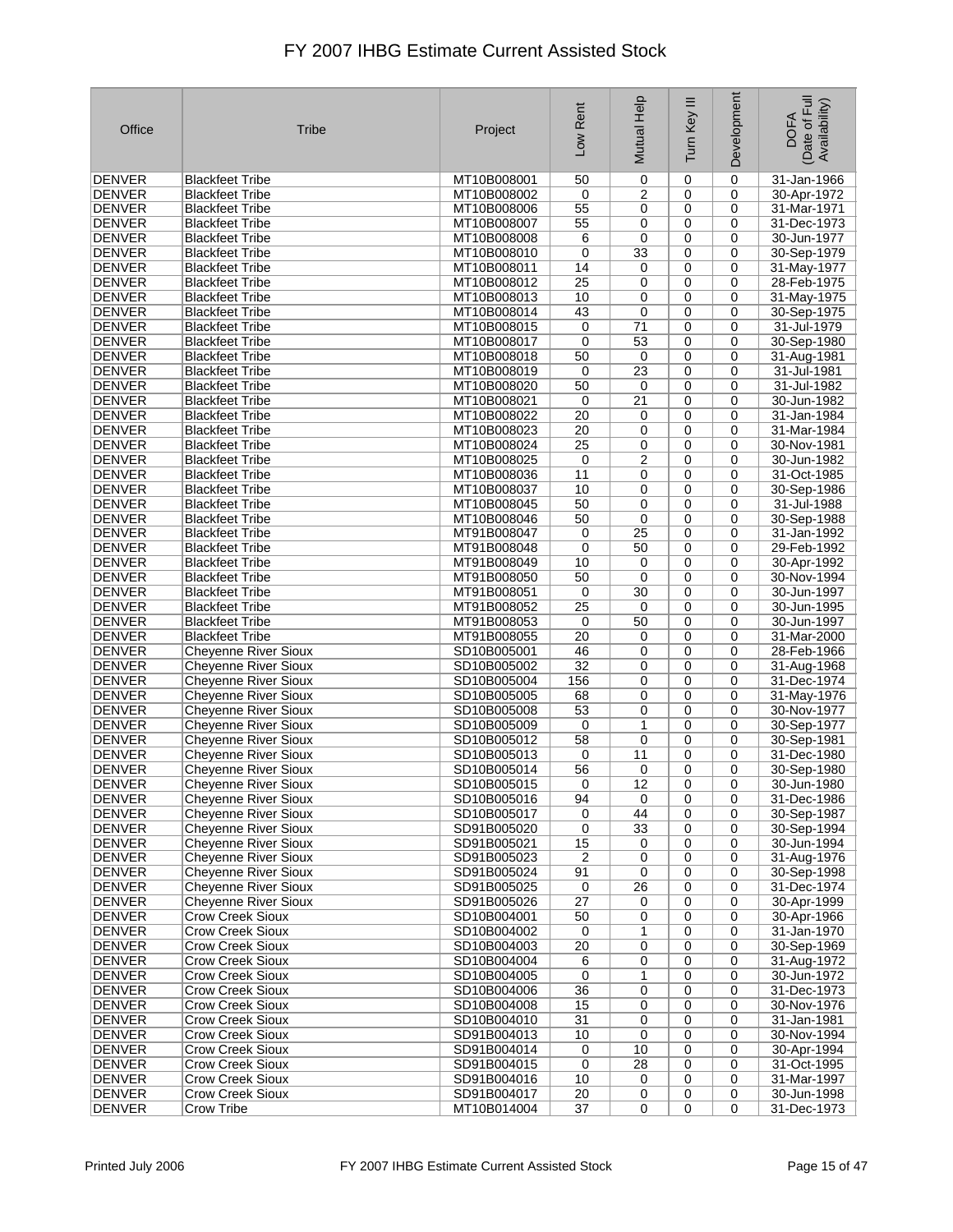| Office                         | Tribe                                                              | Project                    | Low Rent    | Mutual Help    | Ξ<br>Tum Key     | Development      | Date of Full<br>Availability)<br><b>DOFA</b> |
|--------------------------------|--------------------------------------------------------------------|----------------------------|-------------|----------------|------------------|------------------|----------------------------------------------|
| <b>DENVER</b>                  | Crow Tribe                                                         | MT10B014006                | 5           | 0              | 0                | $\mathbf 0$      | 31-Dec-1973                                  |
| <b>DENVER</b>                  | Crow Tribe                                                         | MT10B014007                | 0           | 35             | 0                | 0                | 30-Nov-1979                                  |
| <b>DENVER</b>                  | Crow Tribe                                                         | MT10B014008                | 40          | 0              | 0                | 0                | 30-Nov-1979                                  |
| <b>DENVER</b>                  | Crow Tribe                                                         | MT10B014009                | 14          | 0              | 0                | 0                | 31-Aug-1981                                  |
| <b>DENVER</b>                  | Crow Tribe                                                         | MT10B014010                | 44          | 0              | 0                | 0                | 31-Jul-1981                                  |
| <b>DENVER</b>                  | Crow Tribe                                                         | MT10B014011                | 0           | 49             | 0                | 0                | 28-Feb-1987                                  |
| <b>DENVER</b>                  | Crow Tribe                                                         | MT10B014012                | 4           | 0              | 0                | 0                | 30-Sep-1980                                  |
| <b>DENVER</b>                  | Crow Tribe                                                         | MT10B014019                | 39          | 0              | 0                | 0                | 31-Oct-1985                                  |
| <b>DENVER</b>                  | <b>Crow Tribe</b>                                                  | MT10B014020                | 0           | 43             | $\mathbf 0$      | $\mathbf 0$      | 31-Dec-1985                                  |
| <b>DENVER</b>                  | Crow Tribe                                                         | MT10B014022                | 0           | 29<br>20       | $\mathbf 0$      | 0<br>$\mathbf 0$ | 28-Feb-1987                                  |
| <b>DENVER</b><br><b>DENVER</b> | Crow Tribe<br>Crow Tribe                                           | MT10B014023                | 0<br>0      | 23             | 0<br>$\mathbf 0$ | 0                | 31-Jan-1986<br>31-Jan-1996                   |
| <b>DENVER</b>                  | Crow Tribe                                                         | MT91B014024<br>MT91B014025 | $\mathbf 0$ | 11             | 0                | $\mathbf 0$      | 30-Nov-1979                                  |
| <b>DENVER</b>                  | <b>Flandreau Santee Sioux</b>                                      | SD10B049002                | 10          | 0              | 0                | 0                | 31-Dec-1979                                  |
| <b>DENVER</b>                  | <b>Flandreau Santee Sioux</b>                                      | SD10B049003                | 10          | 0              | 0                | 0                | 31-Dec-1980                                  |
| <b>DENVER</b>                  | <b>Flandreau Santee Sioux</b>                                      | SD10B049004                | 0           | 1              | 0                | $\mathbf 0$      | 31-Dec-1980                                  |
| <b>DENVER</b>                  | <b>Flandreau Santee Sioux</b>                                      | SD10B049005                | 15          | 0              | $\mathbf 0$      | 0                | 30-Sep-1985                                  |
| <b>DENVER</b>                  | <b>Flandreau Santee Sioux</b>                                      | SD91B049006                | 0           | 10             | 0                | 0                | 28-Feb-1990                                  |
| <b>DENVER</b>                  | <b>Flandreau Santee Sioux</b>                                      | SD91B049007                | 15          | 0              | 0                | 0                | 24-Feb-1993                                  |
| <b>DENVER</b>                  | <b>Flandreau Santee Sioux</b>                                      | SD91B049008                | 0           | 15             | 0                | 0                | 31-Dec-1994                                  |
| <b>DENVER</b>                  | Fort Belknap Indian Community                                      | MT10B010001                | 0           | 20             | 0                | 0                | 31-Dec-1972                                  |
| <b>DENVER</b>                  | Fort Belknap Indian Community                                      | MT10B010002                | 0           | 7              | 0                | 0                | 31-Mar-1967                                  |
| <b>DENVER</b>                  | Fort Belknap Indian Community                                      | MT10B010003                | 0           | 12             | 0                | 0                | 30-Sep-1968                                  |
| <b>DENVER</b>                  | Fort Belknap Indian Community                                      | MT10B010004                | 0           | 16             | 0                | 0                | 31-Jan-1971                                  |
| <b>DENVER</b>                  | Fort Belknap Indian Community                                      | MT10B010005                | 50          | $\mathbf 0$    | 0                | $\mathbf 0$      | 31-Aug-1971                                  |
| <b>DENVER</b>                  | Fort Belknap Indian Community                                      | MT10B010006                | 0           | 15             | 0                | 0                | 31-Mar-1974                                  |
| <b>DENVER</b>                  | Fort Belknap Indian Community                                      | MT10B010007                | 0           | 16             | 0                | 0                | 30-Nov-1975                                  |
| <b>DENVER</b>                  | Fort Belknap Indian Community                                      | MT10B010008                | $\mathbf 0$ | 14             | $\mathbf 0$      | 0                | 31-May-1976                                  |
| <b>DENVER</b>                  | Fort Belknap Indian Community                                      | MT10B010009                | 48          | 0              | $\mathbf 0$      | 0                | 31-Dec-1976                                  |
| <b>DENVER</b>                  | Fort Belknap Indian Community                                      | MT10B010011                | $\mathbf 0$ | 26             | 0                | $\mathbf 0$      | 30-Nov-1979                                  |
| <b>DENVER</b>                  | Fort Belknap Indian Community                                      | MT10B010012                | 16          | 0              | 0                | 0                | 30-Nov-1979                                  |
| <b>DENVER</b>                  | Fort Belknap Indian Community                                      | MT10B010013                | 0           | 15             | 0                | 0                | 30-Sep-1981                                  |
| <b>DENVER</b>                  | Fort Belknap Indian Community                                      | MT10B010014                | 20          | 0              | 0                | 0                | 30-Sep-1981                                  |
| <b>DENVER</b>                  | Fort Belknap Indian Community                                      | MT10B010015                | 10          | 0              | $\mathbf 0$      | 0                | 30-Jun-1982                                  |
| <b>DENVER</b>                  | Fort Belknap Indian Community                                      | MT10B010016                | 10          | 0              | 0                | 0                | 30-Jun-1982                                  |
| <b>DENVER</b><br><b>DENVER</b> | Fort Belknap Indian Community                                      | MT10B010017<br>MT10B010019 | 0<br>14     | 4<br>0         | 0                | 0                | 31-Jul-1981                                  |
| <b>DENVER</b>                  | Fort Belknap Indian Community<br>Fort Belknap Indian Community     | MT10B010020                | 10          | 0              | 0<br>0           | 0<br>0           | 30-Nov-1984<br>30-Nov-1984                   |
| <b>DENVER</b>                  | Fort Belknap Indian Community                                      | MT10B010021                | 0           | 31             | 0                | 0                | 31-Jul-1986                                  |
| <b>DENVER</b>                  | Fort Belknap Indian Community                                      | MT10B010022                | 0           | 35             | 0                | 0                | 30-Sep-1987                                  |
| <b>DENVER</b>                  | Fort Belknap Indian Community                                      | MT10B010023                | 24          | 0              | 0                | 0                | 31-Oct-1987                                  |
| <b>DENVER</b>                  | Fort Belknap Indian Community                                      | MT10B010028                | 0           | $\overline{2}$ | 0                | 0                | 31-Aug-1971                                  |
| DENVER                         | Fort Belknap Indian Community                                      | MT10B010029                | 0           | 2              | 0                | 0                | 31-Aug-1971                                  |
| <b>DENVER</b>                  | Fort Belknap Indian Community                                      | MT91B010024                | 0           | 24             | 0                | 0                | 31-Aug-1994                                  |
| <b>DENVER</b>                  | Fort Belknap Indian Community                                      | MT91B010025                | 0           | 24             | 0                | 0                | 31-Jul-1994                                  |
| <b>DENVER</b>                  | Fort Belknap Indian Community                                      | MT91B010026                | 27          | 0              | 0                | 0                | 31-Dec-1995                                  |
| DENVER                         | Fort Belknap Indian Community                                      | MT91B010027                | 20          | 0              | 0                | 0                | 31-Jan-1996                                  |
| DENVER                         | Fort Peck Assiniboine and Sioux                                    | MT10B009001                | 30          | 0              | 0                | 0                | 31-Jul-1964                                  |
| <b>DENVER</b>                  | Fort Peck Assiniboine and Sioux                                    | MT10B009002                | 26          | 0              | 0                | 0                | 30-Sep-1964                                  |
| DENVER                         | Fort Peck Assiniboine and Sioux                                    | MT10B009004                | 0           | 1              | 0                | 0                | 31-Jul-1969                                  |
| <b>DENVER</b>                  | Fort Peck Assiniboine and Sioux                                    | MT10B009006                | 46          | 0              | 0                | 0                | 30-Jun-1970                                  |
| <b>DENVER</b>                  | Fort Peck Assiniboine and Sioux                                    | MT10B009007                | 0           | 0              | 1                | 0                | 31-Aug-1972                                  |
| <b>DENVER</b>                  | Fort Peck Assiniboine and Sioux                                    | MT10B009008                | 0           | 0              | 2                | 0                | 31-Jan-1974                                  |
| DENVER                         | Fort Peck Assiniboine and Sioux                                    | MT10B009010                | 10          | 0              | 0                | 0                | 30-Nov-1975                                  |
| DENVER                         | Fort Peck Assiniboine and Sioux                                    | MT10B009011                | 17          | 0              | 0                | 0                | 30-Jun-1978                                  |
| <b>DENVER</b>                  | Fort Peck Assiniboine and Sioux                                    | MT10B009012                | 0           | 2              | 0                | 0                | 30-Jun-1978                                  |
| DENVER                         | Fort Peck Assiniboine and Sioux                                    | MT10B009013                | 0           | 5              | 0                | 0<br>0           | 30-Sep-1979                                  |
| <b>DENVER</b><br>DENVER        | Fort Peck Assiniboine and Sioux<br>Fort Peck Assiniboine and Sioux | MT10B009014<br>MT10B009015 | 48<br>47    | 0              | 0<br>0           | 0                | 31-May-1979<br>31-Mar-1981                   |
| DENVER                         | Fort Peck Assiniboine and Sioux                                    | MT10B009016                | 0           | 0<br>4         | 0                | 0                | 30-May-1980                                  |
| DENVER                         | Fort Peck Assiniboine and Sioux                                    | MT10B009017                | 0           | 17             | 0                | 0                | 31-Mar-1982                                  |
| DENVER                         | Fort Peck Assiniboine and Sioux                                    | MT10B009018                | 17          | 0              | 0                | 0                | 28-Feb-1982                                  |
| <b>DENVER</b>                  | Fort Peck Assiniboine and Sioux                                    | MT10B009020                | 16          | 0              | 0                | 0                | 31-Mar-1983                                  |
| DENVER                         | Fort Peck Assiniboine and Sioux                                    | MT10B009021                | 60          | $\pmb{0}$      | $\overline{0}$   | $\mathbf 0$      | 30-Jun-1983                                  |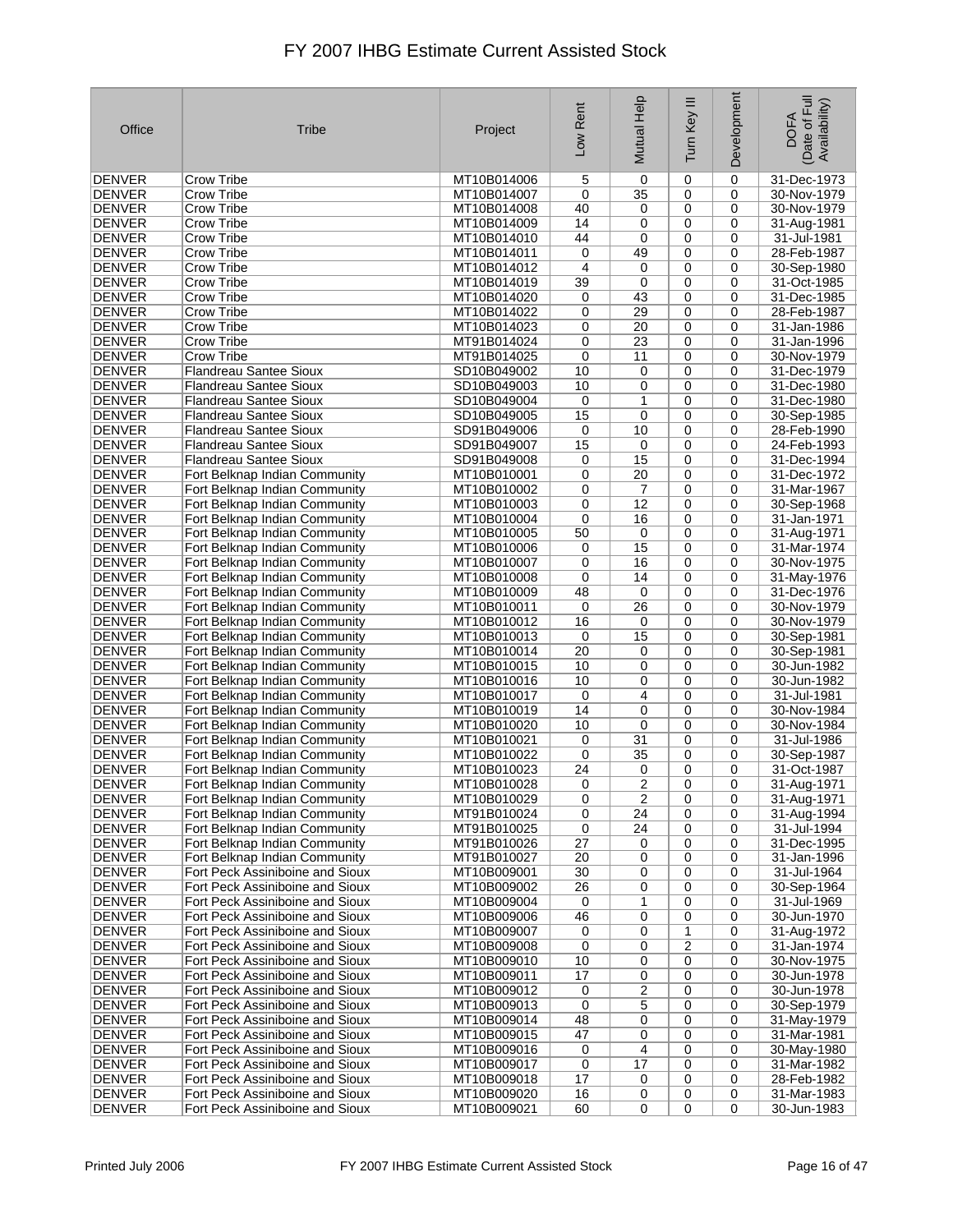| Office                         | Tribe                                                                          | Project                    | Low Rent | Mutual Help      | Ξ<br>Tum Key     | Development | Date of Full<br>Availability)<br><b>DOFA</b> |
|--------------------------------|--------------------------------------------------------------------------------|----------------------------|----------|------------------|------------------|-------------|----------------------------------------------|
| <b>DENVER</b>                  | Fort Peck Assiniboine and Sioux                                                | MT10B009022                | 0        | 33               | 0                | $\mathbf 0$ | 30-Sep-1983                                  |
| <b>DENVER</b>                  | Fort Peck Assiniboine and Sioux                                                | MT10B009025                | 39       | 0                | 0                | 0           | 31-Dec-1985                                  |
| <b>DENVER</b>                  | Fort Peck Assiniboine and Sioux                                                | MT10B009026                | 0        | 27               | 0                | 0           | 31-May-1986                                  |
| <b>DENVER</b>                  | Fort Peck Assiniboine and Sioux                                                | MT10B009031                | 0        | 74               | 0                | 0           | 30-Jun-1989                                  |
| <b>DENVER</b><br><b>DENVER</b> | Fort Peck Assiniboine and Sioux<br>Fort Peck Assiniboine and Sioux             | MT10B009032                | 42       | 0<br>$\mathbf 0$ | 0                | 0<br>0      | 31-Jul-1988<br>31-Dec-1989                   |
| <b>DENVER</b>                  | Fort Peck Assiniboine and Sioux                                                | MT91B009033<br>MT91B009034 | 46<br>0  | 44               | 0<br>0           | 0           | 30-Jun-1991                                  |
| <b>DENVER</b>                  | Fort Peck Assiniboine and Sioux                                                | MT91B009035                | 16       | 0                | 0                | 0           | 30-Jun-1993                                  |
| <b>DENVER</b>                  | Fort Peck Assiniboine and Sioux                                                | MT91B009036                | 23       | 0                | 0                | $\mathbf 0$ | 30-Apr-1994                                  |
| <b>DENVER</b>                  | Fort Peck Assiniboine and Sioux                                                | MT91B009037                | 10       | 0                | 0                | 0           | 30-Jun-1995                                  |
| <b>DENVER</b>                  | Fort Peck Assiniboine and Sioux                                                | MT91B009038                | 0        | 1                | 0                | 0           | 31-Aug-1972                                  |
| <b>DENVER</b>                  | Fort Peck Assiniboine and Sioux                                                | MT91B009039                | 22       | 0                | 0                | 0           | 30-Jun-1995                                  |
| <b>DENVER</b>                  | Fort Peck Assiniboine and Sioux                                                | MT91B009040                | 0        | 4                | 0                | $\mathbf 0$ | 31-Oct-1980                                  |
| <b>DENVER</b>                  | Fort Peck Assiniboine and Sioux                                                | MT91B009041                | 0        | 10               | 0                | 0           | 30-Jun-1978                                  |
| <b>DENVER</b>                  | Fort Peck Assiniboine and Sioux                                                | MT91B009042                | 0        | 1                | 0                | 0           | 31-Aug-1972                                  |
| <b>DENVER</b>                  | Fort Peck Assiniboine and Sioux                                                | MT91B009043                | 0        | 3                | 0                | $\mathbf 0$ | 31-Aug-1972                                  |
| <b>DENVER</b>                  | Fort Peck Assiniboine and Sioux                                                | MT91B009044                | 0        | 11               | 0                | 0           | 30-Jun-1970                                  |
| <b>DENVER</b>                  | Fort Peck Assiniboine and Sioux                                                | MT91B009045                | 0        | 3                | 0                | 0           | 31-Aug-1972                                  |
| <b>DENVER</b><br><b>DENVER</b> | Fort Peck Assiniboine and Sioux<br>Fort Peck Assiniboine and Sioux             | MT91B009046                | 0        | 7                | 0                | 0           | 30-Jun-1970                                  |
| <b>DENVER</b>                  | Fort Peck Assiniboine and Sioux                                                | MT91B009047<br>MT91B009048 | 4<br>0   | 0<br>24          | 0<br>0           | 0<br>0      | 31-Aug-1972<br>30-Jun-1970                   |
| <b>DENVER</b>                  | Fort Peck Assiniboine and Sioux                                                | MT91B009049                | 20       | 0                | 0                | 0           | 31-Dec-1999                                  |
| <b>DENVER</b>                  | <b>Ft. Berthold Affiliated Tribes</b>                                          | ND10B005001                | 60       | 0                | 0                | 0           | 31-Dec-1967                                  |
| <b>DENVER</b>                  | <b>Ft. Berthold Affiliated Tribes</b>                                          | ND10B005003                | 20       | 0                | $\mathbf 0$      | 0           | 30-Sep-1969                                  |
| <b>DENVER</b>                  | Ft. Berthold Affiliated Tribes                                                 | ND10B005004                | 120      | $\mathbf 0$      | 0                | $\mathbf 0$ | 30-Dec-1971                                  |
| <b>DENVER</b>                  | <b>Ft. Berthold Affiliated Tribes</b>                                          | ND10B005008                | 0        | 41               | 0                | 0           | 31-Dec-1979                                  |
| <b>DENVER</b>                  | <b>Ft. Berthold Affiliated Tribes</b>                                          | ND10B005009                | 64       | 0                | 0                | 0           | 30-Jun-1980                                  |
| <b>DENVER</b>                  | <b>Ft. Berthold Affiliated Tribes</b>                                          | ND10B005010                | 0        | 10               | 0                | 0           | 31-Dec-1983                                  |
| <b>DENVER</b>                  | Ft. Berthold Affiliated Tribes                                                 | ND10B005011                | 39       | 0                | 0                | 0           | 31-Dec-1981                                  |
| <b>DENVER</b>                  | <b>Ft. Berthold Affiliated Tribes</b>                                          | ND10B005013                | 0        | 30               | 0                | $\mathbf 0$ | 31-Oct-1984                                  |
| <b>DENVER</b>                  | <b>Ft. Berthold Affiliated Tribes</b>                                          | ND10B005015                | 54       | 0                | 0                | 0           | 30-Jul-1987                                  |
| <b>DENVER</b>                  | <b>Ft. Berthold Affiliated Tribes</b>                                          | ND10B005019                | 0        | 20               | 0                | 0           | 31-Jan-1987                                  |
| <b>DENVER</b>                  | <b>Ft. Berthold Affiliated Tribes</b>                                          | ND91B005022                | 0        | 47               | 0                | 0           | 31-Mar-1995                                  |
| <b>DENVER</b><br><b>DENVER</b> | <b>Ft. Berthold Affiliated Tribes</b><br><b>Ft. Berthold Affiliated Tribes</b> | ND91B005023<br>ND91B005024 | 52<br>0  | 0<br>20          | $\mathbf 0$<br>0 | 0<br>0      | $31$ -Jan-1992<br>31-Oct-1990                |
| DENVER                         | <b>Ft. Berthold Affiliated Tribes</b>                                          | ND91B005025                | 0        | 34               | 0                | 0           | 29-Feb-1992                                  |
| <b>DENVER</b>                  | <b>Ft. Berthold Affiliated Tribes</b>                                          | ND91B005026                | 0        | 20               | 0                | 0           | 31-Mar-1998                                  |
| <b>DENVER</b>                  | <b>Ft. Berthold Affiliated Tribes</b>                                          | ND91B005027                | 0        | 17               | 0                | 0           | 31-Mar-1998                                  |
| <b>DENVER</b>                  | <b>Ft. Berthold Affiliated Tribes</b>                                          | ND91B005028                | 0        | 18               | 0                | 0           | 31-Mar-1998                                  |
| <b>DENVER</b>                  | Goshute Reservation                                                            | NV99B015011                | 0        | 4                | 0                | 0           | 01-Jul-1986                                  |
| <b>DENVER</b>                  | <b>Goshute Reservation</b>                                                     | NV99B015012                | 8        | 0                | 0                | 0           | 31-May-1986                                  |
| <b>DENVER</b>                  | <b>Goshute Reservation</b>                                                     | NV99B015016                | 4        | 0                | 0                | 0           | 30-Jun-1995                                  |
| DENVER                         | Goshute Reservation                                                            | UT91B034001                | 15       | 0                | 0                | 0           | 31-Dec-2000                                  |
| <b>DENVER</b>                  | Lower Brule Sioux                                                              | SD10B003003                | 20       | 0                | 0                | 0           | 31-Dec-1970                                  |
| DENVER<br><b>DENVER</b>        | Lower Brule Sioux<br>Lower Brule Sioux                                         | SD10B003005<br>SD10B003007 | 10<br>19 | 0<br>0           | 0<br>0           | 0<br>0      | 31-Dec-1974                                  |
| DENVER                         | Lower Brule Sioux                                                              | SD10B003009                | 24       | 0                | 0                | 0           | 31-Mar-1977<br>28-Feb-1980                   |
| DENVER                         | Lower Brule Sioux                                                              | SD10B003010                | 0        | 9                | 0                | 0           | 28-Feb-1980                                  |
| <b>DENVER</b>                  | Lower Brule Sioux                                                              | SD10B003011                | 10       | 0                | 0                | 0           | 30-Sep-1981                                  |
| DENVER                         | Lower Brule Sioux                                                              | SD10B003012                | 0        | 9                | 0                | 0           | 31-Oct-1981                                  |
| <b>DENVER</b>                  | Lower Brule Sioux                                                              | SD10B003014                | 12       | $\mathbf 0$      | 0                | 0           | 31-Oct-1985                                  |
| <b>DENVER</b>                  | Lower Brule Sioux                                                              | SD91B003017                | 0        | 20               | 0                | 0           | 31-Dec-1990                                  |
| DENVER                         | Lower Brule Sioux                                                              | SD91B003018                | 10       | 0                | 0                | 0           | 31-Jul-1990                                  |
| DENVER                         | Lower Brule Sioux                                                              | SD91B003019                | 29       | 0                | 0                | 0           | 30-Nov-1995                                  |
| <b>DENVER</b>                  | Lower Brule Sioux                                                              | SD91B003020                | 19       | 0                | 0                | 0           | 30-Nov-1996                                  |
| <b>DENVER</b>                  | Lower Brule Sioux                                                              | SD91B003021                | 0        | 19               | 0                | 0           | 31-Dec-1999                                  |
| DENVER                         | Lower Brule Sioux<br>Northern Arapahoe                                         | SD91B003022<br>WY91B018001 | 7        | 0<br>20          | 0                | 0           | 30-Jun-2000                                  |
| <b>DENVER</b><br>DENVER        | Northern Arapahoe                                                              | WY91B018002                | 0<br>0   | 17               | 0<br>0           | 0<br>1      | 31-Dec-1996<br>30-Sep-1999                   |
| DENVER                         | Northern Arapahoe                                                              | WY91B018003                | 0        | 1                | 0                | 0           | 31-Dec-1969                                  |
| DENVER                         | Northern Arapahoe                                                              | WY91B018004                | 42       | 0                | 0                | 0           | 31-Aug-1972                                  |
| DENVER                         | Northern Arapahoe                                                              | WY91B018005                | 0        | 38               | 0                | 0           | 30-May-1974                                  |
| <b>DENVER</b>                  | Northern Arapahoe                                                              | WY91B018006                | 0        | 23               | 0                | 0           | 31-Aug-1977                                  |
| DENVER                         | Northern Arapahoe                                                              | WY91B018007                | 0        | $\overline{2}$   | $\mathbf 0$      | $\mathbf 0$ | 31-Dec-1979                                  |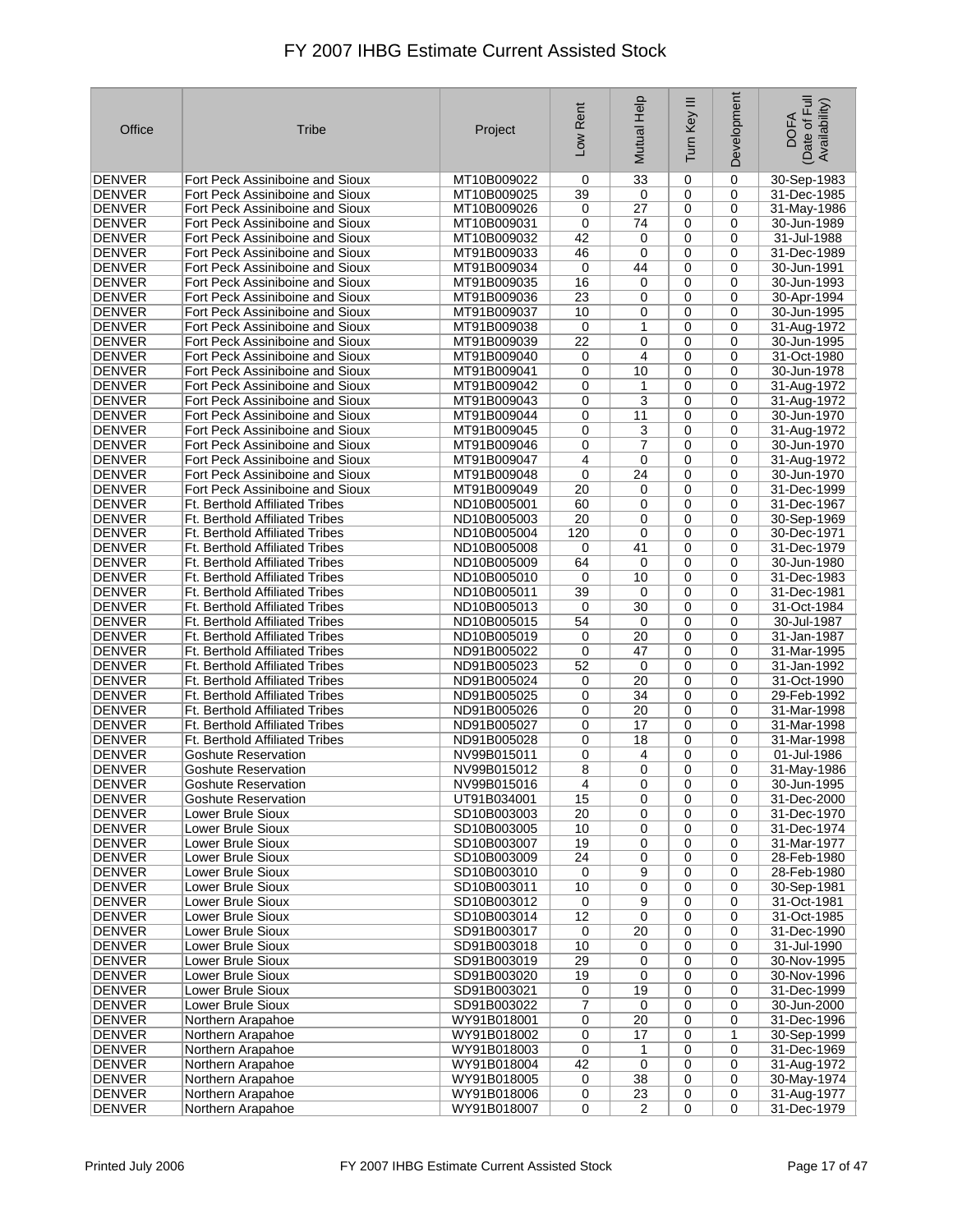| Office                  | Tribe                                                                            | Project                    | Low Rent | Mutual Help     | Ξ<br>Tum Key | Development | Date of Full<br>Availability)<br><b>DOFA</b> |
|-------------------------|----------------------------------------------------------------------------------|----------------------------|----------|-----------------|--------------|-------------|----------------------------------------------|
| <b>DENVER</b>           | Northern Arapahoe                                                                | WY91B018008                | 0        | 28              | 0            | 0           | 31-Dec-1981                                  |
| <b>DENVER</b>           | Northern Arapahoe                                                                | WY91B018009                | 0        | 2               | 0            | 0           | 30-Sep-1987                                  |
| <b>DENVER</b>           | Northern Arapahoe                                                                | WY91B018010                | 0        | 5               | 0            | 0           | 31-May-1988                                  |
| <b>DENVER</b>           | Northern Arapahoe                                                                | WY91B018011                | 0        | 8               | 0            | 0           | 31-Jul-1990                                  |
| <b>DENVER</b>           | Northern Arapahoe                                                                | WY91B018012                | 0        | 12              | 0            | 0           | 30-Jun-1995                                  |
| <b>DENVER</b>           | Northern Arapahoe                                                                | WY91B018013                | 0        | 2               | 0            | 0           | 31-Dec-1968                                  |
| <b>DENVER</b>           | Northern Arapahoe                                                                | WY91B018014                | 28       | 0               | 0            | 0           | 31-Aug-1978                                  |
| <b>DENVER</b>           | Northern Arapahoe                                                                | WY91B018015                | 23       | 0               | 0            | 0           | 30-Nov-1983                                  |
| <b>DENVER</b>           | Northern Arapahoe                                                                | WY91B018016                | 23       | 0               | 0            | $\mathbf 0$ | 31-Dec-1984                                  |
| <b>DENVER</b>           | Northern Arapahoe                                                                | WY91B018017                | 40       | 0               | $\mathbf 0$  | 0           | 31-Mar-1986                                  |
| <b>DENVER</b>           | Northern Arapahoe                                                                | WY91B018018                | 10       | 0               | 0            | 0           | 30-Sep-1991                                  |
| <b>DENVER</b>           | Northern Cheyenne                                                                | MT10B012005                | 40       | 0               | 0            | 0           | 30-Jun-1973                                  |
| <b>DENVER</b>           | Northern Cheyenne                                                                | MT10B012010                | 0        | 38              | 0            | 0           | 30-Oct-1979                                  |
| <b>DENVER</b>           | Northern Cheyenne                                                                | MT10B012011                | 0        | 33              | 0            | 0           | 31-Oct-1979                                  |
| <b>DENVER</b>           | Northern Cheyenne                                                                | MT10B012012                | 0        | 50              | 0            | 0           | 30-Nov-1979                                  |
| DENVER                  | Northern Cheyenne                                                                | MT10B012013                | 14       | 0               | 0            | 0           | 31-May-1981                                  |
| DENVER                  | Northern Chevenne                                                                | MT10B012014                | 0        | 44              | 0            | 0           | 30-Nov-1981                                  |
| <b>DENVER</b>           | Northern Cheyenne                                                                | MT10B012015                | 0        | 24              | 0            | 0           | 31-Mar-1983                                  |
| <b>DENVER</b>           | Northern Cheyenne                                                                | MT10B012020                | 94       | 0               | 0            | 0           | 31-Mar-1984                                  |
| <b>DENVER</b>           | Northern Chevenne                                                                | MT10B012024                | 0        | 20              | 0            | 0           | 31-Aug-1986                                  |
| <b>DENVER</b>           | Northern Cheyenne                                                                | MT91B012009                | 35       | 0               | 0            | 0           | 31-Aug-1978                                  |
| <b>DENVER</b>           | Northern Cheyenne                                                                | MT91B012025                | 0        | 30              | 0            | 0           | 30-Nov-1990                                  |
| <b>DENVER</b>           | Northern Chevenne                                                                | MT91B012026                | 45       | 0               | 0            | 0           | 30-Nov-1990                                  |
| <b>DENVER</b>           | Northern Chevenne                                                                | MT91B012027                | 0        | 15              | 0            | 0           | 29-Feb-1996                                  |
| <b>DENVER</b>           | Northern Cheyenne                                                                | MT91B012028                | 37       | 0               | 0            | 0           | 31-Dec-1991                                  |
| <b>DENVER</b>           | Northern Chevenne                                                                | MT91B012029                | 18       | 0               | 0            | 0           | 31-May-2001                                  |
| <b>DENVER</b>           | NW Band of Shoshone Nation                                                       | UT91B033001                | 15       | 0               | 0            | 0           | 30-Nov-1999                                  |
| <b>DENVER</b>           | Oglala Sioux of Pine Ridge Reservation                                           | SD10B001001                | 51       | 0               | 0            | 0           | 30-Sep-1963                                  |
| DENVER                  | Oglala Sioux of Pine Ridge Reservation                                           | SD10B001002                | 23       | 0               | 0            | 0           | 30-Sep-1964                                  |
| <b>DENVER</b>           | Oglala Sioux of Pine Ridge Reservation                                           | SD10B001003                | 76       | 0               | 0            | $\mathbf 0$ | 30-Jun-1966                                  |
| DENVER                  | Oglala Sioux of Pine Ridge Reservation                                           | SD10B001004                | 50       | 0               | 0            | 0           | 30-Sep-1970                                  |
| <b>DENVER</b>           | Oglala Sioux of Pine Ridge Reservation                                           | SD10B001005                | 243      | 0               | 0            | 0           | 31-Mar-1974                                  |
| <b>DENVER</b>           | Oglala Sioux of Pine Ridge Reservation                                           | SD10B001006                | 99       | 0               | 0            | 0           | 31-Dec-1974                                  |
| <b>DENVER</b>           | Oglala Sioux of Pine Ridge Reservation                                           | SD10B001008                | 195      | 0               | 0            | 0           | 31-May-1973                                  |
| <b>DENVER</b>           | Oglala Sioux of Pine Ridge Reservation                                           | SD10B001014                | 0        | 75              | 0            | 0           | 30-Jun-1979                                  |
| DENVER                  | Oglala Sioux of Pine Ridge Reservation                                           | SD10B001015                | 20       | 0               | 0            | 0           | 31-Mar-1981                                  |
| <b>DENVER</b>           | Oglala Sioux of Pine Ridge Reservation                                           | SD10B001016                | 50       | 1               | 0            | 0           | 31-Dec-1979                                  |
| <b>DENVER</b>           | Oglala Sioux of Pine Ridge Reservation                                           | SD10B001017                | 0        | 39              | 0            | 0           | 30-Sep-1980                                  |
| <b>DENVER</b>           | Oglala Sioux of Pine Ridge Reservation                                           | SD10B001018                | 0        | 24              | 0            | 0           | 31-Mar-1981                                  |
| <b>DENVER</b>           | Oglala Sioux of Pine Ridge Reservation                                           | SD10B001019                | 25       | 0               | 0            | 0           | 31-Oct-1987                                  |
| <b>DENVER</b>           | Oglala Sioux of Pine Ridge Reservation                                           | SD10B001020                | 30       | 0               | $\mathbf 0$  | 0           | 31-May-1988                                  |
| <b>DENVER</b>           | Oglala Sioux of Pine Ridge Reservation                                           | SD10B001021                | 0        | $\overline{20}$ | 0            | 0           | 31-Jan-1985                                  |
| DENVER                  | Oglala Sioux of Pine Ridge Reservation                                           | SD10B001022                | 0        | 21              | 0            | 0           | 31-May-1986                                  |
| <b>DENVER</b>           | Oglala Sioux of Pine Ridge Reservation                                           | SD10B001023                | 30       | 0               | 0            | 0           | 31-May-1988                                  |
| <b>DENVER</b>           | Oglala Sioux of Pine Ridge Reservation                                           | SD10B001024                | 13       | 0               | 0            | 0           | 31-Oct-1978                                  |
| <b>DENVER</b>           | Oglala Sioux of Pine Ridge Reservation                                           | SD10B001027                | 24       | 0               | 0            | 0           | 31-Dec-1981                                  |
| DENVER                  | Oglala Sioux of Pine Ridge Reservation                                           | SD91B001028                | 0        | 70              | 0            | 0           | 31-Aug-1991                                  |
| DENVER                  | Oglala Sioux of Pine Ridge Reservation                                           | SD91B001029                | 30       | 0               | 0            | 0           | 30-Apr-1991                                  |
| <b>DENVER</b>           | Oglala Sioux of Pine Ridge Reservation                                           | SD91B001030                | 40       | 0               | 0            | 0           | 30-Jun-1994                                  |
| <b>DENVER</b>           | Oglala Sioux of Pine Ridge Reservation                                           | SD91B001031                | 0        | $\overline{25}$ | 0            | 0           | 30-Jun-1991                                  |
| <b>DENVER</b>           | Oglala Sioux of Pine Ridge Reservation                                           | SD91B001032<br>SD91B001033 | 45       | 0               | 0            | 0           | 31-Mar-1995                                  |
| DENVER<br><b>DENVER</b> | Oglala Sioux of Pine Ridge Reservation                                           |                            | 0        | 40              | 0            | 0           | 31-Jul-1996                                  |
| <b>DENVER</b>           | Oglala Sioux of Pine Ridge Reservation<br>Oglala Sioux of Pine Ridge Reservation | SD91B001034<br>SD91B001035 | 0<br>40  | 40<br>0         | 0<br>0       | 0<br>0      | 30-Sep-1998<br>30-Jun-1997                   |
| DENVER                  | Oglala Sioux of Pine Ridge Reservation                                           | SD91B001036                | 0        | 25              | 0            | 0           | 31-Aug-1998                                  |
| <b>DENVER</b>           | Oglala Sioux of Pine Ridge Reservation                                           | SD91B001037                | 20       | 0               | 0            | 0           | 30-Jun-1997                                  |
| DENVER                  | Oglala Sioux of Pine Ridge Reservation                                           | SD91B001038                | 0        | 18              | 0            | 0           | 20-Feb-2001                                  |
| <b>DENVER</b>           | Oglala Sioux of Pine Ridge Reservation                                           | SD91B001039                | 54       | 0               | 0            | 6           | 31-Dec-2001                                  |
| <b>DENVER</b>           | Omaha Tribe                                                                      | NE10B013001                | 23       | 0               | 0            | 0           | 30-Jun-1965                                  |
| DENVER                  | Omaha Tribe                                                                      | NE10B013002                | 33       | 0               | 0            | 0           | 31-May-1971                                  |
| DENVER                  | Omaha Tribe                                                                      | NE10B013003                | 65       | 0               | 0            | 0           | 31-Jul-1974                                  |
| DENVER                  | Omaha Tribe                                                                      | NE10B013004                | 70       | 0               | 0            | 0           | 30-Sep-1980                                  |
| <b>DENVER</b>           | Omaha Tribe                                                                      | NE10B013005                | 0        | 4               | 0            | 0           | 30-Jun-1981                                  |
| DENVER                  | Omaha Tribe                                                                      | NE10B013006                | 0        | 1               | 0            | 0           | 30-Apr-1987                                  |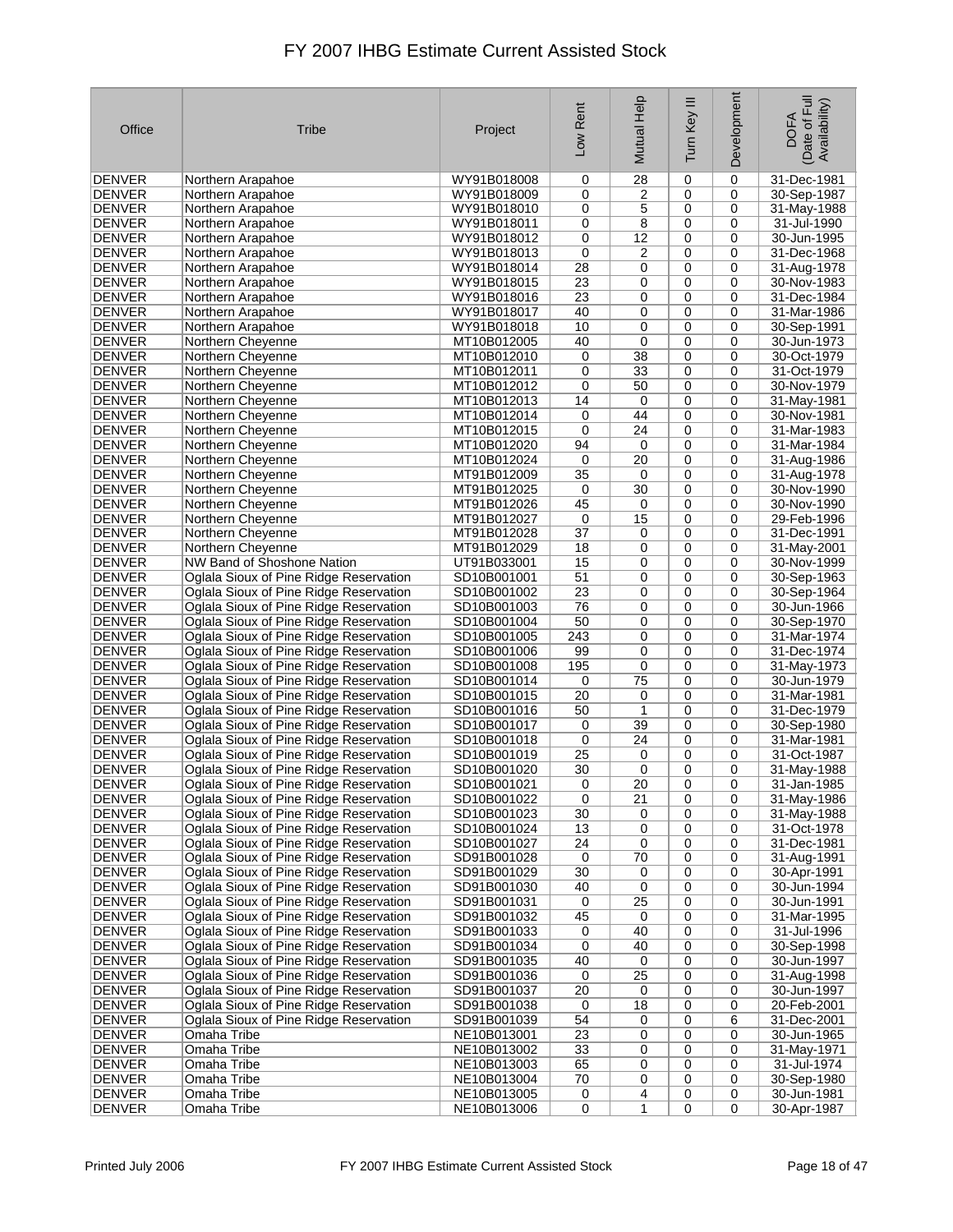| Office                         | Tribe                                                    | Project                    | Low Rent | Mutual Help | Ξ<br>Turn Key | Development      | Date of Full<br>Availability)<br><b>DOFA</b> |
|--------------------------------|----------------------------------------------------------|----------------------------|----------|-------------|---------------|------------------|----------------------------------------------|
| <b>DENVER</b>                  | Omaha Tribe                                              | NE10B013007                | 0        | 5           | 0             | $\mathbf 0$      | 30-Apr-1988                                  |
| <b>DENVER</b>                  | Ponca Tribe of Nebraska                                  | NE91B183001                | 12       | 0           | 0             | 0                | 30-Jun-1997                                  |
| <b>DENVER</b>                  | Ponca Tribe of Nebraska                                  | NE91B183002                | 0        | 6           | $\mathbf 0$   | 0                | 31-Dec-1996                                  |
| <b>DENVER</b>                  | Ponca Tribe of Nebraska                                  | NE91B183003                | 4        | 0           | 0             | 0                | 30-Jun-1997                                  |
| <b>DENVER</b><br><b>DENVER</b> | Ponca Tribe of Nebraska                                  | NE91B183004<br>NE91B183005 | 0<br>22  | 11          | 0             | 0<br>$\mathbf 0$ | 31-Dec-1996<br>31-Dec-1996                   |
| <b>DENVER</b>                  | Ponca Tribe of Nebraska<br>Ponca Tribe of Nebraska       | NE91B183006                | 0        | 0<br>18     | 0<br>0        | 0                | 31-Dec-1996                                  |
| <b>DENVER</b>                  | Rocky Boy Chippewa-Cree                                  | MT10B011001                | 0        | 7           | 0             | 0                | 31-May-1969                                  |
| <b>DENVER</b>                  | Rocky Boy Chippewa-Cree                                  | MT10B011002                | 0        | 4           | 0             | $\mathbf 0$      | 31-Dec-1967                                  |
| <b>DENVER</b>                  | Rocky Boy Chippewa-Cree                                  | MT10B011003                | 0        | 6           | $\mathbf 0$   | 0                | 30-Sep-1971                                  |
| <b>DENVER</b>                  | Rocky Boy Chippewa-Cree                                  | MT10B011004                | 0        | 10          | 0             | 0                | 31-May-1972                                  |
| <b>DENVER</b>                  | Rocky Boy Chippewa-Cree                                  | MT10B011005                | 0        | 3           | $\mathbf 0$   | 0                | 30-Nov-1971                                  |
| <b>DENVER</b>                  | Rocky Boy Chippewa-Cree                                  | MT10B011006                | 0        | 4           | 0             | $\mathbf 0$      | 31-Oct-1970                                  |
| <b>DENVER</b>                  | Rocky Boy Chippewa-Cree                                  | MT10B011007                | 30       | 0           | 0             | 0                | 31-Dec-1971                                  |
| <b>DENVER</b>                  | Rocky Boy Chippewa-Cree                                  | MT10B011008                | 0        | 30          | $\mathbf 0$   | 0                | 31-Oct-1974                                  |
| <b>DENVER</b>                  | Rocky Boy Chippewa-Cree                                  | MT10B011009                | 0        | 13          | 0             | $\mathbf 0$      | 30-Nov-1974                                  |
| <b>DENVER</b>                  | Rocky Boy Chippewa-Cree                                  | MT10B011010                | 0        | 7<br>11     | $\mathbf 0$   | 0<br>0           | 30-May-1976<br>31-Jul-1977                   |
| <b>DENVER</b><br><b>DENVER</b> | Rocky Boy Chippewa-Cree<br>Rocky Boy Chippewa-Cree       | MT10B011011<br>MT10B011012 | 0<br>40  | 0           | 0<br>0        | 0                | 30-Jan-1980                                  |
| <b>DENVER</b>                  | Rocky Boy Chippewa-Cree                                  | MT10B011013                | 36       | 0           | 0             | 0                | 31-May-1986                                  |
| <b>DENVER</b>                  | Rocky Boy Chippewa-Cree                                  | MT91B011021                | 43       | 0           | 0             | 0                | 30-Sep-1990                                  |
| <b>DENVER</b>                  | Rocky Boy Chippewa-Cree                                  | MT91B011022                | 0        | 22          | $\mathbf 0$   | 0                | 30-Sep-1990                                  |
| <b>DENVER</b>                  | Rocky Boy Chippewa-Cree                                  | MT91B011023                | 15       | 0           | 0             | 0                | 30-Aug-1994                                  |
| <b>DENVER</b>                  | Rocky Boy Chippewa-Cree                                  | MT91B011024                | 45       | 0           | $\mathbf 0$   | 0                | 31-Oct-1995                                  |
| <b>DENVER</b>                  | Rocky Boy Chippewa-Cree                                  | MT91B011025                | 20       | 0           | 0             | 0                | 31-Oct-1995                                  |
| <b>DENVER</b>                  | Rocky Boy Chippewa-Cree                                  | MT91B011026                | 40       | 0           | 0             | 0                | 31-Dec-1996                                  |
| <b>DENVER</b>                  | Rocky Boy Chippewa-Cree                                  | MT91B011027                | 5        | 0           | 0             | 0                | 30-Aug-1994                                  |
| <b>DENVER</b>                  | Rocky Boy Chippewa-Cree                                  | MT91B011028                | 22       | 0           | 0             | 0                | 31-Mar-1999                                  |
| <b>DENVER</b>                  | Rosebud Sioux                                            | SD10B002001                | 38       | 0           | 0             | 0                | 31-Dec-1966                                  |
| <b>DENVER</b>                  | Rosebud Sioux                                            | SD10B002002                | 14       | 0           | 0             | 0                | 31-Dec-1966                                  |
| <b>DENVER</b>                  | Rosebud Sioux                                            | SD10B002003                | 26       | 0           | 0             | 0                | 31-Dec-1966                                  |
| <b>DENVER</b><br><b>DENVER</b> | Rosebud Sioux<br>Rosebud Sioux                           | SD10B002004<br>SD10B002007 | 14<br>62 | 0<br>0      | 0<br>0        | 0<br>0           | 31-Dec-1966<br>30-Nov-1978                   |
| <b>DENVER</b>                  | Rosebud Sioux                                            | SD10B002008                | 0        | 2           | $\mathbf 0$   | 0                | 30-Nov-1978                                  |
| <b>DENVER</b>                  | Rosebud Sioux                                            | SD10B002009                | 90       | 0           | 0             | 0                | 30-Sep-1978                                  |
| <b>DENVER</b>                  | Rosebud Sioux                                            | SD10B002011                | 80       | 0           | 0             | 0                | 30-Sep-1979                                  |
| <b>DENVER</b>                  | Rosebud Sioux                                            | SD10B002012                | 0        | 4           | 0             | 0                | 30-Apr-1980                                  |
| <b>DENVER</b>                  | Rosebud Sioux                                            | SD10B002013                | 60       | 0           | 0             | 0                | 30-Sep-1980                                  |
| <b>DENVER</b>                  | Rosebud Sioux                                            | SD10B002014                | 120      | 0           | 0             | 0                | 31-Dec-1979                                  |
| <b>DENVER</b>                  | Rosebud Sioux                                            | SD10B002015                | 0        | 10          | 0             | 0                | 31-Dec-1979                                  |
| <b>DENVER</b>                  | Rosebud Sioux                                            | SD10B002016                | 31       | 0           | 0             | 0                | 31-Aug-1985                                  |
| <b>DENVER</b>                  | <b>Rosebud Sioux</b>                                     | SD10B002017                | 48       | 0           | 0             | 0                | 30-Sep-1985                                  |
| <b>DENVER</b>                  | Rosebud Sioux                                            | SD10B002018                | 0        | 12          | 0             | 0                | 31-Jul-1986                                  |
| <b>DENVER</b><br><b>DENVER</b> | Rosebud Sioux<br>Rosebud Sioux                           | SD10B002019<br>SD10B002020 | 0<br>132 | 11<br>0     | 0<br>0        | 0<br>0           | 31-Aug-1986<br>28-Feb-1986                   |
| <b>DENVER</b>                  | Rosebud Sioux                                            | SD10B002021                | 0        | 28          | 0             | 0                | 30-Sep-1986                                  |
| DENVER                         | Rosebud Sioux                                            | SD91B002026                | 0        | 41          | $\mathbf 0$   | 0                | 30-Sep-1989                                  |
| <b>DENVER</b>                  | Rosebud Sioux                                            | SD91B002027                | 70       | 0           | 0             | 0                | 31-Mar-1990                                  |
| <b>DENVER</b>                  | Rosebud Sioux                                            | SD91B002028                | 0        | 30          | 0             | 0                | 31-Jan-1990                                  |
| DENVER                         | Rosebud Sioux                                            | SD91B002029                | 0        | 20          | 0             | 0                | 30-Jun-1993                                  |
| <b>DENVER</b>                  | Rosebud Sioux                                            | SD91B002030                | 20       | 0           | 0             | 0                | 31-May-1992                                  |
| <b>DENVER</b>                  | Rosebud Sioux                                            | SD91B002031                | 0        | 20          | 0             | $\mathbf 0$      | 31-Aug-1996                                  |
| DENVER                         | Rosebud Sioux                                            | SD91B002032                | 0        | 28          | 0             | 0                | 31-Aug-1999                                  |
| DENVER                         | Rosebud Sioux                                            | SD91B002033                | 15       | 0           | 0             | $\mathbf 0$      | 30-Sep-1999                                  |
| DENVER                         | Rosebud Sioux                                            | SD91B002034                | 0        | 12          | 0             | 0                | 30-Sep-1999                                  |
| <b>DENVER</b>                  | Salish and Kootenai Tribes                               | MT10B013003                | 40       | 0           | 0             | 0                | 30-Nov-1974                                  |
| DENVER                         | Salish and Kootenai Tribes<br>Salish and Kootenai Tribes | MT10B013005<br>MT10B013006 | 7        | 0<br>0      | 0<br>0        | 0<br>0           | 30-Jun-1976                                  |
| <b>DENVER</b><br><b>DENVER</b> | Salish and Kootenai Tribes                               | MT10B013007                | 7<br>22  | 0           | $\mathbf 0$   | $\mathbf 0$      | 31-Aug-1976<br>31-Oct-1976                   |
| DENVER                         | Salish and Kootenai Tribes                               | MT10B013008                | 9        | 0           | 0             | 0                | 30-Jun-1977                                  |
| DENVER                         | Salish and Kootenai Tribes                               | MT10B013009                | 20       | 0           | 0             | 0                | 30-Sep-1977                                  |
| DENVER                         | Salish and Kootenai Tribes                               | MT10B013010                | 35       | 0           | 0             | 0                | 31-Aug-1978                                  |
| <b>DENVER</b>                  | Salish and Kootenai Tribes                               | MT10B013011                | 0        | 5           | 0             | 0                | 31-Jul-1979                                  |
| DENVER                         | Salish and Kootenai Tribes                               | MT10B013012                | 0        | 1           | 0             | 0                | 30-Sep-1980                                  |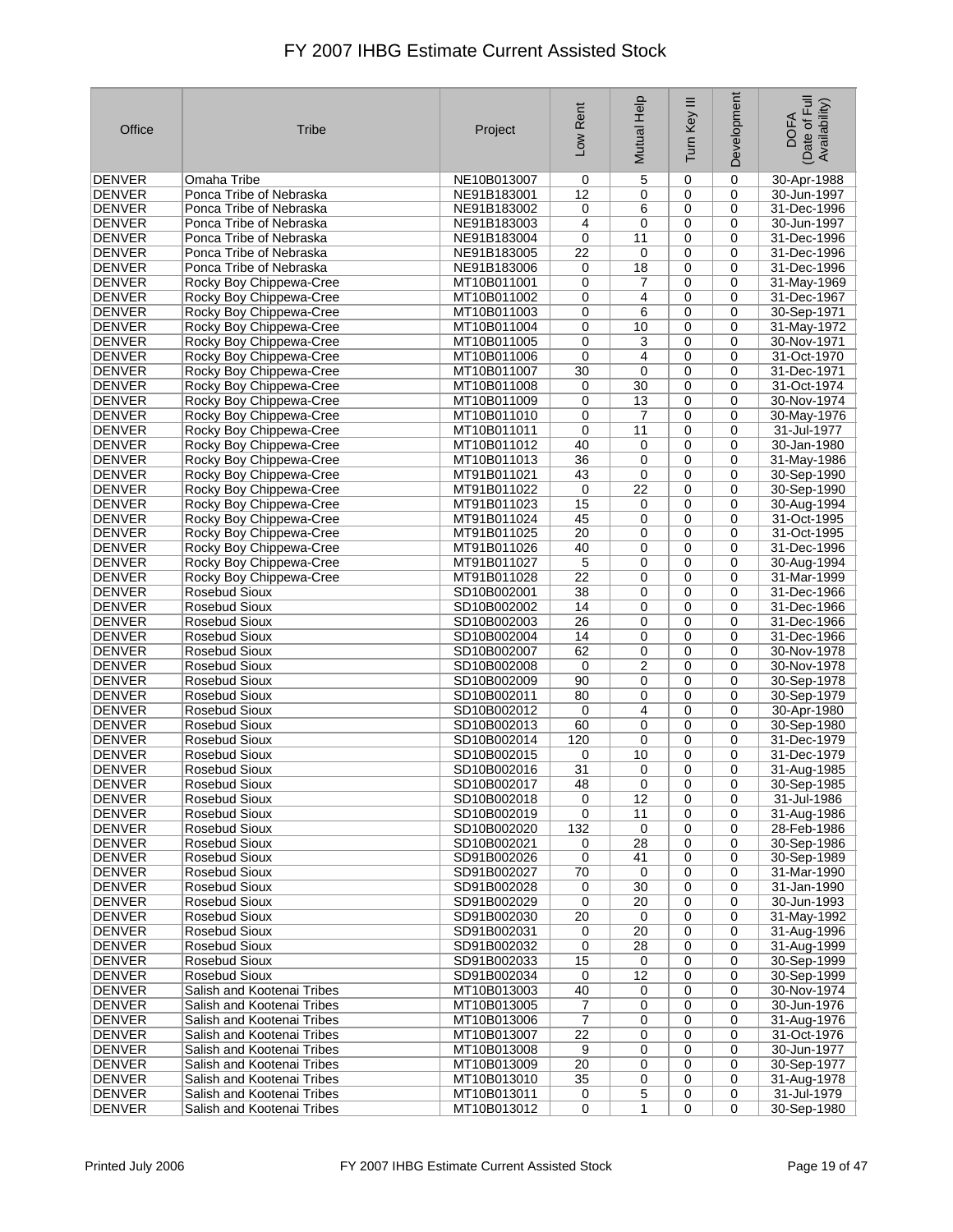| Office                         | Tribe                                                                            | Project                    | Low Rent              | Mutual Help         | Ξ<br>Turn Key  | Development      | Date of Full<br>Availability)<br><b>DOFA</b> |
|--------------------------------|----------------------------------------------------------------------------------|----------------------------|-----------------------|---------------------|----------------|------------------|----------------------------------------------|
| <b>DENVER</b>                  | Salish and Kootenai Tribes                                                       | MT10B013013                | 0                     | 3                   | 0              | 0                | 30-Sep-1979                                  |
| <b>DENVER</b>                  | Salish and Kootenai Tribes                                                       | MT10B013014                | 10                    | 0                   | 0              | 0                | 30-May-1979                                  |
| <b>DENVER</b>                  | Salish and Kootenai Tribes                                                       | MT10B013015                | 0                     | 3                   | 0              | 0                | 30-Sep-1980                                  |
| <b>DENVER</b>                  | Salish and Kootenai Tribes                                                       | MT10B013017                | 0                     | 2                   | 0              | 0                | 28-Feb-1981                                  |
| <b>DENVER</b>                  | Salish and Kootenai Tribes                                                       | MT10B013018                | 40                    | 0                   | $\mathbf 0$    | 0                | 28-Feb-1981                                  |
| <b>DENVER</b>                  | Salish and Kootenai Tribes                                                       | MT10B013019                | 6                     | 0                   | 0              | 0                | 30-Jun-1981                                  |
| <b>DENVER</b><br><b>DENVER</b> | Salish and Kootenai Tribes<br>Salish and Kootenai Tribes                         | MT10B013020<br>MT10B013021 | 27<br>0               | 0<br>$\overline{c}$ | 0<br>0         | 0<br>$\mathbf 0$ | 30-Nov-1981<br>31-Mar-1982                   |
| <b>DENVER</b>                  | Salish and Kootenai Tribes                                                       | MT10B013022                | 4                     | 0                   | 0              | 0                | 31-Aug-1982                                  |
| <b>DENVER</b>                  | Salish and Kootenai Tribes                                                       | MT10B013023                | 57                    | 0                   | 0              | 0                | 30-Nov-1983                                  |
| <b>DENVER</b>                  | Salish and Kootenai Tribes                                                       | MT10B013024                | 0                     | 11                  | $\mathbf 0$    | $\mathbf 0$      | 30-Nov-1985                                  |
| <b>DENVER</b>                  | Salish and Kootenai Tribes                                                       | MT10B013025                | 20                    | 0                   | 0              | 0                | 31-Oct-1984                                  |
| <b>DENVER</b>                  | Salish and Kootenai Tribes                                                       | MT10B013026                | 0                     | 6                   | 0              | 0                | 31-Oct-1986                                  |
| <b>DENVER</b>                  | Salish and Kootenai Tribes                                                       | MT10B013027                | 5                     | 0                   | 0              | 0                | 30-Apr-1987                                  |
| <b>DENVER</b>                  | Salish and Kootenai Tribes                                                       | MT10B013028                | 31                    | 0                   | 0              | 0                | 30-Jun-1986                                  |
| <b>DENVER</b>                  | Salish and Kootenai Tribes                                                       | MT10B013029                | 0                     | 16                  | 0              | $\mathbf 0$      | 31-Mar-1989                                  |
| <b>DENVER</b>                  | Salish and Kootenai Tribes                                                       | MT91B013030                | 28                    | 0                   | 0              | 0                | 30-Jun-1989                                  |
| <b>DENVER</b>                  | Salish and Kootenai Tribes                                                       | MT91B013031                | 36                    | 0                   | $\mathbf 0$    | $\mathbf 0$      | 30-Jun-1990                                  |
| <b>DENVER</b><br><b>DENVER</b> | Salish and Kootenai Tribes<br>Salish and Kootenai Tribes                         | MT91B013032                | 0                     | 15<br>12            | 0              | 0<br>$\mathbf 0$ | 31-Jan-1991<br>31-Dec-1991                   |
| <b>DENVER</b>                  | Salish and Kootenai Tribes                                                       | MT91B013033<br>MT91B013034 | 0<br>0                | 11                  | 0<br>0         | 0                | 02-Oct-1996                                  |
| <b>DENVER</b>                  | Salish and Kootenai Tribes                                                       | MT91B013036                | 0                     | 1                   | 0              | 0                | 30-Sep-1974                                  |
| <b>DENVER</b>                  | Salish and Kootenai Tribes                                                       | MT91B013037                | 0                     | 21                  | 0              | $\mathbf 0$      | 30-Sep-1998                                  |
| <b>DENVER</b>                  | Salish and Kootenai Tribes                                                       | MT91B013038                | 10                    | 0                   | 0              | 0                | 30-Sep-1998                                  |
| <b>DENVER</b>                  | Santee Sioux Tribe                                                               | NE10B105001                | 36                    | 0                   | 0              | 0                | 31-Oct-1971                                  |
| <b>DENVER</b>                  | Santee Sioux Tribe                                                               | NE10B105002                | 30                    | 0                   | 0              | 0                | 31-Jan-1974                                  |
| <b>DENVER</b>                  | Santee Sioux Tribe                                                               | NE10B105003                | 10                    | 0                   | 0              | 0                | 30-Sep-1977                                  |
| <b>DENVER</b>                  | Santee Sioux Tribe                                                               | NE10B105004                | 0                     | 35                  | 0              | 0                | 31-Dec-1984                                  |
| <b>DENVER</b>                  | Santee Sioux Tribe                                                               | NE10B105005                | 10                    | 0                   | 0              | 0                | 31-Oct-1984                                  |
| <b>DENVER</b>                  | Santee Sioux Tribe                                                               | NE91B105006                | 15                    | 0                   | $\mathbf 0$    | $\mathbf 0$      | 30-Jun-1994                                  |
| <b>DENVER</b><br><b>DENVER</b> | Santee Sioux Tribe<br>Santee Sioux Tribe                                         | NE91B105007<br>NE91B105008 | 0<br>0                | 15<br>20            | 0<br>0         | 0<br>0           | 01-Jul-1995<br>30-Jun-1999                   |
| <b>DENVER</b>                  | Shoshone Tribe of the Wind River Reser                                           | WY91B019003                | 0                     | 36                  | $\mathbf 0$    | 0                | 31-Dec-1979                                  |
| <b>DENVER</b>                  | Shoshone Tribe of the Wind River Reser                                           | WY91B019004                | 0                     | 32                  | 0              | 0                | 31-Dec-1981                                  |
| <b>DENVER</b>                  | Shoshone Tribe of the Wind River Reser                                           | WY91B019005                | 0                     | 12                  | 0              | 0                | 30-Sep-1987                                  |
| DENVER                         | Shoshone Tribe of the Wind River Reser                                           | WY91B019006                | 0                     | 22                  | 0              | 0                | 30-Jun-1988                                  |
| <b>DENVER</b>                  | Shoshone Tribe of the Wind River Reser                                           | WY91B019007                | 0                     | 10                  | $\mathbf 0$    | $\mathbf 0$      | 31-Jul-1990                                  |
| DENVER                         | Shoshone Tribe of the Wind River Reser                                           | WY91B019008                | 0                     | 11                  | 0              | 0                | 30-Jun-1995                                  |
| <b>DENVER</b>                  | Shoshone Tribe of the Wind River Reser                                           | WY91B019009                | 20                    | 0                   | 0              | $\mathbf 0$      | 31-Mar-1967                                  |
| <b>DENVER</b>                  | Shoshone Tribe of the Wind River Reser                                           | WY91B019010                | 20                    | 0                   | 0              | 0                | 31-Aug-1972                                  |
| <b>DENVER</b><br><b>DENVER</b> | Shoshone Tribe of the Wind River Reser<br>Shoshone Tribe of the Wind River Reser | WY91B019011<br>WY91B019012 | 28<br>$\overline{22}$ | 0<br>$\overline{0}$ | 0<br>$\pmb{0}$ | 0<br>0           | 31-Aug-1978                                  |
| DENVER                         | Shoshone Tribe of the Wind River Reser                                           | WY91B019013                | 35                    | 0                   | 0              | 0                | 31-Oct-1983<br>31-Mar-1986                   |
| <b>DENVER</b>                  | Shoshone Tribe of the Wind River Reser                                           | WY91B019014                | 10                    | 0                   | 0              | 0                | 30-Sep-1991                                  |
| DENVER                         | Shoshone Tribe of the Wind River Reser                                           | WY91B019015                | 0                     | 28                  | 0              | 0                | 31-Aug-2000                                  |
| <b>DENVER</b>                  | Shoshone Tribe of the Wind River Reser                                           | WY91B019016                | 0                     | 15                  | 0              | $\pmb{0}$        | 30-Apr-2002                                  |
| <b>DENVER</b>                  | Sisseton-Wahpeton Sioux                                                          | SD10B015001                | 120                   | 0                   | 0              | 0                | 30-Jun-1971                                  |
| <b>DENVER</b>                  | Sisseton-Wahpeton Sioux                                                          | SD10B015002                | 98                    | 0                   | 0              | 0                | 31-Jul-1972                                  |
| <b>DENVER</b>                  | Sisseton-Wahpeton Sioux                                                          | SD10B015003                | 66                    | 0                   | 0              | 0                | 31-Jul-1973                                  |
| DENVER                         | Sisseton-Wahpeton Sioux                                                          | SD10B015004                | 35                    | 0                   | 0              | 0                | 31-Mar-1976                                  |
| <b>DENVER</b>                  | Sisseton-Wahpeton Sioux                                                          | SD10B015006                | 0                     | 25                  | 0              | 0                | 31-Oct-1978                                  |
| <b>DENVER</b><br><b>DENVER</b> | Sisseton-Wahpeton Sioux<br>Sisseton-Wahpeton Sioux                               | SD10B015007<br>SD10B015008 | 90<br>59              | 0<br>0              | 0<br>0         | 0<br>0           | 31-Oct-1978                                  |
| <b>DENVER</b>                  | Sisseton-Wahpeton Sioux                                                          | SD10B015009                | 0                     | 16                  | 0              | 0                | 30-Sep-1979<br>30-Sep-1980                   |
| DENVER                         | Sisseton-Wahpeton Sioux                                                          | SD10B015010                | 70                    | 0                   | $\mathbf 0$    | 0                | 30-Oct-1980                                  |
| <b>DENVER</b>                  | Sisseton-Wahpeton Sioux                                                          | SD10B015011                | 0                     | 15                  | 0              | 0                | 30-May-1985                                  |
| DENVER                         | Sisseton-Wahpeton Sioux                                                          | SD10B015012                | 0                     | 22                  | 0              | 0                | 31-Oct-1986                                  |
| <b>DENVER</b>                  | Sisseton-Wahpeton Sioux                                                          | SD10B015016                | 0                     | 22                  | 0              | 0                | 31-Aug-1987                                  |
| <b>DENVER</b>                  | Sisseton-Wahpeton Sioux                                                          | SD10B015017                | 0                     | 18                  | 0              | 0                | 31-Oct-1988                                  |
| <b>DENVER</b>                  | Sisseton-Wahpeton Sioux                                                          | SD91B015018                | 0                     | 20                  | 0              | 0                | 31-Dec-1992                                  |
| <b>DENVER</b>                  | Sisseton-Wahpeton Sioux                                                          | SD91B015019                | 0                     | 0                   | 0              | 30               |                                              |
| <b>DENVER</b><br><b>DENVER</b> | Southern Ute Tribe<br>Southern Ute Tribe                                         | CO10B010003<br>CO10B010004 | 25<br>40              | 0<br>0              | 0<br>0         | 0<br>0           | 31-Aug-1970<br>28-Feb-1977                   |
| <b>DENVER</b>                  | Southern Ute Tribe                                                               | CO10B010005                | $\mathbf 0$           | $\overline{4}$      | 0              | 0                | 31-Oct-1978                                  |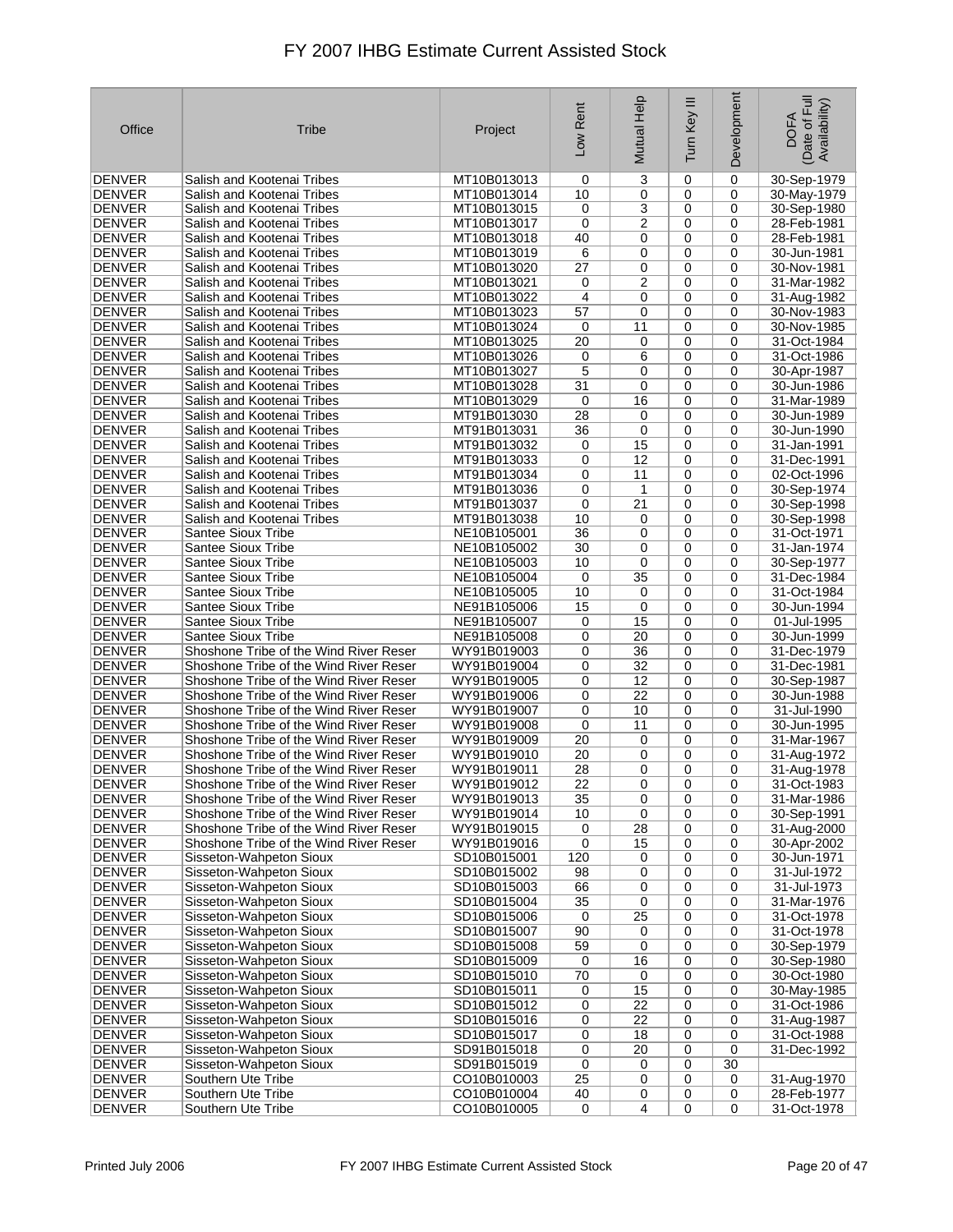| Office                         | Tribe                                                                | Project                    | Low Rent             | Mutual Help          | Ξ<br>Tum Key   | Development      | Date of Full<br>Availability)<br><b>DOFA</b> |
|--------------------------------|----------------------------------------------------------------------|----------------------------|----------------------|----------------------|----------------|------------------|----------------------------------------------|
| <b>DENVER</b>                  | Southern Ute Tribe                                                   | CO10B010006                | 16                   | 0                    | 0              | $\mathbf 0$      | 30-Jun-1978                                  |
| <b>DENVER</b>                  | Southern Ute Tribe                                                   | CO10B010007                | 0                    | 4                    | 0              | 0                | 31-May-1980                                  |
| <b>DENVER</b>                  | Southern Ute Tribe                                                   | CO10B010008                | 20                   | 0                    | 0              | 0                | 31-Oct-1981                                  |
| <b>DENVER</b>                  | Southern Ute Tribe                                                   | CO10B010009                | 0                    | 10                   | 0              | 0                | 28-Feb-1986                                  |
| <b>DENVER</b>                  | Southern Ute Tribe                                                   | CO10B010010                | 0                    | 15                   | 0              | 0                | 31-Dec-1987                                  |
| <b>DENVER</b>                  | Southern Ute Tribe                                                   | CO91B010011                | 10                   | 0                    | 0              | 0                | 31-Oct-1990                                  |
| <b>DENVER</b>                  | Southern Ute Tribe                                                   | CO91B010012                | 0                    | 20                   | 0              | 0                | 31-Oct-1990                                  |
| <b>DENVER</b>                  | Southern Ute Tribe                                                   | CO91B010013                | 0                    | 15                   | 0              | 0                | 31-Aug-1994                                  |
| <b>DENVER</b>                  | Southern Ute Tribe                                                   | CO91B010014                | 0                    | 20                   | 0              | 0                | 30-Sep-1995                                  |
| <b>DENVER</b>                  | Spirit Lake Sioux Tribe                                              | ND10B008001                | 60<br>48             | 0                    | 0              | 0<br>0           | 31-Oct-1968                                  |
| <b>DENVER</b><br><b>DENVER</b> | <b>Spirit Lake Sioux Tribe</b>                                       | ND10B008004                | 27                   | 0                    | 0              | 0                | 31-Aug-1974                                  |
| <b>DENVER</b>                  | Spirit Lake Sioux Tribe<br>Spirit Lake Sioux Tribe                   | ND10B008005<br>ND10B008007 | 20                   | 0<br>0               | 0<br>0         | $\mathbf 0$      | 31-May-1972<br>30-Nov-1977                   |
| <b>DENVER</b>                  | Spirit Lake Sioux Tribe                                              | ND10B008008                | 50                   | 0                    | 0              | 0                | 31-Aug-1979                                  |
| <b>DENVER</b>                  | Spirit Lake Sioux Tribe                                              | ND10B008009                | 50                   | 0                    | 0              | 0                | 30-Jun-1981                                  |
| <b>DENVER</b>                  | Spirit Lake Sioux Tribe                                              | ND10B008010                | 14                   | 0                    | 0              | $\mathbf 0$      | 31-Jan-1985                                  |
| DENVER                         | <b>Spirit Lake Sioux Tribe</b>                                       | ND10B008011                | 14                   | 0                    | $\mathbf 0$    | 0                | 31-Jan-1985                                  |
| <b>DENVER</b>                  | Spirit Lake Sioux Tribe                                              | ND10B008012                | 25                   | 0                    | 0              | 0                | 31-Jul-1987                                  |
| <b>DENVER</b>                  | Spirit Lake Sioux Tribe                                              | ND10B008013                | 0                    | 40                   | 0              | 0                | 31-Aug-1987                                  |
| <b>DENVER</b>                  | Spirit Lake Sioux Tribe                                              | ND91B008014                | 20                   | 0                    | 0              | $\mathbf 0$      | 31-Jan-1993                                  |
| <b>DENVER</b>                  | Spirit Lake Sioux Tribe                                              | ND91B008015                | 0                    | 0                    | 0              | 15               |                                              |
| DENVER                         | <b>Standing Rock Sioux</b>                                           | SD10B006001                | 56                   | 0                    | 0              | 0                | 31-Jan-1965                                  |
| <b>DENVER</b>                  | <b>Standing Rock Sioux</b>                                           | SD10B006002                | 109                  | 0                    | 0              | 0                | 31-Aug-1971                                  |
| <b>DENVER</b>                  | <b>Standing Rock Sioux</b>                                           | SD10B006003                | 10                   | 0                    | 0              | 0                | 31-Aug-1974                                  |
| <b>DENVER</b>                  | <b>Standing Rock Sioux</b>                                           | SD10B006005                | 85                   | 0                    | 0              | 0                | 30-Nov-1974                                  |
| <b>DENVER</b>                  | <b>Standing Rock Sioux</b>                                           | SD10B006007                | 64                   | 0                    | 0              | 0                | 31-Dec-1975                                  |
| <b>DENVER</b>                  | <b>Standing Rock Sioux</b>                                           | SD10B006008                | 84                   | 0                    | 0              | 0                | 30-Sep-1973                                  |
| <b>DENVER</b>                  | <b>Standing Rock Sioux</b>                                           | SD10B006009                | 10                   | 0                    | 0              | 0                | 28-Feb-1977                                  |
| DENVER                         | <b>Standing Rock Sioux</b>                                           | SD10B006011                | 0                    | 24                   | 0              | 0                | 29-Feb-1980                                  |
| <b>DENVER</b>                  | <b>Standing Rock Sioux</b>                                           | SD10B006012                | 50                   | 0                    | 0              | 0                | 31-May-1979                                  |
| DENVER                         | <b>Standing Rock Sioux</b>                                           | SD10B006013                | 15                   | 0                    | 0              | 0                | 30-Oct-1981                                  |
| <b>DENVER</b>                  | <b>Standing Rock Sioux</b>                                           | SD10B006014                | 19                   | 0                    | 0              | 0                | 31-Dec-1980                                  |
| <b>DENVER</b>                  | <b>Standing Rock Sioux</b>                                           | SD10B006015                | 0                    | 8                    | 0              | 0                | 28-Feb-1982                                  |
| <b>DENVER</b>                  | <b>Standing Rock Sioux</b>                                           | SD10B006016                | 5                    | 0                    | 0              | 0                | 30-Jun-1985                                  |
| <b>DENVER</b>                  | <b>Standing Rock Sioux</b>                                           | SD10B006021                | 39                   | 0                    | 0              | 0                | 30-Sep-1986                                  |
| <b>DENVER</b>                  | <b>Standing Rock Sioux</b>                                           | SD10B006022                | 26                   | 0                    | 0              | 0                | 31-Jul-1987                                  |
| <b>DENVER</b>                  | <b>Standing Rock Sioux</b>                                           | SD10B006023                | 0                    | 38                   | 0              | 0                | 29-Feb-1988                                  |
| DENVER                         | <b>Standing Rock Sioux</b>                                           | SD91B006024                | 0                    | 28                   | 0              | 0                | 31-Dec-1990                                  |
| <b>DENVER</b><br><b>DENVER</b> | <b>Standing Rock Sioux</b>                                           | SD91B006025<br>SD91B006026 | 0                    | 20<br>40             | 0              | 0                | 31-Mar-1995                                  |
| <b>DENVER</b>                  | <b>Standing Rock Sioux</b>                                           | SD91B006028                | 0                    |                      | 0<br>0         | 0                | 31-Dec-1999                                  |
| <b>DENVER</b>                  | <b>Standing Rock Sioux</b><br><b>Standing Rock Sioux</b>             |                            | 0<br>$\overline{24}$ | 0                    | 0              | 24<br>$\pmb{0}$  | 31-Oct-1997                                  |
| DENVER                         | <b>Standing Rock Sioux</b>                                           | SD91B006029<br>SD91B006030 | 0                    | 0<br>20              | 0              | 0                | 31-Dec-1999                                  |
| <b>DENVER</b>                  | <b>Standing Rock Sioux</b>                                           | SD91B006031                | 1                    | 0                    | 0              | 0                | 31-Jan-1997                                  |
| <b>DENVER</b>                  | Standing Rock Sioux                                                  | SD91B006032                | 0                    | 40                   | 0              | 0                | 31-Dec-1997                                  |
| <b>DENVER</b>                  | <b>Standing Rock Sioux</b>                                           | SD91B006033                | 0                    | 19                   | 0              | 0                | 30-Mar-1999                                  |
| DENVER                         | <b>Standing Rock Sioux</b>                                           | SD91B006034                | 0                    | 0                    | 0              | 6                |                                              |
| DENVER                         | <b>Standing Rock Sioux</b>                                           | SD91B006035                | 0                    | 17                   | 0              | 16               | 30-Jun-1999                                  |
| <b>DENVER</b>                  | <b>Standing Rock Sioux</b>                                           | SD91B006036                | 0                    | 0                    | 0              | 33               |                                              |
| DENVER                         | Turtle Mountain Band of Chippewa                                     | ND10B006001                | 57                   | 0                    | 0              | 0                | 31-Aug-1967                                  |
| <b>DENVER</b>                  | Turtle Mountain Band of Chippewa                                     | ND10B006002                | 40                   | 0                    | 0              | 0                | 31-Oct-1967                                  |
| DENVER                         | Turtle Mountain Band of Chippewa                                     | ND10B006003                | 28                   | 0                    | 0              | 0                | 31-Dec-1968                                  |
| <b>DENVER</b>                  | Turtle Mountain Band of Chippewa                                     | ND10B006006                | 70                   | 0                    | 0              | 0                | 30-Nov-1974                                  |
| <b>DENVER</b>                  | Turtle Mountain Band of Chippewa                                     | ND10B006008                | 47                   | 3                    | 0              | 0                | 30-Apr-1977                                  |
| <b>DENVER</b>                  | Turtle Mountain Band of Chippewa                                     | ND10B006010                | 49                   | 1                    | 0              | 0                | 30-Sep-1978                                  |
| <b>DENVER</b>                  | Turtle Mountain Band of Chippewa                                     | ND10B006012                | 41                   | 1                    | 0              | 0                | 31-Mar-1980                                  |
| DENVER                         | Turtle Mountain Band of Chippewa                                     | ND10B006013                | 50                   | 0                    | 0              | 0                | 31-Jul-1981                                  |
| <b>DENVER</b>                  | Turtle Mountain Band of Chippewa                                     | ND10B006014                | 23                   | 2                    | 0              | 0                | 30-Apr-1982                                  |
| <b>DENVER</b>                  | Turtle Mountain Band of Chippewa                                     | ND10B006015                | 30                   | 0                    | 0              | 0                | 31-Dec-1983                                  |
| DENVER                         | Turtle Mountain Band of Chippewa                                     | ND10B006016                | 0                    | 10                   | 0              | 0                | 31-Jul-1981                                  |
| DENVER                         | Turtle Mountain Band of Chippewa                                     | ND10B006017                | 72                   | 2                    | 0              | 0                | 30-Sep-1983                                  |
| DENVER                         | Turtle Mountain Band of Chippewa                                     | ND10B006018                | 0                    | 27                   | 0              | 0                | 31-Dec-1984                                  |
| <b>DENVER</b><br>DENVER        | Turtle Mountain Band of Chippewa<br>Turtle Mountain Band of Chippewa | ND10B006022<br>ND10B006023 | 37<br>$\pmb{0}$      | 0<br>$\overline{34}$ | 0<br>$\pmb{0}$ | 0<br>$\mathbf 0$ | 30-Sep-1985<br>30-Jun-1986                   |
|                                |                                                                      |                            |                      |                      |                |                  |                                              |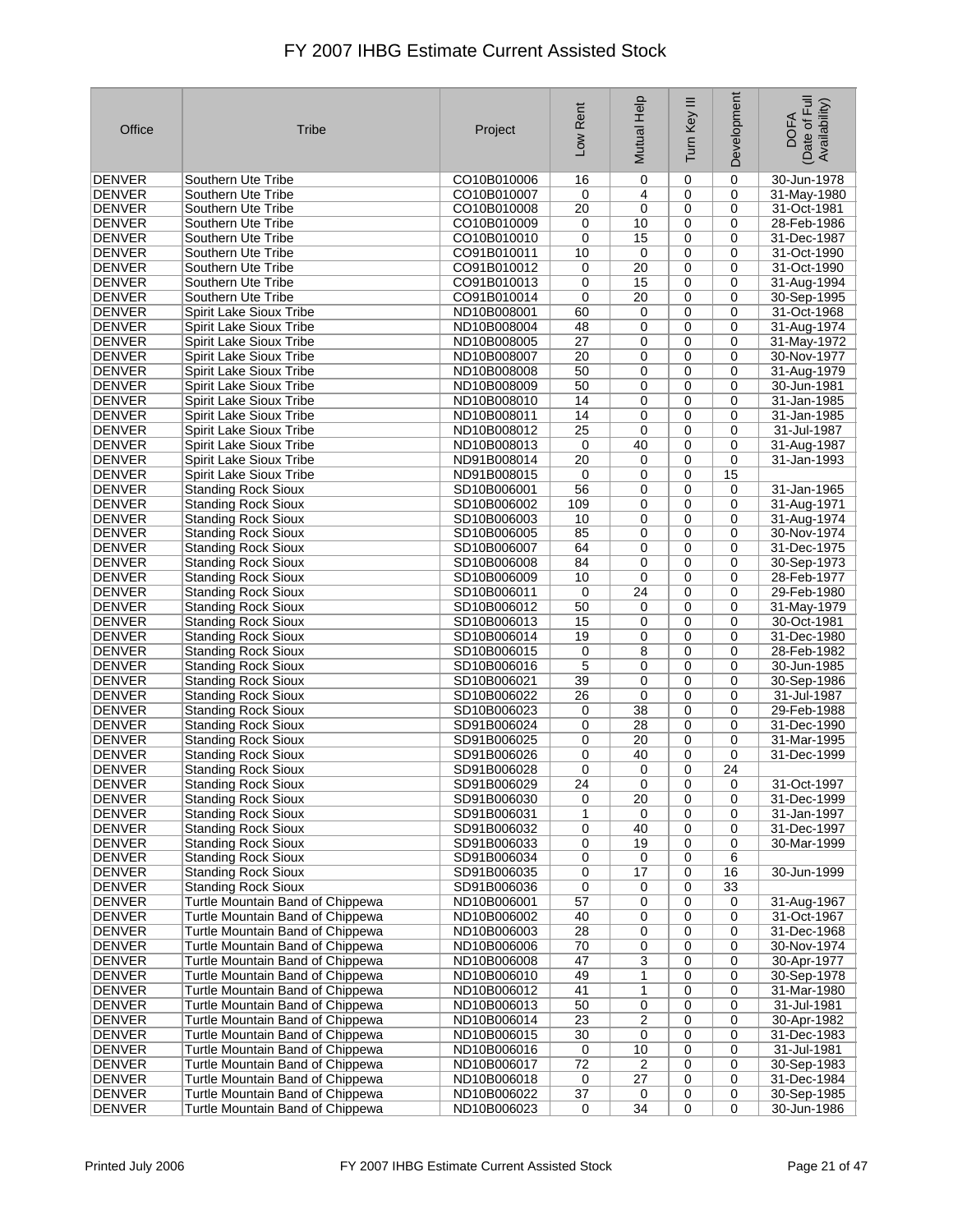| Office                         | Tribe                                                                | Project                    | Low Rent  | Mutual Help    | Ξ<br>Tum Key | Development      | Date of Full<br>Availability)<br><b>DOFA</b> |
|--------------------------------|----------------------------------------------------------------------|----------------------------|-----------|----------------|--------------|------------------|----------------------------------------------|
| <b>DENVER</b>                  | Turtle Mountain Band of Chippewa                                     | ND10B006024                | 24        | 0              | 0            | 0                | 31-Oct-1986                                  |
| <b>DENVER</b>                  | Turtle Mountain Band of Chippewa                                     | ND10B006025                | 0         | 19             | 0            | 0                | 31-Dec-1986                                  |
| <b>DENVER</b>                  | Turtle Mountain Band of Chippewa                                     | ND10B006027                | 0         | 51             | 0            | 0                | 31-Oct-1987                                  |
| <b>DENVER</b>                  | Turtle Mountain Band of Chippewa                                     | ND10B006028                | 89        | 0              | 0            | 0                | 31-Dec-1987                                  |
| <b>DENVER</b>                  | Turtle Mountain Band of Chippewa                                     | ND10B006030                | 0         | 36             | 0            | 0                | 30-Sep-1987                                  |
| <b>DENVER</b>                  | Turtle Mountain Band of Chippewa                                     | ND10B006031                | 40        | 0              | 0            | 0                | 31-Jan-1989                                  |
| <b>DENVER</b>                  | Turtle Mountain Band of Chippewa                                     | ND10B006032                | 0         | 42             | 0            | 0                | 31-Mar-1989                                  |
| <b>DENVER</b>                  | Turtle Mountain Band of Chippewa                                     | ND10B006034                | 0         | 5              | 0            | 0                | 30-Apr-1982                                  |
| <b>DENVER</b>                  | Turtle Mountain Band of Chippewa                                     | ND10B042001                | 2         | 0              | 0            | 0                | 30-Sep-1976                                  |
| <b>DENVER</b>                  | Turtle Mountain Band of Chippewa                                     | ND10B042003                | 4         | 0              | 0            | 0                | 30-Jun-1977                                  |
| <b>DENVER</b><br><b>DENVER</b> | Turtle Mountain Band of Chippewa<br>Turtle Mountain Band of Chippewa | ND10B042004<br>ND10B068001 | 0<br>7    | 4<br>0         | 0<br>0       | 0<br>0           | 30-Jun-1977<br>31-Jul-1980                   |
| <b>DENVER</b>                  | Turtle Mountain Band of Chippewa                                     | ND10B068002                | 0         | 3              | 0            | 0                | 31-Jul-1980                                  |
| <b>DENVER</b>                  | Turtle Mountain Band of Chippewa                                     | ND10B068003                | 10        | 0              | 0            | 0                | 31-Jul-1980                                  |
| <b>DENVER</b>                  | Turtle Mountain Band of Chippewa                                     | ND10B068004                | 0         | 2              | 0            | 0                | 31-Jul-1980                                  |
| <b>DENVER</b>                  | Turtle Mountain Band of Chippewa                                     | ND10B068005                | 5         | 0              | 0            | 0                | 30-Sep-1981                                  |
| <b>DENVER</b>                  | Turtle Mountain Band of Chippewa                                     | ND10B068006                | 0         | 6              | 0            | 0                | 31-Dec-1981                                  |
| <b>DENVER</b>                  | Turtle Mountain Band of Chippewa                                     | ND10B068007                | 20        | 0              | 0            | 0                | 28-Feb-1985                                  |
| <b>DENVER</b>                  | Turtle Mountain Band of Chippewa                                     | ND10B068008                | 0         | 18             | 0            | 0                | 31-Mar-1985                                  |
| <b>DENVER</b>                  | Turtle Mountain Band of Chippewa                                     | ND91B006033                | 0         | 48             | 0            | 0                | 30-Nov-1989                                  |
| <b>DENVER</b>                  | Turtle Mountain Band of Chippewa                                     | ND91B006035                | 0         | 38             | 0            | 0                | 31-May-1994                                  |
| <b>DENVER</b>                  | Turtle Mountain Band of Chippewa                                     | ND91B006036                | 17        | 3              | 0            | 0                | 30-Sep-1993                                  |
| <b>DENVER</b>                  | Turtle Mountain Band of Chippewa                                     | ND91B006037                | 0         | 14             | 0            | 0                | 28-Feb-1994                                  |
| <b>DENVER</b>                  | Turtle Mountain Band of Chippewa                                     | ND91B006038                | 40        | 8              | 0            | 0                | 31-May-1996                                  |
| <b>DENVER</b>                  | Turtle Mountain Band of Chippewa                                     | ND91B006039                | 0         | 6              | 0            | 0                | 31-Oct-1996                                  |
| <b>DENVER</b>                  | Turtle Mountain Band of Chippewa                                     | ND91B006041                | 0         | 10             | 0            | 0                | 30-Sep-1978                                  |
| <b>DENVER</b>                  | Turtle Mountain Band of Chippewa                                     | ND91B006042                | 5         | 0              | 0            | 0                | 31-Jul-1997                                  |
| <b>DENVER</b>                  | Turtle Mountain Band of Chippewa                                     | ND91B006043                | 0         | 1              | 0            | 0                | 31-Aug-1995                                  |
| DENVER                         | Turtle Mountain Band of Chippewa                                     | ND91B006044                | 0         | 7              | 0            | 0                | 31-May-1996                                  |
| <b>DENVER</b>                  | Turtle Mountain Band of Chippewa                                     | ND91B006045                | 0         | 18             | 0            | $\mathbf{1}$     | 30-Jun-2001                                  |
| DENVER                         | Turtle Mountain Band of Chippewa                                     | ND91B006046                | 0         | 7              | 0            | 0                | 31-May-1996                                  |
| <b>DENVER</b>                  | Uintah & Ouray Ute Indian Tribe                                      | UT10B001005                | 0         | $\overline{c}$ | 0            | 0                | 31-Jul-1974                                  |
| <b>DENVER</b>                  | Uintah & Ouray Ute Indian Tribe                                      | UT10B001006                | 40        | 0              | 0            | 0                | 30-Nov-1974                                  |
| <b>DENVER</b>                  | Uintah & Ouray Ute Indian Tribe                                      | UT10B001008                | 30        | 0<br>12        | $\mathbf 0$  | 0<br>0           | 30-Sep-1978                                  |
| <b>DENVER</b><br>DENVER        | Uintah & Ouray Ute Indian Tribe<br>Uintah & Ouray Ute Indian Tribe   | UT10B001009<br>UT10B001010 | 0<br>20   | 0              | 0<br>0       | 0                | 31-Oct-1980<br>30-Sep-1982                   |
| <b>DENVER</b>                  | Uintah & Ouray Ute Indian Tribe                                      | UT10B001012                | 0         | 15             | 0            | 0                | 30-Apr-1985                                  |
| <b>DENVER</b>                  | Uintah & Ouray Ute Indian Tribe                                      | UT91B001015                | 0         | 32             | 0            | 0                | 31-Jul-1990                                  |
| <b>DENVER</b>                  | Uintah & Ouray Ute Indian Tribe                                      | UT91B001016                | 19        | 0              | 0            | 0                | 30-Sep-1995                                  |
| <b>DENVER</b>                  | Uintah & Ouray Ute Indian Tribe                                      | UT91B001017                | 0         | 14             | 0            | 0                | 31-Dec-1995                                  |
| <b>DENVER</b>                  | Utah Paiute Tribe                                                    | UT10B010002                | 0         | 1              | 0            | 0                | 30-Sep-1979                                  |
| <b>DENVER</b>                  | <b>Utah Paiute Tribe</b>                                             | UT10B010005                | $\pmb{0}$ | $\overline{3}$ | 0            | 0                | 31-Dec-1980                                  |
| DENVER                         | Utah Paiute Tribe                                                    | UT10B010006                | 24        | 0              | 0            | 0                | 31-Dec-1988                                  |
| DENVER                         | <b>Utah Paiute Tribe</b>                                             | UT91B010007                | 32        | 0              | 0            | 0                | 31-Jul-1988                                  |
| DENVER                         | Utah Paiute Tribe                                                    | UT91B010008                | 20        | 0              | 0            | 0                | 30-Nov-1992                                  |
| DENVER                         | Utah Paiute Tribe                                                    | UT91B010010                | 18        | 0              | 0            | 0                | 30-Sep-1993                                  |
| DENVER                         | Utah Paiute Tribe                                                    | UT91B010011                | 14        | 0              | $\mathbf 0$  | 0                | 30-Sep-1995                                  |
| DENVER                         | Utah Paiute Tribe                                                    | UT91B010012                | 13        | 0              | 0            | 0                | 01-Dec-1996                                  |
| <b>DENVER</b>                  | Utah Paiute Tribe                                                    | UT91B010013                | 1         | 0              | 0            | 0                | 31-Dec-1980                                  |
| DENVER                         | Utah Paiute Tribe                                                    | UT91B010015                | 1         | 0              | 0            | 0                | 31-Oct-1976                                  |
| <b>DENVER</b>                  | Utah Paiute Tribe                                                    | UT91B010017                | 11        | 0              | 0            | 0                | 30-Sep-1997                                  |
| <b>DENVER</b>                  | Utah Paiute Tribe                                                    | UT91B010017                | 5         | 0              | 0            | 0                | 31-Oct-1999                                  |
| DENVER                         | Utah Paiute Tribe<br>Utah Paiute Tribe                               | UT91B010018                | 0<br>1    | 4              | 0            | 0<br>$\mathbf 0$ | 31-Dec-1988                                  |
| DENVER                         |                                                                      | UT91B010020                |           | 0              | 0            | 0                | 31-Jul-1988                                  |
| <b>DENVER</b><br><b>DENVER</b> | Utah Paiute Tribe<br>Ute Mountain Tribe                              | UT91B010021<br>CO10B047003 | 20<br>16  | 0<br>0         | 0<br>0       | 0                | 30-Sep-2002<br>31-Oct-1978                   |
| DENVER                         | Ute Mountain Tribe                                                   | CO10B047004                | 15        | 0              | 0            | 0                | 30-Jun-1979                                  |
| <b>DENVER</b>                  | Ute Mountain Tribe                                                   | CO10B047005                | 0         | 19             | 0            | 0                | 31-May-1986                                  |
| <b>DENVER</b>                  | Ute Mountain Tribe                                                   | CO10B047007                | 0         | 16             | 0            | 0                | 30-Nov-1987                                  |
| DENVER                         | Ute Mountain Tribe                                                   | CO91B047008                | 0         | 20             | 0            | 0                | 30-Jun-1989                                  |
| DENVER                         | Ute Mountain Tribe                                                   | CO91B047009                | 10        | 0              | 0            | 0                | 31-Jul-1990                                  |
| <b>DENVER</b>                  | Ute Mountain Tribe                                                   | CO91B047010                | 20        | 0              | 0            | 0                | 31-Jul-1990                                  |
| <b>DENVER</b>                  | Ute Mountain Tribe                                                   | CO91B047011                | 0         | 10             | 0            | 0                | 31-Oct-1991                                  |
| DENVER                         | Ute Mountain Tribe                                                   | CO91B047012                | 16        | 0              | 0            | 0                | 31-Oct-1991                                  |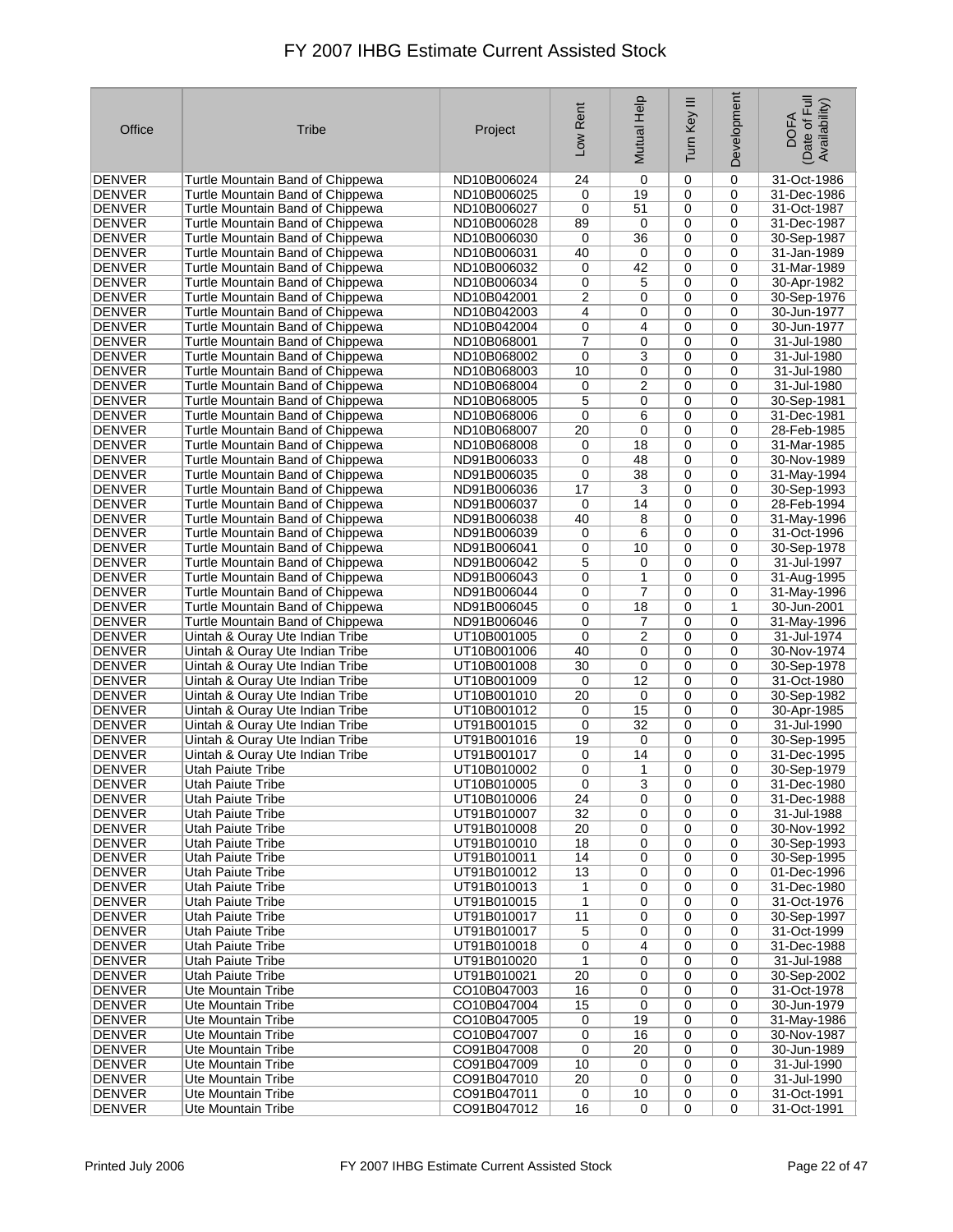| Office        | <b>Tribe</b>         | Project     | Low Rent        | Mutual Help             | Turn Key III            | Development    | (Date of Full<br>Availability)<br><b>DOFA</b> |
|---------------|----------------------|-------------|-----------------|-------------------------|-------------------------|----------------|-----------------------------------------------|
| <b>DENVER</b> | Ute Mountain Tribe   | CO91B047013 | 20              | 0                       | 0                       | $\mathbf 0$    | 31-Dec-1992                                   |
| <b>DENVER</b> | Ute Mountain Tribe   | CO91B047014 | 20              | $\mathbf 0$             | $\pmb{0}$               | $\mathbf 0$    | 30-Nov-1993                                   |
| <b>DENVER</b> | Ute Mountain Tribe   | CO91B047015 | $\mathbf 0$     | $\overline{15}$         | $\mathbf 0$             | $\mathbf 0$    | 30-Nov-1993                                   |
| <b>DENVER</b> | Ute Mountain Tribe   | CO91B047016 | $\overline{13}$ | 0                       | $\mathbf 0$             | $\Omega$       | 30-Nov-1994                                   |
| <b>DENVER</b> | Ute Mountain Tribe   | CO91B047017 | 20              | 0                       | $\mathbf 0$             | $\Omega$       | 31-Jul-1996                                   |
| <b>DENVER</b> | Winnebago Tribe      | NE10B045001 | 30              | 0                       | $\mathbf 0$             | $\mathbf 0$    | 28-Feb-1966                                   |
| <b>DENVER</b> | Winnebago Tribe      | NE10B045003 | 77              | 0                       | $\overline{0}$          | $\mathbf 0$    | 31-Jan-1974                                   |
| <b>DENVER</b> | Winnebago Tribe      | NE10B045007 | $\mathbf 0$     | $\overline{12}$         | $\mathbf 0$             | $\mathbf 0$    | 31-Jan-1980                                   |
| <b>DENVER</b> | Winnebago Tribe      | NE10B045008 | 35              | $\Omega$                | $\boldsymbol{0}$        | $\mathbf 0$    | 31-Aug-1980                                   |
| <b>DENVER</b> | Winnebago Tribe      | NE10B045009 | $\mathbf 0$     | $\overline{20}$         | $\overline{0}$          | $\Omega$       | 30-Jun-1987                                   |
| <b>DENVER</b> | Winnebago Tribe      | NE10B045011 | $\overline{21}$ | $\mathbf 0$             | $\overline{0}$          | $\Omega$       | 31-May-1989                                   |
| <b>DENVER</b> | Winnebago Tribe      | NE91B045012 | 0               | 10                      | $\mathbf 0$             | $\mathbf 0$    | 31-Jul-1991                                   |
| <b>DENVER</b> | Winnebago Tribe      | NE91B045013 | $\overline{7}$  | 0                       | $\mathbf 0$             | $\Omega$       | 31-Jan-1991                                   |
| <b>DENVER</b> | Winnebago Tribe      | NE91B045015 | $\mathbf 0$     | 15                      | $\mathbf 0$             | $\mathbf 0$    | 31-Jan-1999                                   |
| <b>DENVER</b> | <b>Yankton Sioux</b> | SD10B012001 | 100             | 0                       | $\overline{0}$          | $\Omega$       | 31-Dec-1971                                   |
| <b>DENVER</b> | <b>Yankton Sioux</b> | SD10B012002 | 30              | 0                       | $\mathbf 0$             | $\Omega$       | 31-Jul-1976                                   |
| <b>DENVER</b> | <b>Yankton Sioux</b> | SD10B012004 | 21              | 0                       | $\overline{0}$          | $\mathbf 0$    | 30-Sep-1979                                   |
| <b>DENVER</b> | <b>Yankton Sioux</b> | SD10B012006 | $\mathbf 0$     | 1                       | $\mathbf 0$             | $\Omega$       | 31-Dec-1980                                   |
| <b>DENVER</b> | <b>Yankton Sioux</b> | SD10B012007 | 24              | 0                       | $\mathbf 0$             | $\Omega$       | 31-Dec-1980                                   |
| <b>DENVER</b> | <b>Yankton Sioux</b> | SD10B012008 | 17              | 0                       | $\pmb{0}$               | $\Omega$       | 31-Jul-1981                                   |
| <b>DENVER</b> | <b>Yankton Sioux</b> | SD10B012010 | $\mathbf 0$     | $\overline{\mathbf{3}}$ | $\mathbf 0$             | $\mathbf 0$    | 30-Sep-1981                                   |
| <b>DENVER</b> | <b>Yankton Sioux</b> | SD91B012013 | 18              | 0                       | $\mathbf 0$             | $\Omega$       | 31-Mar-1993                                   |
| <b>DENVER</b> | <b>Yankton Sioux</b> | SD91B012014 | 18              | $\Omega$                | $\mathbf 0$             | $\Omega$       | 31-Jul-1994                                   |
| <b>DENVER</b> | <b>Yankton Sioux</b> | SD91B012015 | 0               | 20                      | $\mathbf 0$             | $\mathbf 0$    | 28-Feb-1995                                   |
| <b>DENVER</b> | <b>Yankton Sioux</b> | SD91B012016 | $\overline{0}$  | $\overline{27}$         | $\overline{0}$          | $\overline{0}$ | 08-Sep-1997                                   |
| DENVER        | <b>Yankton Sioux</b> | SD91B012017 | 23              | 0                       | 0                       | $\mathbf 0$    | 10-Nov-1997                                   |
| <b>DENVER</b> | <b>Yankton Sioux</b> | SD91B012018 | $\overline{0}$  |                         | $\mathbf 0$             | $\Omega$       | 08-Sep-1997                                   |
| <b>DENVER</b> | <b>TOTAL</b>         |             | #######         | 4.368                   | $\overline{\mathbf{3}}$ | 132            |                                               |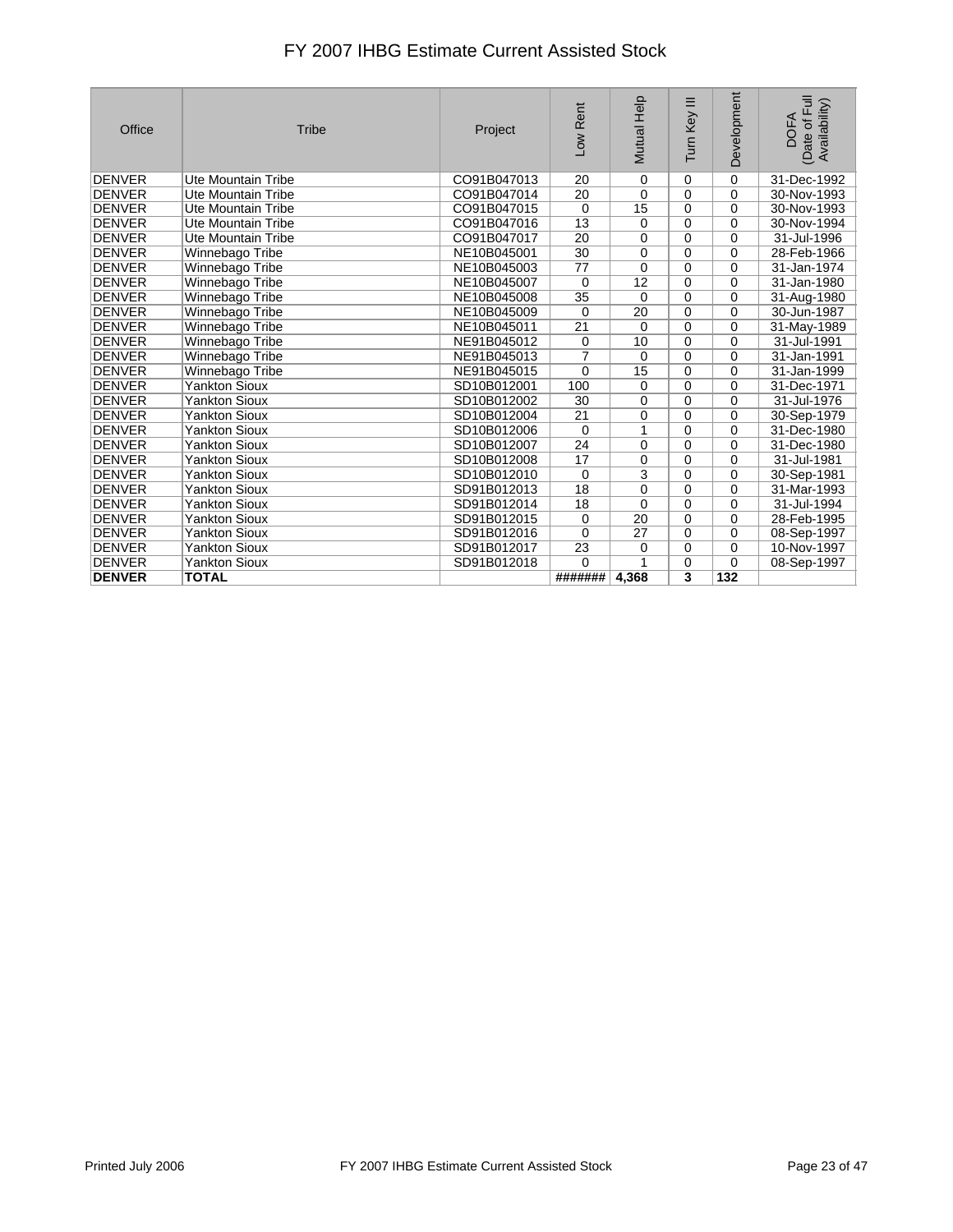| Office                             | <b>Tribe</b>                         | Project                    | Low Rent    | Mutual Help     | Ξ<br>Turn Key  | Development | Date of Full<br>Availability)<br><b>DOFA</b> |
|------------------------------------|--------------------------------------|----------------------------|-------------|-----------------|----------------|-------------|----------------------------------------------|
| OKLAHOMA                           |                                      | OK95B144001                | 25          | 0               | $\mathbf 0$    | 0           | 30-Sep-1980                                  |
| OKLAHOMA                           |                                      | OK95B144002                | 0           | 16              | 0              | 0           | 31-Jan-1981                                  |
| OKLAHOMA                           |                                      | OK95B144003                | 0           | 10              | 0              | 0           | 30-Apr-1990                                  |
| <b>OKLAHOMA</b>                    |                                      | OK95B144004                | 0           | 11              | 0              | 0           | 31-Aug-1989                                  |
| <b>OKLAHOMA</b>                    |                                      | OK95B144005                | 0           | 3               | 0              | 0           | 31-May-1990                                  |
| <b>OKLAHOMA</b>                    |                                      | OK95B144006                | 0           | 5               | 0              | 0           | 31-May-1990                                  |
| <b>OKLAHOMA</b>                    |                                      | OK95B144007                | 0           | 8               | 0              | 0           | 30-Jun-1993                                  |
| OKLAHOMA                           |                                      | OK95B144008                | 0           | 18              | 0              | $\mathbf 0$ | 30-Sep-1993                                  |
| <b>OKLAHOMA</b>                    |                                      | OK95B144009                | 0           | 19              | 0              | 0           | 30-Sep-1995                                  |
| OKLAHOMA                           |                                      | OK95B144010                | 0           | 17              | 0              | 0           | 20-Jul-1997                                  |
| OKLAHOMA                           |                                      | OK95B144011                | 16          | 0               | 0              | $\mathbf 0$ | 20-Nov-1997                                  |
| <b>OKLAHOMA</b>                    |                                      | OK95B144012                | 36          | 0               | 0              | 0           | 30-Sep-1998                                  |
| <b>OKLAHOMA</b><br><b>OKLAHOMA</b> | Absentee-Shawnee<br>Absentee-Shawnee | OK56B091011<br>OK56B091012 | 0<br>25     | 16<br>0         | 0<br>0         | 0<br>0      | 31-Mar-1982<br>30-Jun-1981                   |
| <b>OKLAHOMA</b>                    | Absentee-Shawnee                     | OK56B091013                | 0           | 24              | $\mathbf 0$    | $\mathbf 0$ | 31-Oct-1981                                  |
| <b>OKLAHOMA</b>                    | Absentee-Shawnee                     | OK56B091015                | 25          | 0               | 0              | $\mathbf 0$ | 30-Apr-1982                                  |
| OKLAHOMA                           | Absentee-Shawnee                     | OK95B091006                | 73          | 0               | 0              | 0           | 31-Mar-1979                                  |
| <b>OKLAHOMA</b>                    | Absentee-Shawnee                     | OK95B091007                | 0           | 3               | 0              | 0           | 30-Oct-1979                                  |
| <b>OKLAHOMA</b>                    | Absentee-Shawnee                     | OK95B091008                | 0           | 41              | 0              | 0           | 30-Sep-1982                                  |
| <b>OKLAHOMA</b>                    | Absentee-Shawnee                     | OK95B091009                | $\mathbf 0$ | 10              | 0              | 0           | 31-Dec-1980                                  |
| <b>OKLAHOMA</b>                    | Absentee-Shawnee                     | OK95B091010                | 25          | 0               | 0              | 0           | 30-Sep-1979                                  |
| <b>OKLAHOMA</b>                    | Absentee-Shawnee                     | OK95B091014                | 25          | 0               | 0              | 0           | 31-Aug-1982                                  |
| <b>OKLAHOMA</b>                    | Absentee-Shawnee                     | OK95B091016                | 0           | 23              | 0              | 0           | 31-Mar-1984                                  |
| <b>OKLAHOMA</b>                    | Absentee-Shawnee                     | OK95B091017                | 0           | 18              | 0              | 0           | 30-Jun-1984                                  |
| <b>OKLAHOMA</b>                    | Absentee-Shawnee                     | OK95B091018                | 0           | 16              | 0              | 0           | 31-Mar-1986                                  |
| OKLAHOMA                           | Absentee-Shawnee                     | OK95B091019                | 0           | 12              | 0              | 0           | 30-Nov-1984                                  |
| <b>OKLAHOMA</b>                    | Absentee-Shawnee                     | OK95B091020                | 0           | 9               | 0              | 0           | 31-Jul-1984                                  |
| <b>OKLAHOMA</b>                    | Absentee-Shawnee                     | OK95B091021                | 0           | 14              | 0              | 0           | 30-Sep-1987                                  |
| OKLAHOMA                           | Absentee-Shawnee                     | OK95B091023                | 0           | 10              | 0              | 0           | 31-Aug-1986                                  |
| <b>OKLAHOMA</b>                    | Absentee-Shawnee                     | OK95B091024                | 0           | 17              | 0              | 0           | 31-May-1987                                  |
| <b>OKLAHOMA</b>                    | Absentee-Shawnee                     | OK95B091025                | 0           | 16              | 0              | 0           | 31-Mar-1989                                  |
| OKLAHOMA                           | Absentee-Shawnee                     | OK95B091026                | 0           | 10              | 0              | 0           | 30-Nov-1989                                  |
| <b>OKLAHOMA</b>                    | Absentee-Shawnee                     | OK95B091027                | 0           | 6               | 0              | 0           | 31-Mar-1990                                  |
| <b>OKLAHOMA</b>                    | Absentee-Shawnee                     | OK95B091028                | 0           | 10              | 0              | 0           | 31-Dec-1990                                  |
| <b>OKLAHOMA</b>                    | Absentee-Shawnee                     | OK95B091029                | 0           | 23              | 0              | 0           | 31-Jul-1992                                  |
| OKLAHOMA                           | Absentee-Shawnee                     | OK95B091030                | 0           | 18              | 0              | 0           | 31-Jul-1995                                  |
| <b>OKLAHOMA</b>                    | Absentee-Shawnee                     | OK95B091031                | 0           | 14              | 0              | 0           | 31-Dec-1993                                  |
| <b>OKLAHOMA</b><br>OKLAHOMA        | Absentee-Shawnee<br>Absentee-Shawnee | OK95B091032<br>OK95B091033 | 20<br>0     | 7<br>20         | 0<br>0         | 0<br>0      | 30-Nov-1995<br>30-Nov-1996                   |
| <b>OKLAHOMA</b>                    | Absentee-Shawnee                     | OK95B091034                | 0           | 19              | 0              | 0           | 31-Jan-1995                                  |
| <b>OKLAHOMA</b>                    | Absentee-Shawnee                     | OK95B091035                | 0           | 22              | 0              | 0           | 31-Oct-1995                                  |
| <b>OKLAHOMA</b>                    | Absentee-Shawnee                     | OK95B091036                | 0           | $\overline{25}$ | 0              | 0           | 30-Jan-1999                                  |
| <b>OKLAHOMA</b>                    | Absentee-Shawnee                     | OK95B091037                | 0           | 25              | 0              | 0           | 31-Mar-2000                                  |
| <b>OKLAHOMA</b>                    | Absentee-Shawnee                     | OK95B091038                | 0           | 25              | 0              | 0           | 30-Apr-1999                                  |
| OKLAHOMA                           | Absentee-Shawnee                     | OK95B091039                | 0           | 24              | 0              | 0           | 30-Apr-2001                                  |
| <b>OKLAHOMA</b>                    | Absentee-Shawnee                     | OK95B091040                | 0           | 25              | 0              | 0           | 30-Apr-1999                                  |
| <b>OKLAHOMA</b>                    | Alabama-Coushatta                    | TX95B338005                | 0           | 10              | 0              | 0           | 28-Feb-1993                                  |
| OKLAHOMA                           | Alabama-Coushatta                    | TX95B338006                | 0           | 10              | 0              | 0           | 30-Jun-1995                                  |
| <b>OKLAHOMA</b>                    | Alabama-Coushatta                    | TX95B338007                | 0           | 30              | 0              | 0           | 31-Dec-1998                                  |
| <b>OKLAHOMA</b>                    | Apache Tribe                         | OK95B128002                | 0           | 19              | 0              | 0           | 30-Apr-1991                                  |
| <b>OKLAHOMA</b>                    | Apache Tribe                         | OK95B128003                | 0           | 9               | 0              | 0           | 30-Nov-1990                                  |
| <b>OKLAHOMA</b>                    | Apache Tribe                         | OK95B128004                | 0           | 9               | 0              | 0           | 30-Nov-1991                                  |
| <b>OKLAHOMA</b>                    | Apache Tribe                         | OK95B128005                | 0           | 19              | 0              | 0           | 30-Sep-1987                                  |
| <b>OKLAHOMA</b>                    | Apache Tribe                         | OK95B128006                | 0           | 20              | 0              | 0           | 30-Sep-1994                                  |
| OKLAHOMA                           | Apache Tribe                         | OK95B128010                | 0           | 36              | 0              | 0           | 31-Mar-1998                                  |
| <b>OKLAHOMA</b>                    | Apache Tribe                         | OK95B128011                | 0           | 18              | 0              | 0           | 30-Nov-1996                                  |
| <b>OKLAHOMA</b>                    | Caddo Tribe                          | OK95B077002                | 20          | 0               | 0              | 0           | 31-May-1972                                  |
| <b>OKLAHOMA</b>                    | Caddo Tribe                          | OK95B077007                | 0           | 1               | 0              | 0           | 31-Oct-1987                                  |
| <b>OKLAHOMA</b><br>OKLAHOMA        | Caddo Tribe<br>Caddo Tribe           | OK95B077008<br>OK95B077010 | 0<br>0      | 1<br>0          | 0<br>0         | 0<br>9      | 31-Jan-1991                                  |
| <b>OKLAHOMA</b>                    | <b>Cherokee Nation</b>               | OK56B045041                | 50          | 0               | 0              | 0           | 31-Jul-1982                                  |
| <b>OKLAHOMA</b>                    | <b>Cherokee Nation</b>               | OK56B045047                | 32          | 0               | 0              | 0           | 31-Mar-1981                                  |
| <b>OKLAHOMA</b>                    | <b>Cherokee Nation</b>               | OK56B045048                | 40          | 0               | 0              | 0           | 31-Dec-1981                                  |
| <b>OKLAHOMA</b>                    | <b>Cherokee Nation</b>               | OK56B045050                | 0           | $\overline{24}$ | $\overline{0}$ | 0           | 31-Mar-1983                                  |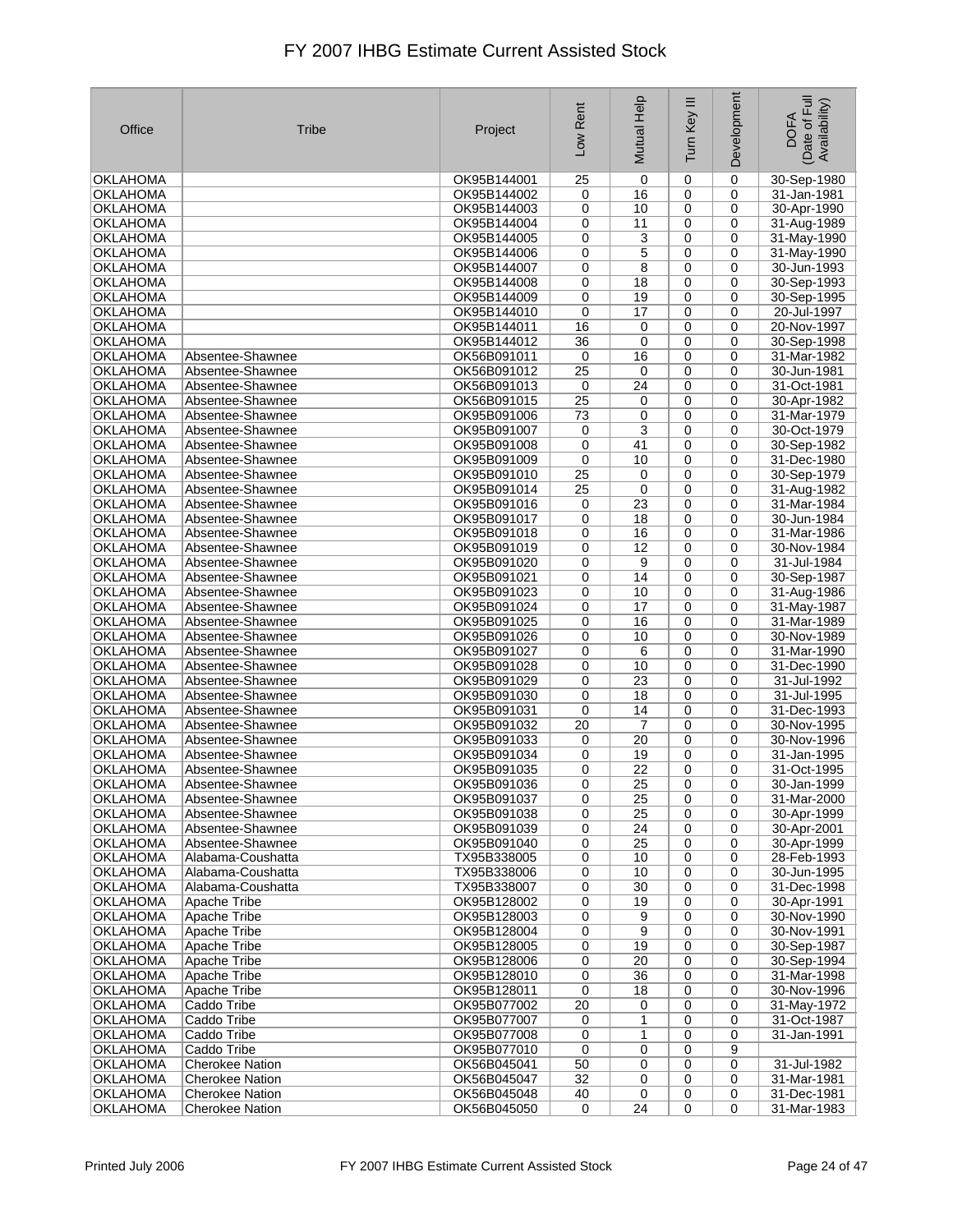| Office                             | <b>Tribe</b>                                       | Project                    | Low Rent | Mutual Help | Ξ<br>Turn Key | Development      | Date of Full<br>Availability)<br><b>DOFA</b> |
|------------------------------------|----------------------------------------------------|----------------------------|----------|-------------|---------------|------------------|----------------------------------------------|
| OKLAHOMA                           | <b>Cherokee Nation</b>                             | OK56B045052                | 25       | 0           | 0             | $\mathbf 0$      | 30-Nov-1981                                  |
| <b>OKLAHOMA</b>                    | <b>Cherokee Nation</b>                             | OK56B045054                | 50       | 0           | 0             | 0                | $31$ -Jan-1983                               |
| <b>OKLAHOMA</b>                    | Cherokee Nation                                    | OK56B045055                | 50       | 0           | 0             | 0                | 31-Oct-1981                                  |
| <b>OKLAHOMA</b>                    | <b>Cherokee Nation</b>                             | OK56B045056                | 0        | 19          | 0             | 0                | 31-Jan-1983                                  |
| OKLAHOMA                           | <b>Cherokee Nation</b>                             | OK56B045057                | 0        | 11          | 0             | 0                | 31-Jan-1983                                  |
| OKLAHOMA                           | <b>Cherokee Nation</b>                             | OK56B045058                | 0        | 17          | 0             | $\mathbf 0$      | 30-Sep-1982                                  |
| <b>OKLAHOMA</b>                    | <b>Cherokee Nation</b>                             | OK95B045001                | 24       | 0           | 0             | 0                | 30-Jun-1968                                  |
| <b>OKLAHOMA</b>                    | <b>Cherokee Nation</b>                             | OK95B045002                | 16       | 0           | 0             | 0                | 31-Aug-1969                                  |
| <b>OKLAHOMA</b>                    | <b>Cherokee Nation</b>                             | OK95B045005                | 39       | 0           | 0             | $\mathbf 0$      | 30-Jun-1971                                  |
| <b>OKLAHOMA</b>                    | <b>Cherokee Nation</b>                             | OK95B045016                | 81       | 0           | 0             | $\mathbf 0$      | 31-Aug-1972                                  |
| OKLAHOMA                           | <b>Cherokee Nation</b>                             | OK95B045024                | 29       | 0           | 0             | 0                | 31-Jul-1974                                  |
| <b>OKLAHOMA</b><br><b>OKLAHOMA</b> | <b>Cherokee Nation</b><br><b>Cherokee Nation</b>   | OK95B045025<br>OK95B045026 | 19<br>19 | 0<br>0      | 0<br>0        | 0<br>$\mathbf 0$ | 30-Nov-1974<br>30-Nov-1974                   |
| <b>OKLAHOMA</b>                    | <b>Cherokee Nation</b>                             | OK95B045030                | 50       | 0           | 0             | 0                | 30-Sep-1977                                  |
| OKLAHOMA                           | <b>Cherokee Nation</b>                             | OK95B045032                | 20       | 0           | $\mathbf 0$   | $\mathbf 0$      | 31-Jan-1978                                  |
| <b>OKLAHOMA</b>                    | <b>Cherokee Nation</b>                             | OK95B045033                | 0        | 6           | 0             | $\mathbf 0$      | 31-Dec-1977                                  |
| <b>OKLAHOMA</b>                    | <b>Cherokee Nation</b>                             | OK95B045034                | 0        | 1           | 0             | 0                | 31-Dec-1979                                  |
| OKLAHOMA                           | <b>Cherokee Nation</b>                             | OK95B045035                | 50       | 0           | 0             | $\mathbf 0$      | 30-Sep-1977                                  |
| <b>OKLAHOMA</b>                    | <b>Cherokee Nation</b>                             | OK95B045036                | 0        | 2           | 0             | 0                | 31-Dec-1979                                  |
| OKLAHOMA                           | <b>Cherokee Nation</b>                             | OK95B045037                | 25       | 0           | 0             | 0                | 31-Dec-1978                                  |
| <b>OKLAHOMA</b>                    | <b>Cherokee Nation</b>                             | OK95B045038                | 24       | 0           | 0             | 0                | 31-Dec-1979                                  |
| <b>OKLAHOMA</b>                    | <b>Cherokee Nation</b>                             | OK95B045039                | 30       | 0           | 0             | 0                | 31-Jan-1981                                  |
| <b>OKLAHOMA</b>                    | <b>Cherokee Nation</b>                             | OK95B045040                | 46       | 0           | 0             | 0                | 31-Mar-1981                                  |
| OKLAHOMA                           | <b>Cherokee Nation</b>                             | OK95B045042                | 25       | 0           | $\mathbf 0$   | 0                | 31-Oct-1980                                  |
| OKLAHOMA                           | <b>Cherokee Nation</b>                             | OK95B045043                | 49       | 0           | 0             | $\mathbf 0$      | 31-Aug-1980                                  |
| <b>OKLAHOMA</b>                    | <b>Cherokee Nation</b>                             | OK95B045044                | 50       | 0           | 0             | 0                | 30-Nov-1980                                  |
| <b>OKLAHOMA</b>                    | <b>Cherokee Nation</b>                             | OK95B045045                | 24       | 0           | 0             | 0                | 31-Aug-1980                                  |
| <b>OKLAHOMA</b>                    | <b>Cherokee Nation</b>                             | OK95B045046                | 60       | 0           | 0             | $\mathbf 0$      | 31-Jan-1981                                  |
| <b>OKLAHOMA</b>                    | Cherokee Nation                                    | OK95B045049                | 0        | 5           | $\mathbf 0$   | $\mathbf 0$      | 31-Oct-1980                                  |
| <b>OKLAHOMA</b>                    | <b>Cherokee Nation</b>                             | OK95B045051                | 0        | 8           | 0             | $\mathbf 0$      | 31-Oct-1981                                  |
| <b>OKLAHOMA</b>                    | <b>Cherokee Nation</b>                             | OK95B045053                | 0        | 44          | 0             | 0                | 30-Sep-1981                                  |
| <b>OKLAHOMA</b>                    | <b>Cherokee Nation</b>                             | OK95B045059                | 0        | 68          | 0             | 0                | 31-Oct-1984                                  |
| <b>OKLAHOMA</b>                    | <b>Cherokee Nation</b>                             | OK95B045060                | 0        | 22          | 0             | 0                | 28-Feb-1986                                  |
| <b>OKLAHOMA</b>                    | <b>Cherokee Nation</b>                             | OK95B045061                | 0        | 29          | 0             | $\mathbf 0$      | 30-Sep-1986                                  |
| <b>OKLAHOMA</b>                    | <b>Cherokee Nation</b>                             | OK95B045062                | 0        | 23          | 0             | 0                | 30-Nov-1986                                  |
| <b>OKLAHOMA</b>                    | <b>Cherokee Nation</b>                             | OK95B045063                | 0        | 14          | 0             | 0                | 30-Sep-1986                                  |
| <b>OKLAHOMA</b><br><b>OKLAHOMA</b> | <b>Cherokee Nation</b>                             | OK95B045064<br>OK95B045065 | 0        | 36          | 0             | $\mathbf 0$<br>0 | 31-Oct-1987                                  |
| <b>OKLAHOMA</b>                    | <b>Cherokee Nation</b><br><b>Cherokee Nation</b>   | OK95B045066                | 0<br>0   | 11<br>31    | 0<br>0        | 0                | 31-Oct-1984<br>28-Feb-1987                   |
| <b>OKLAHOMA</b>                    | <b>Cherokee Nation</b>                             | OK95B045067                | 0        | 43          | 0             | 0                | 29-Feb-1988                                  |
| OKLAHOMA                           | <b>Cherokee Nation</b>                             | OK95B045068                | 0        | 31          | $\mathbf 0$   | 0                | 31-Mar-1988                                  |
| <b>OKLAHOMA</b>                    | <b>Cherokee Nation</b>                             | OK95B045069                | 0        | 12          | 0             | 0                | 31-Mar-1988                                  |
| OKLAHOMA                           | <b>Cherokee Nation</b>                             | OK95B045070                | 0        | 5           | 0             | 0                | 30-Sep-1986                                  |
| <b>OKLAHOMA</b>                    | <b>Cherokee Nation</b>                             | OK95B045071                | 0        | 13          | 0             | 0                | 30-Sep-1986                                  |
| <b>OKLAHOMA</b>                    | <b>Cherokee Nation</b>                             | OK95B045072                | 0        | 24          | 0             | 0                | 30-Sep-1988                                  |
| <b>OKLAHOMA</b>                    | <b>Cherokee Nation</b>                             | OK95B045073                | 0        | 23          | 0             | 0                | 30-Sep-1988                                  |
| <b>OKLAHOMA</b>                    | <b>Cherokee Nation</b>                             | OK95B045074                | 0        | 13          | $\mathbf 0$   | 0                | 30-Sep-1988                                  |
| <b>OKLAHOMA</b>                    | <b>Cherokee Nation</b>                             | OK95B045075                | 0        | 62          | 0             | 0                | 30-Sep-1989                                  |
| OKLAHOMA                           | <b>Cherokee Nation</b>                             | OK95B045076                | 0        | 85          | 0             | $\mathbf 0$      | 30-Apr-1992                                  |
| <b>OKLAHOMA</b>                    | Cherokee Nation                                    | OK95B045077                | 0        | 7           | 0             | 0                | 30-Apr-1990                                  |
| <b>OKLAHOMA</b>                    | <b>Cherokee Nation</b>                             | OK95B045078                | 0        | 51          | 0             | 0                | 31-Dec-1993                                  |
| OKLAHOMA                           | <b>Cherokee Nation</b>                             | OK95B045079                | 0        | 48          | 0             | 0                | 31-Oct-1993                                  |
| <b>OKLAHOMA</b>                    | <b>Cherokee Nation</b>                             | OK95B045080                | 0        | 21          | 0             | 0                | 30-Apr-1994                                  |
| <b>OKLAHOMA</b>                    | <b>Cherokee Nation</b>                             | OK95B045081                | 0        | 34          | 0             | 0                | 31-May-1994                                  |
| OKLAHOMA                           | <b>Cherokee Nation</b>                             | OK95B045082                | 0        | 138         | 0             | 0                | 30-Apr-1995                                  |
| <b>OKLAHOMA</b>                    | <b>Cherokee Nation</b>                             | OK95B045083                | 50       | 0           | 0             | 0                | 30-Nov-1995                                  |
| <b>OKLAHOMA</b>                    | Cherokee Nation                                    | OK95B045085                | 0        | 142         | 0             | 0                | 30-Apr-1996                                  |
| <b>OKLAHOMA</b>                    | <b>Cherokee Nation</b>                             | OK95B045086                | 0        | 177         | 0             | 0                | 25-Mar-1998                                  |
| OKLAHOMA                           | <b>Cherokee Nation</b>                             | OK95B045087                | 0        | 16          | 0             | $\mathbf 0$      | 31-Dec-1999                                  |
| <b>OKLAHOMA</b>                    | <b>Cherokee Nation</b>                             | OK95B045088                | 0        | 50          | 0             | 0                | 31-Dec-2000                                  |
| <b>OKLAHOMA</b>                    | Cheyenne-Arapaho Tribes                            | OK95B100001                | 0        | 11          | 0             | 0                | 28-Feb-1975                                  |
| <b>OKLAHOMA</b><br><b>OKLAHOMA</b> | Cheyenne-Arapaho Tribes<br>Cheyenne-Arapaho Tribes | OK95B100002<br>OK95B100003 | 0<br>0   | 12<br>69    | 0<br>0        | 0<br>0           | 28-Feb-1975<br>30-Sep-1979                   |
| <b>OKLAHOMA</b>                    | Cheyenne-Arapaho Tribes                            | OK95B100004                | 0        | 24          | $\mathbf 0$   | 0                | 31-Jul-1981                                  |
|                                    |                                                    |                            |          |             |               |                  |                                              |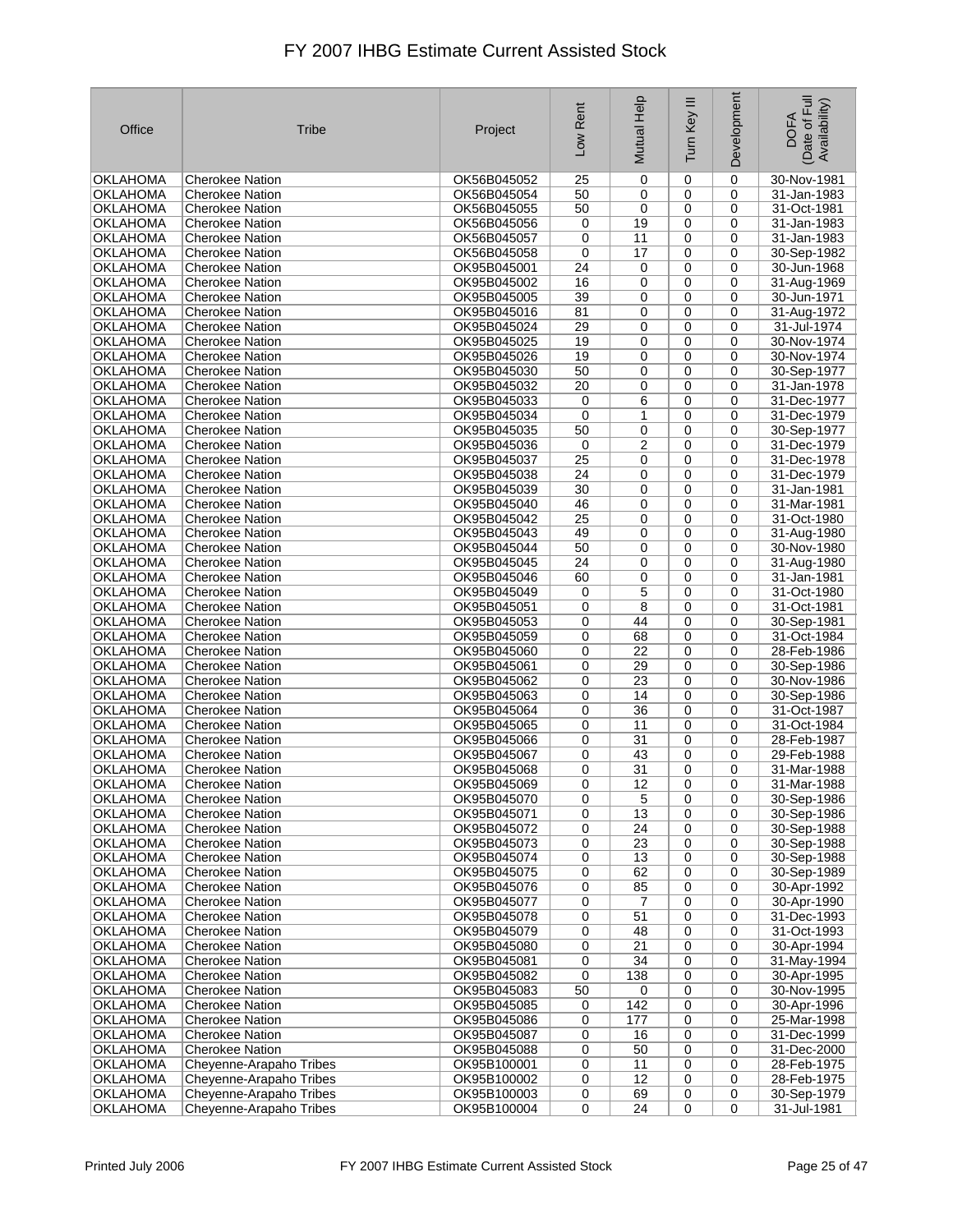| Office          | <b>Tribe</b>            | Project     | Low Rent        | Mutual Help     | Ξ<br>Turn Key | Development | Date of Full<br>Availability)<br><b>DOFA</b> |
|-----------------|-------------------------|-------------|-----------------|-----------------|---------------|-------------|----------------------------------------------|
| OKLAHOMA        | Cheyenne-Arapaho Tribes | OK95B100005 | 0               | 23              | 0             | 0           | 30-Oct-1987                                  |
| <b>OKLAHOMA</b> | Cheyenne-Arapaho Tribes | OK95B100006 | 0               | 25              | 0             | 0           | 31-Aug-1989                                  |
| <b>OKLAHOMA</b> | Cheyenne-Arapaho Tribes | OK95B100007 | 0               | 20              | 0             | 0           | 30-Apr-1992                                  |
| <b>OKLAHOMA</b> | Cheyenne-Arapaho Tribes | OK95B100008 | 0               | 9               | 0             | 0           | 31-Jul-1993                                  |
| OKLAHOMA        | Cheyenne-Arapaho Tribes | OK95B100009 | 0               | 10              | 0             | 0           | 13-May-1996                                  |
| OKLAHOMA        | Cheyenne-Arapaho Tribes | OK95B100010 | 0               | 21              | 0             | 0           | 30-Dec-1997                                  |
| <b>OKLAHOMA</b> | Cheyenne-Arapaho Tribes | OK95B100012 | 0               | 30              | 0             | 0           | 28-Feb-1999                                  |
| <b>OKLAHOMA</b> | Chickasaw               | OK56B047041 | 0               | 11              | 0             | 0           | 31-Oct-1982                                  |
| <b>OKLAHOMA</b> | Chickasaw               | OK56B047042 | 0               | 9               | 0             | 0           | 30-Apr-1982                                  |
| <b>OKLAHOMA</b> | Chickasaw               | OK56B047043 | 0               | 3               | $\mathbf 0$   | 0           | 31-Dec-1980                                  |
| OKLAHOMA        | Chickasaw               | OK56B047044 | 0               | 20              | 0             | 0           | 31-May-1985                                  |
| <b>OKLAHOMA</b> | Chickasaw               | OK56B047045 | 0               | 13              | 0             | 0           | 30-Sep-1984                                  |
| <b>OKLAHOMA</b> | Chickasaw               | OK95B047002 | 24              | 0               | 0             | 0           | 30-Nov-1970                                  |
| <b>OKLAHOMA</b> | Chickasaw               | OK95B047004 | 64              | 0               | 0             | 0           | 31-Dec-1971                                  |
| <b>OKLAHOMA</b> | Chickasaw               | OK95B047006 | 100             | 0               | 0             | 0           | 31-Oct-1971                                  |
| <b>OKLAHOMA</b> | Chickasaw               | OK95B047008 | 97              | 0               | 0             | 0           | 28-Feb-1975                                  |
| <b>OKLAHOMA</b> | Chickasaw               | OK95B047010 | 100             | 0               | 0             | 0           | 28-Feb-1973                                  |
| <b>OKLAHOMA</b> | Chickasaw               | OK95B047011 | $\overline{25}$ | 0               | 0             | 0           | 30-Jun-1973                                  |
| <b>OKLAHOMA</b> | Chickasaw               | OK95B047013 | 30              | 0               | 0             | 0           | 31-Oct-1972                                  |
| OKLAHOMA        | Chickasaw               | OK95B047014 | 22              | 0               | 0             | 0           | 31-Oct-1972                                  |
| <b>OKLAHOMA</b> | Chickasaw               | OK95B047029 | 0               | 19              | 0             | 0           | 31-Dec-1980                                  |
| <b>OKLAHOMA</b> | Chickasaw               | OK95B047030 | 0               | 1               | 0             | 0           | 31-Jul-1978                                  |
| <b>OKLAHOMA</b> | Chickasaw               | OK95B047031 | 0               | $\mathbf{1}$    | 0             | 0           | 28-Feb-1979                                  |
| OKLAHOMA        | Chickasaw               | OK95B047032 | 0               | 2               | 0             | 0           | 31-Aug-1979                                  |
| OKLAHOMA        | Chickasaw               | OK95B047033 | 40              | 0               | 0             | 0           | 31-May-1979                                  |
| <b>OKLAHOMA</b> | Chickasaw               | OK95B047034 | 0               | 13              | 0             | 0           | 30-Apr-1981                                  |
| <b>OKLAHOMA</b> | Chickasaw               | OK95B047035 | 0               | 11              | 0             | 0           | 31-Dec-1980                                  |
| <b>OKLAHOMA</b> | Chickasaw               | OK95B047036 | 90              | 0               | 0             | 0           | 30-Sep-1981                                  |
| <b>OKLAHOMA</b> | Chickasaw               | OK95B047037 | 60              | 0               | 0             | 0           | 30-Sep-1980                                  |
| OKLAHOMA        | Chickasaw               | OK95B047038 | 50              | 0               | 0             | 0           | 30-Jun-1983                                  |
| <b>OKLAHOMA</b> | Chickasaw               | OK95B047039 | 0               | 6               | 0             | 0           | 30-Apr-1980                                  |
| <b>OKLAHOMA</b> | Chickasaw               | OK95B047040 | 0               | $\overline{20}$ | 0             | 0           | 31-May-1984                                  |
| <b>OKLAHOMA</b> | Chickasaw               | OK95B047046 | 0               | 9               | 0             | 0           | 30-Sep-1986                                  |
| <b>OKLAHOMA</b> | Chickasaw               | OK95B047047 | 0               | 19              | $\mathbf 0$   | $\mathbf 0$ | 31-Jul-1986                                  |
| <b>OKLAHOMA</b> | Chickasaw               | OK95B047048 | 0               | 16              | 0             | 0           | 30-Sep-1986                                  |
| <b>OKLAHOMA</b> | Chickasaw               | OK95B047049 | 0               | 20              | 0             | 0           | 30-Apr-1987                                  |
| <b>OKLAHOMA</b> | Chickasaw               | OK95B047052 | 0               | 6               | 0             | 0           | 31-Aug-1984                                  |
| <b>OKLAHOMA</b> | Chickasaw               | OK95B047053 | 0               | 16              | 0             | 0           | 31-May-1987                                  |
| <b>OKLAHOMA</b> | Chickasaw               | OK95B047054 | 0               | 16              | 0             | 0           | 31-Aug-1987                                  |
| <b>OKLAHOMA</b> | Chickasaw               | OK95B047055 | 0               | 16              | 0             | 0           | 31-Aug-1987                                  |
| <b>OKLAHOMA</b> | Chickasaw               | OK95B047056 | 0               | 13              | 0             | 0           | 31-Aug-1987                                  |
| <b>OKLAHOMA</b> | Chickasaw               | OK95B047057 | 0               | 11              | 0             | 0           | 31-Jul-1986                                  |
| OKLAHOMA        | Chickasaw               | OK95B047058 | 0               | 28              | 0             | 0           | 30-Sep-1988                                  |
| <b>OKLAHOMA</b> | Chickasaw               | OK95B047059 | 0               | 36              | 0             | 0           | 30-Apr-1989                                  |
| OKLAHOMA        | Chickasaw               | OK95B047060 | 0               | 25              | 0             | 0           | 30-Apr-1990                                  |
| OKLAHOMA        | Chickasaw               | OK95B047061 | 0               | 21              | 0             | 0           | 31-Mar-1991                                  |
| <b>OKLAHOMA</b> | Chickasaw               | OK95B047062 | 0               | 15              | 0             | 0           | 31-Dec-1989                                  |
| OKLAHOMA        | Chickasaw               | OK95B047063 | 0               | 27              | 0             | 0           | 31-Jan-1992                                  |
| OKLAHOMA        | Chickasaw               | OK95B047064 | 0               | 27              | 0             | 0           | 31-Oct-1992                                  |
| <b>OKLAHOMA</b> | Chickasaw               | OK95B047065 | 0               | 14              | 0             | 0           | 30-Apr-1992                                  |
| <b>OKLAHOMA</b> | Chickasaw               | OK95B047066 | 0               | 22              | 0             | 0           | 30-Jun-1995                                  |
| <b>OKLAHOMA</b> | Chickasaw               | OK95B047067 | 0               | 10              | 0             | 0           | 31-Mar-1993                                  |
| <b>OKLAHOMA</b> | Chickasaw               | OK95B047068 | 0               | 23              | 0             | 0           | 25-Mar-1996                                  |
| <b>OKLAHOMA</b> | Chickasaw               | OK95B047069 | 0               | 30              | 0             | 0           | 31-Oct-1995                                  |
| OKLAHOMA        | Chickasaw               | OK95B047070 | 0               | 25              | 0             | 0           | 31-Mar-1996                                  |
| OKLAHOMA        | Chickasaw               | OK95B047071 | 0               | 24              | 0             | 0           | 31-Mar-1996                                  |
| <b>OKLAHOMA</b> | Chickasaw               | OK95B047072 | 0               | 24              | 0             | 0           | 29-Feb-1996                                  |
| <b>OKLAHOMA</b> | Chickasaw               | OK95B047073 | 0               | 0               | 24            | 0           | 30-Jun-1997                                  |
| <b>OKLAHOMA</b> | Chickasaw               | OK95B047074 | 0               | 23              | 0             | 0           | 30-Nov-1996                                  |
| <b>OKLAHOMA</b> | Chickasaw               | OK95B047075 | 0               | 25              | 0             | 0           | 28-Feb-1997                                  |
| OKLAHOMA        | Chickasaw               | OK95B047076 | 0               | 4               | 0             | 0           | 30-Jun-1983                                  |
| OKLAHOMA        | Chickasaw               | OK95B047077 | 0               | 8               | 0             | 0           | 31-Mar-1998                                  |
| <b>OKLAHOMA</b> | Chitimacha Tribe        | LA95B244001 | 0               | 5               | 0             | 0           | 30-Jun-1988                                  |
| <b>OKLAHOMA</b> | Chitimacha Tribe        | LA95B244002 | 0               | 7               | $\mathbf 0$   | 0           | 31-Jul-1992                                  |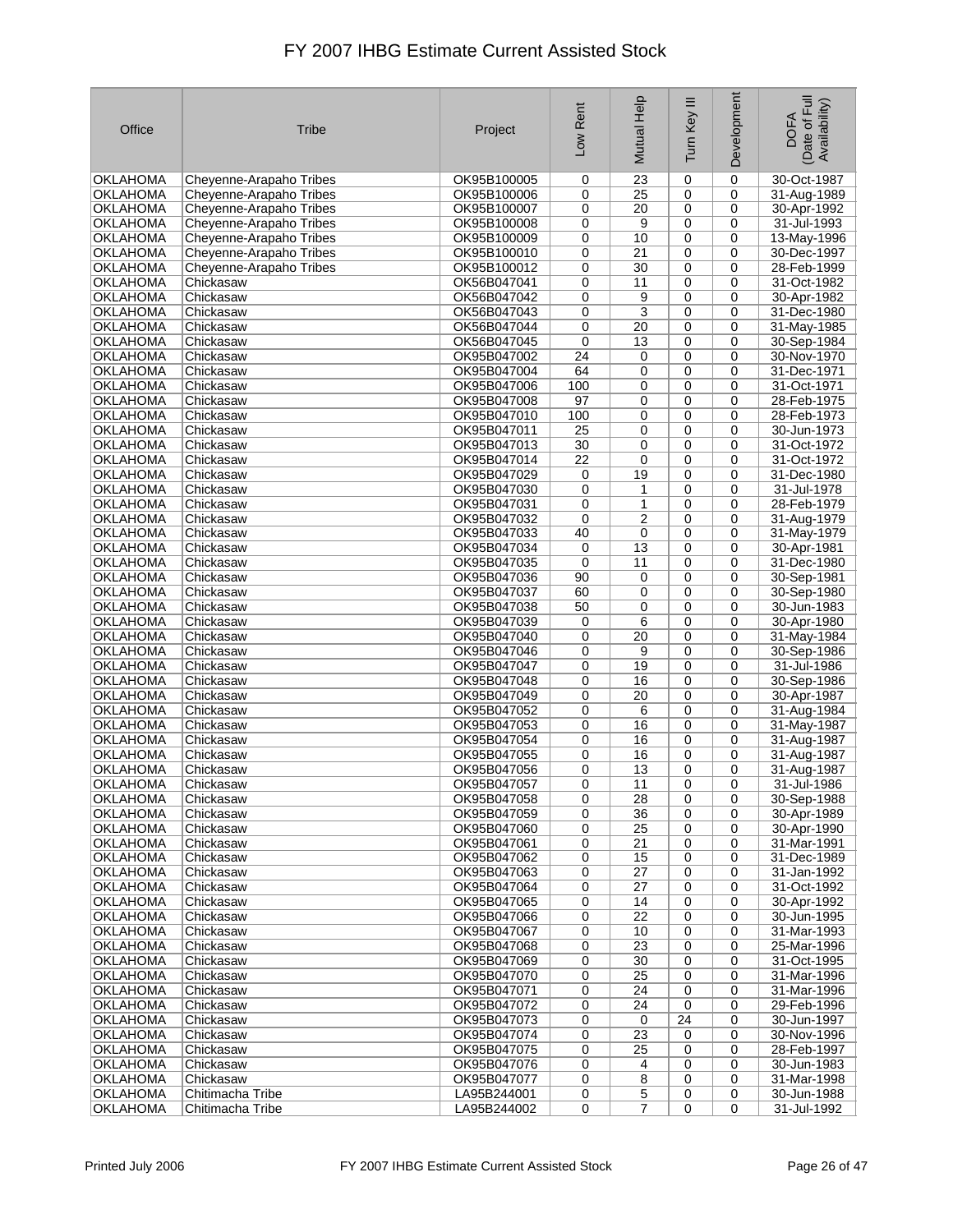| Office          | <b>Tribe</b>                  | Project     | Low Rent    | Mutual Help     | Ξ<br>Tum Key | Development | Date of Full<br>Availability)<br><b>DOFA</b> |
|-----------------|-------------------------------|-------------|-------------|-----------------|--------------|-------------|----------------------------------------------|
| OKLAHOMA        | Chitimacha Tribe              | LA95B244003 | 0           | 7               | 0            | 0           | 31-Mar-1994                                  |
| <b>OKLAHOMA</b> | Chitimacha Tribe              | LA95B244004 | 0           | 13              | 0            | 0           | 31-Dec-1995                                  |
| <b>OKLAHOMA</b> | Choctaw Nation                | OK56B049049 | 0           | $\overline{21}$ | 0            | 0           | 30-Nov-1982                                  |
| <b>OKLAHOMA</b> | <b>Choctaw Nation</b>         | OK56B049050 | 0           | 20              | 0            | 0           | 31-Mar-1983                                  |
| OKLAHOMA        | <b>Choctaw Nation</b>         | OK56B049051 | 0           | 12              | 0            | 0           | 31-Oct-1982                                  |
| OKLAHOMA        | <b>Choctaw Nation</b>         | OK56B049052 | 0           | 18              | 0            | 0           | 31-Oct-1982                                  |
| <b>OKLAHOMA</b> | <b>Choctaw Nation</b>         | OK56B049053 | 0           | 12              | 0            | 0           | 31-Oct-1982                                  |
| <b>OKLAHOMA</b> | <b>Choctaw Nation</b>         | OK56B049054 | 0           | 16              | 0            | 0           | 30-Nov-1983                                  |
| <b>OKLAHOMA</b> | <b>Choctaw Nation</b>         | OK56B049055 | 0           | 20              | 0            | 0           | 30-Sep-1983                                  |
| <b>OKLAHOMA</b> | <b>Choctaw Nation</b>         | OK56B049056 | 0           | 14              | 0            | 0           | 31-Oct-1983                                  |
| OKLAHOMA        | <b>Choctaw Nation</b>         | OK56B049057 | 0           | 42              | 0            | 0           | 31-May-1984                                  |
| <b>OKLAHOMA</b> | <b>Choctaw Nation</b>         | OK56B049058 | 0           | 35              | 0            | 0           | 30-Jun-1983                                  |
| <b>OKLAHOMA</b> | <b>Choctaw Nation</b>         | OK95B049002 | 30          | 0               | 0            | 0           | 31-Dec-1969                                  |
| <b>OKLAHOMA</b> | <b>Choctaw Nation</b>         | OK95B049009 | 14          | 0               | 0            | 0           | 28-Feb-1971                                  |
| <b>OKLAHOMA</b> | <b>Choctaw Nation</b>         | OK95B049010 | 20          | 0               | 0            | 0           | 31-Aug-1971                                  |
| <b>OKLAHOMA</b> | <b>Choctaw Nation</b>         | OK95B049011 | 12          | 0               | 0            | 0           | 31-Dec-1971                                  |
| OKLAHOMA        | <b>Choctaw Nation</b>         | OK95B049014 | 24          | 0               | 0            | 0           | 31-Jul-1971                                  |
| OKLAHOMA        | <b>Choctaw Nation</b>         | OK95B049016 | 16          | 0               | 0            | 0           | 31-Dec-1971                                  |
| <b>OKLAHOMA</b> | <b>Choctaw Nation</b>         | OK95B049020 | 30          | 0               | 0            | 0           | 30-Apr-1974                                  |
| OKLAHOMA        | <b>Choctaw Nation</b>         | OK95B049033 | 0           | 2               | 0            | 0           | 31-Aug-1981                                  |
| <b>OKLAHOMA</b> | <b>Choctaw Nation</b>         | OK95B049034 | 0           | 1               | 0            | 0           | 30-Jun-1979                                  |
| <b>OKLAHOMA</b> | Choctaw Nation                | OK95B049047 | 0           | $\mathbf{1}$    | 0            | 0           | 31-Oct-1980                                  |
| <b>OKLAHOMA</b> | <b>Choctaw Nation</b>         | OK95B049059 | 0           | 31              | 0            | 0           | 31-May-1985                                  |
| OKLAHOMA        | <b>Choctaw Nation</b>         | OK95B049060 | 0           | 25              | 0            | 0           | 30-Sep-1986                                  |
| OKLAHOMA        | <b>Choctaw Nation</b>         | OK95B049061 | 0           | 47              | 0            | 0           | 31-Dec-1986                                  |
| <b>OKLAHOMA</b> | <b>Choctaw Nation</b>         | OK95B049062 | 0           | 24              | 0            | 0           | 31-Jul-1985                                  |
| <b>OKLAHOMA</b> | <b>Choctaw Nation</b>         | OK95B049063 | 0           | 20              | 0            | 0           | 30-Apr-1986                                  |
| <b>OKLAHOMA</b> | <b>Choctaw Nation</b>         | OK95B049064 | 0           | 16              | 0            | 0           | 31-Jan-1987                                  |
| <b>OKLAHOMA</b> | <b>Choctaw Nation</b>         | OK95B049065 | 0           | 19              | 0            | 0           | 31-Jan-1987                                  |
| <b>OKLAHOMA</b> | <b>Choctaw Nation</b>         | OK95B049066 | 0           | 8               | 0            | 0           | 31-Jan-1987                                  |
| <b>OKLAHOMA</b> | <b>Choctaw Nation</b>         | OK95B049067 | 0           | 11              | 0            | 0           | 30-Nov-1987                                  |
| <b>OKLAHOMA</b> | <b>Choctaw Nation</b>         | OK95B049068 | 0           | 18              | 0            | 0           | 31-Dec-1987                                  |
| <b>OKLAHOMA</b> | <b>Choctaw Nation</b>         | OK95B049069 | 0           | 23              | 0            | 0           | 31-Jul-1988                                  |
| <b>OKLAHOMA</b> | <b>Choctaw Nation</b>         | OK95B049070 | 0           | 10              | $\mathbf 0$  | 0           | 30-Apr-1986                                  |
| <b>OKLAHOMA</b> | <b>Choctaw Nation</b>         | OK95B049071 | 0           | 15              | 0            | 0           | 30-Sep-1988                                  |
| <b>OKLAHOMA</b> | <b>Choctaw Nation</b>         | OK95B049072 | 0           | 15              | 0            | 0           | 30-Sep-1988                                  |
| <b>OKLAHOMA</b> | <b>Choctaw Nation</b>         | OK95B049073 | 0           | 15              | 0            | 0           | 31-Dec-1988                                  |
| <b>OKLAHOMA</b> | <b>Choctaw Nation</b>         | OK95B049074 | 0           | 16              | 0            | 0           | 31-Jan-1989                                  |
| <b>OKLAHOMA</b> | <b>Choctaw Nation</b>         | OK95B049075 | 0           | 20              | 0            | 0           | 30-Apr-1989                                  |
| <b>OKLAHOMA</b> | <b>Choctaw Nation</b>         | OK95B049076 | 0           | 19              | 0            | 0           | 30-Sep-1989                                  |
| <b>OKLAHOMA</b> | <b>Choctaw Nation</b>         | OK95B049077 | 0           | 16              | 0            | 0           | 31-Dec-1989                                  |
| <b>OKLAHOMA</b> | <b>Choctaw Nation</b>         | OK95B049078 | 0           | 18              | 0            | 0           | 31-Aug-1990                                  |
| OKLAHOMA        | <b>Choctaw Nation</b>         | OK95B049079 | 0           | 16              | 0            | 0           | 30-Jun-1990                                  |
| <b>OKLAHOMA</b> | <b>Choctaw Nation</b>         | OK95B049080 | 0           | 20              | 0            | 0           | 30-Nov-1990                                  |
| <b>OKLAHOMA</b> | <b>Choctaw Nation</b>         | OK95B049081 | 0           | 18              | 0            | 0           | 31-May-1991                                  |
| <b>OKLAHOMA</b> | <b>Choctaw Nation</b>         | OK95B049082 | 0           | 12              | 0            | 0           | 30-Sep-1991                                  |
| <b>OKLAHOMA</b> | <b>Choctaw Nation</b>         | OK95B049083 | 0           | 18              | 0            | 0           | 31-May-1992                                  |
| <b>OKLAHOMA</b> | <b>Choctaw Nation</b>         | OK95B049084 | 0           | 22              | 0            | 0           | 31-Mar-1993                                  |
| OKLAHOMA        | <b>Choctaw Nation</b>         | OK95B049085 | 0           | 92              | 0            | 0           | 30-Apr-1995                                  |
| <b>OKLAHOMA</b> | <b>Choctaw Nation</b>         | OK95B049086 | 0           | 49              | 0            | 0           | 31-Aug-1996                                  |
| <b>OKLAHOMA</b> | <b>Choctaw Nation</b>         | OK95B049087 | 0           | 42              | 0            | 0           | 31-Mar-1997                                  |
| <b>OKLAHOMA</b> | <b>Choctaw Nation</b>         | OK95B049088 | 0           | 41              | 0            | 0           | 31-Jul-1997                                  |
| <b>OKLAHOMA</b> | <b>Choctaw Nation</b>         | OK95B049089 | 0           | 20              | 0            | 0           | 30-Sep-1997                                  |
| <b>OKLAHOMA</b> | <b>Choctaw Nation</b>         | OK95B049090 | 0           | 47              | 0            | 0           | 31-Mar-1998                                  |
| OKLAHOMA        | <b>Choctaw Nation</b>         | OK95B049091 | 0           | 51              | 0            | 0           | 28-Feb-1999                                  |
| OKLAHOMA        | <b>Choctaw Nation</b>         | OK95B049092 | 0           | 49              | 0            | 0           | 28-Feb-1999                                  |
| <b>OKLAHOMA</b> | <b>Choctaw Nation</b>         | OK95B049093 | 0           | 50              | 0            | 0           | 31-Dec-1999                                  |
| <b>OKLAHOMA</b> | <b>Choctaw Nation</b>         | OK95B049094 | 0           | 50              | 0            | 0           | 30-Apr-2000                                  |
| <b>OKLAHOMA</b> | <b>Choctaw Nation</b>         | OK95B049095 | $\mathbf 0$ | 35              | 0            | 0           | 31-Aug-2000                                  |
| <b>OKLAHOMA</b> | Citizen Band Potawatomi Tribe | OK95B091022 | 25          | 0               | 0            | 0           | 31-Jul-1987                                  |
| <b>OKLAHOMA</b> | Comanche Tribe                | OK95B110006 | 0           | 30              | 0            | 0           | 30-Apr-1980                                  |
| OKLAHOMA        | Comanche Tribe                | OK95B110007 | 0           | 56              | 0            | 0           | 30-Nov-1982                                  |
| <b>OKLAHOMA</b> | Comanche Tribe                | OK95B110008 | 0           | 75              | 0            | 0           | 31-Jul-1983                                  |
| <b>OKLAHOMA</b> | Comanche Tribe                | OK95B110009 | 0           | 30              | $\mathbf 0$  | 0           | 30-Jun-1982                                  |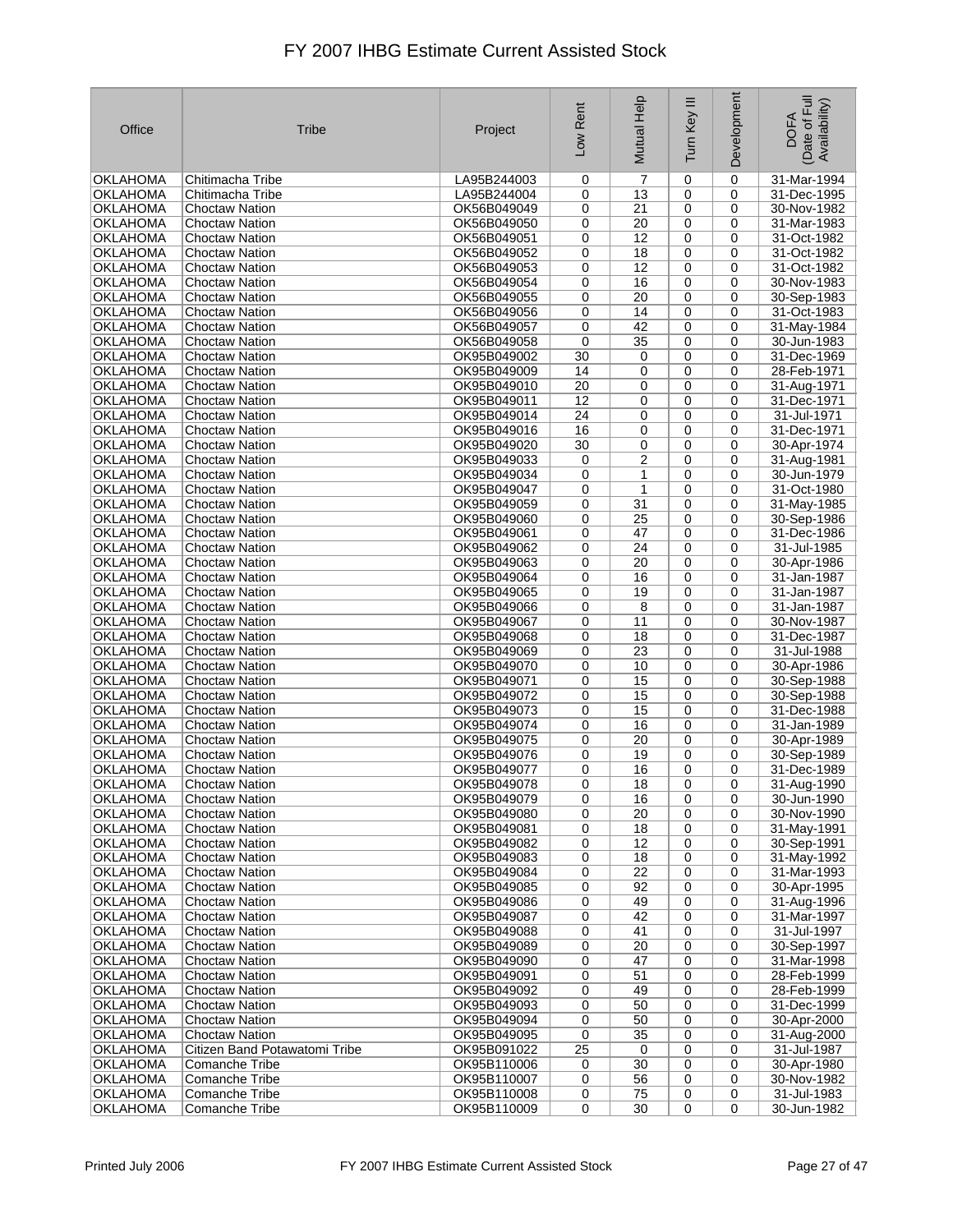| Office                      | Tribe                                              | Project                    | Low Rent         | Mutual Help     | Ξ<br>Turn Key  | Development      | Date of Full<br>Availability)<br><b>DOFA</b> |
|-----------------------------|----------------------------------------------------|----------------------------|------------------|-----------------|----------------|------------------|----------------------------------------------|
| OKLAHOMA                    | Comanche Tribe                                     | OK95B110011                | 0                | 20              | $\mathbf 0$    | $\mathbf 0$      | 30-Nov-1987                                  |
| OKLAHOMA                    | <b>Comanche Tribe</b>                              | OK95B110012                | 0                | 10              | 0              | 0                | 30-Jun-1990                                  |
| OKLAHOMA                    | Comanche Tribe                                     | OK95B110013                | 0                | 9               | 0              | 0                | 31-Jul-1991                                  |
| OKLAHOMA                    | Comanche Tribe                                     | OK95B110014                | 55               | 0               | 0              | $\mathbf 0$      | 30-Apr-1997                                  |
| OKLAHOMA                    | Comanche Tribe                                     | OK95B110015                | 0                | 36              | $\mathbf 0$    | 0                | 31-Dec-1998                                  |
| OKLAHOMA                    | <b>Comanche Tribe</b>                              | OK95B110016                | 0                | 44              | 0              | $\mathbf{1}$     | 30-Sep-1998                                  |
| OKLAHOMA                    | <b>Comanche Tribe</b>                              | OK95B110017                | 45               | 0               | 0              | 0                | 30-Jun-1999                                  |
| OKLAHOMA                    | Comanche Tribe                                     | OK95B110018                | 40               | 0               | 0              | 0                | 30-Jun-1999                                  |
| <b>OKLAHOMA</b>             | Coushatta Tribe                                    | LA95B260001                | 0                | 16              | $\mathbf 0$    | $\mathbf 0$      | 30-Jun-1995                                  |
| OKLAHOMA                    | Coushatta Tribe                                    | LA95B260002                | 0                | 0               | $\mathbf 0$    | 19               |                                              |
| OKLAHOMA                    | Delaware Nation of West Oklahoma                   | OK95B170001                | 0                | 15              | $\mathbf 0$    | $\mathbf 0$      | 09-Sep-2004                                  |
| OKLAHOMA                    | Eastern Shawnee Tribe                              | OK95B167001                | 0                | 12              | 0              | 0                | 30-Mar-2000                                  |
| OKLAHOMA                    | Fort Sill Apache Tribe                             | OK95B159001                | 0                | 14              | 0              | $\mathbf 0$      | 31-Aug-2000                                  |
| <b>OKLAHOMA</b>             | Iowa Tribe of Kansas and Nebraska                  | KS95B067003                | 46               | 0               | 0              | 0                | 31-Mar-1980                                  |
| <b>OKLAHOMA</b>             | lowa Tribe of Kansas and Nebraska                  | KS95B067005                | 0                | 15              | $\mathbf 0$    | 0                | 28-Feb-1986                                  |
| <b>OKLAHOMA</b>             | lowa Tribe of Kansas and Nebraska                  | KS95B067006                | 0                | 10              | $\mathbf 0$    | $\mathbf 0$      | 29-Feb-2000                                  |
| OKLAHOMA                    | lowa Tribe of Oklahoma                             | OK95B161001                | 0                | 5               | $\mathbf 0$    | 0                | 15-Jul-1997                                  |
| OKLAHOMA                    | <b>Kaw Tribe</b>                                   | OK95B145001<br>OK95B145002 | 0                | 29              | $\mathbf 0$    | $\mathbf 0$      | 31-Aug-1985                                  |
| <b>OKLAHOMA</b>             | <b>Kaw Tribe</b><br><b>Kaw Tribe</b>               |                            | 0                | 15<br>12        | 0              | 0                | 30-Sep-1988                                  |
| OKLAHOMA<br>OKLAHOMA        | <b>Kaw Tribe</b>                                   | OK95B145003<br>OK95B145004 | 0<br>0           | 10              | 0<br>0         | 0<br>$\mathbf 0$ | 30-Sep-1990<br>29-Feb-1992                   |
| <b>OKLAHOMA</b>             | <b>Kaw Tribe</b>                                   | OK95B145005                | 0                | 9               | 0              | 0                | 30-Jun-1993                                  |
| <b>OKLAHOMA</b>             | <b>Kaw Tribe</b>                                   | OK95B145006                | 0                | 19              | $\mathbf 0$    | $\mathbf 0$      | 31-Mar-1995                                  |
| OKLAHOMA                    | <b>Kaw Tribe</b>                                   | OK95B145007                | 0                | 10              | 0              | 0                | 31-Mar-1999                                  |
| OKLAHOMA                    | Kickapoo Tribe                                     | KS95B048003                | 46               | 0               | $\mathbf 0$    | $\mathbf 0$      | 30-Jun-1980                                  |
| <b>OKLAHOMA</b>             | Kickapoo Tribe                                     | KS95B048004                | 25               | 0               | 0              | 0                | 30-Jun-1980                                  |
| OKLAHOMA                    | Kickapoo Tribe                                     | KS95B048006                | 0                | 18              | 0              | $\mathbf 0$      | 28-Feb-2000                                  |
| <b>OKLAHOMA</b>             | Kickapoo Tribe of Oklahoma                         | OK95B158001                | 9                | 0               | $\mathbf 0$    | 6                | 01-Sep-2004                                  |
| <b>OKLAHOMA</b>             | Kickapoo Tribe of Oklahoma                         | OK95B158002                | 9                | 0               | $\mathbf 0$    | 6                | 01-Sep-2004                                  |
| OKLAHOMA                    | Kiowa Tribe                                        | OK56B098004                | 0                | 20              | $\mathbf 0$    | $\mathbf 0$      | 31-Dec-1985                                  |
| OKLAHOMA                    | Kiowa Tribe                                        | OK95B098002                | 0                | 32              | 0              | 0                | 31-Jul-1983                                  |
| OKLAHOMA                    | Kiowa Tribe                                        | OK95B098006                | 0                | $\overline{23}$ | 0              | 0                | 30-Sep-1987                                  |
| <b>OKLAHOMA</b>             | Kiowa Tribe                                        | OK95B098007                | 0                | 25              | 0              | $\mathbf 0$      | 31-Jul-1991                                  |
| <b>OKLAHOMA</b>             | Kiowa Tribe                                        | OK95B098008                | 0                | 20              | $\mathbf 0$    | $\mathbf 0$      | 31-Jul-1991                                  |
| OKLAHOMA                    | Kiowa Tribe                                        | OK95B098009                | 0                | 8               | $\mathbf 0$    | $\mathbf 0$      | 30-Apr-1994                                  |
| <b>OKLAHOMA</b>             | Kiowa Tribe                                        | OK95B098010                | 0                | 10              | $\mathbf 0$    | 0                | 26-Feb-1993                                  |
| <b>OKLAHOMA</b>             | Kiowa Tribe                                        | OK95B098011                | $\mathbf 0$      | 18              | $\mathbf 0$    | $\mathbf 0$      | 30-Sep-1996                                  |
| OKLAHOMA                    | Kiowa Tribe                                        | OK95B098012                | 21               | 0               | 0              | 0                | 30-Apr-1997                                  |
| <b>OKLAHOMA</b>             | Modoc Tribe                                        | OK95B165001                | 15               | 0               | 0              | 0                | 30-Sep-1998                                  |
| OKLAHOMA                    | Muskogee (Creek) Nation                            | OK56B051029                | 0                | 1               | 0              | $\mathbf 0$      | 30-Sep-1980                                  |
| OKLAHOMA                    | Muskogee (Creek) Nation                            | OK56B051030                | 0                | 1               | $\mathbf 0$    | 0                | 31-Oct-1980                                  |
| <b>OKLAHOMA</b>             | Muskogee (Creek) Nation                            | OK56B051031                | 0                | 1               | 0              | 0                | 31-Mar-1981                                  |
| <b>OKLAHOMA</b>             | Muskogee (Creek) Nation                            | OK56B051032                | 0                | 6               | 0              | 0                | 31-Jan-1981                                  |
| <b>OKLAHOMA</b>             | Muskogee (Creek) Nation                            | OK56B051033                | 0                | 8               | 0              | 0                | 30-Nov-1981                                  |
| OKLAHOMA                    | Muskogee (Creek) Nation                            | OK56B051034                | 0                | 4               | 0              | 0                | 30-Sep-1981                                  |
| <b>OKLAHOMA</b>             | Muskogee (Creek) Nation                            | OK56B051035                | 0                | 5               | 0              | 0                | 30-Sep-1981                                  |
| <b>OKLAHOMA</b>             | Muskogee (Creek) Nation                            | OK56B051036                | 0                | 8               | $\mathbf 0$    | 0                | 31-Oct-1982                                  |
| <b>OKLAHOMA</b><br>OKLAHOMA | Muskogee (Creek) Nation<br>Muskogee (Creek) Nation | OK56B051037<br>OK56B051038 | 0<br>$\mathbf 0$ | 7<br>8          | 0<br>0         | 0<br>0           | 30-Jun-1982<br>30-Nov-1982                   |
| <b>OKLAHOMA</b>             | Muskogee (Creek) Nation                            | OK95B051001                | 20               | 0               | 0              | 0                | 30-May-1969                                  |
| <b>OKLAHOMA</b>             | Muskogee (Creek) Nation                            | OK95B051006                | 28               | 0               | 0              | 0                | 30-Jun-1971                                  |
| OKLAHOMA                    | Muskogee (Creek) Nation                            | OK95B051007                | 30               | 0               | 0              | $\mathbf 0$      | 30-Apr-1973                                  |
| <b>OKLAHOMA</b>             | Muskogee (Creek) Nation                            | OK95B051008                | 70               | 0               | 0              | 0                | 30-Apr-1973                                  |
| <b>OKLAHOMA</b>             | Muskogee (Creek) Nation                            | OK95B051012                | 70               | 0               | 0              | $\mathbf 0$      | 31-Jul-1974                                  |
| OKLAHOMA                    | Muskogee (Creek) Nation                            | OK95B051017                | 0                | 1               | $\mathbf 0$    | 0                | 31-Aug-1978                                  |
| <b>OKLAHOMA</b>             | Muskogee (Creek) Nation                            | OK95B051018                | 0                | 1               | 0              | 0                | 31-Oct-1977                                  |
| <b>OKLAHOMA</b>             | Muskogee (Creek) Nation                            | OK95B051019                | 50               | 0               | 0              | 0                | 31-Jan-1980                                  |
| <b>OKLAHOMA</b>             | Muskogee (Creek) Nation                            | OK95B051020                | 0                | 4               | 0              | 0                | 31-Jan-1980                                  |
| <b>OKLAHOMA</b>             | Muskogee (Creek) Nation                            | OK95B051021                | 0                | 4               | $\mathbf 0$    | $\mathbf 0$      | 31-Oct-1979                                  |
| <b>OKLAHOMA</b>             | Muskogee (Creek) Nation                            | OK95B051022                | 0                | 16              | 0              | 0                | 29-Feb-1980                                  |
| <b>OKLAHOMA</b>             | Muskogee (Creek) Nation                            | OK95B051023                | 50               | 0               | $\mathbf 0$    | $\mathbf 0$      | 30-Jun-1980                                  |
| OKLAHOMA                    | Muskogee (Creek) Nation                            | OK95B051024                | 0                | 1               | 0              | 0                | 31-Jul-1980                                  |
| <b>OKLAHOMA</b>             | Muskogee (Creek) Nation                            | OK95B051025                | 0                | 4               | 0              | 0                | 30-Nov-1980                                  |
| <b>OKLAHOMA</b>             | Muskogee (Creek) Nation                            | OK95B051026                | $\pmb{0}$        | 7               | $\overline{0}$ | 0                | 31-Oct-1980                                  |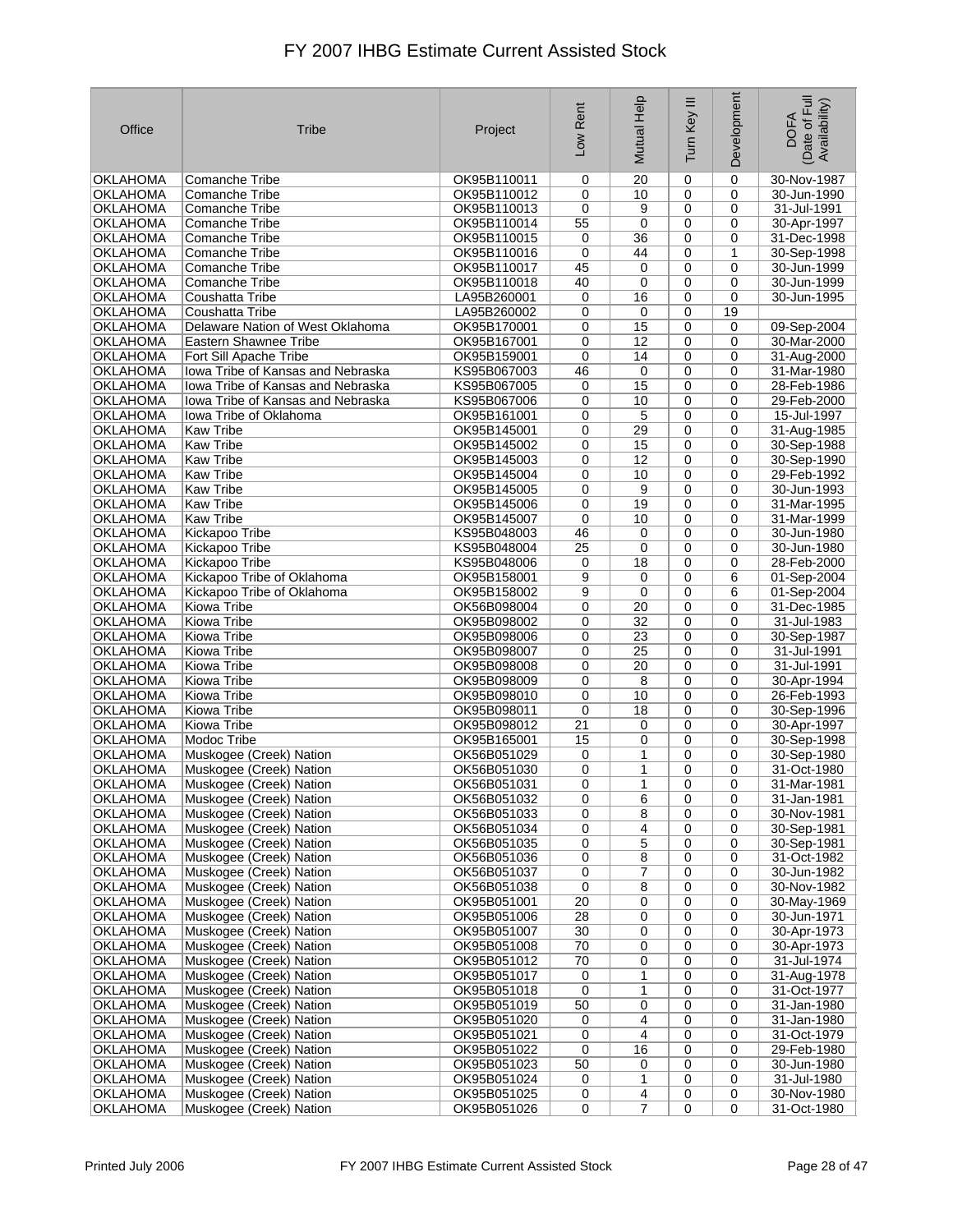| Office                             | Tribe                                              | Project                    | Low Rent    | Mutual Help     | Ξ<br>Turn Key  | Development | Date of Full<br>Availability)<br><b>DOFA</b> |
|------------------------------------|----------------------------------------------------|----------------------------|-------------|-----------------|----------------|-------------|----------------------------------------------|
| OKLAHOMA                           | Muskogee (Creek) Nation                            | OK95B051028                | 0           | 1               | $\mathbf 0$    | 0           | 30-Nov-1980                                  |
| OKLAHOMA                           | Muskogee (Creek) Nation                            | OK95B051039                | 0           | 8               | 0              | $\mathbf 0$ | 30-Jun-1983                                  |
| <b>OKLAHOMA</b>                    | Muskogee (Creek) Nation                            | OK95B051040                | 0           | 7               | $\mathbf 0$    | 0           | 30-Sep-1983                                  |
| OKLAHOMA                           | Muskogee (Creek) Nation                            | OK95B051041                | 0           | 9               | 0              | 0           | 31-Dec-1984                                  |
| OKLAHOMA                           | Muskogee (Creek) Nation                            | OK95B051042                | 0           | 11              | 0              | 0           | 31-Jan-1985                                  |
| OKLAHOMA                           | Muskogee (Creek) Nation                            | OK95B051043                | 0           | 16              | 0              | 0           | 30-Sep-1985                                  |
| OKLAHOMA                           | Muskogee (Creek) Nation                            | OK95B051044                | 0           | 17              | 0              | 0           | 30-Sep-1985                                  |
| <b>OKLAHOMA</b><br><b>OKLAHOMA</b> | Muskogee (Creek) Nation                            | OK95B051045                | 0           | 13              | 0              | 0           | 30-Jun-1986                                  |
| OKLAHOMA                           | Muskogee (Creek) Nation<br>Muskogee (Creek) Nation | OK95B051046<br>OK95B051047 | 0<br>0      | 16<br>22        | 0<br>0         | 0<br>0      | 30-Sep-1986<br>31-Aug-1987                   |
| OKLAHOMA                           | Muskogee (Creek) Nation                            | OK95B051048                | 0           | 15              | $\mathbf 0$    | $\mathbf 0$ | 31-Aug-1987                                  |
| <b>OKLAHOMA</b>                    | Muskogee (Creek) Nation                            | OK95B051049                | 0           | 14              | 0              | 0           | 31-Jan-1988                                  |
| OKLAHOMA                           | Muskogee (Creek) Nation                            | OK95B051050                | 0           | 24              | 0              | 0           | 31-Mar-1988                                  |
| OKLAHOMA                           | Muskogee (Creek) Nation                            | OK95B051051                | 0           | 14              | 0              | 0           | 31-Dec-1987                                  |
| <b>OKLAHOMA</b>                    | Muskogee (Creek) Nation                            | OK95B051052                | 0           | 21              | $\mathbf 0$    | 0           | 31-Aug-1988                                  |
| OKLAHOMA                           | Muskogee (Creek) Nation                            | OK95B051053                | 0           | 22              | 0              | $\mathbf 0$ | 31-Jul-1989                                  |
| OKLAHOMA                           | Muskogee (Creek) Nation                            | OK95B051054                | 0           | 22              | 0              | 0           | 31-Jul-1989                                  |
| OKLAHOMA                           | Muskogee (Creek) Nation                            | OK95B051055                | 0           | 15              | 0              | $\mathbf 0$ | 31-Jan-1989                                  |
| <b>OKLAHOMA</b>                    | Muskogee (Creek) Nation                            | OK95B051056                | 0           | 11              | 0              | 0           | 31-Jan-1986                                  |
| OKLAHOMA                           | Muskogee (Creek) Nation                            | OK95B051057                | 0           | 9               | $\mathbf 0$    | 0           | 30-Sep-1986                                  |
| <b>OKLAHOMA</b>                    | Muskogee (Creek) Nation                            | OK95B051058                | 0           | 18              | 0              | $\mathbf 0$ | 31-Mar-1991                                  |
| <b>OKLAHOMA</b>                    | Muskogee (Creek) Nation                            | OK95B051059                | 0           | 11              | 0              | 0           | 30-Sep-1989                                  |
| OKLAHOMA                           | Muskogee (Creek) Nation                            | OK95B051060                | 0           | 11              | 0              | $\mathbf 0$ | 30-Oct-1989                                  |
| OKLAHOMA                           | Muskogee (Creek) Nation                            | OK95B051061                | 0           | 15              | 0              | 0           | 31-Oct-1991                                  |
| OKLAHOMA                           | Muskogee (Creek) Nation                            | OK95B051062                | 0           | 19              | 0              | 0           | 30-Nov-1993                                  |
| <b>OKLAHOMA</b>                    | Muskogee (Creek) Nation                            | OK95B051063                | 0           | 16              | 0              | 0           | 31-Aug-1993                                  |
| <b>OKLAHOMA</b>                    | Muskogee (Creek) Nation                            | OK95B051064                | 0           | 9               | 0              | 0           | 31-Jan-1991                                  |
| <b>OKLAHOMA</b><br>OKLAHOMA        | Muskogee (Creek) Nation<br>Muskogee (Creek) Nation | OK95B051065<br>OK95B051066 | 0<br>0      | 16<br>44        | 0<br>0         | 0<br>0      | 30-Jun-1994<br>30-Jun-1995                   |
| OKLAHOMA                           | Muskogee (Creek) Nation                            | OK95B051067                | 0           | 47              | 0              | 0           | 31-Jul-1996                                  |
| OKLAHOMA                           | Muskogee (Creek) Nation                            | OK95B051068                | 0           | 41              | 0              | 0           | 30-Sep-1997                                  |
| OKLAHOMA                           | Muskogee (Creek) Nation                            | OK95B051069                | 0           | 20              | 0              | 0           | 31-Aug-1996                                  |
| OKLAHOMA                           | Muskogee (Creek) Nation                            | OK95B051070                | 0           | 9               | 0              | 0           | 30-Sep-1999                                  |
| <b>OKLAHOMA</b>                    | Osage Tribe                                        | OK56B127006                | 0           | 12              | 0              | 0           | 31-Mar-1984                                  |
| OKLAHOMA                           | Osage Tribe                                        | OK95B127004                | 0           | 43              | 0              | 0           | 30-Jun-1982                                  |
| OKLAHOMA                           | Osage Tribe                                        | OK95B127007                | 0           | 9               | 0              | 0           | 30-Sep-1985                                  |
| <b>OKLAHOMA</b>                    | Osage Tribe                                        | OK95B127008                | 0           | 20              | 0              | 0           | 31-Dec-1986                                  |
| <b>OKLAHOMA</b>                    | Osage Tribe                                        | OK95B127009                | 0           | 13              | 0              | 0           | 30-Sep-1987                                  |
| <b>OKLAHOMA</b>                    | Osage Tribe                                        | OK95B127010                | 0           | 27              | 0              | 0           | 30-Apr-1989                                  |
| <b>OKLAHOMA</b>                    | Osage Tribe                                        | OK95B127011                | 0           | 19              | $\mathbf 0$    | $\mathbf 0$ | 31-Jul-1989                                  |
| OKLAHOMA                           | Osage Tribe                                        | OK95B127012                | 0           | 9               | 0              | 0           | 31-May-1989                                  |
| <b>OKLAHOMA</b>                    | <b>Osage Tribe</b>                                 | OK95B127013                | 0           | $\overline{2}$  | 0              | 0           | 31-Jul-1992                                  |
| <b>OKLAHOMA</b>                    | Osage Tribe                                        | OK95B127014                | 0           | 9               | 0              | 0           | 31-Mar-1994                                  |
| <b>OKLAHOMA</b><br>OKLAHOMA        | Osage Tribe<br>Osage Tribe                         | OK95B127015<br>OK95B127016 | 0<br>0      | 5<br>7          | 0<br>0         | 0<br>0      | 30-Jun-1995<br>31-Dec-1993                   |
| <b>OKLAHOMA</b>                    | Osage Tribe                                        | OK95B127017                | 0           | 9               | $\mathbf 0$    | 0           | 30-Jun-1999                                  |
| <b>OKLAHOMA</b>                    | Otoe-Missouria Tribe                               | OK95B114002                | 49          | 0               | 0              | 0           | 30-Apr-1981                                  |
| OKLAHOMA                           | Pawnee Tribe                                       | OK56B094004                | 25          | 0               | 0              | 0           | 30-Jun-1982                                  |
| <b>OKLAHOMA</b>                    | Pawnee Tribe                                       | OK95B094006                | 0           | 1               | 0              | 0           | 31-Jul-1991                                  |
| <b>OKLAHOMA</b>                    | Pawnee Tribe                                       | OK95B094007                | 0           | 6               | 0              | 0           | 31-Jan-1994                                  |
| <b>OKLAHOMA</b>                    | Pawnee Tribe                                       | OK95B094008                | 0           | 9               | 0              | 0           | 31-Jul-1995                                  |
| OKLAHOMA                           | Pawnee Tribe                                       | OK95B094009                | 0           | 8               | 0              | 0           | 31-Mar-1996                                  |
| <b>OKLAHOMA</b>                    | Peoria Tribe                                       | OK56B143004                | 0           | 14              | 0              | 0           | 31-Mar-1984                                  |
| <b>OKLAHOMA</b>                    | Peoria Tribe                                       | OK95B143001                | 123         | 0               | 0              | 0           | 29-Feb-1980                                  |
| OKLAHOMA                           | Peoria Tribe                                       | OK95B143002                | 0           | 33              | 0              | 0           | 28-Feb-1981                                  |
| <b>OKLAHOMA</b>                    | Peoria Tribe                                       | OK95B143003                | 0           | 10              | 0              | 0           | 30-Nov-1982                                  |
| <b>OKLAHOMA</b>                    | Peoria Tribe                                       | OK95B143005                | 0           | 14              | 0              | 0           | 30-Apr-1986                                  |
| <b>OKLAHOMA</b>                    | Peoria Tribe                                       | OK95B143006                | 0           | 14              | 0              | 0           | 30-Jun-1987                                  |
| <b>OKLAHOMA</b>                    | Peoria Tribe                                       | OK95B143007                | 0           | 12              | 0              | 0           | 30-Sep-1987                                  |
| OKLAHOMA                           | Peoria Tribe                                       | OK95B143008                | 0           | 13              | 0              | 0           | 31-Mar-1989                                  |
| <b>OKLAHOMA</b><br><b>OKLAHOMA</b> | Peoria Tribe<br>Peoria Tribe                       | OK95B143009<br>OK95B143010 | 0<br>0      | 16<br>17        | 0<br>0         | 0<br>0      | 30-Apr-1990<br>29-Feb-1992                   |
| <b>OKLAHOMA</b>                    | Peoria Tribe                                       | OK95B143011                | 0           | 8               | 0              | 0           | 30-Apr-1990                                  |
| <b>OKLAHOMA</b>                    | Peoria Tribe                                       | OK95B143012                | $\mathbf 0$ | $\overline{22}$ | $\overline{0}$ | $\mathbf 0$ | 31-Jul-1993                                  |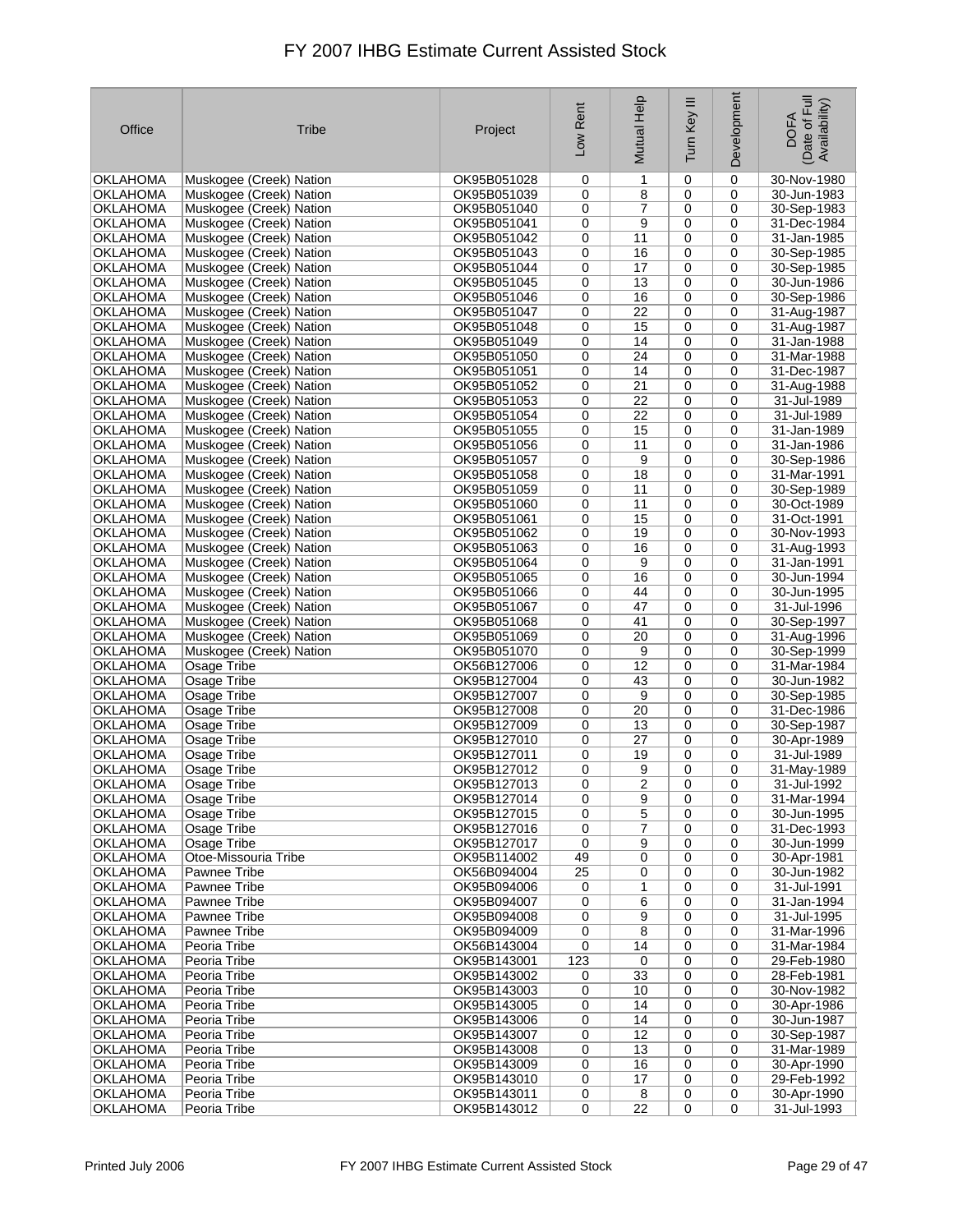| Office          | <b>Tribe</b>                   | Project     | Low Rent        | Mutual Help     | Ξ<br>Turn Key | Development | Date of Full<br>Availability)<br><b>DOFA</b> |
|-----------------|--------------------------------|-------------|-----------------|-----------------|---------------|-------------|----------------------------------------------|
| <b>OKLAHOMA</b> | Peoria Tribe                   | OK95B143013 | 0               | $\overline{7}$  | $\mathbf 0$   | $\mathbf 0$ | 31-Mar-1994                                  |
| OKLAHOMA        | Peoria Tribe                   | OK95B143014 | 0               | 10              | 0             | 0           | 30-Jun-1995                                  |
| OKLAHOMA        | Peoria Tribe                   | OK95B143015 | 0               | 17              | 0             | 0           | 28-Feb-1996                                  |
| OKLAHOMA        | Peoria Tribe                   | OK95B143016 | 0               | 6               | 0             | 0           | 28-Feb-1999                                  |
| OKLAHOMA        | Peoria Tribe                   | OK95B143016 | $\mathbf 0$     | 17              | 0             | 0           | 30-Sep-1998                                  |
| OKLAHOMA        | Ponca Tribe                    | OK95B054002 | 10              | 0               | $\mathbf 0$   | 0           | 30-Sep-1971                                  |
| OKLAHOMA        | Ponca Tribe                    | OK95B054005 | 25              | 0               | 0             | 0           | 31-Jul-1974                                  |
| OKLAHOMA        | Ponca Tribe                    | OK95B054007 | $\mathbf 0$     | 15              | 0             | 0           | 30-Apr-1990                                  |
| <b>OKLAHOMA</b> | Prairie Band of Potawatomi     | KS95B084002 | $\mathbf 0$     | 33              | 0             | 0           | 28-Feb-1985                                  |
| OKLAHOMA        | Prairie Band of Potawatomi     | KS95B084003 | 30              | 0               | 0             | 0           | 31-Aug-1984                                  |
| OKLAHOMA        | Sac and Fox of Missouri        | KS16B151001 | 20              | 0               | 0             | 0           | 30-Jun-1986                                  |
| OKLAHOMA        | Sac and Fox of Missouri        | KS16B151002 | 0               | 19              | 0             | 0           | 28-Feb-1990                                  |
| OKLAHOMA        | Sac and Fox of Missouri        | KS95B151003 | 0               | 10              | $\mathbf 0$   | 0           | 31-Jul-1999                                  |
| OKLAHOMA        | Sac and Fox Tribe              | OK56B090012 | 0               | 38              | 0             | 0           | 31-Mar-1984                                  |
| OKLAHOMA        | Sac and Fox Tribe              | OK95B090002 | $\overline{20}$ | 0               | 0             | 0           | 31-Jul-1975                                  |
| OKLAHOMA        | Sac and Fox Tribe              | OK95B090008 | 0               | $\mathbf{1}$    | 0             | 0           | 31-Aug-1978                                  |
| OKLAHOMA        | Sac and Fox Tribe              | OK95B090009 | 0               | 1               | $\mathbf 0$   | $\mathbf 0$ | 31-Jan-1980                                  |
| OKLAHOMA        | Sac and Fox Tribe              | OK95B090010 | 0               | 1               | 0             | 0           | 31-Mar-1981                                  |
| OKLAHOMA        | Sac and Fox Tribe              | OK95B090011 | 24              | 0               | 0             | 0           | 31-Jul-1979                                  |
| OKLAHOMA        | Sac and Fox Tribe              | OK95B090013 | 0               | 19              | $\Omega$      | 0           | 31-Aug-1986                                  |
| OKLAHOMA        | Sac and Fox Tribe              | OK95B090014 | 0               | 8               | 0             | 0           | 31-Aug-1986                                  |
| OKLAHOMA        | Sac and Fox Tribe              | OK95B090015 | 0               | 16              | $\mathbf 0$   | 0           | 30-Sep-1988                                  |
| OKLAHOMA        | Sac and Fox Tribe              | OK95B090017 | 0               | 18              | 0             | 0           | 31-Jul-1990                                  |
| OKLAHOMA        | Sac and Fox Tribe              | OK95B090018 | 0               | 4               | $\Omega$      | 0           | 29-Feb-1992                                  |
| OKLAHOMA        | Sac and Fox Tribe              | OK95B090019 | 0               | 7               | 0             | 0           | 31-Dec-1991                                  |
| OKLAHOMA        | Sac and Fox Tribe              | OK95B090020 | 0               | 9               | 0             | 0           | 30-Sep-1993                                  |
| OKLAHOMA        | Sac and Fox Tribe              | OK95B090021 | 0               | 9               | 0             | 0           | 31-Jan-1995                                  |
| OKLAHOMA        | Sac and Fox Tribe              | OK95B090022 | 30              | 0               | $\Omega$      | 0           | 31-Dec-1997                                  |
| OKLAHOMA        | Seminole Nation                | OK95B093005 | 25              | 0               | $\mathbf 0$   | 0           | 31-May-1981                                  |
| OKLAHOMA        | Seminole Nation                | OK95B093006 | 0               | 25              | 0             | 0           | 30-Sep-1982                                  |
| OKLAHOMA        | Seminole Nation                | OK95B093007 | $\mathbf 0$     | 24              | $\mathbf 0$   | $\mathbf 0$ | 30-Sep-1984                                  |
| OKLAHOMA        | Seminole Nation                | OK95B093008 | $\Omega$        | 19              | $\Omega$      | 0           | 28-Feb-1994                                  |
| OKLAHOMA        | <b>Seminole Nation</b>         | OK95B093009 | 0               | 10              | 0             | 0           | 31-Oct-1992                                  |
| OKLAHOMA        | <b>Seminole Nation</b>         | OK95B093010 | 0               | $\overline{23}$ | 0             | 0           | 31-Mar-1996                                  |
| OKLAHOMA        | Seminole Nation                | OK95B093011 | 8               | 0               | 0             | 0           | 31-Oct-1997                                  |
| OKLAHOMA        | Seminole Nation                | OK95B093013 | 0               | 3               | 0             | 0           | 30-Dec-1998                                  |
| OKLAHOMA        | Texas Band of Kickapoo Indians | TX95B558001 | 20              | 0               | 0             | $\mathbf 0$ | 31-Dec-1995                                  |
| OKLAHOMA        | <b>Tonkawa Tribe</b>           | OK56B141002 | 0               | $\overline{25}$ | $\mathbf 0$   | 0           | 29-Feb-1984                                  |
| OKLAHOMA        | Tonkawa Tribe                  | OK95B141001 | 50              | 0               | 0             | 0           | 31-Mar-1980                                  |
| OKLAHOMA        | Tonkawa Tribe                  | OK95B141003 | $\mathbf 0$     | 10              | 0             | 0           | 31-Mar-1987                                  |
| <b>OKLAHOMA</b> | <b>Tonkawa Tribe</b>           | OK95B141004 | 0               | 12              | 0             | 0           | 30-Jul-2002                                  |
| OKLAHOMA        | <b>Wichita Tribe</b>           | OK95B157001 | 0               | 19              | 0             | 0           | 30-Jun-1997                                  |
| OKLAHOMA        | Wichita Tribe                  | OK95B157002 | 0               | 40              | 0             | 0           | 30-Jul-1998                                  |
| OKLAHOMA        | <b>Wichita Tribe</b>           | OK95B157003 | 40              | $\mathbf 0$     | 0             | $\mathbf 0$ | 31-Mar-1998                                  |
| OKLAHOMA        | <b>Wyandotte Tribe</b>         | OK95B162001 | 0               | 15              | $\mathbf 0$   | 0           | 31-Jul-2000                                  |
| <b>OKLAHOMA</b> | <b>TOTAL</b>                   |             | 3,268           | 6,553           | 24            | 41          |                                              |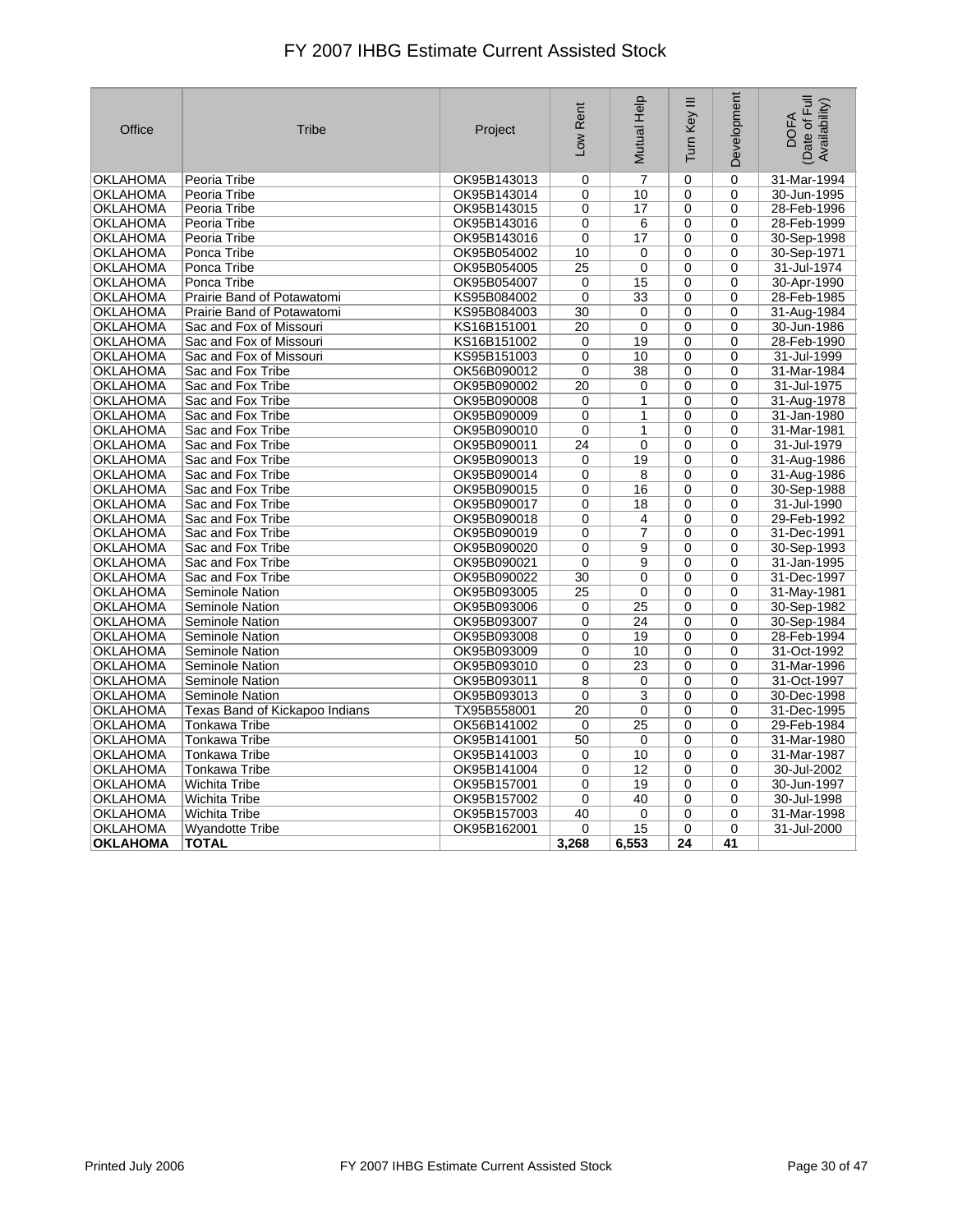| Office                           | Tribe                                  | Project                    | Low Rent    | Mutual Help | Ξ<br>Tum Key | Development | Date of Full<br>Availability)<br><b>DOFA</b> |
|----------------------------------|----------------------------------------|----------------------------|-------------|-------------|--------------|-------------|----------------------------------------------|
| <b>PHOENIX</b>                   | Acoma Pueblo                           | NM99B079001                | 0           | 1           | 0            | 0           | 31-May-1973                                  |
| <b>PHOENIX</b>                   | Acoma Pueblo                           | NM99B079002                | 0           | 1           | 0            | 0           | 30-Jun-1976                                  |
| <b>PHOENIX</b>                   | Acoma Pueblo                           | NM99B079003                | 0           | 38          | 0            | 0           | 30-Sep-1980                                  |
| <b>PHOENIX</b>                   | Acoma Pueblo                           | NM99B079004                | 0           | 41          | $\mathbf 0$  | 0           | 29-Feb-1984                                  |
| <b>PHOENIX</b>                   | Acoma Pueblo                           | NM99B079005                | 0           | 14          | $\mathbf 0$  | $\mathbf 0$ | 29-Feb-1984                                  |
| <b>PHOENIX</b>                   | Acoma Pueblo                           | NM99B079006                | 0           | 20          | 0            | $\mathbf 0$ | 29-Feb-1984                                  |
| <b>PHOENIX</b>                   | Acoma Pueblo                           | NM99B079007                | 0           | 29          | $\mathbf 0$  | 0           | 31-Oct-1999                                  |
| <b>PHOENIX</b>                   | Acoma Pueblo                           | NM99B079008                | 14          | 0           | 0            | $\mathbf 0$ | 30-Apr-2002                                  |
| <b>PHOENIX</b>                   | Acoma Pueblo                           | NM99B079009                | 1           | 0           | $\mathbf 0$  | $\mathbf 0$ | 30-Nov-2002                                  |
| <b>PHOENIX</b>                   | Acoma Pueblo                           | NM99B079010                | 0           | 3           | $\mathbf 0$  | $\mathbf 0$ | 30-Apr-2002                                  |
| <b>PHOENIX</b>                   | Acoma Pueblo                           | NM99B079011                | 0           | 4           | $\mathbf 0$  | 0           | 30-Apr-2002                                  |
| <b>PHOENIX</b>                   | Acoma Pueblo                           | NM99B079012                | 0           | 20          | $\mathbf 0$  | 0           | 30-Apr-2002                                  |
| <b>PHOENIX</b>                   | Acoma Pueblo                           | NM99B079013                | 20          | 0           | 0            | 0           | 30-Apr-2002                                  |
| <b>PHOENIX</b>                   | Ak-Chin                                | AZ99B042001                | 20          | 0           | $\mathbf 0$  | 0           | 29-Feb-1992                                  |
| <b>PHOENIX</b>                   | Ak-Chin                                | AZ99B042002                | 12          | 0           | 0            | 0           | 30-Jun-1992                                  |
| <b>PHOENIX</b>                   | Berry Creek Rancheria                  | CA99B130017                | 15          | 0           | $\mathbf 0$  | $\mathbf 0$ | 31-Oct-1992                                  |
| <b>PHOENIX</b>                   | Berry Creek Rancheria                  | CA99B130018                | 0           | 6           | $\mathbf 0$  | $\mathbf 0$ | 31-Oct-1992                                  |
| <b>PHOENIX</b>                   | Berry Creek Rancheria                  | CA99B130021                | 0           | 7           | $\mathbf 0$  | $\mathbf 0$ | 31-Dec-1995                                  |
| <b>PHOENIX</b>                   | Berry Creek Rancheria                  | CA99B130023                | 8           | 0           | $\mathbf 0$  | 0           | 31-Dec-1995                                  |
| <b>PHOENIX</b>                   | <b>Big Pine Band</b>                   | CA99B098004                | 4           | 0           | 0            | $\mathbf 0$ | 31-Mar-1982                                  |
| <b>PHOENIX</b>                   | <b>Big Pine Band</b>                   | CA99B098005                | 5           | 0           | $\mathbf 0$  | 0           | 31-Mar-1979                                  |
| <b>PHOENIX</b>                   | <b>Big Pine Band</b>                   | CA99B098008                | 2           | 0           | 0            | $\mathbf 0$ | 29-Feb-1984                                  |
| <b>PHOENIX</b>                   | <b>Big Pine Band</b>                   | CA99B098009                | 0           | 7           | $\mathbf 0$  | 0           | 30-Nov-1987                                  |
| <b>PHOENIX</b>                   | <b>Big Pine Band</b>                   | CA99B098010                | 2           | 0           | $\mathbf 0$  | 0           | 30-Nov-1987                                  |
| <b>PHOENIX</b>                   | <b>Big Pine Band</b>                   | CA99B098012                | 1           | 1           | $\mathbf 0$  | $\mathbf 0$ | 30-Sep-1991                                  |
| <b>PHOENIX</b>                   | <b>Big Pine Band</b>                   | CA99B098013                | 0           | 4           | $\mathbf 0$  | 0           | 30-Apr-1993                                  |
| <b>PHOENIX</b>                   | <b>Big Pine Band</b>                   | CA99B098014                | 0           | 12          | 0            | 0           | 31-May-2001                                  |
| <b>PHOENIX</b>                   | <b>Big Pine Band</b>                   | CA99B098016                | 0           | 1           | $\mathbf 0$  | $\mathbf 0$ | 30-Nov-1987                                  |
| <b>PHOENIX</b>                   | <b>Bridgeport Paiute Indian Colony</b> | CA99B098006                | 21          | 0           | $\mathbf 0$  | $\mathbf 0$ | 31-Oct-1980                                  |
| <b>PHOENIX</b>                   | Cahuilla Band                          | CA99B080052                | $\mathbf 0$ | 13          | 0            | $\mathbf 0$ | 31-Dec-1993                                  |
| <b>PHOENIX</b>                   | Campo Band                             | CA99B150001                | 15          | 0           | 0            | 0           | 30-Sep-1991                                  |
| <b>PHOENIX</b>                   | Campo Band                             | CA99B150002                | 0           | 13          | 0            | 0<br>0      | 30-Sep-1981                                  |
| <b>PHOENIX</b>                   | Campo Band                             | CA99B150003                | 18          | 0           | 0            | $\mathbf 0$ | 01-Apr-1998                                  |
| <b>PHOENIX</b><br><b>PHOENIX</b> | Campo Band<br>Capitan Grande Band      | CA99B150004<br>CA99B080058 | 0<br>0      | 9<br>18     | 0<br>0       | 0           | 01-Apr-1998<br>31-May-1995                   |
| <b>PHOENIX</b>                   | Chemehuevi                             | CA99B133001                | 25          | 0           | 0            | $\mathbf 0$ | 30-Nov-1988                                  |
| <b>PHOENIX</b>                   | Chemehuevi                             | CA99B133002                | $\mathbf 0$ | 8           | 0            | 0           | 30-Sep-1980                                  |
| <b>PHOENIX</b>                   | Chemehuevi                             | CA99B133003                | 10          | 0           | 0            | 0           | 30-Sep-1980                                  |
| <b>PHOENIX</b>                   | Chemehuevi                             | CA99B133004                | 0           | 15          | 0            | 0           | 31-Oct-1988                                  |
| <b>PHOENIX</b>                   | Chemehuevi                             | CA99B133005                | 10          | 0           | 0            | 0           | 31-Oct-1988                                  |
| <b>PHOENIX</b>                   | Chemehuevi                             | CA99B133008                | 10          | 0           | 0            | 10          | 31-May-2002                                  |
| <b>PHOENIX</b>                   | Chicken Ranch Rancheria                | CA99B129021                | 0           | 12          | $\pmb{0}$    | 0           | 30-Nov-2001                                  |
| PHOENIX                          | Chicken Ranch Rancheria                | CA99B129021                | 0           | 3           | 0            | 0           | 30-Apr-2002                                  |
| <b>PHOENIX</b>                   | Cochiti Pueblo                         | NM99B084003                | 0           | 18          | 0            | 0           | 28-Feb-1979                                  |
| PHOENIX                          | Cochiti Pueblo                         | NM99B084004                | 0           | 26          | 0            | 0           | 31-May-1998                                  |
| PHOENIX                          | Cochiti Pueblo                         | NM99B084005                | 10          | 0           | 0            | 0           | 31-May-1998                                  |
| PHOENIX                          | Cochiti Pueblo                         | NM99B084006                | 0           | 3           | 0            | 0           | 31-May-1998                                  |
| PHOENIX                          | Cochiti Pueblo                         | NM99B084007                | 1           | 0           | 0            | 0           | 31-May-1998                                  |
| <b>PHOENIX</b>                   | Cocopah Tribe                          | AZ99B020003                | 32          | 0           | 0            | 0           | 31-Oct-1980                                  |
| PHOENIX                          | Cocopah Tribe                          | AZ99B020004                | 15          | 0           | 0            | 0           | 31-Jul-1992                                  |
| <b>PHOENIX</b>                   | Cocopah Tribe                          | AZ99B020005                | 28          | 0           | 0            | 0           | 31-Oct-1998                                  |
| <b>PHOENIX</b>                   | Cold Springs Rancheria                 | CA99B129003                | 0           | 7           | 0            | 0           | 30-Sep-1982                                  |
| <b>PHOENIX</b>                   | Cold Springs Rancheria                 | CA99B129004                | 11          | 0           | 0            | 0           | 30-Sep-1982                                  |
| <b>PHOENIX</b>                   | Cold Springs Rancheria                 | CA99B129009                | 8           | 0           | 0            | 0           | 31-Dec-1987                                  |
| <b>PHOENIX</b>                   | Cold Springs Rancheria                 | CA99B129011                | 10          | 0           | 0            | 0           | 31-Dec-1987                                  |
| <b>PHOENIX</b>                   | Cold Springs Rancheria                 | CA99B129019                | 1           | 0           | 0            | 0           | 30-Sep-1982                                  |
| PHOENIX                          | Colorado River Indian Tribes           | AZ99B018005                | 50          | 0           | 0            | 0           | 31-Aug-1972                                  |
| <b>PHOENIX</b>                   | Colorado River Indian Tribes           | AZ99B018006                | 99          | 0           | 0            | $\mathbf 0$ | 30-Nov-1973                                  |
| PHOENIX                          | Colorado River Indian Tribes           | AZ99B018007                | 25          | 0           | 0            | 0           | 31-Oct-1975                                  |
| PHOENIX                          | Colorado River Indian Tribes           | AZ99B018009                | 0           | 25          | 0            | 0           | 30-Jun-1980                                  |
| <b>PHOENIX</b>                   | Colorado River Indian Tribes           | AZ99B018010                | 50          | 0           | 0            | 0           | 31-Oct-1982                                  |
| PHOENIX                          | Colorado River Indian Tribes           | AZ99B018011                | 0           | 25          | 0            | 0           | 28-Feb-1982                                  |
| <b>PHOENIX</b>                   | Colorado River Indian Tribes           | AZ99B018013                | 0           | 54          | 0            | 0           | 31-Dec-1986                                  |
| <b>PHOENIX</b>                   | Colorado River Indian Tribes           | AZ99B018014                | $\mathbf 0$ | 25          | $\mathbf 0$  | 0           | 31-Mar-1990                                  |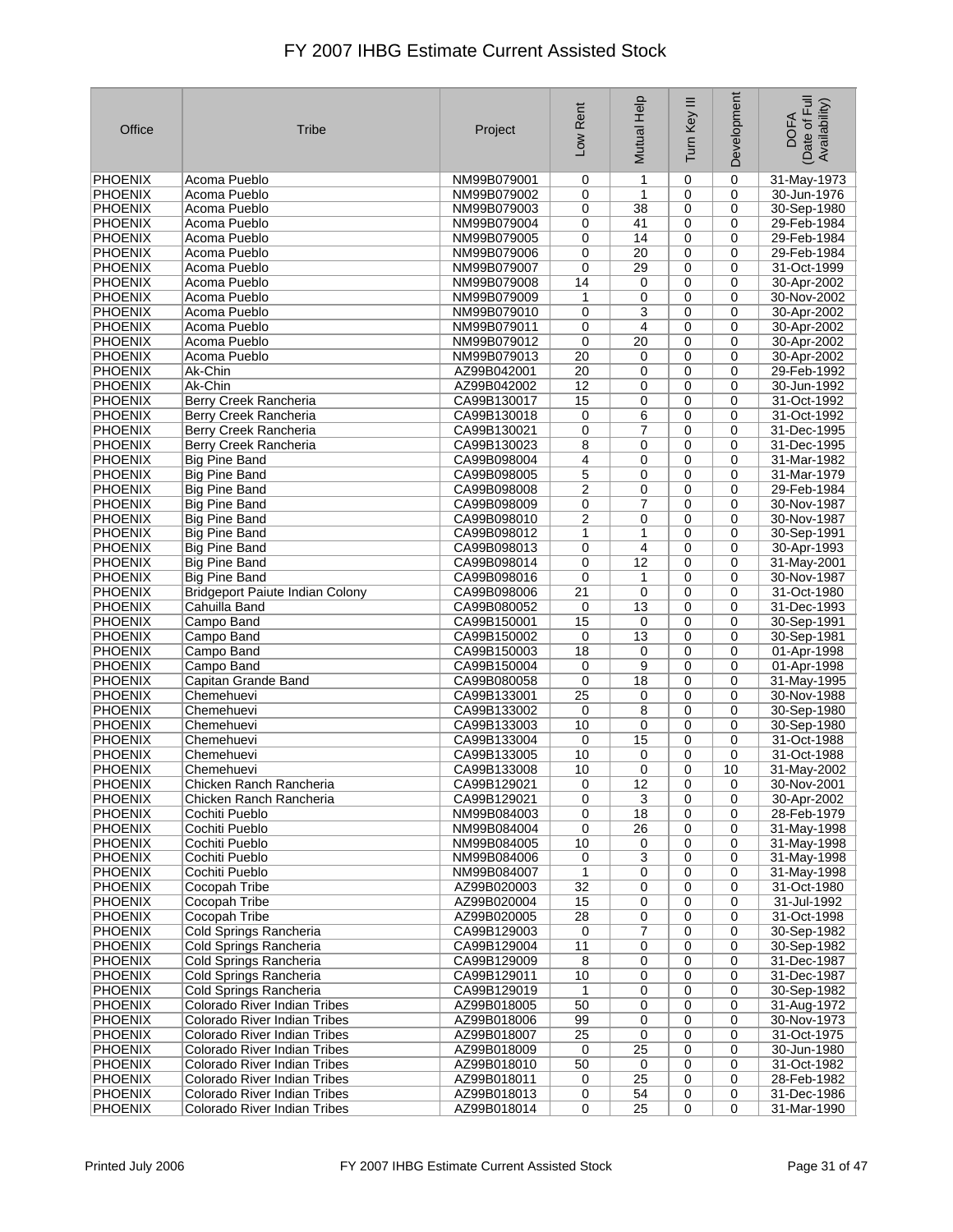| Office                           | Tribe                                                      | Project                    | Low Rent             | Mutual Help     | Ξ<br>Turn Key              | Development      | Date of Full<br>Availability)<br><b>DOFA</b> |
|----------------------------------|------------------------------------------------------------|----------------------------|----------------------|-----------------|----------------------------|------------------|----------------------------------------------|
| <b>PHOENIX</b>                   | Colorado River Indian Tribes                               | AZ99B018015                | 0                    | 16              | 0                          | $\mathbf 0$      | 31-Jan-1992                                  |
| <b>PHOENIX</b>                   | Colorado River Indian Tribes                               | AZ99B018016                | 0                    | 15              | 0                          | 0                | 30-Apr-1993                                  |
| <b>PHOENIX</b>                   | Colorado River Indian Tribes                               | AZ99B018017                | 0                    | 14              | $\mathbf 0$                | 0                | 31-Dec-1971                                  |
| <b>PHOENIX</b>                   | Coyote Valley Band                                         | CA99B097007                | 15                   | 0               | 0                          | 0                | 28-Feb-1987                                  |
| <b>PHOENIX</b>                   | Coyote Valley Band                                         | CA99B097009                | 15                   | 0               | 0                          | 0                | 28-Feb-1987                                  |
| <b>PHOENIX</b>                   | Duck Valley Shoshone-Paiute                                | NV99B006005                | 0                    | 1               | 0                          | 0                | 28-Feb-1979                                  |
| <b>PHOENIX</b>                   | Duck Valley Shoshone-Paiute                                | NV99B006008                | 19                   | 0<br>14         | 0                          | 0                | 30-Sep-1982                                  |
| <b>PHOENIX</b><br><b>PHOENIX</b> | Duck Valley Shoshone-Paiute                                | NV99B006009<br>NV99B006010 | 0<br>0               | 9               | 0<br>0                     | 0<br>$\mathbf 0$ | 31-Oct-1982                                  |
| <b>PHOENIX</b>                   | Duck Valley Shoshone-Paiute<br>Duck Valley Shoshone-Paiute | NV99B006011                | 19                   | 0               | 0                          | 0                | 31-Jan-1985<br>01-Jul-1986                   |
| <b>PHOENIX</b>                   | Duck Valley Shoshone-Paiute                                | NV99B006012                | 0                    | 16              | 0                          | 0                | 01-Jul-1986                                  |
| <b>PHOENIX</b>                   | Duck Valley Shoshone-Paiute                                | NV99B006013                | 25                   | 0               | 0                          | 0                | 18-Mar-1996                                  |
| <b>PHOENIX</b>                   | Duck Valley Shoshone-Paiute                                | NV99B006014                | 0                    | 25              | 0                          | $\mathbf 0$      | 09-Jun-1997                                  |
| <b>PHOENIX</b>                   | Duck Valley Shoshone-Paiute                                | NV99B006015                | 12                   | 0               | 0                          | 0                | 02-Dec-1998                                  |
| <b>PHOENIX</b>                   | Duck Valley Shoshone-Paiute                                | NV99B006016                | 0                    | 1               | $\mathbf 0$                | 0                | 30-Sep-1982                                  |
| <b>PHOENIX</b>                   | Duckwater Shoshone                                         | NV99B015009                | 0                    | 8               | 0                          | $\mathbf 0$      | 31-Dec-1985                                  |
| <b>PHOENIX</b>                   | Duckwater Shoshone                                         | NV99B015010                | 8                    | 0               | 0                          | 0                | 31-Dec-1985                                  |
| <b>PHOENIX</b>                   | Duckwater Shoshone                                         | NV99B015015                | 10                   | 0               | 0                          | 0                | 31-Dec-1986                                  |
| <b>PHOENIX</b>                   | Ely Shoshone                                               | NV99B015008                | 10                   | 0               | 0                          | 0                | 31-Oct-1985                                  |
| <b>PHOENIX</b>                   | Ely Shoshone                                               | NV99B015014                | 18                   | 0               | 0                          | 0                | 31-Oct-1985                                  |
| <b>PHOENIX</b>                   | <b>Ely Shoshone</b>                                        | NV99B015016                | 5                    | 0               | 0                          | 0                | 30-Sep-2000                                  |
| <b>PHOENIX</b>                   | Enterprise Rancheria                                       | CA99B160001                | 0                    | 0               | $\mathbf 0$                | 15               |                                              |
| <b>PHOENIX</b>                   | <b>Fallon Paiute-Shoshone</b>                              | NV99B011003                | 0                    | 33              | 0                          | 0                | 31-Jul-1980                                  |
| <b>PHOENIX</b>                   | <b>Fallon Paiute-Shoshone</b>                              | NV99B011006                | 22                   | 0               | $\mathbf 0$                | 0                | 30-Apr-1989                                  |
| <b>PHOENIX</b>                   | Fallon Paiute-Shoshone                                     | NV99B011007                | 0                    | 19              | 0                          | 0                | 30-Sep-1989                                  |
| <b>PHOENIX</b>                   | <b>Fallon Paiute-Shoshone</b>                              | NV99B011008                | 0                    | 15              | 0                          | 0                | 31-May-1992                                  |
| <b>PHOENIX</b><br><b>PHOENIX</b> | <b>Fallon Paiute-Shoshone</b>                              | NV99B011009<br>NV99B011010 | 15<br>$\mathbf 0$    | 0<br>15         | 0<br>0                     | 0<br>$\mathbf 0$ | 31-May-1992                                  |
| <b>PHOENIX</b>                   | <b>Fallon Paiute-Shoshone</b><br>Fallon Paiute-Shoshone    | NV99B011011                | 20                   | 0               | 0                          | 0                | 31-May-1992<br>31-Jan-1995                   |
| <b>PHOENIX</b>                   | <b>Fallon Paiute-Shoshone</b>                              | NV99B011012                | 0                    | 15              | 0                          | $\mathbf 0$      | 31-Jan-1995                                  |
| <b>PHOENIX</b>                   | <b>Fort Bidwell</b>                                        | CA99B083001                | 2                    | 0               | 0                          | 0                | 31-Oct-1975                                  |
| <b>PHOENIX</b>                   | <b>Fort Bidwell</b>                                        | CA99B083005                | 6                    | 0               | 0                          | 0                | 31-Oct-1982                                  |
| <b>PHOENIX</b>                   | Fort Bidwell                                               | CA99B083006                | 0                    | 8               | 0                          | 0                | 31-Oct-1982                                  |
| <b>PHOENIX</b>                   | <b>Fort Bidwell</b>                                        | CA99B603004                | 10                   | 0               | $\mathbf 0$                | 0                | 28-Oct-1999                                  |
| <b>PHOENIX</b>                   | Fort Independence                                          | CA99B098007                | 0                    | 6               | 0                          | 0                | 29-Feb-1984                                  |
| <b>PHOENIX</b>                   | Fort Independence                                          | CA99B098008                | 1                    | 0               | 0                          | 0                | 29-Feb-1984                                  |
| <b>PHOENIX</b>                   | Fort Independence                                          | CA99B098009                | 0                    | $\overline{2}$  | 0                          | 0                | 30-Nov-1987                                  |
| <b>PHOENIX</b>                   | Fort Independence                                          | CA99B098012                | 0                    | 1               | 0                          | 0                | 30-Sep-1991                                  |
| <b>PHOENIX</b>                   | Fort Independence                                          | CA99B098013                | 0                    | $\overline{c}$  | 0                          | 0                | 30-Apr-1993                                  |
| <b>PHOENIX</b>                   | Fort Independence                                          | CA99B604001                | 0                    | $\overline{2}$  | 0                          | 0                | 31-Jul-2000                                  |
| <b>PHOENIX</b>                   | Fort Mojave Tribe                                          | CA99B100003                | 10                   | 0               | 0                          | 0                | 30-Apr-1982                                  |
| <b>PHOENIX</b>                   | Fort Mojave Tribe                                          | CA99B100004                | $\overline{50}$      | 0               | 0                          | 0                | 31-May-1987                                  |
| PHOENIX                          | Fort Mojave Tribe                                          | CA99B100006                | $\overline{2}$<br>19 | 0<br>0          | 0                          | 0<br>0           | 30-Jun-1985                                  |
| PHOENIX<br>PHOENIX               | Fort Mojave Tribe<br>Fort Mojave Tribe                     | CA99B100007<br>CA99B100008 | 25                   | 0               | 0<br>0                     | 0                | 31-Jul-1987<br>30-Apr-1987                   |
| PHOENIX                          | Fort Mojave Tribe                                          | CA99B100009                | 4                    | 0               | $\mathbf 0$                | 0                | 31-Aug-1978                                  |
| <b>PHOENIX</b>                   | Gila River                                                 | AZ99B015005                | 10                   | 0               | $\mathbf 0$                | 0                | 30-Jun-1973                                  |
| PHOENIX                          | Gila River                                                 | AZ99B015006                | 80                   | 0               | 0                          | 0                | 28-Feb-1974                                  |
| <b>PHOENIX</b>                   | Gila River                                                 | AZ99B015007                | 10                   | 0               | 0                          | 0                | 02-Oct-1973                                  |
| PHOENIX                          | Gila River                                                 | AZ99B015009                | 0                    | $\overline{24}$ | 0                          | 0                | 30-Apr-1979                                  |
| PHOENIX                          | Gila River                                                 | AZ99B015010                | 20                   | 0               | 0                          | 0                | 31-Jul-1980                                  |
| PHOENIX                          | Gila River                                                 | AZ99B015011                | 30                   | 0               | 0                          | 0                | 30-Sep-1978                                  |
| PHOENIX                          | Gila River                                                 | AZ99B015012                | 0                    | 36              | 0                          | 0                | 31-Jan-1980                                  |
| <b>PHOENIX</b>                   | Gila River                                                 | AZ99B015013                | 20                   | 0               | 0                          | 0                | 31-Jan-1981                                  |
| <b>PHOENIX</b>                   | Gila River                                                 | AZ99B015014                | 30                   | 0               | $\mathbf 0$                | 0                | 31-Jul-1979                                  |
| <b>PHOENIX</b>                   | Gila River                                                 | AZ99B015015                | 50                   | 0               | 0                          | 0                | 30-Jun-1980                                  |
| PHOENIX                          | Gila River                                                 | AZ99B015016                | 30                   | 0               | 0                          | 0                | 31-Aug-1980                                  |
| <b>PHOENIX</b>                   | Gila River                                                 | AZ99B015017                | 20                   | $\pmb{0}$       | 0                          | 0                | 31-Jan-1980                                  |
| PHOENIX<br>PHOENIX               | Gila River<br>Gila River                                   | AZ99B015018<br>AZ99B015019 | 0<br>20              | 36<br>0         | $\mathbf 0$<br>$\mathbf 0$ | 0<br>0           | 30-Jun-1982<br>31-Aug-1982                   |
| PHOENIX                          | Gila River                                                 | AZ99B015020                | 71                   | 0               | 0                          | 0                | 31-Oct-1986                                  |
| PHOENIX                          | Gila River                                                 | AZ99B015021                | 60                   | 0               | 0                          | 0                | 30-Apr-1987                                  |
| PHOENIX                          | Gila River                                                 | AZ99B015022                | 0                    | 18              | 0                          | 0                | 30-Apr-1987                                  |
| PHOENIX                          | Gila River                                                 | AZ99B015023                | 9                    | $\pmb{0}$       | $\overline{0}$             | 0                | 31-Jan-1987                                  |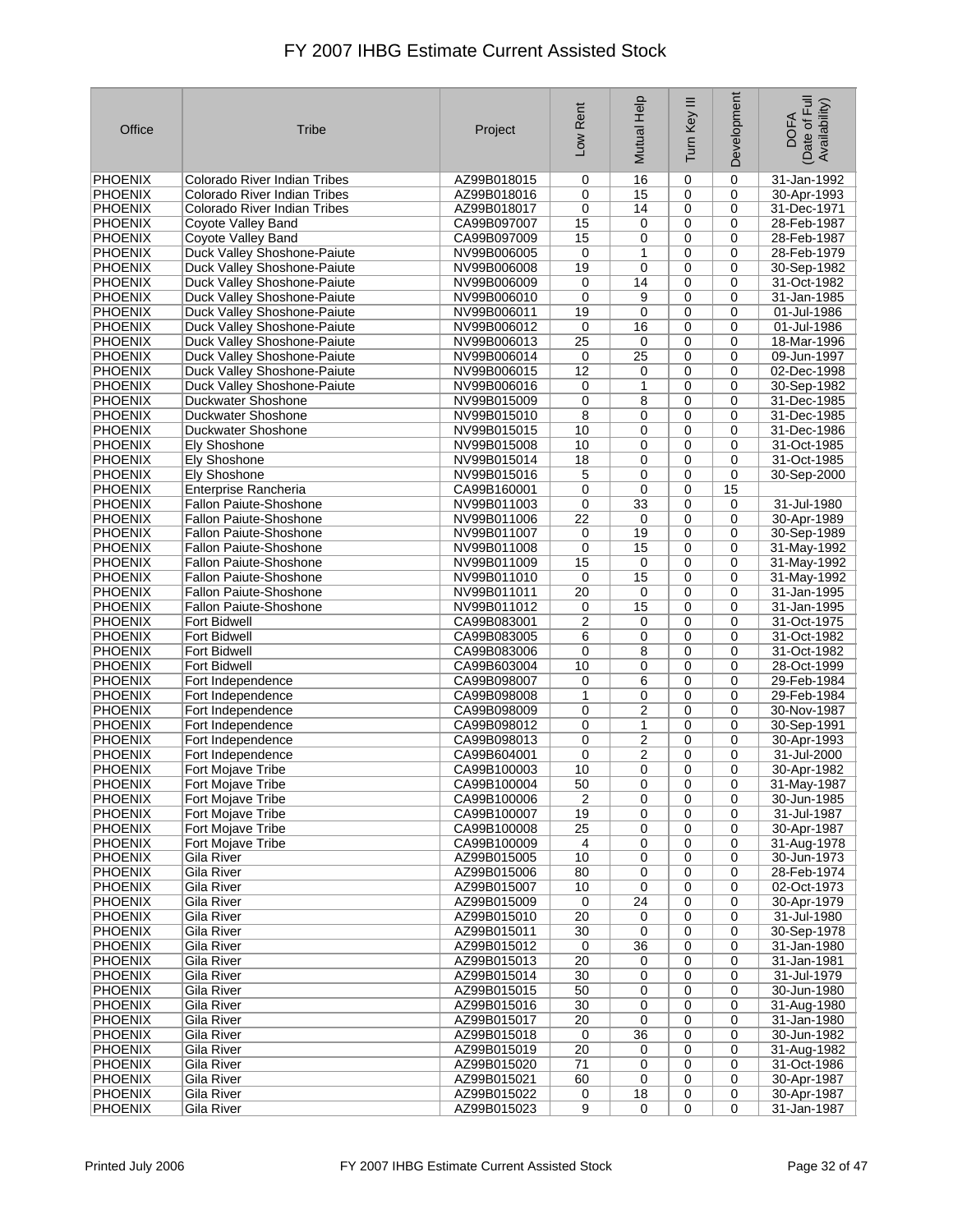| Office                    | Tribe                                 | Project                    | Low Rent        | Mutual Help     | Ξ<br>Turn Key  | Development | Date of Full<br>Availability)<br><b>DOFA</b> |
|---------------------------|---------------------------------------|----------------------------|-----------------|-----------------|----------------|-------------|----------------------------------------------|
| <b>PHOENIX</b>            | Gila River                            | AZ99B015024                | 64              | 0               | 0              | 0           | 31-Dec-1987                                  |
| <b>PHOENIX</b>            | Gila River                            | AZ99B015025                | 0               | 19              | 0              | 0           | 30-Jun-1988                                  |
| <b>PHOENIX</b>            | Gila River                            | AZ99B015026                | 0               | 5               | $\mathbf 0$    | $\mathbf 0$ | 31-Oct-1986                                  |
| <b>PHOENIX</b>            | Gila River                            | AZ99B015027                | 0               | 6               | $\mathbf 0$    | 0           | 31-Oct-1986                                  |
| <b>PHOENIX</b>            | Gila River                            | AZ99B015028                | 0               | 42              | $\mathbf 0$    | 0           | 30-Jun-1988                                  |
| PHOENIX                   | Gila River                            | AZ99B015029                | 0               | 36              | $\mathbf 0$    | 0           | 31-May-1988                                  |
| <b>PHOENIX</b>            | <b>Gila River</b>                     | AZ99B015030                | 38              | 0               | $\mathbf 0$    | 0           | 31-Mar-1988                                  |
| <b>PHOENIX</b>            | Gila River                            | AZ99B015031                | 0               | $\overline{27}$ | $\mathbf 0$    | 0           | 30-Sep-1992                                  |
| <b>PHOENIX</b>            | Gila River                            | AZ99B015032                | 20              | 0               | $\mathbf 0$    | $\mathbf 0$ | 31-Jul-1993                                  |
| <b>PHOENIX</b>            | Gila River                            | AZ99B015033                | 94              | 0               | $\mathbf 0$    | $\mathbf 0$ | 31-Jan-1991                                  |
| <b>PHOENIX</b>            | Gila River                            | AZ99B015034                | 10              | 0               | $\mathbf 0$    | $\mathbf 0$ | 31-Jul-1993                                  |
| <b>PHOENIX</b>            | Grindstone Rancheria                  | CA99B083001                | 0               | 1               | $\mathbf 0$    | 0           | 31-Oct-1975                                  |
| PHOENIX                   | Grindstone Rancheria                  | CA99B083009                | 12              | 0               | 0              | 0           | 30-Jun-1995                                  |
| <b>PHOENIX</b>            | Grindstone Rancheria                  | CA99B083013                | 16              | 0               | $\mathbf 0$    | 0           | 31-Mar-1997                                  |
| PHOENIX                   | Grindstone Rancheria                  | CA99B083015                | 3               | 0               | 0              | 0           | 31-Mar-1997                                  |
| <b>PHOENIX</b>            | Guidiville Rancheria                  | CA99B130026                | 19              | 0               | $\mathbf 0$    | 1           | 01-Jan-2001                                  |
| <b>PHOENIX</b>            | Hoopa Valley                          | CA99B090002                | 30              | 0               | $\mathbf 0$    | 0           | 31-May-1980                                  |
| PHOENIX                   | Hoopa Valley                          | CA99B090004                | 0               | 39              | $\mathbf 0$    | $\mathbf 0$ | 31-Oct-1985                                  |
| <b>PHOENIX</b>            | Hoopa Valley                          | CA99B090005                | 0               | 10              | $\mathbf 0$    | 0           | 31-Oct-1987                                  |
| PHOENIX                   | <b>Hoopa Valley</b>                   | CA99B090008                | 0               | 28              | 0              | 0           | 31-May-1992                                  |
| <b>PHOENIX</b>            | <b>Hoopa Valley</b>                   | CA99B090009                | 0               | 17              | $\mathbf 0$    | 0           | 28-Feb-1993                                  |
| <b>PHOENIX</b>            | <b>Hoopa Valley</b>                   | CA99B090010                | 0               | 40              | $\mathbf 0$    | $\mathbf 0$ | 30-Sep-1994                                  |
| <b>PHOENIX</b>            | Hoopa Valley                          | CA99B090011                | $\mathbf 0$     | 29              | $\mathbf 0$    | 0           | 01-Apr-1998                                  |
| <b>PHOENIX</b>            | Hoopa Valley                          | CA99B090012                | 21              | 0               | $\mathbf 0$    | 0           | 30-Sep-1997                                  |
| PHOENIX                   | <b>Hoopa Valley</b>                   | CA99B090013                | 0               | $\overline{20}$ | $\mathbf 0$    | 0           | 30-Sep-1997                                  |
| <b>PHOENIX</b>            | Hopi                                  | AZ99B027007                | 0               | 63              | 0              | 0           | 31-Aug-1980                                  |
| PHOENIX                   | Hopi                                  | AZ99B027011                | 0               | 124             | 0              | 0           | 30-Sep-1984                                  |
| <b>PHOENIX</b>            | Hopi                                  | AZ99B027015                | 0               | 35              | $\mathbf 0$    | 0           | 30-Nov-1991                                  |
| <b>PHOENIX</b>            | Hopi                                  | AZ99B027016                | 20              | 0               | $\mathbf 0$    | $\mathbf 0$ | 31-Mar-1993                                  |
| <b>PHOENIX</b>            | Hopi                                  | AZ99B027017                | $\mathbf 0$     | 16              | $\mathbf 0$    | 0           | 31-Mar-1997                                  |
| <b>PHOENIX</b>            | Hopi                                  | AZ99B027018                | 13              | 0               | $\mathbf 0$    | 0           | 31-Dec-1997                                  |
| PHOENIX                   | <b>Hopland Rancheria</b>              | CA99B130008                | 10              | 0               | $\mathbf 0$    | 0           | 31-Mar-1988                                  |
| <b>PHOENIX</b>            | <b>Hopland Rancheria</b>              | CA99B130010                | 10              | 0               | 0              | 0           | 29-Feb-1988                                  |
| <b>PHOENIX</b>            | Hualapai                              | AZ99B017002                | 0               | $\overline{4}$  | 0              | 0           | 30-Sep-1973                                  |
| <b>PHOENIX</b>            | Hualapai                              | AZ99B017003                | $\mathbf 0$     | 40              | $\mathbf 0$    | 0           | 31-Mar-1981                                  |
| <b>PHOENIX</b>            | Hualapai                              | AZ99B017004                | 30              | 0               | 0              | $\mathbf 0$ | 31-Jul-1981                                  |
| PHOENIX                   | Hualapai                              | AZ99B017007                | 20              | 0               | 0              | 0           | 30-Apr-1987                                  |
| PHOENIX                   | Hualapai                              | AZ99B017008                | 10              | 0               | 0              | 0           | 31-Mar-1988                                  |
| <b>PHOENIX</b>            | Hualapai                              | AZ99B017009                | 0               | 15              | 0              | 0           | 31-Mar-1988                                  |
| <b>PHOENIX</b>            | Hualapai                              | AZ99B017010                | 20              | 0               | 0              | 0           | 31-Jul-1989                                  |
| <b>PHOENIX</b>            | Hualapai                              | AZ99B017011                | 0               | 10              | 0              | 0           | 31-Oct-1991                                  |
| <b>PHOENIX</b>            | Hualapai                              | AZ99B017012                | $\overline{25}$ | 0               | 0              | 0           | 30-Aug-1991                                  |
| <b>PHOENIX</b>            | Hualapai                              | AZ99B017013<br>AZ99B017014 | 30              | 0               | 0              | 0           | 30-Sep-1994                                  |
| <b>PHOENIX</b>            | Hualapai                              | NM99B081008                | 0               | 28              | 0              | 0           | 31-Dec-1995<br>30-Nov-1998                   |
| <b>PHOENIX</b><br>PHOENIX | Isleta Pueblo<br><b>Isleta Pueblo</b> | NM99B081009                | 3<br>25         | 23<br>0         | 0<br>0         | 0<br>0      | 30-Nov-1998                                  |
| PHOENIX                   | Isleta Pueblo                         | NM99B081010                | 2               | 0               | 0              | 0           | 30-Nov-1998                                  |
| <b>PHOENIX</b>            | Isleta Pueblo                         | NM99B081011                | 0               | 2               | 0              | 0           | 30-Nov-1998                                  |
| <b>PHOENIX</b>            | Jemez Pueblo                          | NM99B080002                | 0               | 41              | 0              | 0           | 31-Oct-1980                                  |
| PHOENIX                   | Jemez Pueblo                          | NM99B080003                | 0               | 23              | 0              | 0           | 31-Oct-1996                                  |
| <b>PHOENIX</b>            | Jemez Pueblo                          | NM99B080004                | 0               | 2               | 0              | 0           | 31-Dec-1998                                  |
| PHOENIX                   | Jicarilla Reservation                 | NM99B014001                | 22              | 0               | 0              | 0           | 31-Jul-1966                                  |
| PHOENIX                   | Jicarilla Reservation                 | NM99B014008                | 29              | 0               | 0              | 0           | 30-Sep-1981                                  |
| <b>PHOENIX</b>            | Jicarilla Reservation                 | NM99B014009                | 55              | 0               | 0              | 0           | 30-Nov-1981                                  |
| PHOENIX                   | Jicarilla Reservation                 | NM99B014010                | 0               | 25              | 0              | 0           | 30-Sep-1987                                  |
| PHOENIX                   | Jicarilla Reservation                 | NM99B014011                | 0               | 34              | 0              | 0           | 31-Dec-1987                                  |
| PHOENIX                   | Jicarilla Reservation                 | NM99B014012                | 0               | 8               | 0              | 0           | 30-Nov-1986                                  |
| PHOENIX                   | Jicarilla Reservation                 | NM99B014013                | 0               | 14              | 0              | 0           | 31-May-1991                                  |
| PHOENIX                   | Jicarilla Reservation                 | NM99B014014                | 0               | 19              | 0              | 0           | 30-Nov-1981                                  |
| <b>PHOENIX</b>            | Jicarilla Reservation                 | NM99B014015                | 32              | 0               | 0              | 0           | 31-Oct-1996                                  |
| PHOENIX                   | Kaibab Band of Paiute                 | AZ99B024002                | 0               | 13              | 0              | 0           | 30-Sep-1980                                  |
| PHOENIX                   | Kaibab Band of Paiute                 | AZ99B024003                | 13              | 0               | 0              | 0           | 30-Sep-1982                                  |
| <b>PHOENIX</b>            | Kaibab Band of Paiute                 | AZ99B024004                | 8               | 0               | 0              | $\pmb{0}$   | 31-Jan-1987                                  |
| <b>PHOENIX</b>            | Kaibab Band of Paiute                 | AZ99B024005                | $\mathbf 0$     | 5               | $\overline{0}$ | 0           | 31-Jan-1987                                  |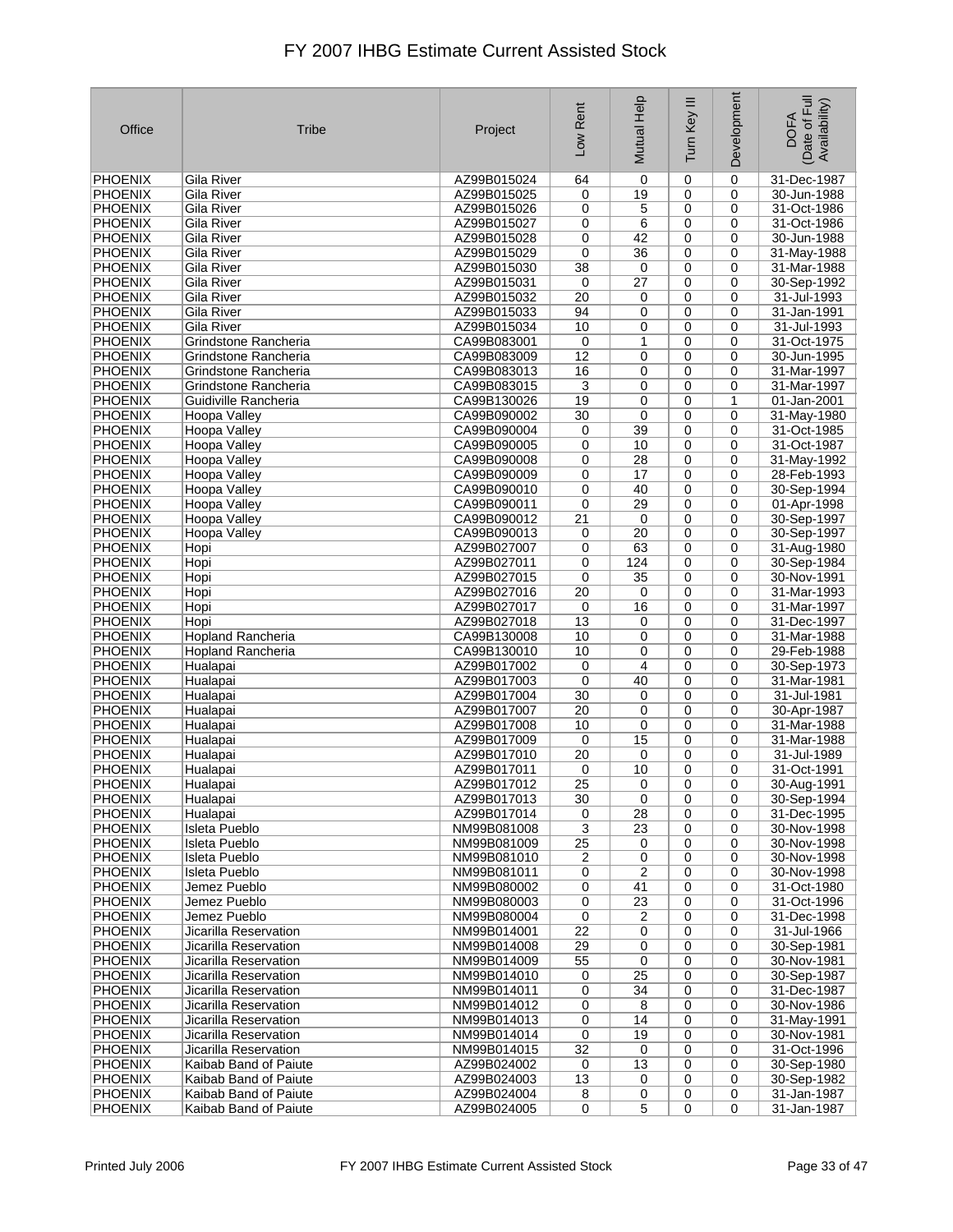| Office                           | Tribe                            | Project                    | Low Rent        | Mutual Help         | Ξ<br>Turn Key  | Development      | Date of Full<br>Availability)<br><b>DOFA</b> |
|----------------------------------|----------------------------------|----------------------------|-----------------|---------------------|----------------|------------------|----------------------------------------------|
| <b>PHOENIX</b>                   | Kaibab Band of Paiute            | AZ99B024006                | 4               | 0                   | $\mathbf 0$    | $\mathbf 0$      | 31-Dec-1986                                  |
| <b>PHOENIX</b>                   | Kaibab Band of Paiute            | AZ99B024007                | $\mathbf 0$     | 5                   | 0              | $\mathbf 0$      | 31-Jan-1992                                  |
| <b>PHOENIX</b>                   | Kaibab Band of Paiute            | AZ99B024008                | 13              | 0                   | 0              | 0                | 30-Sep-1997                                  |
| <b>PHOENIX</b>                   | Kaibab Band of Paiute            | AZ99B024009                | 0               | $\overline{2}$      | $\mathbf 0$    | 0                | 31-Aug-1970                                  |
| <b>PHOENIX</b>                   | Karuk                            | CA99B134003                | 63              | 0                   | 0              | 0                | 31-May-1992                                  |
| <b>PHOENIX</b>                   | Karuk                            | CA99B134004                | 17              | 0                   | 0              | 0                | 31-May-1993                                  |
| <b>PHOENIX</b>                   | Karuk                            | CA99B134005                | 15              | 0                   | 0              | 0                | 31-Mar-1997                                  |
| <b>PHOENIX</b>                   | Karuk                            | CA99B134006                | 0               | 5                   | 0              | 0                | 31-Mar-1997                                  |
| <b>PHOENIX</b>                   | Karuk                            | CA99B134007                | 0               | 16                  | 0              | $\mathbf 0$      | 31-May-2001                                  |
| <b>PHOENIX</b>                   | Karuk                            | CA99B134008                | 16              | 0                   | 0              | $\mathbf 0$      | 30-Sep-2003                                  |
| <b>PHOENIX</b>                   | Karuk                            | CA99B134009                | 20              | 0                   | 0              | $\mathbf 0$      | 31-May-2001                                  |
| <b>PHOENIX</b>                   | Karuk                            | CA99B134010                | 10              | 0                   | 0              | 0                | 01-Aug-2004                                  |
| PHOENIX                          | Karuk                            | CA99B134010                | 14              | 0                   | 0              | $\mathbf 0$      | 01-Sep-2005                                  |
| <b>PHOENIX</b>                   | La Jolla Band                    | CA99B080021                | 0               | 8                   | 0              | 0                | 30-Sep-1981                                  |
| <b>PHOENIX</b>                   | La Jolla Band                    | CA99B080027                | 0               | 24                  | 0              | 0                | 29-Feb-1988                                  |
| <b>PHOENIX</b>                   | La Jolla Band                    | CA99B080057                | $\overline{c}$  | 0                   | 0              | $\mathbf 0$      | 31-Oct-1995                                  |
| <b>PHOENIX</b>                   | La Jolla Band                    | CA99B080062                | 0               | 11                  | 0              | 0                | 31-Oct-1995                                  |
| <b>PHOENIX</b>                   | La Jolla Band                    | CA99B080071                | $\mathbf 0$     | 0                   | 0              | 12               |                                              |
|                                  |                                  |                            |                 | 0                   | 0              | 0                |                                              |
| <b>PHOENIX</b>                   | Laguna Pueblo                    | NM99B012001<br>NM99B012002 | 10              |                     |                |                  | 28-Feb-1967                                  |
| <b>PHOENIX</b><br><b>PHOENIX</b> | Laguna Pueblo                    |                            | 29              | 0<br>$\overline{2}$ | 0              | 0<br>$\mathbf 0$ | 28-Feb-1967                                  |
|                                  | Laguna Pueblo                    | NM99B012006                | 0               |                     | 0              |                  | 31-Mar-1979                                  |
| <b>PHOENIX</b>                   | Laguna Pueblo                    | NM99B012008                | 0               | 35                  | 0              | $\mathbf 0$      | 30-Nov-1997                                  |
| <b>PHOENIX</b>                   | Laguna Pueblo                    | NM99B012009                | 10              | 0                   | 0              | $\mathbf 0$      | 31-Dec-2004                                  |
| <b>PHOENIX</b>                   | Laguna Pueblo                    | NM99B012010                | 0               | 4                   | 0              | 0                | 30-Sep-1999                                  |
| <b>PHOENIX</b>                   | Laguna Pueblo                    | NM99B012011                | 30              | 0                   | 0              | 0                | 31-Dec-2004                                  |
| <b>PHOENIX</b>                   | Laytonville Rancheria            | CA99B130001                | 31              | 0                   | 0              | 0                | 31-Jul-1985                                  |
| <b>PHOENIX</b>                   | Laytonville Rancheria            | CA99B130025                | 0               | 2                   | 0              | 0                | 31-Jul-1985                                  |
| <b>PHOENIX</b>                   | Lone Pine Paiute-Shoshone        | CA99B098003                | 36              | 0                   | 0              | 0                | 30-Sep-1997                                  |
| <b>PHOENIX</b>                   | Lone Pine Paiute-Shoshone        | CA99B098004                | 5               | 0                   | 0              | $\mathbf 0$      | 31-Mar-1982                                  |
| <b>PHOENIX</b>                   | Lone Pine Paiute-Shoshone        | CA99B098005                | 3               | 0                   | 0              | $\mathbf 0$      | 31-Mar-1979                                  |
| <b>PHOENIX</b>                   | Lone Pine Paiute-Shoshone        | CA99B098007                | 0               | 1                   | 0              | 0                | 29-Feb-1984                                  |
| PHOENIX                          | Lone Pine Paiute-Shoshone        | CA99B098010                | 2               | 0                   | 0              | 0                | 30-Nov-1987                                  |
| <b>PHOENIX</b>                   | Lone Pine Paiute-Shoshone        | CA99B098012                | 0               | 2                   | 0              | 0                | 30-Sep-1991                                  |
| <b>PHOENIX</b>                   | Lone Pine Paiute-Shoshone        | CA99B098013                | 0               | 1                   | 0              | 0                | 30-Apr-1993                                  |
| <b>PHOENIX</b>                   | Lone Pine Paiute-Shoshone        | CA99B098017                | $\mathbf 0$     | 1                   | $\mathbf 0$    | 0                | 30-Nov-1987                                  |
| <b>PHOENIX</b>                   | Manchester Point Arena Rancheria | CA99B130004                | 29              | 0                   | 0              | 0                | 29-Feb-1988                                  |
| <b>PHOENIX</b>                   | Manchester Point Arena Rancheria | CA99B130006                | 0               | 5                   | 0              | 0                | 29-Feb-1988                                  |
| PHOENIX                          | Manchester Point Arena Rancheria | CA99B130016                | 9               | 0                   | 0              | 0                | 30-Jun-1992                                  |
| <b>PHOENIX</b>                   | Mesa Grande Band                 | CA99B148001                | 14              | 0                   | 0              | 0                | 01-Mar-1996                                  |
| <b>PHOENIX</b>                   | Mesa Grande Band                 | CA99B148002                | 8               | 0                   | 0              | $\mathbf 0$      | 31-Aug-1999                                  |
| <b>PHOENIX</b>                   | <b>Mescalero Reservation</b>     | NM99B013001                | 54              | 0                   | $\mathbf 0$    | 0                | 31-Mar-1966                                  |
| PHOENIX                          | <b>Mescalero Reservation</b>     | NM99B013003                | $\overline{36}$ | 0                   | $\pmb{0}$      | 0                | 31-Mar-1977                                  |
| <b>PHOENIX</b>                   | <b>Mescalero Reservation</b>     | NM99B013004                | 55              | 0                   | 0              | 0                | 31-Mar-1979                                  |
| <b>PHOENIX</b>                   | <b>Mescalero Reservation</b>     | NM99B013005                | 13              | 0                   | 0              | 0                | 30-Apr-1979                                  |
| <b>PHOENIX</b>                   | <b>Mescalero Reservation</b>     | NM99B013006                | 12              | 0                   | 0              | 0                | 30-Sep-1980                                  |
| PHOENIX                          | <b>Mescalero Reservation</b>     | NM99B013007                | 26              | 0                   | 0              | 0                | 30-Nov-1981                                  |
| PHOENIX                          | <b>Mescalero Reservation</b>     | NM99B013008                | 25              | 0                   | 0              | 0                | 31-Mar-1984                                  |
| <b>PHOENIX</b>                   | <b>Mescalero Reservation</b>     | NM99B013010                | 0               | 11                  | $\mathbf 0$    | 0                | 31-May-1988                                  |
| <b>PHOENIX</b>                   | <b>Mescalero Reservation</b>     | NM99B013011                | 25              | 0                   | 0              | 0                | 31-May-1988                                  |
| PHOENIX                          | <b>Mescalero Reservation</b>     | NM99B013012                | 25              | 0                   | $\mathbf 0$    | 0                | 31-May-1988                                  |
| <b>PHOENIX</b>                   | <b>Mescalero Reservation</b>     | NM99B013013                | 0               | 10                  | 0              | $\pmb{0}$        | 31-Dec-1992                                  |
| PHOENIX                          | <b>Mescalero Reservation</b>     | NM99B013014                | 40              | 0                   | 0              | 0                | 31-May-1993                                  |
| PHOENIX                          | <b>Mescalero Reservation</b>     | NM99B013016                | 0               | 32                  | $\mathbf 0$    | 0                | 30-Sep-1999                                  |
| <b>PHOENIX</b>                   | Moapa Band of Paiute             | NV99B014003                | 0               | 5                   | 0              | 0                | 30-Sep-1978                                  |
| <b>PHOENIX</b>                   | Moapa Band of Paiute             | NV99B014004                | 39              | 0                   | $\mathbf 0$    | 0                | 31-May-1982                                  |
| <b>PHOENIX</b>                   | Mooretown Rancheria              | CA99B130019                | 20              | 0                   | 0              | 0                | 31-Aug-1996                                  |
| PHOENIX                          | Mooretown Rancheria              | CA99B130020                | 0               | 8                   | 0              | 0                | 31-Aug-1996                                  |
| <b>PHOENIX</b>                   | Mooretown Rancheria              | CA99B130022                | 20              | 0                   | 0              | 0                | 31-Aug-1996                                  |
| PHOENIX                          | Morongo Band of Cahuilla         | CA99B080014                | 0               | 25                  | $\mathbf 0$    | 0                | 29-Feb-1980                                  |
| PHOENIX                          | Morongo Band of Cahuilla         | CA99B080022                | 0               | 18                  | $\mathbf 0$    | 0                | 30-Jun-1987                                  |
| <b>PHOENIX</b>                   | Morongo Band of Cahuilla         | CA99B080043                | 0               | 30                  | $\mathbf 0$    | 0                | 30-Apr-1989                                  |
| PHOENIX                          | Morongo Band of Cahuilla         | CA99B080050                | 0               | 18                  | 0              | 0                | 30-Jun-1992                                  |
| PHOENIX                          | Morongo Band of Cahuilla         | CA99B080061                | $\pmb{0}$       | 0                   | 0              | 2                | 07-May-1996                                  |
| PHOENIX                          | Morongo Band of Cahuilla         | CA99B080064                | $\overline{0}$  | 0                   | $\overline{0}$ | $\overline{4}$   |                                              |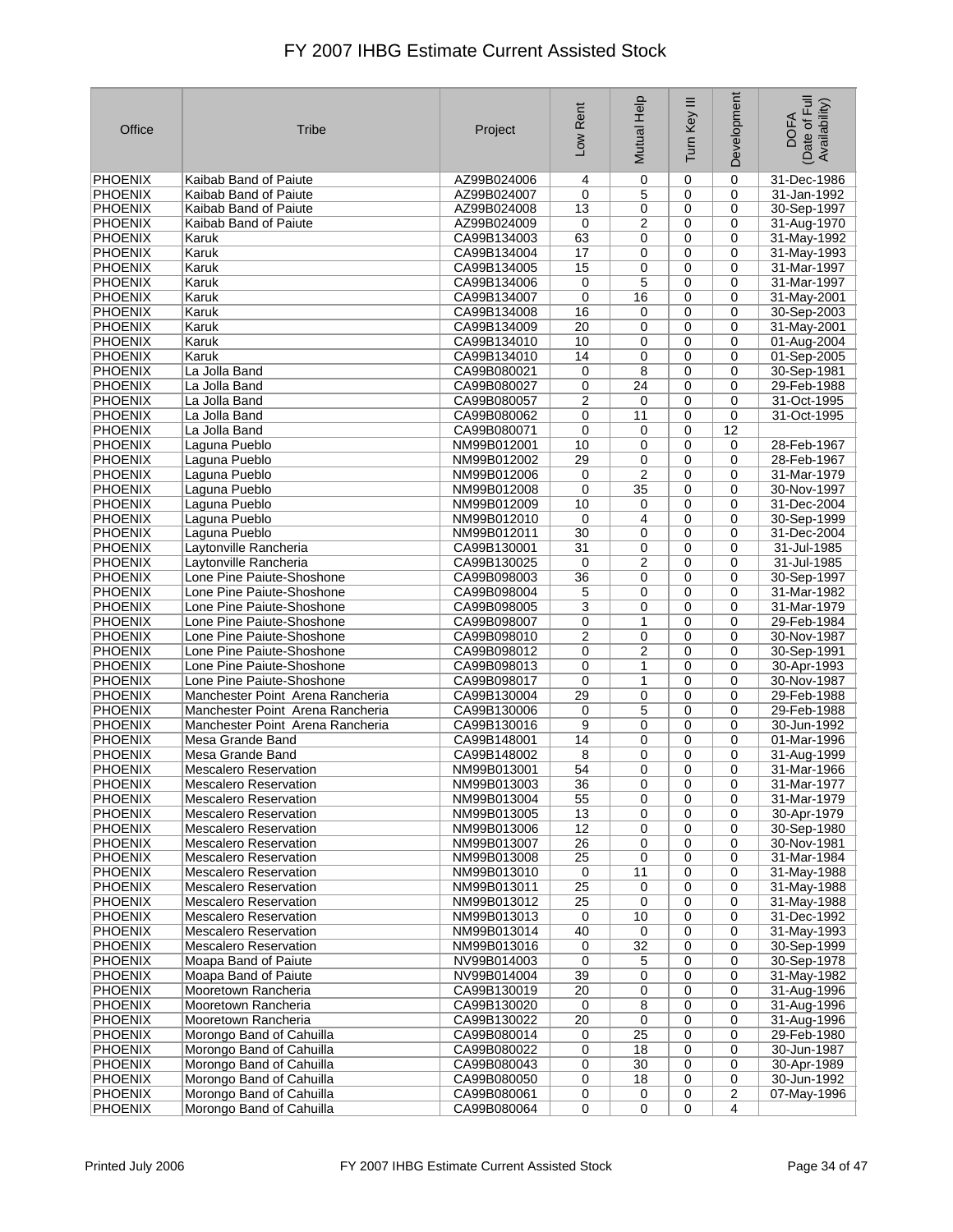| Office                           | <b>Tribe</b>                   | Project                    | Low Rent       | Mutual Help | Ξ<br>Turn Key | Development | Date of Full<br>Availability)<br><b>DOFA</b> |
|----------------------------------|--------------------------------|----------------------------|----------------|-------------|---------------|-------------|----------------------------------------------|
| <b>PHOENIX</b>                   | Nambe Pueblo                   | NM99B040011                | 0              | 34          | 0             | $\mathbf 0$ | 30-Sep-1980                                  |
| PHOENIX                          | Nambe Pueblo                   | NM99B040013                | 0              | 13          | 0             | $\mathbf 0$ | 30-Sep-1980                                  |
| <b>PHOENIX</b>                   | Nambe Pueblo                   | NM99B040017                | 0              | 15          | $\mathbf 0$   | 0           | 30-Apr-1984                                  |
| <b>PHOENIX</b>                   | Nambe Pueblo                   | NM99B040018                | 0              | 5           | 0             | 0           | 31-Jul-1987                                  |
| <b>PHOENIX</b>                   | Nambe Pueblo                   | NM99B040023                | 0              | 5           | 0             | 0           | 30-Apr-1989                                  |
| <b>PHOENIX</b>                   | Nambe Pueblo                   | NM99B040024                | 0              | 22          | 0             | 0           | 31-Oct-1988                                  |
| <b>PHOENIX</b>                   | Nambe Pueblo                   | NM99B040027                | 0              | 14          | 0             | 0           | 28-Feb-1995                                  |
| <b>PHOENIX</b>                   | Nambe Pueblo                   | NM99B040030                | 20             | 0           | 0             | 0           | 31-Jul-1999                                  |
| <b>PHOENIX</b>                   | Navajo Nation                  | AZ99B012001                | 60             | 0           | 0             | $\mathbf 0$ | 31-Dec-1968                                  |
| <b>PHOENIX</b>                   | Navajo Nation                  | AZ99B012002                | 50             | 0           | 0             | 0           | 30-Apr-1968                                  |
| <b>PHOENIX</b>                   | Navajo Nation                  | AZ99B012003                | 110<br>40      | 0           | 0             | 0           | 30-Apr-1968                                  |
| <b>PHOENIX</b><br><b>PHOENIX</b> | Navajo Nation<br>Navajo Nation | AZ99B012004<br>AZ99B012005 | 50             | 0<br>0      | 0<br>0        | 0<br>0      | 30-Nov-1967<br>31-Jan-1967                   |
| <b>PHOENIX</b>                   | Navajo Nation                  | AZ99B012012                | 50             | 0           | 0             | 0           | 31-Jan-1971                                  |
| <b>PHOENIX</b>                   | Navajo Nation                  | AZ99B012017                | 0              | 2           | 0             | 0           | 31-Jul-1976                                  |
| <b>PHOENIX</b>                   | Navajo Nation                  | AZ99B012032                | 0              | 1           | 0             | 0           | 30-May-1974                                  |
| <b>PHOENIX</b>                   | Navajo Nation                  | AZ99B012038                | 10             | 0           | 0             | 0           | 30-Dec-1974                                  |
| <b>PHOENIX</b>                   | Navajo Nation                  | AZ99B012039                | 10             | 0           | 0             | 0           | 31-Dec-1975                                  |
| <b>PHOENIX</b>                   | Navajo Nation                  | AZ99B012040                | 10             | 0           | 0             | 0           | 30-Jun-1976                                  |
| <b>PHOENIX</b>                   | Navajo Nation                  | AZ99B012042                | 0              | 34          | 0             | 0           | 30-Apr-1979                                  |
| <b>PHOENIX</b>                   | Navajo Nation                  | AZ99B012043                | 45             | 0           | 0             | 0           | 30-Apr-1979                                  |
| <b>PHOENIX</b>                   | Navajo Nation                  | AZ99B012044                | 0              | 17          | 0             | 0           | 31-Aug-1979                                  |
| <b>PHOENIX</b>                   | Navajo Nation                  | AZ99B012045                | 0              | 15          | 0             | 0           | 31-Aug-1979                                  |
| <b>PHOENIX</b>                   | Navajo Nation                  | AZ99B012046                | 0              | 11          | 0             | 0           | 31-Dec-1978                                  |
| <b>PHOENIX</b>                   | Navajo Nation                  | AZ99B012047                | 0              | 6           | 0             | 0           | 31-May-1979                                  |
| <b>PHOENIX</b>                   | Navajo Nation                  | AZ99B012048                | 10             | 0           | 0             | 0           | 31-Oct-1978                                  |
| <b>PHOENIX</b>                   | Navajo Nation                  | AZ99B012050                | 40             | 0           | 0             | 0           | 31-Aug-1983                                  |
| <b>PHOENIX</b>                   | Navajo Nation                  | AZ99B012051                | 0              | 69          | 0             | 0           | 31-Dec-1981                                  |
| <b>PHOENIX</b>                   | Navajo Nation                  | AZ99B012057                | 150            | 0           | 0             | 0           | 30-Apr-1987                                  |
| <b>PHOENIX</b>                   | Navajo Nation                  | AZ99B012058                | 37             | 0           | 0             | 0           | 31-May-1983                                  |
| <b>PHOENIX</b>                   | Navajo Nation                  | AZ99B012059                | 30             | 0           | 0             | 0           | 31-Dec-1982                                  |
| <b>PHOENIX</b>                   | Navajo Nation                  | AZ99B012060                | 10             | 0           | 0             | 0           | 30-Nov-1982                                  |
| <b>PHOENIX</b>                   | Navajo Nation                  | AZ99B012061                | 6              | 0           | 0             | 0           | 31-Aug-1982                                  |
| <b>PHOENIX</b>                   | Navajo Nation                  | AZ99B012062                | 130            | 0           | 0             | 0           | 30-Nov-1983                                  |
| <b>PHOENIX</b>                   | Navajo Nation                  | AZ99B012063                | 88             | 0           | 0             | 0           | 31-Mar-1984                                  |
| <b>PHOENIX</b>                   | Navajo Nation                  | AZ99B012066                | 0              | 20          | 0             | 0           | 31-Jul-1983                                  |
| <b>PHOENIX</b><br><b>PHOENIX</b> | Navajo Nation<br>Navajo Nation | AZ99B012067<br>AZ99B012070 | 65             | 0<br>20     | 0<br>0        | 0<br>0      | 30-Nov-1982<br>30-Sep-1982                   |
| <b>PHOENIX</b>                   | Navajo Nation                  | AZ99B012073                | 0<br>15        | 0           | 0             | 0           | 31-Oct-1983                                  |
| <b>PHOENIX</b>                   | Navajo Nation                  | AZ99B012082                | 50             | 0           | 0             | 0           | 30-Sep-1986                                  |
| <b>PHOENIX</b>                   | Navajo Nation                  | AZ99B012083                | 70             | 0           | 0             | 0           | 31-Aug-1985                                  |
| PHOENIX                          | Navajo Nation                  | AZ99B012084                | 0              | 64          | 0             | 0           | 31-May-1985                                  |
| <b>PHOENIX</b>                   | Navajo Nation                  | AZ99B012085                | 50             | 0           | 0             | 0           | 31-Aug-1986                                  |
| <b>PHOENIX</b>                   | Navajo Nation                  | AZ99B012086                | 50             | 0           | 0             | 0           | 31-Aug-1986                                  |
| <b>PHOENIX</b>                   | Navajo Nation                  | AZ99B012087                | 50             | 0           | 0             | 0           | 30-Sep-1986                                  |
| PHOENIX                          | Navajo Nation                  | AZ99B012088                | 0              | 66          | 0             | 0           | 30-Sep-1985                                  |
| PHOENIX                          | Navajo Nation                  | AZ99B012089                | 0              | 42          | 0             | 0           | 31-May-1985                                  |
| <b>PHOENIX</b>                   | Navajo Nation                  | AZ99B012090                | 0              | 55          | 0             | 0           | 31-Oct-1987                                  |
| <b>PHOENIX</b>                   | Navajo Nation                  | AZ99B012091                | 0              | 38          | 0             | 0           | 31-Mar-1986                                  |
| PHOENIX                          | Navajo Nation                  | AZ99B012093                | 40             | 0           | 0             | 0           | 31-Aug-1985                                  |
| <b>PHOENIX</b>                   | Navajo Nation                  | AZ99B012094                | 0              | 35          | $\pmb{0}$     | 0           | 30-Nov-1987                                  |
| PHOENIX                          | Navajo Nation                  | AZ99B012095                | 0              | 33          | 0             | 0           | 30-Jun-1987                                  |
| PHOENIX                          | Navajo Nation                  | AZ99B012096                | 0              | 37          | 0             | 0           | 31-Oct-1987                                  |
| <b>PHOENIX</b>                   | Navajo Nation                  | AZ99B012097                | 0              | 22          | 0             | 0           | 31-Dec-1987                                  |
| PHOENIX                          | Navajo Nation                  | AZ99B012098                | 33             | 0           | 0             | 0           | 31-Oct-1987                                  |
| <b>PHOENIX</b>                   | Navajo Nation                  | AZ99B012099                | 0              | 25          | 0             | 0           | 31-May-1988                                  |
| PHOENIX<br>PHOENIX               | Navajo Nation<br>Navajo Nation | AZ99B012100<br>AZ99B012101 | 0<br>0         | 25<br>30    | 0<br>0        | 0<br>0      | 29-Feb-1988                                  |
| PHOENIX                          | Navajo Nation                  | AZ99B012102                | 0              | 18          | 0             | 0           | 30-Jun-1988<br>31-Dec-1987                   |
| PHOENIX                          | Navajo Nation                  | AZ99B012103                | 65             | 0           | 0             | 0           | 31-May-1991                                  |
| <b>PHOENIX</b>                   | Navajo Nation                  | AZ99B012104                | 0              | 20          | 0             | 0           | 30-Sep-1990                                  |
| PHOENIX                          | Navajo Nation                  | AZ99B012105                | 0              | 20          | 0             | 0           | 30-Sep-1990                                  |
| <b>PHOENIX</b>                   | Navajo Nation                  | AZ99B012106                | 0              | 60          | 0             | 0           | 31-Dec-1990                                  |
| PHOENIX                          | Navajo Nation                  | AZ99B012107                | $\overline{0}$ | 26          | 0             | $\mathbf 0$ | 31-May-1991                                  |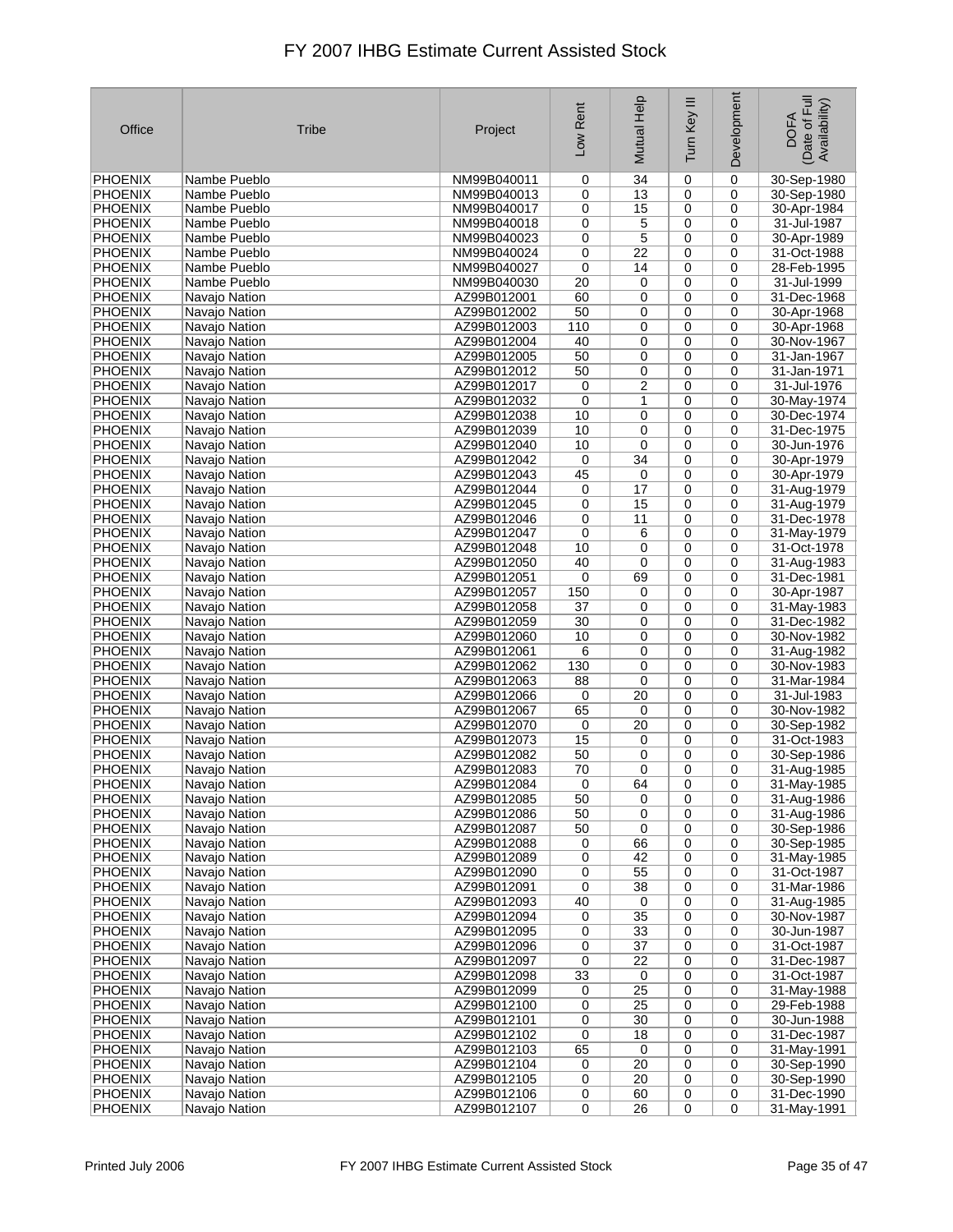| Office                           | <b>Tribe</b>                   | Project                    | Low Rent        | Mutual Help | Ξ<br>Turn Key | Development | Date of Full<br>Availability)<br><b>DOFA</b> |
|----------------------------------|--------------------------------|----------------------------|-----------------|-------------|---------------|-------------|----------------------------------------------|
| <b>PHOENIX</b>                   | Navajo Nation                  | AZ99B012108                | 0               | 60          | $\mathbf 0$   | 0           | 31-May-1991                                  |
| <b>PHOENIX</b>                   | Navajo Nation                  | AZ99B012109                | 0               | 30          | $\mathbf 0$   | $\mathbf 0$ | 30-Sep-1990                                  |
| <b>PHOENIX</b>                   | Navajo Nation                  | AZ99B012110                | 0               | 15          | 0             | 0           | 30-Sep-1990                                  |
| <b>PHOENIX</b>                   | Navajo Nation                  | AZ99B012111                | 0               | 45          | 0             | 0           | 30-Sep-1990                                  |
| <b>PHOENIX</b>                   | Navajo Nation                  | AZ99B012112                | 0               | 25          | 0             | 0           | 31-May-1992                                  |
| PHOENIX                          | Navajo Nation                  | AZ99B012113                | 25              | 0           | 0             | 0           | 31-May-1992                                  |
| <b>PHOENIX</b>                   | Navajo Nation                  | AZ99B012114                | 0               | 49          | 0             | 0           | 30-Apr-1992                                  |
| <b>PHOENIX</b>                   | Navajo Nation                  | AZ99B012115                | 0               | 14          | 0             | 0           | 31-Mar-1992                                  |
| <b>PHOENIX</b>                   | Navajo Nation                  | AZ99B012116                | 0               | 20          | 0             | $\mathbf 0$ | 30-Nov-1991                                  |
| <b>PHOENIX</b>                   | Navajo Nation                  | AZ99B012117                | 0               | 20          | 0             | 0           | 31-Dec-1991                                  |
| <b>PHOENIX</b>                   | Navajo Nation                  | AZ99B012118                | 15              | $\mathbf 0$ | 0             | 0           | 30-Nov-1991                                  |
| <b>PHOENIX</b>                   | Navajo Nation                  | AZ99B012119                | 0               | 29          | 0             | 0           | 30-Nov-1992                                  |
| <b>PHOENIX</b>                   | Navajo Nation                  | AZ99B012120                | 0               | 35          | 0             | 0           | 30-Apr-1992                                  |
| <b>PHOENIX</b>                   | Navajo Nation                  | AZ99B012121                | 0               | 20          | 0             | 0           | 31-Mar-1992                                  |
| <b>PHOENIX</b>                   | Navajo Nation                  | AZ99B012122                | 10              | 0           | $\mathbf 0$   | 0           | 31-Mar-1992                                  |
| <b>PHOENIX</b>                   | Navajo Nation                  | AZ99B012123                | 0               | 15          | 0             | 0           | 31-Dec-1991                                  |
| <b>PHOENIX</b>                   | Navajo Nation                  | AZ99B012124                | 10              | 0           | 0             | 0           | 31-Dec-1991                                  |
| <b>PHOENIX</b>                   | Navajo Nation                  | AZ99B012125                | 0               | 26          | 0             | 0           | 30-Nov-1992                                  |
| <b>PHOENIX</b>                   | Navajo Nation                  | AZ99B012126                | 30              | 0           | 0             | 0           | 30-Nov-1992                                  |
| <b>PHOENIX</b>                   | Navajo Nation                  | AZ99B012127                | 0               | 21          | 0             | 0           | 31-Jul-1994                                  |
| <b>PHOENIX</b>                   | Navajo Nation                  | AZ99B012128                | 0               | 36          | 0             | 0           | 30-Apr-1994                                  |
| <b>PHOENIX</b>                   | Navajo Nation                  | AZ99B012129                | 0               | 18          | 0             | 0           | 31-Jul-1994                                  |
| <b>PHOENIX</b>                   | Navajo Nation                  | AZ99B012130                | 0               | 11          | 0             | 0           | 31-May-1995                                  |
| <b>PHOENIX</b>                   | Navajo Nation                  | AZ99B012131                | 0               | 8           | 0             | 0           | 31-Oct-1994                                  |
| <b>PHOENIX</b>                   | Navajo Nation                  | AZ99B012132                | 20              | 0           | 0             | 0           | 31-May-1995                                  |
| <b>PHOENIX</b>                   | Navajo Nation                  | AZ99B012133                | 20              | 0           | 0             | 0           | 31-Oct-1994                                  |
| <b>PHOENIX</b>                   | Navajo Nation                  | AZ99B012134                | 19              | 0           | 0             | 0           | 31-Jul-1994                                  |
| <b>PHOENIX</b>                   | Navajo Nation                  | AZ99B012135                | 19              | 0           | 0             | 0           | 31-Jul-1994                                  |
| <b>PHOENIX</b>                   | Navajo Nation                  | AZ99B012136                | 0               | 35          | 0             | 0           | 31-Mar-1995                                  |
| <b>PHOENIX</b>                   | Navajo Nation                  | AZ99B012137                | 0               | 24          | 0             | 0           | 31-Oct-1996                                  |
| <b>PHOENIX</b>                   | Navajo Nation                  | AZ99B012138                | 16              | 0           | 0             | 0           | 31-Oct-1996                                  |
| <b>PHOENIX</b>                   | Navajo Nation                  | AZ99B012139                | 0               | 25<br>12    | 0             | 0<br>0      | 31-Oct-1996                                  |
| <b>PHOENIX</b><br><b>PHOENIX</b> | Navajo Nation<br>Navajo Nation | AZ99B012140<br>AZ99B012141 | 0<br>0          | 10          | 0<br>0        | 0           | 30-Sep-1996<br>31-May-1997                   |
| <b>PHOENIX</b>                   | Navajo Nation                  | AZ99B012142                | 0               | 14          | 0             | 0           | 30-Nov-1998                                  |
| <b>PHOENIX</b>                   | Navajo Nation                  | AZ99B012143                | 0               | 18          | 0             | 0           | 31-Oct-1996                                  |
| <b>PHOENIX</b>                   | Navajo Nation                  | AZ99B012144                | 15              | 0           | 0             | 0           | 31-May-1997                                  |
| <b>PHOENIX</b>                   | Navajo Nation                  | AZ99B012145                | 6               | 0           | 0             | 0           | 30-Nov-1998                                  |
| <b>PHOENIX</b>                   | Navajo Nation                  | AZ99B012146                | 0               | 13          | 0             | 0           | 31-May-1997                                  |
| <b>PHOENIX</b>                   | Navajo Nation                  | AZ99B012147                | 15              | 0           | 0             | $\mathbf 0$ | 31-May-1997                                  |
| <b>PHOENIX</b>                   | Navajo Nation                  | AZ99B012148                | 0               | 58          | $\mathbf 0$   | 0           | 31-May-1998                                  |
| <b>PHOENIX</b>                   | Navajo Nation                  | AZ99B012149                | $\overline{20}$ | 0           | 0             | 0           | 31-May-1998                                  |
| <b>PHOENIX</b>                   | Navajo Nation                  | AZ99B012150                | 40              | 0           | 0             | 0           | 31-May-1998                                  |
| <b>PHOENIX</b>                   | Navajo Nation                  | AZ99B012151                | 40              | 0           | 0             | 0           | 30-Sep-1997                                  |
| <b>PHOENIX</b>                   | Navajo Nation                  | AZ99B012152                | 0               | 8           | 0             | 0           | 30-Apr-1999                                  |
| PHOENIX                          | Navajo Nation                  | AZ99B012153                | 0               | 25          | 0             | 0           | 31-Jan-1999                                  |
| PHOENIX                          | Navajo Nation                  | AZ99B012154                | 0               | 65          | 0             | 0           | 31-Mar-1999                                  |
| <b>PHOENIX</b>                   | Navajo Nation                  | AZ99B012155                | 0               | 20          | 0             | 0           | 28-Feb-2000                                  |
| <b>PHOENIX</b>                   | Navajo Nation                  | AZ99B012156                | 0               | 30          | 0             | 0           | 28-Feb-2000                                  |
| PHOENIX                          | Navajo Nation                  | AZ99B012157                | 0               | 0           | 0             | 10          |                                              |
| <b>PHOENIX</b>                   | Navajo Nation                  | AZ99B012158                | 0               | 10          | 0             | $\pmb{0}$   | 28-Feb-2000                                  |
| <b>PHOENIX</b>                   | Navajo Nation                  | AZ99B012159                | 0               | 0           | 0             | 15          |                                              |
| PHOENIX                          | Navajo Nation                  | AZ99B012160                | 10              | 0           | 0             | 0           | 31-Mar-2001                                  |
| <b>PHOENIX</b>                   | Navajo Nation                  | AZ99B012161                | 55              | 0           | 0             | 0           | 31-Mar-1997                                  |
| PHOENIX                          | Navajo Nation                  | AZ99B012162                | 0               | 15          | 0             | 0           | 31-Oct-2001                                  |
| <b>PHOENIX</b>                   | Navajo Nation                  | AZ99B012163                | 0               | 13          | 0             | 2           | 30-Jun-2001                                  |
| PHOENIX                          | Navajo Nation                  | AZ99B012164                | 0               | 25          | 0             | 0           | 30-Jun-2001                                  |
| <b>PHOENIX</b>                   | Navajo Nation                  | AZ99B012165                | 0               | 20          | 0             | 0           | 30-Jun-2001                                  |
| <b>PHOENIX</b>                   | Navajo Nation                  | AZ99B012166                | 0               | 25          | 0             | 0           | 30-Nov-1998                                  |
| PHOENIX<br><b>PHOENIX</b>        | Navajo Nation<br>Navajo Nation | NM99B015001<br>NM99B015002 | 60<br>60        | 0<br>0      | 0<br>0        | 0<br>0      | 30-Nov-1965                                  |
| PHOENIX                          | Navajo Nation                  | NM99B015003                | 20              | 0           | 0             | 0           | 30-Sep-1976<br>31-Oct-1966                   |
| <b>PHOENIX</b>                   | Navajo Nation                  | NM99B015004                | 30              | 0           | 0             | 0           | 31-Oct-1966                                  |
| PHOENIX                          | Navajo Nation                  | NM99B015005                | $\overline{20}$ | 0           | 0             | $\mathbf 0$ | 31-Jan-1967                                  |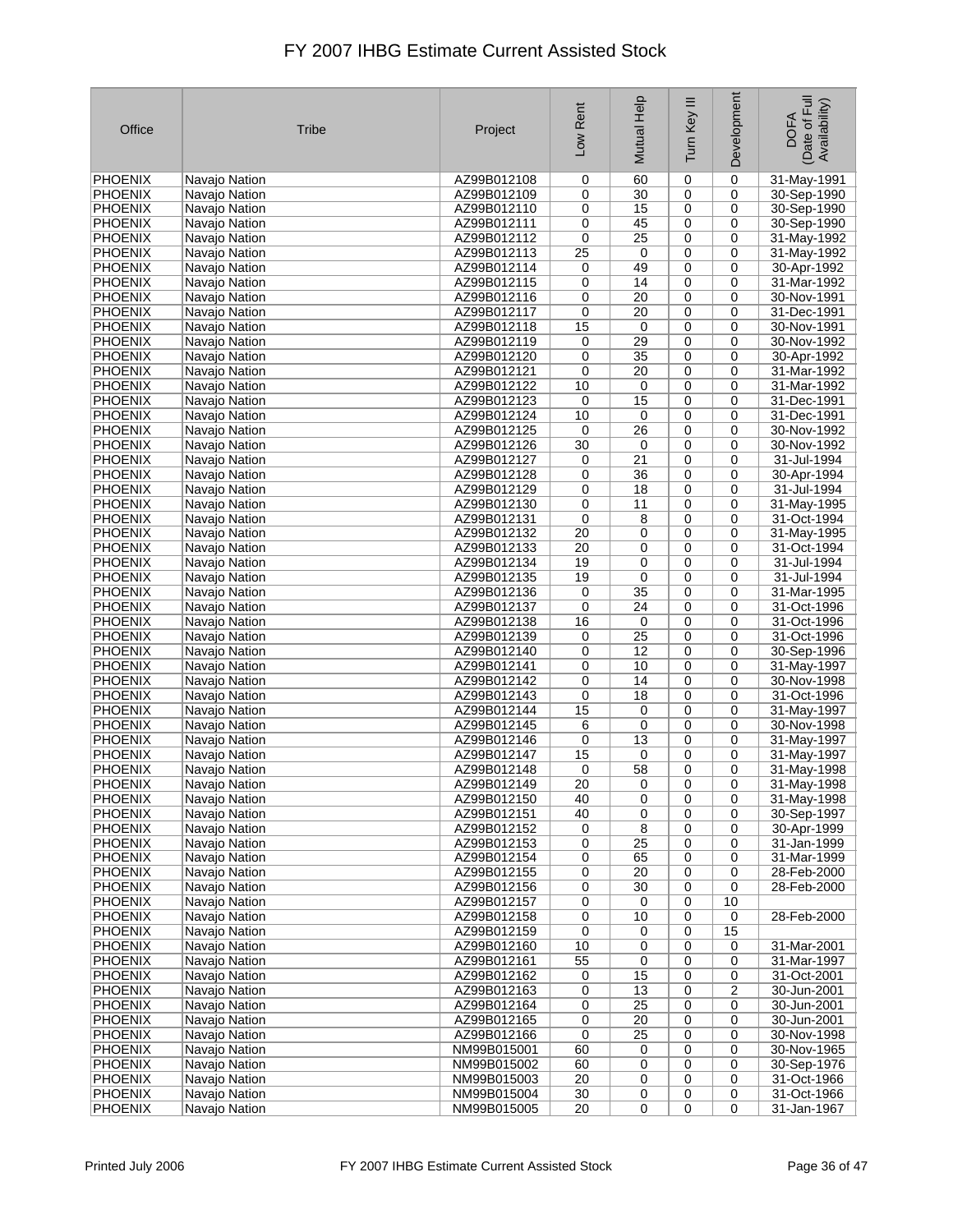| Office                           | <b>Tribe</b>                   | Project                    | Low Rent          | Mutual Help           | Ξ<br>Turn Key    | Development      | Date of Full<br>Availability)<br><b>DOFA</b> |
|----------------------------------|--------------------------------|----------------------------|-------------------|-----------------------|------------------|------------------|----------------------------------------------|
| <b>PHOENIX</b>                   | Navajo Nation                  | NM99B015006                | 100               | 0                     | 0                | $\mathbf 0$      | 30-Apr-1968                                  |
| <b>PHOENIX</b>                   | Navajo Nation                  | NM99B015012                | 50                | 0                     | 0                | $\mathbf 0$      | 30-Apr-1971                                  |
| <b>PHOENIX</b>                   | Navajo Nation                  | NM99B015013                | 60                | 0                     | $\mathbf 0$      | 0                | 30-Jun-1973                                  |
| <b>PHOENIX</b>                   | Navajo Nation                  | NM99B015014                | 20                | 0                     | 0                | 0                | 31-Oct-1972                                  |
| <b>PHOENIX</b>                   | Navajo Nation                  | NM99B015018                | 0                 | 3                     | 0                | 0                | 30-Jul-1975                                  |
| <b>PHOENIX</b>                   | Navajo Nation                  | NM99B015024                | 10                | 0                     | 0                | 0                | 28-Feb-1975                                  |
| <b>PHOENIX</b>                   | Navajo Nation                  | NM99B015026                | 0                 | 1                     | 0                | 0                | 30-Apr-1975                                  |
| <b>PHOENIX</b>                   | Navajo Nation                  | NM99B015027                | 0                 | 1                     | 0                | 0                | 30-Jun-1975                                  |
| <b>PHOENIX</b>                   | Navajo Nation                  | NM99B015028                | 20                | 0                     | 0                | 0                | 30-Sep-1975                                  |
| <b>PHOENIX</b>                   | Navajo Nation                  | NM99B015030                | 30                | 0                     | 0                | 0                | 30-Jun-1975                                  |
| <b>PHOENIX</b>                   | Navajo Nation                  | NM99B015031                | 0                 | 14                    | 0                | 0                | 31-Aug-1979                                  |
| <b>PHOENIX</b>                   | Navajo Nation                  | NM99B015032                | 150               | 0                     | 0                | 0                | 31-Jul-1979                                  |
| <b>PHOENIX</b><br><b>PHOENIX</b> | Navajo Nation                  | NM99B015033                | 0                 | 13<br>14              | 0                | 0<br>0           | 31-Jul-1979                                  |
| <b>PHOENIX</b>                   | Navajo Nation                  | NM99B015034<br>NM99B015035 | 0<br>0            | 12                    | 0<br>$\mathbf 0$ | 0                | 30-Jun-1979                                  |
| <b>PHOENIX</b>                   | Navajo Nation<br>Navajo Nation | NM99B015036                | 105               | 0                     | 0                | 0                | 31-Jul-1979<br>31-Aug-1979                   |
| <b>PHOENIX</b>                   | Navajo Nation                  | NM99B015037                | 0                 | 45                    | 0                | 0                | 30-Jun-1982                                  |
| <b>PHOENIX</b>                   | Navajo Nation                  | NM99B015038                | 0                 | 16                    | 0                | 0                | 30-Sep-2001                                  |
| <b>PHOENIX</b>                   | Navajo Nation                  | NM99B015039                | 118               | 0                     | 0                | 0                | 30-Sep-1980                                  |
| <b>PHOENIX</b>                   | Navajo Nation                  | NM99B015040                | 75                | 0                     | 0                | 0                | 30-Apr-1983                                  |
| <b>PHOENIX</b>                   | Navajo Nation                  | NM99B015041                | 100               | 0                     | 0                | 0                | 30-Apr-1984                                  |
| <b>PHOENIX</b>                   | Navajo Nation                  | NM99B015042                | 20                | 0                     | $\mathbf 0$      | 0                | 28-Feb-1983                                  |
| <b>PHOENIX</b>                   | Navajo Nation                  | NM99B015043                | 0                 | 28                    | 0                | 0                | 31-Jan-1984                                  |
| <b>PHOENIX</b>                   | Navajo Nation                  | NM99B015044                | 20                | 0                     | 0                | 0                | 30-Jun-1983                                  |
| <b>PHOENIX</b>                   | Navajo Nation                  | NM99B015045                | 10                | 0                     | 0                | 0                | 30-Nov-1983                                  |
| <b>PHOENIX</b>                   | Navajo Nation                  | NM99B015046                | 25                | 0                     | 0                | 0                | 31-Jan-1983                                  |
| PHOENIX                          | Navajo Nation                  | NM99B015047                | 50                | 0                     | 0                | 0                | 31-Dec-1983                                  |
| <b>PHOENIX</b>                   | Navajo Nation                  | NM99B015048                | 100               | 0                     | 0                | 0                | 31-Jan-1984                                  |
| <b>PHOENIX</b>                   | Navajo Nation                  | NM99B015049                | 51                | 0                     | 0                | 0                | 29-Feb-1984                                  |
| <b>PHOENIX</b>                   | Navajo Nation                  | NM99B015052                | 5                 | 0                     | 0                | 0                | 30-Apr-1984                                  |
| <b>PHOENIX</b>                   | Navajo Nation                  | NM99B015053                | 0                 | 31                    | 0                | 0                | 31-Mar-1986                                  |
| <b>PHOENIX</b>                   | Navajo Nation                  | NM99B015054                | 0                 | 31                    | 0                | 0                | 31-Jan-1985                                  |
| <b>PHOENIX</b>                   | Navajo Nation                  | NM99B015055                | 59                | 0                     | 0                | 0                | 31-Jan-1986                                  |
| <b>PHOENIX</b>                   | Navajo Nation                  | NM99B015056                | 0                 | 29                    | 0                | 0                | 31-Mar-1987                                  |
| <b>PHOENIX</b>                   | Navajo Nation                  | NM99B015057                | 0                 | 44                    | 0                | 0                | 30-Jun-1987                                  |
| <b>PHOENIX</b>                   | Navajo Nation                  | NM99B015058                | 0                 | 25                    | 0                | 0                | 31-Aug-1987                                  |
| <b>PHOENIX</b>                   | Navajo Nation                  | NM99B015059                | 0                 | 10                    | 0                | 0                | 31-Dec-1984                                  |
| <b>PHOENIX</b>                   | Navajo Nation                  | NM99B015060                | 0                 | 25                    | 0                | 0                | 31-Aug-1987                                  |
| <b>PHOENIX</b>                   | Navajo Nation                  | NM99B015061                | 21                | 0                     | 0                | 0                | 31-Mar-1987                                  |
| <b>PHOENIX</b>                   | Navajo Nation                  | NM99B015062                | 0                 | 38                    | 0                | 0                | 30-Jun-1987                                  |
| <b>PHOENIX</b><br>PHOENIX        | Navajo Nation<br>Navajo Nation | NM99B015063<br>NM99B015064 | 0<br>0            | 22<br>$\overline{25}$ | $\mathbf 0$<br>0 | 0<br>0           | 31-Jul-1987<br>31-Oct-1987                   |
| PHOENIX                          | Navajo Nation                  | NM99B015065                | 0                 | 36                    | 0                | 0                | 31-Dec-1987                                  |
| <b>PHOENIX</b>                   | Navajo Nation                  | NM99B015066                | 0                 | 20                    | 0                | 0                | 31-Oct-1990                                  |
| <b>PHOENIX</b>                   | Navajo Nation                  | NM99B015067                | 0                 | 40                    | 0                | 0                | 31-Mar-1991                                  |
| <b>PHOENIX</b>                   | Navajo Nation                  | NM99B015068                | 0                 | 80                    | 0                | 0                | 30-Sep-1990                                  |
| PHOENIX                          | Navajo Nation                  | NM99B015069                | 0                 | 65                    | 0                | 0                | 31-Mar-1991                                  |
| <b>PHOENIX</b>                   | Navajo Nation                  | NM99B015070                | 0                 | 20                    | 0                | 0                | 30-Sep-1990                                  |
| <b>PHOENIX</b>                   | Navajo Nation                  | NM99B015071                | 0                 | 58                    | 0                | 0                | 31-Oct-1990                                  |
| PHOENIX                          | Navajo Nation                  | NM99B015072                | 0                 | 20                    | 0                | 0                | 31-Dec-1991                                  |
| PHOENIX                          | Navajo Nation                  | NM99B015073                | 10                | 0                     | 0                | 0                | 31-Dec-1991                                  |
| <b>PHOENIX</b>                   | Navajo Nation                  | NM99B015074                | 0                 | 15                    | 0                | 0                | 30-Nov-1991                                  |
| PHOENIX                          | Navajo Nation                  | NM99B015075                | 10                | 0                     | 0                | 0                | 30-Nov-1991                                  |
| <b>PHOENIX</b>                   | Navajo Nation                  | NM99B015076                | 0                 | 25                    | 0                | 0                | 31-Dec-1991                                  |
| PHOENIX                          | Navajo Nation                  | NM99B015077                | 35                | 0                     | 0                | 0                | 31-Dec-1991                                  |
| <b>PHOENIX</b>                   | Navajo Nation                  | NM99B015078                | 0                 | 20                    | 0                | 0                | 31-Mar-1992                                  |
| PHOENIX                          | Navajo Nation                  | NM99B015079                | 20                | 0                     | 0                | 0                | 31-Mar-1992                                  |
| PHOENIX                          | Navajo Nation                  | NM99B015080                | 20                | 0                     | 0                | 0                | 31-Aug-1991                                  |
| PHOENIX                          | Navajo Nation                  | NM99B015081                | 0                 | 15                    | 0                | 0                | 30-Nov-1991                                  |
| <b>PHOENIX</b>                   | Navajo Nation                  | NM99B015082                | 10                | 0                     | $\mathbf 0$      | 0                | 30-Nov-1991                                  |
| <b>PHOENIX</b>                   | Navajo Nation                  | NM99B015083                | 0                 | 20                    | 0                | 0                | 30-Nov-1991                                  |
| PHOENIX                          | Navajo Nation                  | NM99B015084                | 0                 | 25                    | 0                | 0                | 30-Nov-1991                                  |
| <b>PHOENIX</b><br>PHOENIX        | Navajo Nation<br>Navajo Nation | NM99B015085<br>NM99B015086 | 10<br>$\mathbf 0$ | 0<br>18               | 0<br>0           | 0<br>$\mathbf 0$ | 30-Nov-1991<br>31-Jan-1994                   |
|                                  |                                |                            |                   |                       |                  |                  |                                              |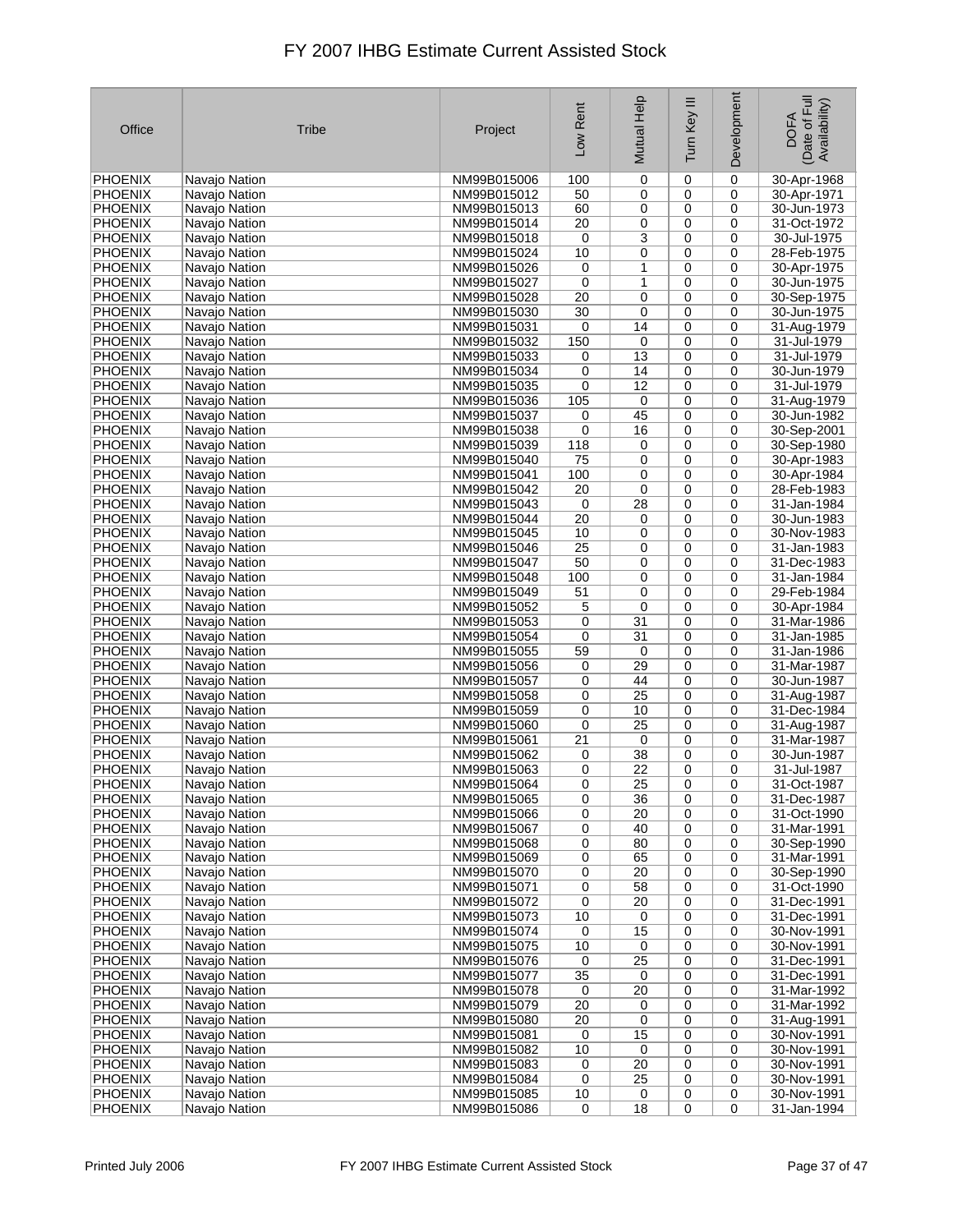| Office                           | Tribe                                                                | Project                    | Low Rent | Mutual Help           | Ξ<br>Turn Key    | Development      | Date of Full<br>Availability)<br><b>DOFA</b> |
|----------------------------------|----------------------------------------------------------------------|----------------------------|----------|-----------------------|------------------|------------------|----------------------------------------------|
| <b>PHOENIX</b>                   | Navajo Nation                                                        | NM99B015087                | 20       | 0                     | 0                | 0                | 31-Dec-1993                                  |
| <b>PHOENIX</b>                   | Navajo Nation                                                        | NM99B015088                | 0        | 6                     | 0                | 0                | 31-Aug-1992                                  |
| <b>PHOENIX</b>                   | Navajo Nation                                                        | NM99B015089                | 18       | 0                     | $\mathbf 0$      | 0                | 31-Aug-1992                                  |
| <b>PHOENIX</b>                   | Navajo Nation                                                        | NM99B015090                | 0        | 39                    | 0                | 0                | 30-Nov-1993                                  |
| <b>PHOENIX</b>                   | Navajo Nation                                                        | NM99B015091                | 0        | 14                    | 0                | 0                | 30-Nov-1993                                  |
| <b>PHOENIX</b>                   | Navajo Nation                                                        | NM99B015092                | 0        | 20                    | 0                | 0                | 31-Mar-1994                                  |
| <b>PHOENIX</b>                   | Navajo Nation                                                        | NM99B015093                | 0        | 18                    | 0                | 0                | 31-Jan-1994                                  |
| <b>PHOENIX</b>                   | Navajo Nation                                                        | NM99B015094                | 18       | 0                     | 0                | 0                | 31-Jan-1994                                  |
| PHOENIX<br><b>PHOENIX</b>        | Navajo Nation<br>Navajo Nation                                       | NM99B015095<br>NM99B015096 | 17<br>20 | 0<br>0                | 0<br>0           | $\mathbf 0$<br>0 | 31-Mar-1994<br>31-Dec-1993                   |
| <b>PHOENIX</b>                   | Navajo Nation                                                        | NM99B015097                | 0        | 25                    | 0                | 0                | 31-Jan-1995                                  |
| <b>PHOENIX</b>                   | Navajo Nation                                                        | NM99B015098                | 0        | 40                    | 0                | 0                | 30-Nov-1994                                  |
| <b>PHOENIX</b>                   | Navajo Nation                                                        | NM99B015099                | 0        | 25                    | 0                | 0                | 28-Feb-1997                                  |
| <b>PHOENIX</b>                   | Navajo Nation                                                        | NM99B015100                | 0        | 7                     | 0                | 0                | 31-Oct-1996                                  |
| <b>PHOENIX</b>                   | Navajo Nation                                                        | NM99B015101                | 0        | 10                    | $\mathbf 0$      | 0                | 31-Oct-1996                                  |
| <b>PHOENIX</b>                   | Navajo Nation                                                        | NM99B015102                | 0        | 20                    | 0                | 0                | 31-May-1996                                  |
| <b>PHOENIX</b>                   | Navajo Nation                                                        | NM99B015103                | 0        | 25                    | 0                | 0                | 30-Sep-1996                                  |
| <b>PHOENIX</b>                   | Navajo Nation                                                        | NM99B015104                | 11       | 0                     | 0                | 0                | 31-Oct-1996                                  |
| <b>PHOENIX</b>                   | Navajo Nation                                                        | NM99B015105                | 9        | 0                     | 0                | 0                | 31-Oct-1996                                  |
| <b>PHOENIX</b>                   | Navajo Nation                                                        | NM99B015106                | 20       | 0                     | 0                | 0                | 31-May-1996                                  |
| <b>PHOENIX</b>                   | Navajo Nation                                                        | NM99B015107                | 14       | 0                     | 0                | 0                | 30-Sep-1996                                  |
| <b>PHOENIX</b>                   | Navajo Nation                                                        | NM99B015108                | 0        | 9                     | 0                | 0                | 30-Sep-1996                                  |
| <b>PHOENIX</b>                   | Navajo Nation                                                        | NM99B015109                | 14       | 0                     | 0                | 0                | 30-Jun-1996                                  |
| <b>PHOENIX</b>                   | Navajo Nation                                                        | NM99B015110                | 10       | 0                     | 0                | 0                | 30-Apr-1996                                  |
| <b>PHOENIX</b>                   | Navajo Nation                                                        | NM99B015111                | 0        | $\overline{7}$        | 0                | 0                | 30-Apr-1996                                  |
| <b>PHOENIX</b>                   | Navajo Nation                                                        | NM99B015112                | 0        | 38                    | 0                | 0                | 31-May-1998                                  |
| <b>PHOENIX</b><br><b>PHOENIX</b> | Navajo Nation                                                        | NM99B015113<br>NM99B015114 | 0<br>0   | 77<br>$\overline{27}$ | 0<br>0           | 0<br>0           | 30-Sep-1998<br>30-Sep-1980                   |
| <b>PHOENIX</b>                   | Navajo Nation<br>Navajo Nation                                       | NM99B015115                | 0        | 20                    | 0                | 0                | 31-Dec-1999                                  |
| <b>PHOENIX</b>                   | Navajo Nation                                                        | NM99B015116                | 0        | 15                    | 0                | 0                | 30-Nov-1999                                  |
| <b>PHOENIX</b>                   | Navajo Nation                                                        | NM99B015117                | 0        | 10                    | 0                | 0                | 30-Nov-1999                                  |
| <b>PHOENIX</b>                   | Navajo Nation                                                        | NM99B015118                | 0        | 10                    | 0                | 0                | 28-Feb-1999                                  |
| <b>PHOENIX</b>                   | Navajo Nation                                                        | NM99B015119                | 0        | 15                    | 0                | 0                | 28-Feb-1999                                  |
| <b>PHOENIX</b>                   | Navajo Nation                                                        | NM99B015120                | 0        | 20                    | $\mathbf 0$      | 0                | 30-Sep-2000                                  |
| <b>PHOENIX</b>                   | Navajo Nation                                                        | NM99B015121                | 0        | 10                    | 0                | 0                | 31-Dec-1999                                  |
| <b>PHOENIX</b>                   | Navajo Nation                                                        | NM99B015122                | 0        | 20                    | 0                | 0                | 30-Nov-2000                                  |
| <b>PHOENIX</b>                   | Navajo Nation                                                        | NM99B015123                | 0        | 20                    | 0                | 0                | 31-Dec-2000                                  |
| <b>PHOENIX</b>                   | Navajo Nation                                                        | NM99B015124                | 0        | 15                    | 0                | 0                | 30-Nov-2000                                  |
| <b>PHOENIX</b>                   | Navajo Nation                                                        | NM99B015125                | 24       | 0                     | 0                | 0                | 31-Mar-2002                                  |
| <b>PHOENIX</b>                   | Navajo Nation                                                        | NM99B015126                | 0        | 6                     | 0                | 0                | 30-Jun-2001                                  |
| <b>PHOENIX</b>                   | Navajo Nation                                                        | NM99B015127                | 20       | 0                     | 0                | 0                | 30-Jun-2001                                  |
| <b>PHOENIX</b>                   | Navajo Nation                                                        | NM99B015128                | 0        | $\overline{30}$       | 0                | 0                | 30-Jun-2001                                  |
| <b>PHOENIX</b>                   | Navajo Nation<br>Navajo Nation                                       | UT99B005001                | 0        | 18<br>34              | 0                | 0<br>0           | 30-Jun-1979                                  |
| <b>PHOENIX</b><br><b>PHOENIX</b> | Navajo Nation                                                        | UT99B005002<br>UT99B005003 | 0<br>0   | 32                    | 0<br>0           | 0                | 31-Aug-1985<br>28-Feb-1986                   |
| <b>PHOENIX</b>                   | Navajo Nation                                                        | UT99B005004                | 0        | 23                    | 0                | 0                | 31-Oct-1987                                  |
| <b>PHOENIX</b>                   | Ohkay Owingeh (San Juan Pueblo)                                      | NM99B031004                | 0        | 1                     | $\mathbf 0$      | 0                | 31-Dec-1977                                  |
| <b>PHOENIX</b>                   | Ohkay Owingeh (San Juan Pueblo)                                      | NM99B031005                | 0        | 4                     | 0                | 0                | 30-Sep-1980                                  |
| <b>PHOENIX</b>                   | Ohkay Owingeh (San Juan Pueblo)                                      | NM99B031006                | 0        | 11                    | 0                | 0                | 31-May-1983                                  |
| <b>PHOENIX</b>                   | Ohkay Owingeh (San Juan Pueblo)                                      | NM99B031007                | 0        | 24                    | 0                | 0                | 31-May-1989                                  |
| <b>PHOENIX</b>                   | Ohkay Owingeh (San Juan Pueblo)                                      | NM99B031008                | 0        | 2                     | 0                | 0                | 31-Jul-1996                                  |
| <b>PHOENIX</b>                   | Ohkay Owingeh (San Juan Pueblo)                                      | NM99B031009                | 23       | 0                     | 0                | 0                | 31-Dec-1997                                  |
| <b>PHOENIX</b>                   | Ohkay Owingeh (San Juan Pueblo)                                      | NM99B031010                | 0        | 0                     | 0                | 3                |                                              |
| <b>PHOENIX</b>                   | Paiute-Shoshone of Bishop Colony                                     | CA99B098002                | 0        | 39                    | 0                | 0                | 31-Mar-1979                                  |
| <b>PHOENIX</b>                   | Paiute-Shoshone of Bishop Colony                                     | CA99B098004                | 9        | 0                     | 0                | 0                | 31-Mar-1982                                  |
| <b>PHOENIX</b>                   | Paiute-Shoshone of Bishop Colony                                     | CA99B098005                | 6        | 0                     | 0                | 0                | 31-Mar-1979                                  |
| PHOENIX                          | Paiute-Shoshone of Bishop Colony                                     | CA99B098007                | 0        | 38                    | 0                | 0                | 29-Feb-1984                                  |
| <b>PHOENIX</b>                   | Paiute-Shoshone of Bishop Colony                                     | CA99B098008                | 4        | 0                     | 0                | 0                | 29-Feb-1984                                  |
| PHOENIX<br>PHOENIX               | Paiute-Shoshone of Bishop Colony<br>Paiute-Shoshone of Bishop Colony | CA99B098009<br>CA99B098010 | 0<br>3   | 17<br>0               | $\mathbf 0$<br>0 | 0<br>0           | 30-Nov-1987<br>30-Nov-1987                   |
| <b>PHOENIX</b>                   | Paiute-Shoshone of Bishop Colony                                     | CA99B098011                | 7        | 0                     | 0                | 0                | 30-Sep-1991                                  |
| PHOENIX                          | Paiute-Shoshone of Bishop Colony                                     | CA99B098012                | 0        | 10                    | 0                | 0                | 30-Sep-1991                                  |
| <b>PHOENIX</b>                   | Paiute-Shoshone of Bishop Colony                                     | CA99B098013                | 0        | 13                    | 0                | 0                | 30-Apr-1993                                  |
| PHOENIX                          | Paiute-Shoshone of Bishop Colony                                     | CA99B098015                | 0        | $\,$ 5 $\,$           | $\mathbf 0$      | $\mathbf 0$      | 15-Jun-1994                                  |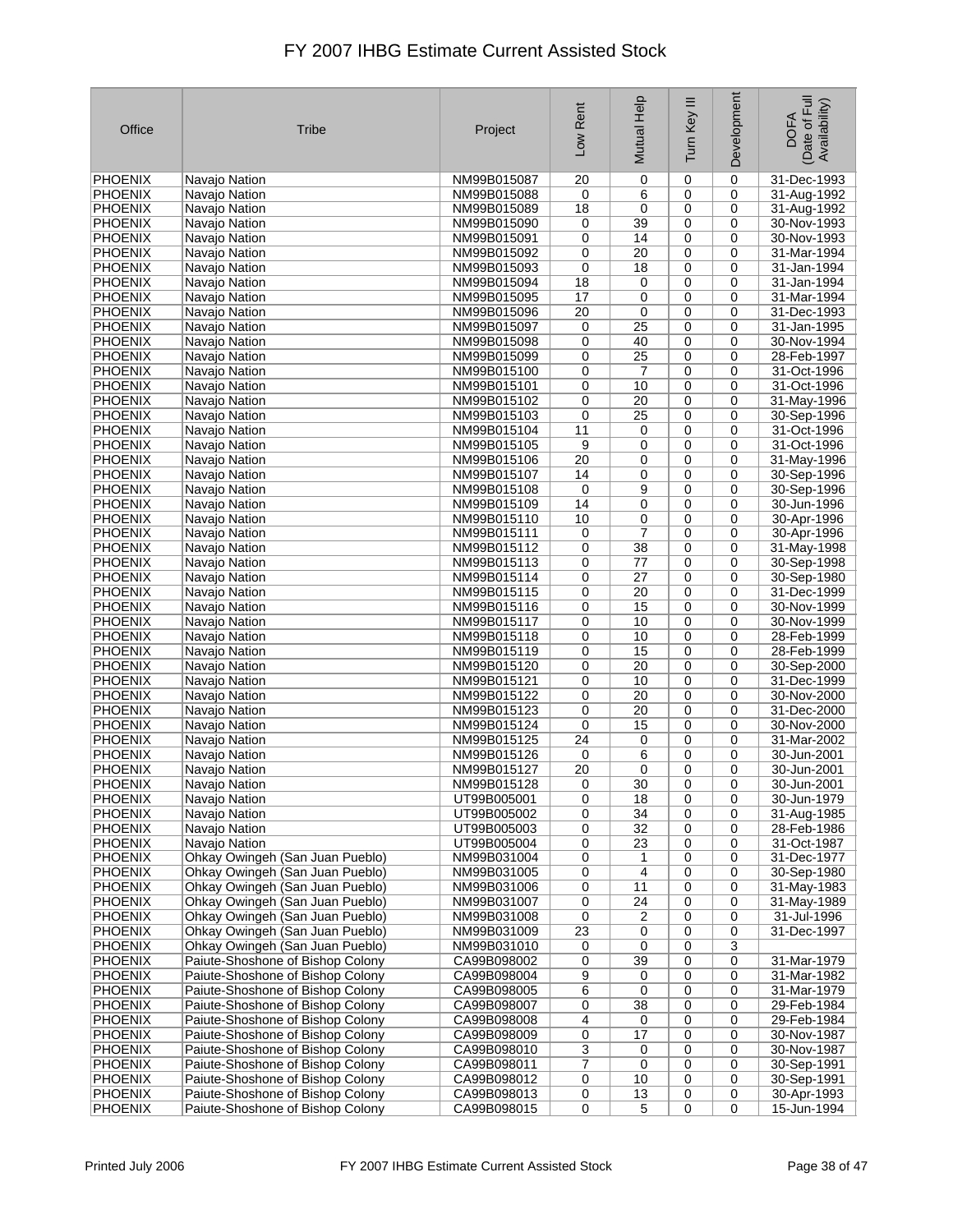| Office                           | Tribe                                    | Project                    | Low Rent    | Mutual Help      | Ξ<br>Turn Key              | Development | Date of Full<br>Availability)<br><b>DOFA</b> |
|----------------------------------|------------------------------------------|----------------------------|-------------|------------------|----------------------------|-------------|----------------------------------------------|
| <b>PHOENIX</b>                   | Paiute-Shoshone of Bishop Colony         | CA99B098016                | 0           | 5                | 0                          | $\mathbf 0$ | 30-Nov-1987                                  |
| <b>PHOENIX</b>                   | Paiute-Shoshone of Bishop Colony         | CA99B605001                | 0           | 5                | 0                          | 0           | 30-Sep-2002                                  |
| <b>PHOENIX</b>                   | Paiute-Shoshone of Bishop Colony         | CA99B605001                | 0           | 6                | $\mathbf 0$                | 0           | 30-Apr-2005                                  |
| <b>PHOENIX</b>                   | Pala Band                                | CA99B080018                | 0           | 6                | 0                          | 0           | 30-Sep-1981                                  |
| <b>PHOENIX</b>                   | Pala Band                                | CA99B080039                | 0           | 18               | 0                          | 0           | 30-Jun-1989                                  |
| <b>PHOENIX</b>                   | Pala Band                                | CA99B080053                | 12          | 0                | 0                          | 0           | 30-Nov-1994                                  |
| <b>PHOENIX</b>                   | Pascua Yaqui Tribe                       | AZ99B040001                | 60          | 0                | 0                          | 0           | 31-Oct-1981                                  |
| <b>PHOENIX</b>                   | Pascua Yaqui Tribe                       | AZ99B040002                | 0           | 60               | 0                          | 0           | 31-Mar-1983                                  |
| <b>PHOENIX</b>                   | Pascua Yaqui Tribe<br>Pascua Yaqui Tribe | AZ99B040003                | 40          | 0                | $\mathbf 0$                | $\mathbf 0$ | 30-Apr-1986                                  |
| <b>PHOENIX</b><br><b>PHOENIX</b> | Pascua Yaqui Tribe                       | AZ99B040004<br>AZ99B040005 | 50<br>0     | 0<br>93          | 0<br>0                     | 0<br>0      | 31-Dec-1986<br>31-May-1987                   |
| <b>PHOENIX</b>                   | Pascua Yaqui Tribe                       | AZ99B040006                | 50          | 0                | 0                          | 0           | 30-Jun-1987                                  |
| <b>PHOENIX</b>                   | Pascua Yaqui Tribe                       | AZ99B040007                | 79          | 0                | 0                          | $\mathbf 0$ | 31-Dec-1987                                  |
| <b>PHOENIX</b>                   | Pascua Yaqui Tribe                       | AZ99B040008                | 0           | 79               | 0                          | 0           | 30-Nov-1987                                  |
| <b>PHOENIX</b>                   | Pascua Yaqui Tribe                       | AZ99B040009                | 0           | 75               | $\mathbf 0$                | 0           | 30-Nov-1991                                  |
| <b>PHOENIX</b>                   | Pascua Yaqui Tribe                       | AZ99B040010                | $\mathbf 0$ | 13               | 0                          | $\mathbf 0$ | 30-Nov-1991                                  |
| <b>PHOENIX</b>                   | Pascua Yaqui Tribe                       | AZ99B040011                | 43          | 0                | 0                          | 0           | 30-Apr-1992                                  |
| <b>PHOENIX</b>                   | Pascua Yaqui Tribe                       | AZ99B040012                | $\mathbf 0$ | 20               | 0                          | 0           | 31-Mar-1995                                  |
| <b>PHOENIX</b>                   | Pascua Yaqui Tribe                       | AZ99B040013                | 20          | 0                | 0                          | 0           | 31-Mar-1995                                  |
| <b>PHOENIX</b>                   | Pascua Yaqui Tribe                       | AZ99B040014                | 0           | 40               | 0                          | 0           | 28-Feb-1998                                  |
| <b>PHOENIX</b>                   | Pascua Yaqui Tribe                       | AZ99B040015                | 40          | 0                | 0                          | 0           | 28-Feb-1998                                  |
| <b>PHOENIX</b>                   | Pauma Band                               | CA99B080018                | 0           | 2                | 0                          | 0           | 30-Sep-1981                                  |
| <b>PHOENIX</b>                   | Pauma Band                               | CA99B080025                | 0           | 5                | 0                          | $\mathbf 0$ | 30-Nov-1973                                  |
| <b>PHOENIX</b>                   | Pauma Band                               | CA99B080038                | 0           | 1                | $\mathbf 0$                | 0           | 30-Sep-1989                                  |
| <b>PHOENIX</b>                   | Pauma Band                               | CA99B080063                | 0           | 5                | 0                          | 0           | 30-Apr-1995                                  |
| <b>PHOENIX</b>                   | Picayune Rancheria                       | CA99B159001                | 12          | 0                | 0                          | 5           | 31-Dec-1999                                  |
| <b>PHOENIX</b>                   | Picayune Rancheria                       | CA99B159001                | 3           | 0                | 0                          | 0           | 08-Feb-2003                                  |
| <b>PHOENIX</b>                   | Picayune Rancheria                       | CA99B159002                | 0           | 0                | 0                          | 8           |                                              |
| <b>PHOENIX</b>                   | Picuris Pueblo                           | NM99B040015                | 0           | 17               | 0                          | 0           | 31-Dec-1984                                  |
| <b>PHOENIX</b>                   | Pinoleville Rancheria                    | CA99B130024                | 0           | 0                | 0                          | 19          |                                              |
| <b>PHOENIX</b><br><b>PHOENIX</b> | Pojoaque Pueblo<br>Pojoaque Pueblo       | NM99B040014<br>NM99B040021 | 0<br>0      | 12<br>5          | 0<br>0                     | 0<br>0      | 30-Sep-1984<br>31-May-1987                   |
| <b>PHOENIX</b>                   | Pojoaque Pueblo                          | NM99B040022                | 0           | 10               | 0                          | 0           | 30-Apr-1989                                  |
| <b>PHOENIX</b>                   | Pojoaque Pueblo                          | NM99B040023                | 0           | 5                | $\mathbf 0$                | 0           | 30-Apr-1989                                  |
| <b>PHOENIX</b>                   | Pojoaque Pueblo                          | NM99B040025                | 0           | 3                | 0                          | 0           | 30-Apr-1992                                  |
| <b>PHOENIX</b>                   | <b>Pyramid Lake Paiute</b>               | NV99B004003                | 0           | 1                | 0                          | 0           | 30-Sep-1978                                  |
| <b>PHOENIX</b>                   | <b>Pyramid Lake Paiute</b>               | NV99B004005                | 20          | 0                | 0                          | 0           | 31-Aug-1980                                  |
| <b>PHOENIX</b>                   | <b>Pyramid Lake Paiute</b>               | NV99B004006                | 36          | 0                | 0                          | 0           | 31-Jul-1981                                  |
| <b>PHOENIX</b>                   | <b>Pyramid Lake Paiute</b>               | NV99B004007                | 0           | 6                | 0                          | 0           | 31-Jul-1982                                  |
| <b>PHOENIX</b>                   | <b>Pyramid Lake Paiute</b>               | NV99B004009                | 0           | 50               | 0                          | 0           | 31-Dec-1991                                  |
| <b>PHOENIX</b>                   | <b>Pyramid Lake Paiute</b>               | NV99B004010                | 0           | 35               | 0                          | 0           | 31-May-1995                                  |
| <b>PHOENIX</b>                   | Pyramid Lake Paiute                      | NV99B004011                | 0           | $\overline{25}$  | 0                          | 0           | 30-Apr-1997                                  |
| PHOENIX                          | <b>Pyramid Lake Paiute</b>               | NV99B004013                | 0           | 2                | 0                          | 0           | 31-Mar-1998                                  |
| PHOENIX                          | Quartz Valley Rancheria                  | CA99B083011                | 10          | 0                | 0                          | 0           | 04-May-2004                                  |
| PHOENIX                          | Quartz Valley Rancheria                  | CA99B083012                | 0           | 5                | 0                          | 0           | 04-May-2004                                  |
| PHOENIX<br>PHOENIX               | Quartz Valley Rancheria                  | CA99B083014<br>CA99B083017 | 1<br>10     | $\mathbf 0$<br>0 | $\mathbf 0$<br>$\mathbf 0$ | 0<br>0      | 31-Dec-1997<br>30-Nov-2000                   |
| PHOENIX                          | Quartz Valley Rancheria<br>Quechan Tribe | CA99B054005                | 0           | 4                | $\mathbf 0$                | 0           | 31-Oct-1979                                  |
| <b>PHOENIX</b>                   | Quechan Tribe                            | CA99B054006                | 39          | 0                | 0                          | 0           | 31-Jul-1982                                  |
| <b>PHOENIX</b>                   | Quechan Tribe                            | CA99B054007                | 0           | 18               | 0                          | 0           | 31-Aug-1982                                  |
| PHOENIX                          | Quechan Tribe                            | CA99B054012                | 0           | 39               | 0                          | 0           | 31-Jul-1990                                  |
| <b>PHOENIX</b>                   | Quechan Tribe                            | CA99B054013                | 0           | 45               | 0                          | 0           | 31-Aug-1993                                  |
| <b>PHOENIX</b>                   | Quechan Tribe                            | CA99B054014                | 20          | 0                | 0                          | 0           | 30-Nov-1994                                  |
| <b>PHOENIX</b>                   | Quechan Tribe                            | CA99B054015                | 20          | 0                | 0                          | 0           | 12-Jun-1997                                  |
| <b>PHOENIX</b>                   | Quechan Tribe                            | CA99B054017                | 22          | 0                | $\mathbf 0$                | 0           | 30-Jun-1999                                  |
| <b>PHOENIX</b>                   | Redwood Valley Rancheria                 | CA99B130009                | 0           | 1                | 0                          | 0           | 31-May-1990                                  |
| PHOENIX                          | Redwood Valley Rancheria                 | CA99B130011                | 9           | 0                | 0                          | 0           | 31-May-1990                                  |
| <b>PHOENIX</b>                   | Reno-Sparks Colony                       | NV99B012003                | 29          | 0                | $\pmb{0}$                  | 0           | 30-Sep-1974                                  |
| PHOENIX                          | Reno-Sparks Colony                       | NV99B012005                | 0           | 17               | $\mathbf 0$                | 0           | 30-Jun-1980                                  |
| PHOENIX                          | Reno-Sparks Colony                       | NV99B012006                | 0           | 6                | $\mathbf 0$                | 0           | 31-Oct-1985                                  |
| <b>PHOENIX</b>                   | Reno-Sparks Colony                       | NV99B012007                | 20          | 0                | 0                          | 0           | 31-Jul-1991                                  |
| PHOENIX                          | Reno-Sparks Colony                       | NV99B012008                | 0           | 60               | 0                          | 0           | 30-Sep-1991                                  |
| <b>PHOENIX</b>                   | Reno-Sparks Colony                       | NV99B012009<br>NV99B012010 | 0           | 18<br>20         | 0                          | 0           | 30-Sep-1991<br>14-Jun-1995                   |
| PHOENIX                          | Reno-Sparks Colony                       |                            | 0           |                  | 0                          | 0           |                                              |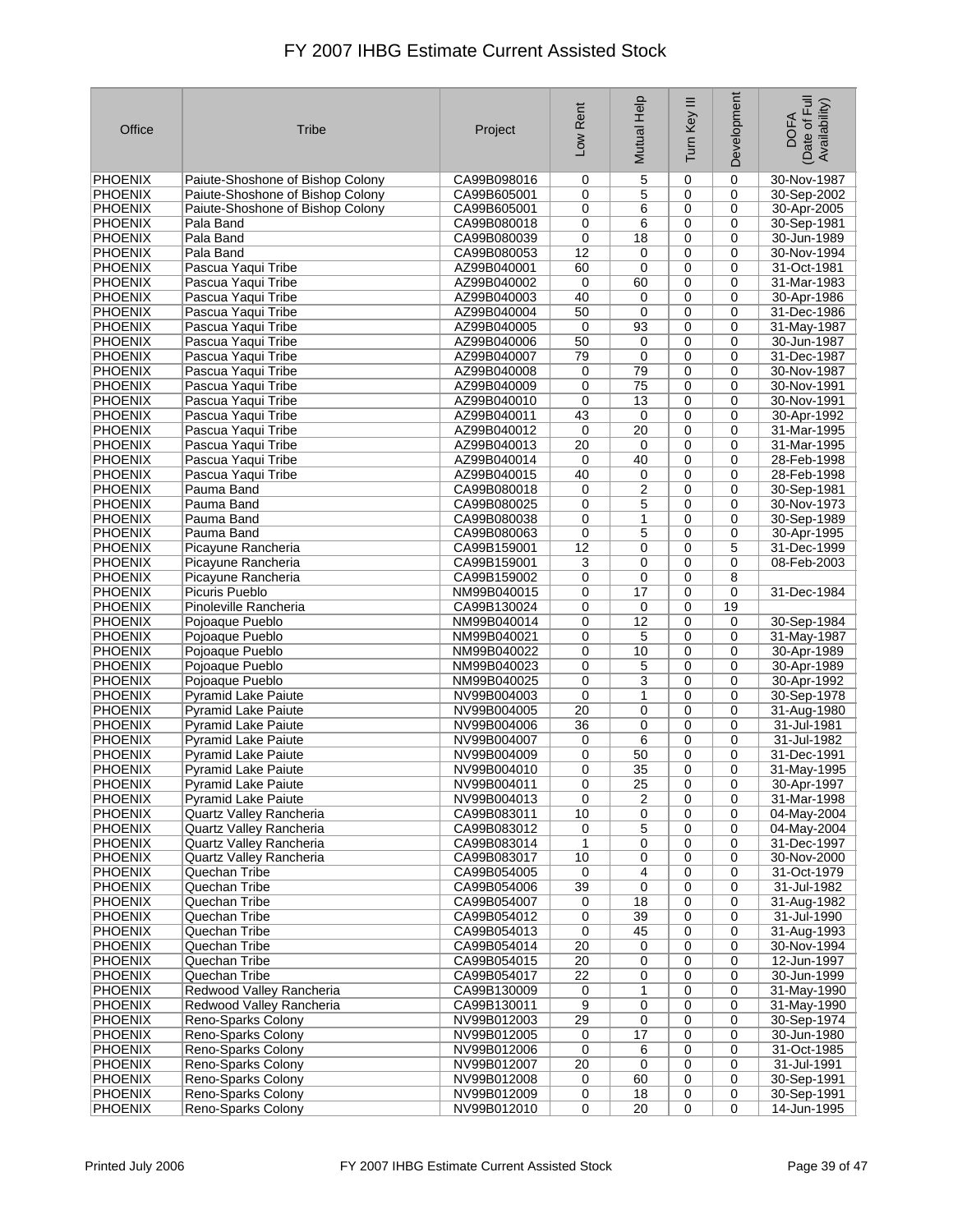| Office                           | <b>Tribe</b>              | Project                    | Low Rent                | Mutual Help     | Ξ<br>Turn Key | Development | Date of Full<br>Availability)<br><b>DOFA</b> |
|----------------------------------|---------------------------|----------------------------|-------------------------|-----------------|---------------|-------------|----------------------------------------------|
| <b>PHOENIX</b>                   | Reno-Sparks Colony        | NV99B012011                | 0                       | 1               | $\mathbf 0$   | 0           | 06-May-1996                                  |
| <b>PHOENIX</b>                   | Reno-Sparks Colony        | NV99B012012                | 29                      | 0               | 0             | $\mathbf 0$ | 30-Apr-1997                                  |
| <b>PHOENIX</b>                   | Rincon Reservation        | CA99B080010                | 0                       | 1               | 0             | 0           | 30-Jun-1981                                  |
| <b>PHOENIX</b>                   | <b>Rincon Reservation</b> | CA99B080025                | 0                       | 9               | 0             | 0           | 30-Jun-1987                                  |
| <b>PHOENIX</b>                   | <b>Rincon Reservation</b> | CA99B080038                | 0                       | 3               | 0             | 0           | 30-Sep-1989                                  |
| <b>PHOENIX</b>                   | <b>Rincon Reservation</b> | CA99B080049                | 0                       | 20              | 0             | 0           | 31-Jul-1991                                  |
| <b>PHOENIX</b>                   | <b>Rincon Reservation</b> | CA99B080054                | 9                       | 0               | 0             | 0           | 30-Apr-1994                                  |
| <b>PHOENIX</b>                   | Rincon Reservation        | CA99B080061                | 0                       | 1               | 0             | 0           | 07-May-1996                                  |
| <b>PHOENIX</b>                   | <b>Rincon Reservation</b> | CA99B080065                | 0                       | 10              | 0             | $\mathbf 0$ | 31-Jan-1996                                  |
| <b>PHOENIX</b>                   | <b>Rincon Reservation</b> | CA99B080066                | 6                       | 0               | 0             | 0           | 31-Jan-1996                                  |
| <b>PHOENIX</b>                   | Robinson Rancheria        | CA99B130003                | 0                       | 20              | 0             | 0           | 28-Feb-1988                                  |
| <b>PHOENIX</b>                   | Robinson Rancheria        | CA99B130005                | 11                      | 0               | 0             | 0           | 30-Apr-1988                                  |
| <b>PHOENIX</b>                   | Robinson Rancheria        | CA99B130007                | 0                       | 10              | 0             | 0           | 31-Mar-1988                                  |
| <b>PHOENIX</b>                   | Round Valley Rancheria    | CA99B097001                | 0                       | 41              | 0             | 0           | 31-Aug-1978                                  |
| <b>PHOENIX</b>                   | Round Valley Rancheria    | CA99B097002                | 29                      | 0               | $\mathbf 0$   | 0           | 31-Aug-1978                                  |
| <b>PHOENIX</b>                   | Round Valley Rancheria    | CA99B097004                | 0                       | 22              | 0             | 0           | 31-Aug-1981                                  |
| <b>PHOENIX</b>                   | Round Valley Rancheria    | CA99B097005                | 22                      | 0               | 0             | 0           | 31-Aug-1981                                  |
| <b>PHOENIX</b>                   | Salt River Puma-Maricopa  | AZ99B014004                | 0                       | 45              | 0             | 0           | 28-Feb-1979                                  |
| <b>PHOENIX</b>                   | Salt River Puma-Maricopa  | AZ99B014005                | 0                       | 13              | 0             | 0           | 28-Feb-1979                                  |
|                                  |                           |                            | 0                       | 23              | $\mathbf 0$   | 0           | 30-Sep-1979                                  |
| <b>PHOENIX</b><br><b>PHOENIX</b> | Salt River Puma-Maricopa  | AZ99B014006<br>AZ99B014007 |                         | 0               |               | $\mathbf 0$ |                                              |
|                                  | Salt River Puma-Maricopa  |                            | 25                      | 14              | 0             | 0           | 30-Jun-1980                                  |
| <b>PHOENIX</b>                   | Salt River Puma-Maricopa  | AZ99B014008<br>AZ99B014009 | 0                       |                 | 0             |             | 31-Jul-1981                                  |
| <b>PHOENIX</b>                   | Salt River Puma-Maricopa  |                            | 60                      | 0               | 0             | 0           | 30-Sep-1980                                  |
| <b>PHOENIX</b>                   | Salt River Puma-Maricopa  | AZ99B014011                | 28                      | 0               | 0             | 0           | 31-Jan-1986                                  |
| <b>PHOENIX</b>                   | Salt River Puma-Maricopa  | AZ99B014013                | 0                       | $\overline{37}$ | 0             | 0           | 31-Jan-1989                                  |
| <b>PHOENIX</b>                   | Salt River Puma-Maricopa  | AZ99B014014                | 0                       | 14              | 0             | 0           | 31-Jul-1990                                  |
| <b>PHOENIX</b>                   | Salt River Puma-Maricopa  | AZ99B014015                | 0                       | 17              | 0             | 0           | 31-Oct-1991                                  |
| <b>PHOENIX</b>                   | Salt River Puma-Maricopa  | AZ99B014016                | $\mathbf 0$             | $\overline{22}$ | 0             | 0           | 31-May-1993                                  |
| <b>PHOENIX</b>                   | Salt River Puma-Maricopa  | AZ99B014017                | 40                      | 0               | 0             | 0           | 31-Oct-1995                                  |
| <b>PHOENIX</b>                   | Salt River Puma-Maricopa  | AZ99B014018                | 20                      | $\mathbf 0$     | 0             | 0           | 09-Feb-1999                                  |
| <b>PHOENIX</b>                   | San Carlos Apache         | AZ99B011012                | 0                       | 1               | 0             | 0           | 30-Sep-1979                                  |
| <b>PHOENIX</b>                   | San Carlos Apache         | AZ99B011013                | 0                       | 32              | 0             | 0           | 31-Jan-1980                                  |
| <b>PHOENIX</b>                   | San Carlos Apache         | AZ99B011015                | 0                       | 6               | 0             | 0           | 31-Oct-1979                                  |
| <b>PHOENIX</b>                   | San Carlos Apache         | AZ99B011016                | 99                      | 1               | 0             | 0           | 30-Jul-1980                                  |
| <b>PHOENIX</b>                   | San Carlos Apache         | AZ99B011017                | 20                      | 0               | 0             | 0           | 31-Dec-1981                                  |
| <b>PHOENIX</b>                   | San Carlos Apache         | AZ99B011018                | 0                       | 187             | 0             | 0           | 31-May-1987                                  |
| <b>PHOENIX</b>                   | San Carlos Apache         | AZ99B011019                | 4                       | 0               | 0             | 0           | 30-Apr-1983                                  |
| <b>PHOENIX</b>                   | San Carlos Apache         | AZ99B011020                | 50                      | 0               | 0             | 0           | 30-Nov-1987                                  |
| <b>PHOENIX</b>                   | San Carlos Apache         | AZ99B011021                | 50                      | 0               | 0             | 0           | 30-Nov-1987                                  |
| <b>PHOENIX</b>                   | San Carlos Apache         | AZ99B011022                | 60                      | 0               | 0             | $\mathbf 0$ | 30-Nov-1987                                  |
| <b>PHOENIX</b>                   | San Carlos Apache         | AZ99B011023                | 20                      | 0               | $\mathbf 0$   | 0           | 30-Nov-1987                                  |
| <b>PHOENIX</b>                   | San Carlos Apache         | AZ99B011024                | 0                       | 62              | 0             | 0           | 30-Jun-1990                                  |
| <b>PHOENIX</b>                   | San Carlos Apache         | AZ99B011025                | 73                      | 7               | 0             | 0           | 30-Nov-1992                                  |
| <b>PHOENIX</b>                   | San Carlos Apache         | AZ99B011026                | 0                       | 20              | 0             | 0           | 31-Jan-1994                                  |
| <b>PHOENIX</b>                   | San Carlos Apache         | AZ99B011027                | 38                      | 2               | 0             | 0           | 30-Nov-1994                                  |
| PHOENIX                          | San Carlos Apache         | AZ99B011029                | 0                       | 8               | $\mathbf 0$   | 0           | 01-Jan-2000                                  |
| PHOENIX                          | San Carlos Apache         | AZ99B011030                | $\overline{\mathbf{c}}$ | 0               | 0             | 0           | 01-Jan-2000                                  |
| <b>PHOENIX</b>                   | San Ildefonso Pueblo      | NM99B040006                | 0                       | 1               | 0             | 0           | 31-Aug-1978                                  |
| <b>PHOENIX</b>                   | San Ildefonso Pueblo      | NM99B040012                | 0                       | 15              | 0             | 0           | 28-Feb-1981                                  |
| PHOENIX                          | San Ildefonso Pueblo      | NM99B040020                | 0                       | 10              | 0             | 0           | 31-May-1987                                  |
| <b>PHOENIX</b>                   | San Ildefonso Pueblo      | NM99B040022                | 0                       | 9               | $\pmb{0}$     | 0           | 30-Apr-1989                                  |
| <b>PHOENIX</b>                   | San Ildefonso Pueblo      | NM99B040026                | 0                       | 19              | 0             | 0           | 31-Dec-1994                                  |
| PHOENIX                          | San Ildefonso Pueblo      | NM99B040029                | 20                      | 0               | 0             | 0           | 31-Jan-2000                                  |
| <b>PHOENIX</b>                   | San Pasqual Band          | CA99B080042                | 0                       | 31              | 0             | 0           | 31-Jul-1989                                  |
| PHOENIX                          | San Pasqual Band          | CA99B080055                | 10                      | 0               | 0             | 0           | 31-May-1993                                  |
| PHOENIX                          | San Pasqual Band          | CA99B080059                | 0                       | 21              | 0             | 0           | 31-Oct-1995                                  |
| PHOENIX                          | San Pasqual Band          | CA99B080072                | 11                      | 0               | 0             | 0           | 28-Nov-1995                                  |
| PHOENIX                          | San Rosa Band of Cahuilla | CA99B080061                | 0                       | 1               | 0             | 0           | 30-May-1995                                  |
| <b>PHOENIX</b>                   | San Rosa Band of Cahuilla | CA99B080069                | 0                       | 3               | 0             | 0           | 30-May-1995                                  |
| PHOENIX                          | San Rosa Band of Cahuilla | CA99B080070                | 0                       | 0               | 0             | 3           |                                              |
| <b>PHOENIX</b>                   | Sandia Pueblo             | NM99B031067                | 0                       | 19              | 0             | 0           | 30-Sep-1995                                  |
| PHOENIX                          | Sandia Pueblo             | NM99B031080                | 1                       | 0               | 0             | 0           | 30-Sep-1995                                  |
| <b>PHOENIX</b>                   | Sandia Pueblo             | NM99B087012                | 0                       | 2               | 0             | 0           | 31-Jan-2000                                  |
| PHOENIX                          | Santa Ana Pueblo          | NM99B087013                | 6                       | 0               | 0             | $\mathbf 0$ | 30-Nov-1999                                  |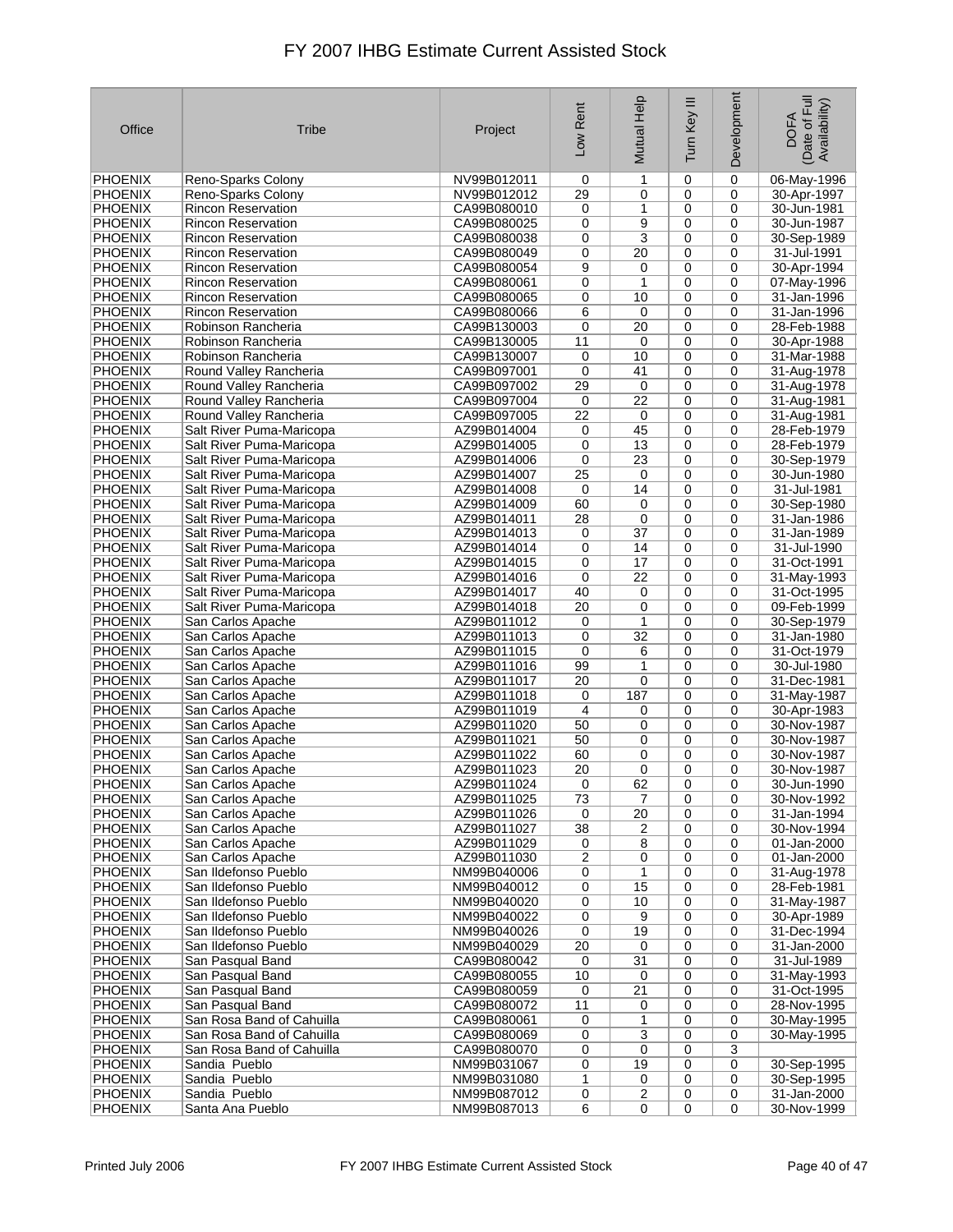| Office         | Tribe                      | Project                    | Low Rent        | Mutual Help             | Ξ<br>Turn Key  | Development | Date of Full<br>Availability)<br><b>DOFA</b> |
|----------------|----------------------------|----------------------------|-----------------|-------------------------|----------------|-------------|----------------------------------------------|
| <b>PHOENIX</b> | Santa Clara Pueblo         | NM99B082004                | 0               | 9                       | $\mathbf 0$    | $\pmb{0}$   | 31-Jul-1980                                  |
| <b>PHOENIX</b> | Santa Clara Pueblo         | NM99B082005                | 0               | 10                      | 0              | $\mathbf 0$ | 30-Nov-1987                                  |
| <b>PHOENIX</b> | Santa Clara Pueblo         | NM99B082006                | 0               | 41                      | 0              | $\mathbf 0$ | 31-Mar-1992                                  |
| <b>PHOENIX</b> | Santa Clara Pueblo         | NM99B082007                | 0               | 19                      | $\mathbf 0$    | 0           | 31-Mar-1992                                  |
| <b>PHOENIX</b> | Santa Clara Pueblo         | NM99B082008                | 0               | 13                      | 0              | 0           | 31-Dec-2004                                  |
| <b>PHOENIX</b> | Santa Clara Pueblo         | NM99B082009                | 22              | 0                       | 0              | 0           | 31-Dec-2004                                  |
| <b>PHOENIX</b> | Santa Rosa Rancheria       | CA99B129001                | 23              | 0                       | 0              | 0           | 31-Jul-1982                                  |
| <b>PHOENIX</b> | Santa Rosa Rancheria       | CA99B129007                | 20              | 0                       | 0              | 0           | 31-Dec-1987                                  |
| <b>PHOENIX</b> | Santa Rosa Rancheria       | CA99B129015                | 0               | 1                       | 0              | $\mathbf 0$ | 31-Jul-1982                                  |
| <b>PHOENIX</b> | Santa Rosa Rancheria       | CA99B129018                | 0               | 1                       | 0              | $\mathbf 0$ | 31-Dec-1987                                  |
| <b>PHOENIX</b> | Santa Ynez Band of Chumash | CA99B080013                | 0               | $\overline{2}$          | 0              | $\mathbf 0$ | 31-Jan-1981                                  |
| <b>PHOENIX</b> | Santa Ynez Band of Chumash | CA99B080026                | 0               | 4                       | 0              | 0           | 31-Aug-1989                                  |
| <b>PHOENIX</b> | Santa Ynez Band of Chumash | CA99B080045                | 1               | 0                       | 0              | $\mathbf 0$ | 30-Apr-1989                                  |
| <b>PHOENIX</b> | Santo Domingo Pueblo       | NM99B031052                | 0               | 3                       | 0              | $\mathbf 0$ | 31-Mar-1982                                  |
| <b>PHOENIX</b> | Santo Domingo Pueblo       | NM99B078001                | 32              | 0                       | 0              | $\mathbf 0$ | 30-Sep-1998                                  |
| <b>PHOENIX</b> | Santo Domingo Pueblo       | NM99B078002                | 0               | 38                      | 0              | 10          | 30-Sep-1998                                  |
| <b>PHOENIX</b> | Santo Domingo Pueblo       | NM99B078003                | 0               | 3                       | 0              | 0           | 30-Nov-2004                                  |
| <b>PHOENIX</b> | Sherwood Valley Rancheria  | CA99B130014                | 19              | 0                       | 0              | $\mathbf 0$ | 30-Apr-1993                                  |
| <b>PHOENIX</b> | Sherwood Valley Rancheria  | CA99B130015                | 0               | 15                      | 0              | 0           | 30-Apr-1993                                  |
| <b>PHOENIX</b> | Sherwood Valley Rancheria  | CA99B130027                |                 | 0                       | 0              | 15          |                                              |
| <b>PHOENIX</b> | Soboba Band                | CA99B080016                | 0<br>0          | $\overline{32}$         | $\mathbf 0$    | $\mathbf 0$ | 31-Jul-1980                                  |
| <b>PHOENIX</b> |                            |                            | 0               | 3                       | $\mathbf 0$    | 0           |                                              |
|                | Soboba Band                | CA99B080038<br>CA99B080040 |                 |                         |                |             | 30-Sep-1989                                  |
| <b>PHOENIX</b> | Soboba Band                |                            | 0               | 8                       | $\mathbf 0$    | 0           | 29-Feb-1988                                  |
| <b>PHOENIX</b> | Soboba Band                | CA99B080041                | 0               | 2                       | $\mathbf 0$    | 0           | 29-Feb-1988                                  |
| <b>PHOENIX</b> | Soboba Band                | CA99B080047                | 0               | $\overline{7}$          | $\mathbf 0$    | 0           | 30-Apr-1991                                  |
| <b>PHOENIX</b> | Soboba Band                | CA99B080051                | 0               | 13                      | 0              | 0           | 31-Jul-1992                                  |
| <b>PHOENIX</b> | Soboba Band                | CA99B080067                | 0               | 9                       | 0              | 0           | 30-May-1995                                  |
| <b>PHOENIX</b> | Soboba Band                | CA99B080068                | 8               | 0                       | $\mathbf 0$    | 0           | 30-May-1995                                  |
| <b>PHOENIX</b> | Soboba Band                | CA99B080073                | 8               | 0                       | $\mathbf 0$    | $\mathbf 0$ | 30-Jun-1998                                  |
| <b>PHOENIX</b> | Stewarts Point Rancheria   | CA99B130032                | 0               | 0                       | $\mathbf 0$    | 15          |                                              |
| <b>PHOENIX</b> | Susanville Rancheria       | CA99B083002                | 0               | 15                      | $\mathbf 0$    | 0           | 30-Jun-1980                                  |
| <b>PHOENIX</b> | Susanville Rancheria       | CA99B083004                | 0               | 28                      | 0              | 0           | 31-May-1984                                  |
| <b>PHOENIX</b> | Susanville Rancheria       | CA99B083008                | $\overline{25}$ | 0                       | 0              | 0           | 30-Sep-1993                                  |
| <b>PHOENIX</b> | Susanville Rancheria       | CA99B083010                | 6               | 0                       | $\mathbf 0$    | $\mathbf 0$ | 31-Dec-1995                                  |
| <b>PHOENIX</b> | Taos Pueblo                | NM99B040007                | 0               | 22                      | $\mathbf 0$    | 0           | 30-Apr-1979                                  |
| <b>PHOENIX</b> | Taos Pueblo                | NM99B040016                | 0               | 49                      | $\mathbf 0$    | 0           | 31-Mar-1985                                  |
| <b>PHOENIX</b> | <b>Taos Pueblo</b>         | NM99B040018                | 0               | 65                      | 0              | $\mathbf 0$ | 31-Jul-1987                                  |
| PHOENIX        | <b>Taos Pueblo</b>         | NM99B040022                | 0               | 11                      | 0              | 0           | 30-Apr-1989                                  |
| <b>PHOENIX</b> | Te-Moak                    | NV99B016003                | 0               | 16                      | 0              | 0           | 31-Dec-1980                                  |
| <b>PHOENIX</b> | Te-Moak                    | NV99B016004                | 10              | 0                       | 0              | $\mathbf 0$ | 30-Nov-1980                                  |
| <b>PHOENIX</b> | Te-Moak                    | NV99B016005                | 49              | 0                       | $\mathbf 0$    | 0           | 28-Feb-1982                                  |
| <b>PHOENIX</b> | Te-Moak                    | NV99B016006                | 0               | $\overline{55}$         | $\pmb{0}$      | 0           | 28-Feb-1982                                  |
| <b>PHOENIX</b> | Te-Moak                    | NV99B016008                | 0               | 47                      | 0              | 0           | 31-Aug-1986                                  |
| <b>PHOENIX</b> | Te-Moak                    | NV99B016009                | 0               | 50                      | 0              | 0           | 31-Aug-1988                                  |
| <b>PHOENIX</b> | Te-Moak                    | NV99B016010                | 0               | 13                      | 0              | $\mathbf 0$ | 28-Feb-1989                                  |
| PHOENIX        | Te-Moak                    | NV99B016011                | 28              | 0                       | 0              | 0           | 28-Feb-1998                                  |
| PHOENIX        | <b>Tesuque Pueblo</b>      | NM99B040010                | 0               | 11                      | 0              | $\mathbf 0$ | 31-Aug-1980                                  |
| <b>PHOENIX</b> | <b>Tesuque Pueblo</b>      | NM99B040018                | 0               | 4                       | 0              | 0           | 31-Jul-1987                                  |
| <b>PHOENIX</b> | <b>Tesuque Pueblo</b>      | NM99B040025                | 0               | 8                       | 0              | 0           | 30-Apr-1992                                  |
| PHOENIX        | <b>Tesuque Pueblo</b>      | NM99B040028                | 0               | 10                      | 0              | 0           | 28-Feb-1995                                  |
| <b>PHOENIX</b> | Tohono O'Odham Nation      | AZ99B026008                | 10              | 0                       | 0              | $\mathbf 0$ | 30-Sep-1978                                  |
| PHOENIX        | Tohono O'Odham Nation      | AZ99B026009                | 0               | $\overline{\mathbf{c}}$ | 0              | 0           | 30-Sep-1978                                  |
| PHOENIX        | Tohono O'Odham Nation      | AZ99B026012                | 50              | 0                       | $\mathbf 0$    | $\mathbf 0$ | 31-May-1974                                  |
| <b>PHOENIX</b> | Tohono O'Odham Nation      | AZ99B026016                | 0               | 84                      | 0              | 0           | 30-Sep-1980                                  |
| <b>PHOENIX</b> | Tohono O'Odham Nation      | AZ99B026019                | 0               | 127                     | 0              | 0           | 30-Jun-1981                                  |
| <b>PHOENIX</b> | Tohono O'Odham Nation      | AZ99B026020                | 12              | 0                       | 0              | 0           | 28-Feb-1983                                  |
| PHOENIX        | Tohono O'Odham Nation      | AZ99B026021                | 0               | 127                     | 0              | 0           | 31-May-1983                                  |
| <b>PHOENIX</b> | Tohono O'Odham Nation      | AZ99B026022                | 50              | 0                       | 0              | 0           | 30-Jun-1986                                  |
| <b>PHOENIX</b> | Tohono O'Odham Nation      | AZ99B026023                | 0               | 46                      | 0              | $\mathbf 0$ | 30-Jun-1986                                  |
| <b>PHOENIX</b> | Tohono O'Odham Nation      | AZ99B026024                | 0               | 65                      | $\mathbf 0$    | $\mathbf 0$ | 30-Nov-1987                                  |
| <b>PHOENIX</b> | Tohono O'Odham Nation      | AZ99B026025                | 0               | $\overline{7}$          | $\mathbf 0$    | 0           | 30-Jun-1987                                  |
| PHOENIX        | Tohono O'Odham Nation      | AZ99B026026                | 0               | 36                      | 0              | 0           | 31-Mar-1989                                  |
| <b>PHOENIX</b> | Tohono O'Odham Nation      | AZ99B026028                | $\pmb{0}$       | 35                      | 0              | $\pmb{0}$   | 31-Mar-1989                                  |
| PHOENIX        | Tohono O'Odham Nation      | AZ99B026029                | $\mathbf 0$     | 10                      | $\overline{0}$ | $\mathbf 0$ | 31-Dec-1991                                  |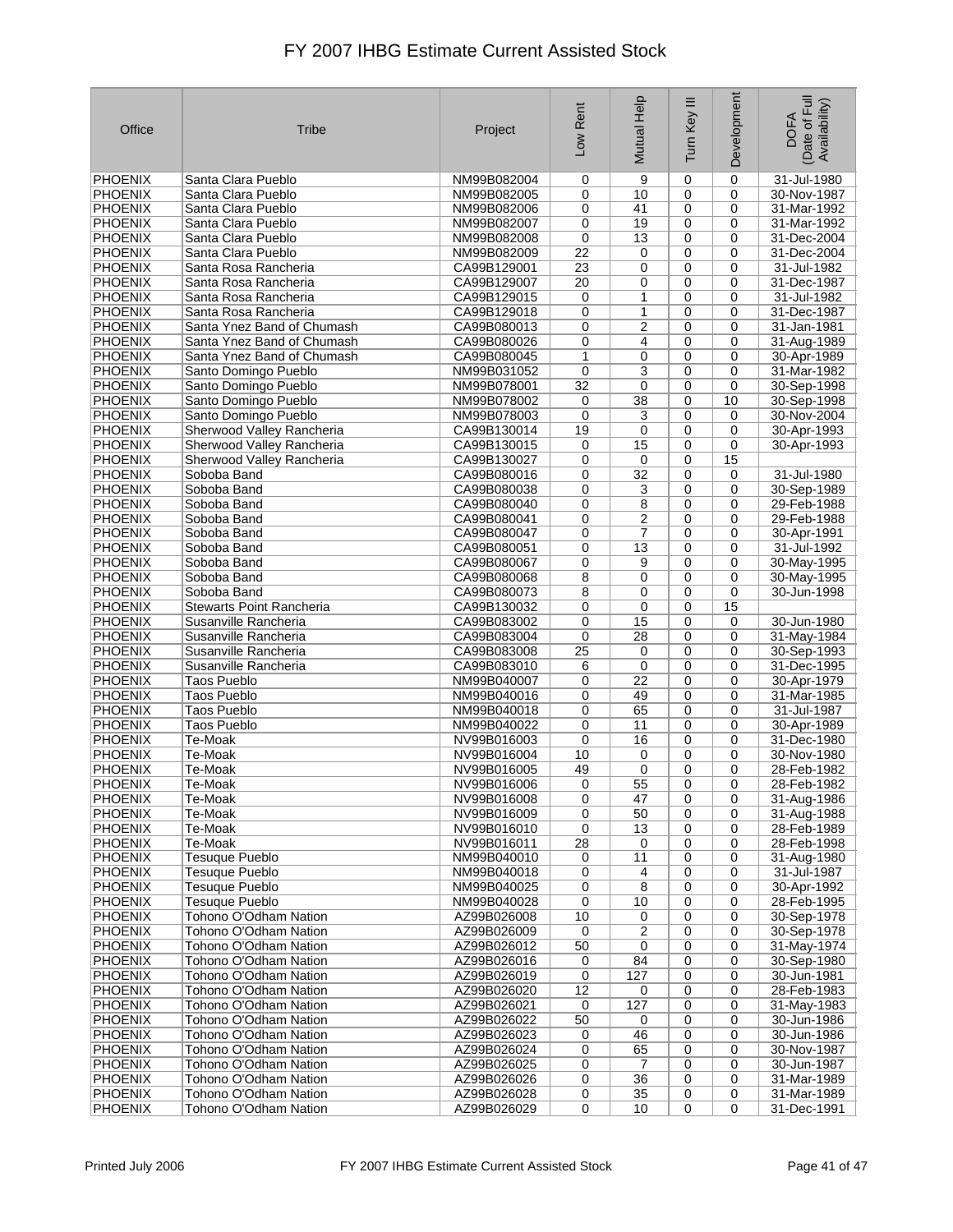| Office                           | Tribe                                                                      | Project                    | Low Rent             | Mutual Help  | Ξ<br>Turn Key | Development      | Date of Full<br>Availability)<br><b>DOFA</b> |
|----------------------------------|----------------------------------------------------------------------------|----------------------------|----------------------|--------------|---------------|------------------|----------------------------------------------|
| <b>PHOENIX</b>                   | Tohono O'Odham Nation                                                      | AZ99B026030                | 0                    | 70           | 0             | 0                | 30-Apr-1992                                  |
| <b>PHOENIX</b>                   | Tohono O'Odham Nation                                                      | AZ99B026031                | 0                    | 19           | 0             | $\mathbf 0$      | 31-Mar-1994                                  |
| <b>PHOENIX</b>                   | Tohono O'Odham Nation                                                      | AZ99B026032                | 0                    | 115          | 0             | 0                | 30-Jan-1999                                  |
| <b>PHOENIX</b>                   | Torres-Martinez Band of Cahuilla                                           | CA99B080035                | 0                    | 26           | 0             | $\mathbf 0$      | 29-Feb-1988                                  |
| <b>PHOENIX</b>                   | Torres-Martinez Band of Cahuilla                                           | CA99B080045                | 11                   | 0            | 0             | 0                | 30-Apr-1989                                  |
| <b>PHOENIX</b>                   | Torres-Martinez Band of Cahuilla                                           | CA99B080061                | 0                    | 0            | 0             | 4                |                                              |
| <b>PHOENIX</b>                   | Tule River Indian Tribe                                                    | CA99B099001                | 0                    | 3<br>11      | 0             | 0<br>0           | 31-May-1979<br>30-Jun-1988                   |
| <b>PHOENIX</b><br><b>PHOENIX</b> | Tule River Indian Tribe<br><b>Tule River Indian Tribe</b>                  | CA99B099002<br>CA99B099003 | 0<br>$\overline{7}$  | 0            | 0<br>0        | $\mathbf 0$      | 30-Jun-1988                                  |
| <b>PHOENIX</b>                   | Tule River Indian Tribe                                                    | CA99B099006                | 19                   | 0            | 0             | $\mathbf 0$      | 29-Mar-1996                                  |
| <b>PHOENIX</b>                   | Tule River Indian Tribe                                                    | CA99B099007                | 0                    | 19           | 0             | $\mathbf 0$      | 29-Mar-1996                                  |
| <b>PHOENIX</b>                   | <b>Tule River Indian Tribe</b>                                             | CA99B099009                | 35                   | 0            | 0             | 0                | 10-Feb-2004                                  |
| <b>PHOENIX</b>                   | Tulomne Rancheria                                                          | CA99B129005                | 0                    | 12           | 0             | $\mathbf 0$      | 31-Jul-1982                                  |
| <b>PHOENIX</b>                   | Tulomne Rancheria                                                          | CA99B129006                | 7                    | 0            | 0             | 0                | 31-Jul-1982                                  |
| <b>PHOENIX</b>                   | Tulomne Rancheria                                                          | CA99B129012                | 3                    | 0            | 0             | 0                | 31-May-1999                                  |
| <b>PHOENIX</b>                   | Tulomne Rancheria                                                          | CA99B129013                | 0                    | 10           | 0             | $\mathbf 0$      | 31-May-1999                                  |
| <b>PHOENIX</b>                   | Tulomne Rancheria                                                          | CA99B129014                | 0                    | 1            | 0             | $\mathbf 0$      | 31-Jul-1982                                  |
| <b>PHOENIX</b>                   | Tulomne Rancheria                                                          | CA99B129015                | 0                    | $\mathbf{1}$ | 0             | $\mathbf 0$      | 31-Jul-1982                                  |
| <b>PHOENIX</b>                   | Viejas Group of Capitan Grande                                             | CA99B080023                | 0                    | 3            | 0             | $\mathbf 0$      | 30-Jun-1981                                  |
| <b>PHOENIX</b><br><b>PHOENIX</b> | Viejas Group of Capitan Grande<br>Viejas Group of Capitan Grande           | CA99B080044<br>CA99B080056 | 0<br>9               | 6<br>0       | 0<br>0        | 0<br>$\mathbf 0$ | 30-May-1988<br>30-Nov-1993                   |
| <b>PHOENIX</b>                   | Viejas Group of Capitan Grande                                             | CA99B080060                | 0                    | 8            | 0             | 0                | 31-Oct-1995                                  |
| <b>PHOENIX</b>                   | Walker River Paiute Tribe                                                  | NV99B008005                | 0                    | 22           | 0             | $\mathbf 0$      | 31-Oct-1981                                  |
| <b>PHOENIX</b>                   | Walker River Paiute Tribe                                                  | NV99B008006                | 10                   | 0            | 0             | 0                | 31-Mar-1982                                  |
| <b>PHOENIX</b>                   | Walker River Paiute Tribe                                                  | NV99B008007                | 0                    | 24           | 0             | $\mathbf 0$      | 30-Jul-1982                                  |
| <b>PHOENIX</b>                   | <b>Walker River Paiute Tribe</b>                                           | NV99B008008                | 0                    | 24           | 0             | $\mathbf 0$      | 31-Oct-1986                                  |
| <b>PHOENIX</b>                   | Walker River Paiute Tribe                                                  | NV99B008009                | 10                   | 0            | 0             | 0                | 31-Oct-1986                                  |
| <b>PHOENIX</b>                   | Walker River Paiute Tribe                                                  | NV99B008010                | 0                    | 15           | 0             | 0                | 31-May-1988                                  |
| <b>PHOENIX</b>                   | Walker River Paiute Tribe                                                  | NV99B008011                | 0                    | 20           | 0             | 0                | 31-Dec-1992                                  |
| <b>PHOENIX</b>                   | <b>Walker River Paiute Tribe</b>                                           | NV99B008012                | $\mathbf 0$          | 15           | 0             | $\mathbf 0$      | 31-Dec-1992                                  |
| <b>PHOENIX</b><br><b>PHOENIX</b> | <b>Walker River Paiute Tribe</b><br>Walker River Paiute Tribe              | NV99B008013<br>NV99B008014 | 13<br>13             | 0<br>0       | 0<br>0        | 0<br>0           | 30-Sep-1994<br>30-Sep-1994                   |
| <b>PHOENIX</b>                   | Walker River Paiute Tribe                                                  | NV99B008015                | $\overline{22}$      | 0            | 0             | 0                | 30-Nov-2001                                  |
| <b>PHOENIX</b>                   | <b>Washoe Tribe</b>                                                        | NV99B003006                | 0                    | 40           | 0             | 0                | 31-Jul-1980                                  |
| <b>PHOENIX</b>                   | Washoe Tribe                                                               | NV99B003007                | 15                   | 0            | 0             | $\mathbf 0$      | 31-Jul-1980                                  |
| <b>PHOENIX</b>                   | Washoe Tribe                                                               | NV99B003008                | 0                    | 45           | 0             | $\mathbf 0$      | 30-Jun-1984                                  |
| <b>PHOENIX</b>                   | Washoe Tribe                                                               | NV99B003009                | 25                   | 0            | 0             | $\mathbf 0$      | 30-Jun-1984                                  |
| <b>PHOENIX</b>                   | Washoe Tribe                                                               | NV99B003010                | 40                   | 0            | 0             | 0                | 31-Jul-1989                                  |
| <b>PHOENIX</b>                   | Washoe Tribe                                                               | NV99B003011                | 0                    | 25           | 0             | 0                | 31-May-1989                                  |
| <b>PHOENIX</b><br><b>PHOENIX</b> | Washoe Tribe                                                               | NV99B003012                | 0                    | 20           | 0<br>0        | 0<br>0           | 29-Feb-1992                                  |
| <b>PHOENIX</b>                   | Washoe Tribe<br>White Mountain Apache (Fort Apache)                        | NV99B003013<br>AZ99B016007 | 0<br>$\overline{35}$ | 20<br>0      | 0             | 0                | 30-Sep-1995<br>30-Jun-1971                   |
| <b>PHOENIX</b>                   | White Mountain Apache (Fort Apache)                                        | AZ99B016017                | 65                   | 0            | 0             | 0                | 31-Dec-1972                                  |
| <b>PHOENIX</b>                   | White Mountain Apache (Fort Apache)                                        | AZ99B016025                | 0                    | 26           | 0             | 0                | 31-Mar-1980                                  |
| <b>PHOENIX</b>                   | White Mountain Apache (Fort Apache)                                        | AZ99B016026                | 30                   | 0            | 0             | 0                | 31-Dec-1979                                  |
| <b>PHOENIX</b>                   | White Mountain Apache (Fort Apache)                                        | AZ99B016027                | 35                   | 0            | 0             | 0                | 31-Aug-1980                                  |
| <b>PHOENIX</b>                   | White Mountain Apache (Fort Apache)                                        | AZ99B016028                | 0                    | 43           | 0             | 0                | 31-Aug-1980                                  |
| <b>PHOENIX</b>                   | White Mountain Apache (Fort Apache)                                        | AZ99B016029                | 50                   | 0            | 0             | 0                | 28-Feb-1981                                  |
| <b>PHOENIX</b>                   | White Mountain Apache (Fort Apache)                                        | AZ99B016030                | 0                    | 84           | 0             | 0                | 31-Jul-1986                                  |
| <b>PHOENIX</b><br><b>PHOENIX</b> | White Mountain Apache (Fort Apache)                                        | AZ99B016031                | 5                    | 0            | 0             | 0                | 31-May-1986                                  |
| <b>PHOENIX</b>                   | White Mountain Apache (Fort Apache)<br>White Mountain Apache (Fort Apache) | AZ99B016034<br>AZ99B016036 | 40<br>50             | 0<br>0       | 0<br>0        | 0<br>0           | 31-Oct-1987<br>31-Jan-1988                   |
| <b>PHOENIX</b>                   | White Mountain Apache (Fort Apache)                                        | AZ99B016037                | 0                    | 43           | 0             | 0                | 31-Oct-1987                                  |
| <b>PHOENIX</b>                   | White Mountain Apache (Fort Apache)                                        | AZ99B016038                | 43                   | 0            | 0             | 0                | 31-Jan-1988                                  |
| <b>PHOENIX</b>                   | White Mountain Apache (Fort Apache)                                        | AZ99B016039                | 0                    | 45           | 0             | 0                | 30-Jun-1988                                  |
| <b>PHOENIX</b>                   | White Mountain Apache (Fort Apache)                                        | AZ99B016040                | 0                    | 20           | 0             | 0                | 31-Oct-1988                                  |
| PHOENIX                          | White Mountain Apache (Fort Apache)                                        | AZ99B016042                | 0                    | 49           | 0             | 0                | 31-Oct-1988                                  |
| <b>PHOENIX</b>                   | White Mountain Apache (Fort Apache)                                        | AZ99B016043                | 0                    | 70           | 0             | 0                | 31-Oct-1991                                  |
| PHOENIX                          | White Mountain Apache (Fort Apache)                                        | AZ99B016044                | 0                    | 19           | 0             | 0                | 31-Oct-1991                                  |
| <b>PHOENIX</b>                   | White Mountain Apache (Fort Apache)                                        | AZ99B016045                | 0                    | 39           | 0             | 0                | 31-Oct-1991                                  |
| <b>PHOENIX</b>                   | White Mountain Apache (Fort Apache)                                        | AZ99B016046                | 20                   | 0            | 0             | 0                | 30-Apr-1993                                  |
| <b>PHOENIX</b><br><b>PHOENIX</b> | White Mountain Apache (Fort Apache)<br>White Mountain Apache (Fort Apache) | AZ99B016047<br>AZ99B016048 | 0<br>75              | 20<br>0      | 0<br>0        | 0<br>0           | 30-Apr-1993<br>31-Jul-1994                   |
| PHOENIX                          | White Mountain Apache (Fort Apache)                                        | AZ99B016049                | 0                    | 75           | 0             | 0                | 31-Jul-1994                                  |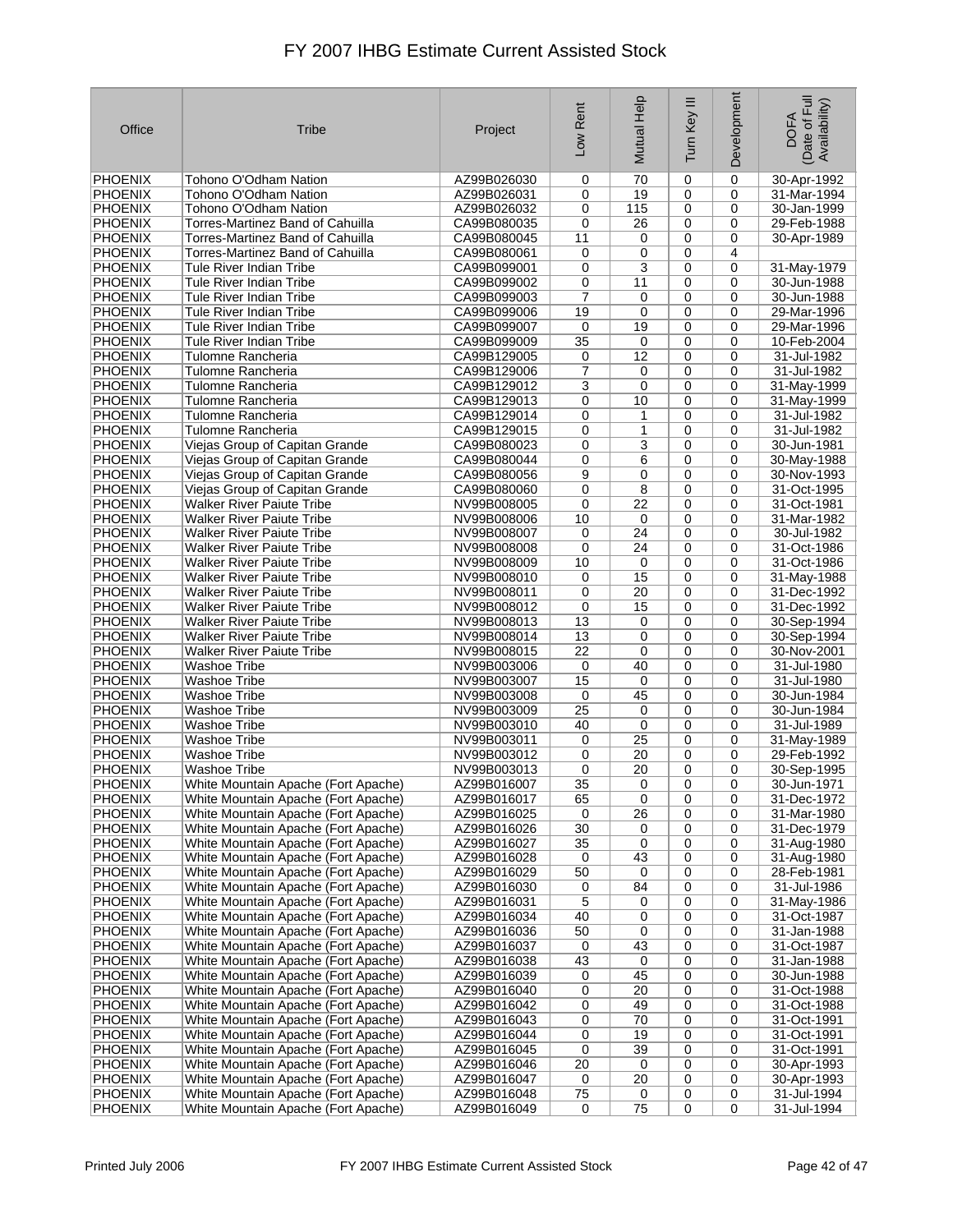| Office         | Tribe                               | Project                    | Low Rent        | Mutual Help    | Tum Key III    | Development      | Date of Full<br>Availability)<br><b>DOFA</b> |
|----------------|-------------------------------------|----------------------------|-----------------|----------------|----------------|------------------|----------------------------------------------|
| <b>PHOENIX</b> | White Mountain Apache (Fort Apache) | AZ99B016050                | 75              | 0              | $\mathbf 0$    | $\mathbf 0$      | 31-May-1997                                  |
| <b>PHOENIX</b> | White Mountain Apache (Fort Apache) | AZ99B016051                | 0               | 84             | $\mathbf 0$    | $\mathbf 0$      | 30-Apr-1998                                  |
| <b>PHOENIX</b> | White Mountain Apache (Fort Apache) | AZ99B016052                | 0               | 0              | $\mathbf 0$    | 6                |                                              |
| <b>PHOENIX</b> | Yavapai-Apache (Camp Verde)         | AZ99B022004                | $\mathbf{1}$    | 0              | $\mathbf 0$    | $\mathbf 0$      | 28-Feb-1983                                  |
| <b>PHOENIX</b> | Yavapai-Apache (Camp Verde)         | AZ99B022006                | 15              | 0              | 0              | 0                | 31-Jul-1986                                  |
| <b>PHOENIX</b> | Yavapai-Apache (Camp Verde)         | AZ99B022007                | 20              | 0              | 0              | $\mathbf 0$      | 30-Jun-1986                                  |
| <b>PHOENIX</b> | Yavapai-Apache (Camp Verde)         | AZ99B022008                | 0               | 10             | 0              | 0                | 31-Mar-1987                                  |
| <b>PHOENIX</b> | Yavapai-Apache (Camp Verde)         | AZ99B022009                | 0               | 16             | 0              | $\mathbf 0$      | 30-Jun-1988                                  |
| <b>PHOENIX</b> | Yavapai-Apache (Camp Verde)         | AZ99B022010                | 15              | 0              | $\mathbf 0$    | 0                | 31-May-1991                                  |
| <b>PHOENIX</b> | Yavapai-Apache (Camp Verde)         | AZ99B022011                | 0               | 9              | $\mathbf 0$    | 0                | 31-May-1992                                  |
| <b>PHOENIX</b> | Yavapai-Apache (Camp Verde)         | AZ99B022012                | 14              | 0              | 0              | $\mathbf 0$      | 30-Sep-1997                                  |
| <b>PHOENIX</b> | Yavapai-Apache (Camp Verde)         | AZ99B022013                | 1               | 0              | 0              | 0                | 30-Sep-1997                                  |
| <b>PHOENIX</b> | Yerington Paiute Tribe              | NV99B010005                | 14              | 0              | 0              | 0                | 30-Jun-1980                                  |
| <b>PHOENIX</b> | Yerington Paiute Tribe              | NV99B010007                | 0               | 18             | 0              | $\mathbf 0$      | 30-Nov-1987                                  |
| <b>PHOENIX</b> | Yerington Paiute Tribe              | NV99B010008                | 0               | 13             | 0              | $\mathbf 0$      | 30-Nov-1987                                  |
| <b>PHOENIX</b> | Yerington Paiute Tribe              | NV99B010009                | 0               | 8              | $\mathbf 0$    | $\mathbf 0$      | 31-Mar-1988                                  |
| <b>PHOENIX</b> | Yerington Paiute Tribe              | NV99B010010                | 0               | 10             | $\mathbf 0$    | 0                | 30-Sep-1989                                  |
| <b>PHOENIX</b> | Yerington Paiute Tribe              | NV99B010011                | 0               | 5              | $\mathbf 0$    | 0                | 30-Sep-1992                                  |
| <b>PHOENIX</b> | Yomba Shoshone Tribe                | NV99B020001                | $\overline{22}$ | 0              | 0              | $\mathbf 0$      | 30-Jun-1981                                  |
| <b>PHOENIX</b> |                                     | TX99B429001                |                 | 5              | 0              |                  |                                              |
| <b>PHOENIX</b> | Ysleta Del Sur                      | TX99B429002                | 0               | 1              |                | 0<br>$\mathbf 0$ | 31-Aug-1976                                  |
|                | Ysleta Del Sur                      |                            | 0               |                | $\mathbf 0$    |                  | 31-Oct-1977                                  |
| <b>PHOENIX</b> | Ysleta Del Sur                      | TX99B429003                | 0               | 24             | $\mathbf 0$    | $\mathbf 0$      | 04-Jan-1999                                  |
| <b>PHOENIX</b> | <b>Yurok Tribe</b>                  | CA99B158001                | 11              | 0              | $\mathbf 0$    | 4                | 31-Dec-2001                                  |
| <b>PHOENIX</b> | Yurok Tribe                         | CA99B158002                | 7               | 0              | 0              | 25               | 30-Sep-2004                                  |
| <b>PHOENIX</b> | Yurok Tribe                         | CA99B158003                | 0               | 1              | 0              | 0                | 16-Apr-2001                                  |
| <b>PHOENIX</b> | <b>Yurok Tribe</b>                  | CA99B158003                | 0               | 2              | 0              | $\mathbf 0$      | $12$ -Jun-2001                               |
| <b>PHOENIX</b> | <b>Yurok Tribe</b>                  | CA99B158003                | 0               | 1              | $\mathbf 0$    | $\mathbf 0$      | 22-Jun-2001                                  |
| <b>PHOENIX</b> | Yurok Tribe                         | CA99B158003                | $\mathbf 0$     | 1              | $\mathbf 0$    | 0                | 10-Jul-2001                                  |
| <b>PHOENIX</b> | <b>Yurok Tribe</b>                  | CA99B158003                | 0               | 1              | $\mathbf 0$    | 0                | 31-Dec-2001                                  |
| <b>PHOENIX</b> | <b>Yurok Tribe</b>                  | CA99B158003                | 0               | 1              | 0              | $\mathbf 0$      | 31-Aug-2002                                  |
| PHOENIX        | <b>Yurok Tribe</b>                  | CA99B158003                | 0               | 2              | $\mathbf 0$    | $\mathbf 0$      | 30-Sep-2002                                  |
| <b>PHOENIX</b> | Yurok Tribe                         | CA99B158003                | 0               | 0              | 0              | 19               | 30-Sep-2002                                  |
| <b>PHOENIX</b> | Yurok Tribe                         | CA99B158003                | 0               | 1              | 0              | $\mathbf 0$      | 18-Mar-2004                                  |
| <b>PHOENIX</b> | <b>Yurok Tribe</b>                  | CA99B158003                | 0               | 1              | $\mathbf 0$    | $\mathbf 0$      | 04-May-2004                                  |
| <b>PHOENIX</b> | Yurok Tribe                         | CA99B158003                | 0               | $\overline{2}$ | 0              | $\mathbf 0$      | 30-Sep-2005                                  |
| <b>PHOENIX</b> | Zia Pueblo                          | NM99B031049                | 0               | 8              | 0              | 0                | 31-Oct-1980                                  |
| <b>PHOENIX</b> | Zia Pueblo                          | NM99B031061                | 0               | 13             | 0              | $\mathbf 0$      | 30-Nov-1987                                  |
| <b>PHOENIX</b> | Zia Pueblo                          | NM99B031062                | 0               | 3              | 0              | $\mathbf 0$      | 30-Nov-1987                                  |
| <b>PHOENIX</b> | Zia Pueblo                          | NM99B031068                | 0               | 21             | 0              | $\mathbf 0$      | 30-Jun-1996                                  |
| <b>PHOENIX</b> | Zuni Tribe                          | NM99B019001                | 0               | 1              | 0              | 0                | 28-Feb-1970                                  |
| <b>PHOENIX</b> | Zuni Tribe                          | NM99B019003                | 0               | 0              | 8              | 0                | 31-Aug-1970                                  |
| <b>PHOENIX</b> | Zuni Tribe                          | NM99B019004                | $\overline{0}$  | $\overline{2}$ | $\overline{0}$ | 0                | 28-Feb-1971                                  |
| PHOENIX        | Zuni Tribe                          | NM99B019005                | 2               | 0              | 7              | 0                | 31-Oct-1972                                  |
| <b>PHOENIX</b> | Zuni Tribe                          | NM99B019006                | 0               | 24             | 0              | 0                | 31-May-1972                                  |
| <b>PHOENIX</b> | Zuni Tribe                          | NM99B019007                | $\pmb{0}$       | 18             | 0              | 0                | 31-Jan-1978                                  |
| PHOENIX        | Zuni Tribe                          | NM99B019008                | 50              | 0              | 0              | 0                | 31-Mar-1977                                  |
| PHOENIX        | Zuni Tribe                          | NM99B019009                | 74              | 0              | 0              | 0                | 28-Feb-1982                                  |
| PHOENIX        | Zuni Tribe                          | NM99B019010                | 0               | 45             | 0              | 0                | 30-Jun-1982                                  |
| PHOENIX        | Zuni Tribe                          | NM99B019011                | $\sqrt{3}$      | 0              | 0              | 0                | 30-Sep-1982                                  |
| PHOENIX        | Zuni Tribe                          | NM99B019012                | 0               | 53             | 0              | 0                | 31-Jul-1986                                  |
| <b>PHOENIX</b> | Zuni Tribe<br>Zuni Tribe            | NM99B019013<br>NM99B019015 | 40<br>22        | 0              | 0              | 0                | 31-Jul-1986<br>31-Dec-1997                   |
| PHOENIX        | <b>TOTAL</b>                        |                            |                 | 0              | 0              | 0<br>207         |                                              |
| <b>PHOENIX</b> |                                     |                            | 9,273           | 9,936          | 15             |                  |                                              |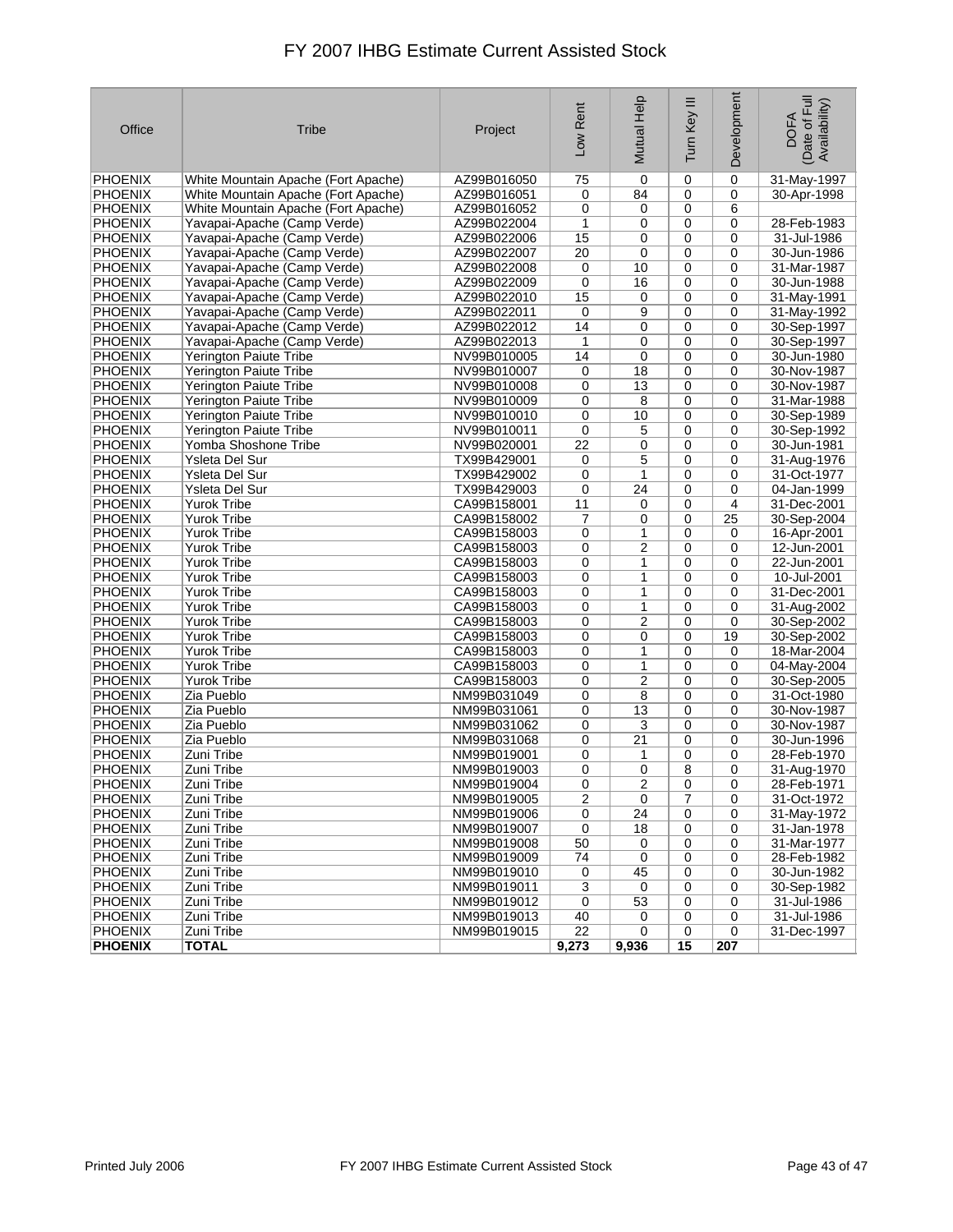| Office                           | Tribe                               | Project     | Low Rent        | Mutual Help     | Ξ<br>Turn Key  | Development  | Date of Full<br>Availability)<br><b>DOFA</b> |
|----------------------------------|-------------------------------------|-------------|-----------------|-----------------|----------------|--------------|----------------------------------------------|
| <b>SEATTLE</b>                   | <b>Burns Paiute Colony</b>          | OR97B039001 | 0               | 18              | $\mathbf 0$    | $\mathbf 0$  | 31-Mar-1999                                  |
| <b>SEATTLE</b>                   | <b>Chehalis Confederated Tribes</b> | WA19B048002 | 29              | 0               | 0              | $\mathbf 0$  | 30-Nov-1983                                  |
| <b>SEATTLE</b>                   | Chehalis Confederated Tribes        | WA97B048001 | 0               | 2               | 0              | 0            | 28-Feb-1978                                  |
| <b>SEATTLE</b>                   | <b>Chehalis Confederated Tribes</b> | WA97B048003 | 21              | 0               | 0              | 0            | 30-Jun-1987                                  |
| <b>SEATTLE</b>                   | <b>Chehalis Confederated Tribes</b> | WA97B048005 | 0               | 4               | 0              | 0            | 25-Nov-1997                                  |
| <b>SEATTLE</b>                   | <b>Chehalis Confederated Tribes</b> | WA97B048007 | 0               | $\overline{2}$  | 0              | 0            | 31-Jan-2000                                  |
| <b>SEATTLE</b>                   | <b>Chehalis Confederated Tribes</b> | WA97B048008 | 0               | 0               | 0              | 5            |                                              |
| <b>SEATTLE</b>                   | Coeur D'Alene Tribe                 | ID16B007008 | 0               | 37              | 0              | 0            | 31-Aug-1984                                  |
| <b>SEATTLE</b>                   | Coeur D'Alene Tribe                 | ID16B007009 | 16              | 0               | 0              | $\mathbf 0$  | 30-Apr-1984                                  |
| <b>SEATTLE</b>                   | Coeur D'Alene Tribe                 | ID16B007010 | 0               | 19              | 0              | 0            | 31-Aug-1984                                  |
| <b>SEATTLE</b>                   | Coeur D'Alene Tribe                 | ID97B007006 | 45              | 0               | 0              | $\mathbf 0$  | 30-Sep-1981                                  |
| <b>SEATTLE</b>                   | Coeur D'Alene Tribe                 | ID97B007013 | 0               | 13              | 0              | 0            | 31-Aug-1984                                  |
| <b>SEATTLE</b>                   | Coeur D'Alene Tribe                 | ID97B007015 | 11              | 0               | 0              | 0            | 31-Mar-1990                                  |
| <b>SEATTLE</b>                   | Coeur D'Alene Tribe                 | ID97B007016 | 0               | 10              | 0              | 0            | 31-May-1990                                  |
| <b>SEATTLE</b>                   | Coeur D'Alene Tribe                 | ID97B007018 | 0               | 15              | 0              | 0            | 31-Aug-1994                                  |
| <b>SEATTLE</b>                   | Coeur D'Alene Tribe                 | ID97B007021 | 9               | 0               | 0              | $\mathbf{1}$ | 31-Dec-1998                                  |
| <b>SEATTLE</b>                   | Coeur D'Alene Tribe                 | ID97B007022 | 0               | 19              | 0              | 1            | 31-Dec-1998                                  |
| <b>SEATTLE</b>                   | Coeur D'Alene Tribe                 | ID97B007025 | 5               | 0               | 0              | $\mathbf 0$  | 31-Dec-1998                                  |
| <b>SEATTLE</b>                   | <b>Colville Confederated Tribes</b> | WA19B043007 | 48              | 2               | 0              | 0            | 31-Dec-1980                                  |
| <b>SEATTLE</b>                   | <b>Colville Confederated Tribes</b> | WA19B043008 | 0               | 10              | 0              | 0            | 30-Apr-1981                                  |
| <b>SEATTLE</b>                   | <b>Colville Confederated Tribes</b> | WA19B043009 | 56              | 2               | 0              | 0            | 30-Jun-1982                                  |
| <b>SEATTLE</b>                   | <b>Colville Confederated Tribes</b> | WA97B043002 | 43              | 2               | 0              | 0            | 30-Jun-1977                                  |
| <b>SEATTLE</b>                   | <b>Colville Confederated Tribes</b> | WA97B043003 | 30              | 1               | 0              | $\mathbf 0$  | 31-Aug-1978                                  |
|                                  |                                     | WA97B043004 |                 |                 |                | 0            |                                              |
| <b>SEATTLE</b><br><b>SEATTLE</b> | <b>Colville Confederated Tribes</b> |             | 0               | 8<br>2          | 0              |              | 31-Jan-1979                                  |
|                                  | <b>Colville Confederated Tribes</b> | WA97B043005 | 40              |                 | 0              | 0            | 31-Jan-1980                                  |
| <b>SEATTLE</b>                   | <b>Colville Confederated Tribes</b> | WA97B043006 | 0               | 2               | 0              | 0            | 31-Jan-1980                                  |
| <b>SEATTLE</b>                   | <b>Colville Confederated Tribes</b> | WA97B043012 | 61              | 2               | 0              | 0            | 30-Jun-1983                                  |
| <b>SEATTLE</b>                   | <b>Colville Confederated Tribes</b> | WA97B043014 | 0               | 22              | 0              | 0            | 31-May-1986                                  |
| <b>SEATTLE</b>                   | <b>Colville Confederated Tribes</b> | WA97B043017 | 0               | 8               | 0              | 0            | 31-Mar-1999                                  |
| <b>SEATTLE</b>                   | Coos Bay Confederated Tribes        | OR97B036001 | 15              | 0               | 0              | $\mathbf 0$  | 28-Feb-2001                                  |
| <b>SEATTLE</b>                   | Coquille Indian Tribe               | OR97B038001 | 51              | 0               | 0              | 0            | 30-Jun-1997                                  |
| <b>SEATTLE</b>                   | Coquille Indian Tribe               | OR97B038002 | 0               | 20              | 0              | 0            | 30-Jun-1997                                  |
| <b>SEATTLE</b>                   | Fort Hall Shoshone-Bannock          | ID16B009005 | 0               | 37              | 0              | 0            | 31-Jan-1984                                  |
| <b>SEATTLE</b>                   | Fort Hall Shoshone-Bannock          | ID16B009006 | 19              | 0               | 0              | 0            | 31-Mar-1983                                  |
| <b>SEATTLE</b>                   | Fort Hall Shoshone-Bannock          | ID16B009007 | $\mathbf 0$     | 7               | $\mathbf 0$    | $\mathbf 0$  | 30-Nov-1982                                  |
| <b>SEATTLE</b>                   | Fort Hall Shoshone-Bannock          | ID97B009003 | 60              | 0               | 0              | 0            | 31-Oct-1975                                  |
| <b>SEATTLE</b>                   | Fort Hall Shoshone-Bannock          | ID97B009004 | 0               | $\overline{2}$  | 0              | 0            | 30-Jun-1980                                  |
| <b>SEATTLE</b>                   | Fort Hall Shoshone-Bannock          | ID97B009009 | 0               | 36              | 0              | 0            | 31-Aug-1992                                  |
| <b>SEATTLE</b>                   | Fort Hall Shoshone-Bannock          | ID97B009010 | 15              | 0               | 0              | 0            | 30-Sep-1991                                  |
| <b>SEATTLE</b>                   | Fort Hall Shoshone-Bannock          | ID97B009011 | 0               | 30              | 0              | 0            | 31-May-1994                                  |
| <b>SEATTLE</b>                   | Fort Hall Shoshone-Bannock          | ID97B009014 | 5               | 0               | $\mathbf 0$    | 0            | 31-Oct-2000                                  |
| <b>SEATTLE</b>                   | Fort Hall Shoshone-Bannock          | ID97B009015 | 0               | 5               | $\pmb{0}$      | 0            | 31-May-2001                                  |
| <b>SEATTLE</b>                   | Fort Hall Shoshone-Bannock          | ID97B009016 | 5               | 0               | 0              | 0            | 31-May-2001                                  |
| <b>SEATTLE</b>                   | <b>Grand Ronde</b>                  | OF97B040002 | 5               | 0               | 0              | 0            | 31-Aug-2000                                  |
| <b>SEATTLE</b>                   | <b>Grand Ronde</b>                  | OR97B040001 | 15              | 0               | 0              | 0            | 31-Aug-2000                                  |
| <b>SEATTLE</b>                   | Hoh Indian Tribe                    | WA19B052006 | 0               | 17              | 0              | 0            | 30-Nov-1983                                  |
| SEATTLE                          | Hoh Indian Tribe                    | WA97B052032 | 4               | 0               | 0              | $\mathbf 0$  | 01-Feb-1997                                  |
| <b>SEATTLE</b>                   | Kalispel Indian Community           | WA97B037009 | 0               | 3               | $\mathbf 0$    | 0            | 30-Nov-1990                                  |
| <b>SEATTLE</b>                   | Kalispel Indian Community           | WA97B037012 | 0               | 9               | 0              | 0            | 31-Dec-1996                                  |
| <b>SEATTLE</b>                   | Kalispel Indian Community           | WA97B600371 | 4               | 0               | 0              | 0            | 30-Sep-2000                                  |
| <b>SEATTLE</b>                   | Kalispel Indian Community           | WA97B600372 | 0               | $\overline{3}$  | 0              | $\pmb{0}$    | 30-Sep-2000                                  |
| <b>SEATTLE</b>                   | Klamath Indian Tribe                | OR97B037001 | 0               | 0               | 0              | 3            | 31-Mar-1997                                  |
| SEATTLE                          | Klamath Indian Tribe                | OR97B037004 | 0               | 5               | $\mathbf 0$    | 0            | 28-Feb-1999                                  |
| <b>SEATTLE</b>                   | Klamath Indian Tribe                | OR97B037005 | 6               | 0               | 0              | 0            | 28-Feb-1999                                  |
| <b>SEATTLE</b>                   | Kootenai Tribe                      | ID97B022001 | 0               | 12              | 0              | 0            | 28-Feb-1986                                  |
| <b>SEATTLE</b>                   | Lower Elwha Tribal Community        | WA19B050003 | 0               | 29              | 0              | 0            | 31-Aug-1984                                  |
| SEATTLE                          | Lower Elwha Tribal Community        | WA97B050004 | 0               | 10              | 0              | 0            | 16-Apr-1994                                  |
| <b>SEATTLE</b>                   | Lower Elwha Tribal Community        | WA97B050005 | 0               | 12              | 0              | $\mathbf 0$  | 30-Apr-1994                                  |
| <b>SEATTLE</b>                   | Lower Elwha Tribal Community        | WA97B050007 | 0               | $\overline{22}$ | 0              | $\mathbf 0$  | 30-Apr-1994                                  |
| SEATTLE                          | Lower Elwha Tribal Community        | WA97B050009 | 0               | 25              | 0              | 0            | 31-Aug-1996                                  |
| <b>SEATTLE</b>                   | Lower Elwha Tribal Community        | WA97B050011 | 5               | 0               | 0              | 0            | 31-Jul-1999                                  |
| <b>SEATTLE</b>                   | Lower Elwha Tribal Community        | WA97B050012 | 0               | 5               | 0              | 0            | 31-Jul-1999                                  |
| <b>SEATTLE</b>                   | Lummi Tribe                         | WA97B028004 | 25              | 0               | 0              | $\pmb{0}$    | 30-Apr-1975                                  |
| <b>SEATTLE</b>                   | Lummi Tribe                         | WA97B028007 | $\overline{35}$ | 0               | $\overline{0}$ | 0            | 30-Jun-1989                                  |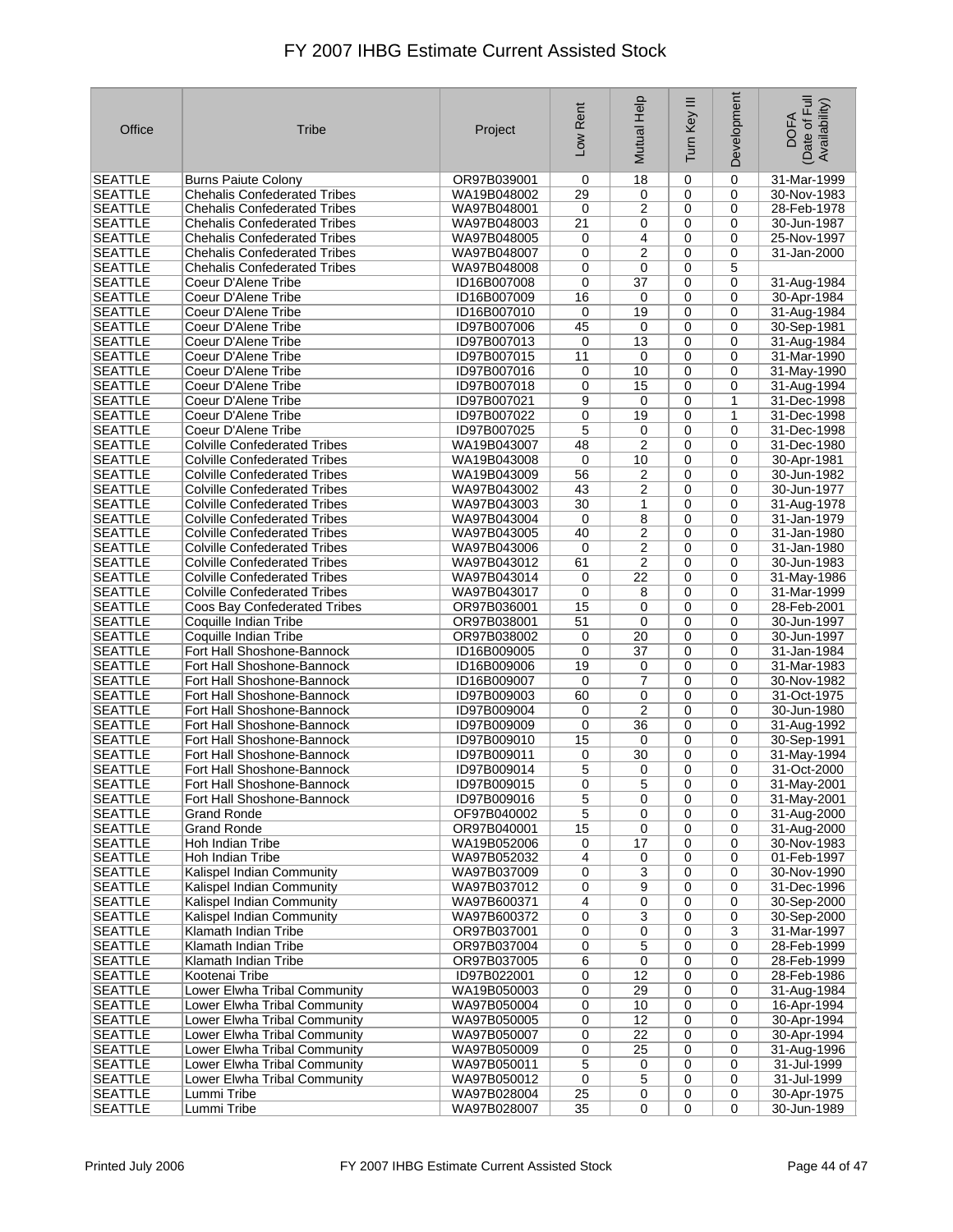| Office                           | Tribe                                                        | Project                    | Low Rent    | Mutual Help     | Ξ<br>Turn Key    | Development      | Date of Full<br>Availability)<br><b>DOFA</b> |
|----------------------------------|--------------------------------------------------------------|----------------------------|-------------|-----------------|------------------|------------------|----------------------------------------------|
| <b>SEATTLE</b>                   | Lummi Tribe                                                  | WA97B028011                | 0           | 39              | 0                | 0                | 31-Aug-1995                                  |
| <b>SEATTLE</b>                   | Lummi Tribe                                                  | WA97B028012                | 15          | 0               | 0                | 0                | 31-Mar-1996                                  |
| <b>SEATTLE</b>                   | Lummi Tribe                                                  | WA97B028013                | 0           | 40              | 0                | 0                | 30-Sep-1996                                  |
| <b>SEATTLE</b>                   | Lummi Tribe                                                  | WA97B028014                | 20          | 0               | 0                | 0                | 30-Mar-1997                                  |
| <b>SEATTLE</b>                   | Lummi Tribe                                                  | WA97B028015                | 0           | 42              | 0                | 0                | 30-Sep-1998                                  |
| <b>SEATTLE</b>                   | Lummi Tribe                                                  | WA97B028023                | 0           | 5               | 0                | 0                | 31-Dec-1998                                  |
| <b>SEATTLE</b>                   | Makah Indian Tribe                                           | WA19B029004                | 22          | 0               | 0                | 0                | 31-Mar-1982                                  |
| <b>SEATTLE</b>                   | Makah Indian Tribe                                           | WA19B029005                | 0           | 5               | 0                | 0                | 31-Aug-1981                                  |
| <b>SEATTLE</b>                   | Makah Indian Tribe                                           | WA19B029006                | 0           | 11              | 0                | $\mathbf 0$      | 31-Jan-1984                                  |
| <b>SEATTLE</b>                   | Makah Indian Tribe                                           | WA97B029003                | 0           | 1               | $\mathbf 0$      | 0                | 31-Jul-1980                                  |
| <b>SEATTLE</b>                   | Makah Indian Tribe                                           | WA97B029008                | 0           | 30              | 0                | $\mathbf 0$      | 30-Sep-1989                                  |
| <b>SEATTLE</b>                   | Makah Indian Tribe                                           | WA97B029009                | 0           | 8               | $\mathbf 0$      | 0                | 30-Sep-1989                                  |
| <b>SEATTLE</b>                   | Makah Indian Tribe<br>Makah Indian Tribe                     | WA97B029010                | 0           | 18              | 0<br>0           | $\mathbf 0$<br>0 | 31-Jan-1995                                  |
| <b>SEATTLE</b><br><b>SEATTLE</b> | Makah Indian Tribe                                           | WA97B029013<br>WA97B029014 | 18<br>5     | 0<br>0          | 0                | 0                | 31-Dec-1996<br>30-Nov-1999                   |
| <b>SEATTLE</b>                   | Muckleshoot Indian Tribe                                     | WA97B040001                | 40          | 0               | 0                | $\mathbf 0$      | 31-Dec-1980                                  |
| <b>SEATTLE</b>                   | Muckleshoot Indian Tribe                                     | WA97B040003                | 24          | 0               | $\mathbf 0$      | 0                | 30-Sep-1998                                  |
| <b>SEATTLE</b>                   | Muckleshoot Indian Tribe                                     | WA97B040004                | $\mathbf 0$ | 0               | 0                | 40               |                                              |
| <b>SEATTLE</b>                   | Nez Perce Tribe                                              | ID97B008007                | 60          | 0               | 0                | 0                | 30-Sep-1977                                  |
| <b>SEATTLE</b>                   | Nez Perce Tribe                                              | ID97B008008                | 0           | 3               | 0                | 0                | 31-Aug-1980                                  |
| <b>SEATTLE</b>                   | Nez Perce Tribe                                              | ID97B008011                | 0           | 11              | 0                | 0                | 30-Apr-1984                                  |
| <b>SEATTLE</b>                   | Nez Perce Tribe                                              | ID97B008013                | 0           | 18              | 0                | 0                | 31-Aug-1988                                  |
| <b>SEATTLE</b>                   | Nez Perce Tribe                                              | ID97B008014                | $\mathbf 0$ | 32              | 0                | 0                | 31-Aug-1991                                  |
| <b>SEATTLE</b>                   | Nez Perce Tribe                                              | ID97B008015                | 29          | 0               | $\mathbf 0$      | 0                | 30-Sep-1993                                  |
| <b>SEATTLE</b>                   | Nez Perce Tribe                                              | ID97B008017                | 0           | 30              | 0                | $\mathbf 0$      | 31-Dec-1994                                  |
| <b>SEATTLE</b>                   | Nez Perce Tribe                                              | ID97B008021                | 0           | 7               | 0                | 0                | 30-Sep-1996                                  |
| <b>SEATTLE</b>                   | Nez Perce Tribe                                              | ID97B008022                | 0           | 1               | 0                | 0                | 30-Sep-1996                                  |
| <b>SEATTLE</b>                   | Nisqually Indian Community                                   | WA19B052006                | 0           | 8               | 0                | $\mathbf 0$      | 30-Nov-1983                                  |
| <b>SEATTLE</b>                   | Nisqually Indian Community                                   | WA97B052002                | 0           | 5               | $\mathbf 0$      | $\mathbf 0$      | 31-Dec-1980                                  |
| <b>SEATTLE</b>                   | Nisqually Indian Community                                   | WA97B052003                | 0           | 10              | 0                | $\mathbf 0$      | 28-Feb-1982                                  |
| <b>SEATTLE</b>                   | Nisqually Indian Community                                   | WA97B052008                | 0           | 7               | 0                | 0                | 30-Apr-1986                                  |
| <b>SEATTLE</b>                   | Nisqually Indian Community                                   | WA97B052011                | 0           | 19              | 0                | 0                | 28-Feb-1987                                  |
| <b>SEATTLE</b>                   | Nisqually Indian Community                                   | WA97B052012                | 0           | 12              | 0                | 0                | 30-Apr-1988                                  |
| <b>SEATTLE</b>                   | Nisqually Indian Community                                   | WA97B052016                | 0           | 5               | 0                | 0                | 30-Apr-1988                                  |
| <b>SEATTLE</b>                   | Nisqually Indian Community                                   | WA97B052032                | 5           | 0               | 0                | 0                | 30-Sep-2000                                  |
| <b>SEATTLE</b>                   | Nisqually Indian Community                                   | WA97B052035                | 5           | 0               | 0                | 0                | 31-Mar-1999                                  |
| <b>SEATTLE</b>                   | Nisqually Indian Community                                   | WA97B052040                | 0           | 5               | 0                | 0                | 31-Jul-1998                                  |
| <b>SEATTLE</b>                   | Nooksack Tribe                                               | WA19B056002                | 0           | 13              | 0                | 0                | 31-Dec-1980                                  |
| <b>SEATTLE</b>                   | Nooksack Tribe                                               | WA97B056001                | 0           | 14              | 0                | 0                | 31-Dec-1979                                  |
| <b>SEATTLE</b>                   | Nooksack Tribe                                               | WA97B056003                | 0           | 36              | 0                | 0                | 31-Aug-1984                                  |
| <b>SEATTLE</b>                   | Nooksack Tribe                                               | WA97B056005                | 0           | 12              | 0                | 0                | 31-Jan-1992                                  |
| <b>SEATTLE</b>                   | Nooksack Tribe                                               | WA97B056006                | 0           | $\overline{20}$ | 0                | 0                | 31-Jul-1994                                  |
| <b>SEATTLE</b>                   | Nooksack Tribe                                               | WA97B056007                | 0           | 7               | 0                | 0                | 31-Jul-1994                                  |
| <b>SEATTLE</b>                   | Nooksack Tribe                                               | WA97B056008                | 7           | 0               | 0                | 0                | 30-Sep-1999                                  |
| SEATTLE                          | Port Gamble Indian Community<br>Port Gamble Indian Community | WA19B044004<br>WA97B044001 | 10          | 0               | 0<br>$\mathbf 0$ | 0                | 31-Mar-1983                                  |
| <b>SEATTLE</b><br><b>SEATTLE</b> | Port Gamble Indian Community                                 | WA97B044003                | 5<br>20     | 0<br>0          | 0                | 0<br>$\mathbf 0$ | 30-May-1974<br>31-Oct-1977                   |
| SEATTLE                          | Port Gamble Indian Community                                 | WA97B044006                |             | 10              | 0                | 0                | 31-May-1993                                  |
| <b>SEATTLE</b>                   | Port Gamble Indian Community                                 | WA97B044008                | 0<br>0      | 10              | 0                | 0                | 31-Jan-1996                                  |
| SEATTLE                          | Port Gamble Indian Community                                 | WA97B044010                | 0           | 9               | 0                | 0                | 30-Apr-1998                                  |
| <b>SEATTLE</b>                   | Port Gamble Indian Community                                 | WA97B044011                | 6           | 0               | 0                | 0                | 30-Apr-1998                                  |
| <b>SEATTLE</b>                   | <b>Puvallup Tribe</b>                                        | WA97B063002                | 27          | 0               | 0                | 0                | 31-Jul-1990                                  |
| <b>SEATTLE</b>                   | <b>Puyallup Tribe</b>                                        | WA97B063005                | 0           | 23              | 0                | 0                | 31-Jul-1990                                  |
| SEATTLE                          | Puyallup Tribe                                               | WA97B063006                | 0           | 0               | 0                | 5                |                                              |
| SEATTLE                          | Puyallup Tribe                                               | WA97B063007                | 0           | 0               | $\mathbf 0$      | 5                |                                              |
| <b>SEATTLE</b>                   | Quileute Tribe                                               | WA19B047001                | 0           | 25              | 0                | 0                | 30-Sep-1982                                  |
| <b>SEATTLE</b>                   | Quileute Tribe                                               | WA97B047002                | 0           | 24              | 0                | 0                | 31-Mar-1996                                  |
| <b>SEATTLE</b>                   | Quileute Tribe                                               | WA97B047003                | 0           | 4               | 0                | 0                | 30-Sep-1997                                  |
| <b>SEATTLE</b>                   | Quileute Tribe                                               | WA97B047004                | 0           | 4               | 0                | 0                | 30-Sep-1997                                  |
| SEATTLE                          | Quileute Tribe                                               | WA97B047005                | 3           | 3               | 0                | 0                | 31-Dec-1998                                  |
| SEATTLE                          | <b>Quinault Tribe</b>                                        | WA97B027003                | 40          | 0               | 0                | 0                | 30-Jul-1974                                  |
| <b>SEATTLE</b>                   | <b>Quinault Tribe</b>                                        | WA97B027005                | 0           | 8               | 0                | 0                | 31-Jan-1980                                  |
| <b>SEATTLE</b>                   | <b>Quinault Tribe</b>                                        | WA97B027006                | 0           | 17              | 0                | 0                | 31-Jul-1981                                  |
| <b>SEATTLE</b>                   | <b>Quinault Tribe</b>                                        | WA97B027007                | 10          | $\pmb{0}$       | $\overline{0}$   | 0                | 31-Jul-1981                                  |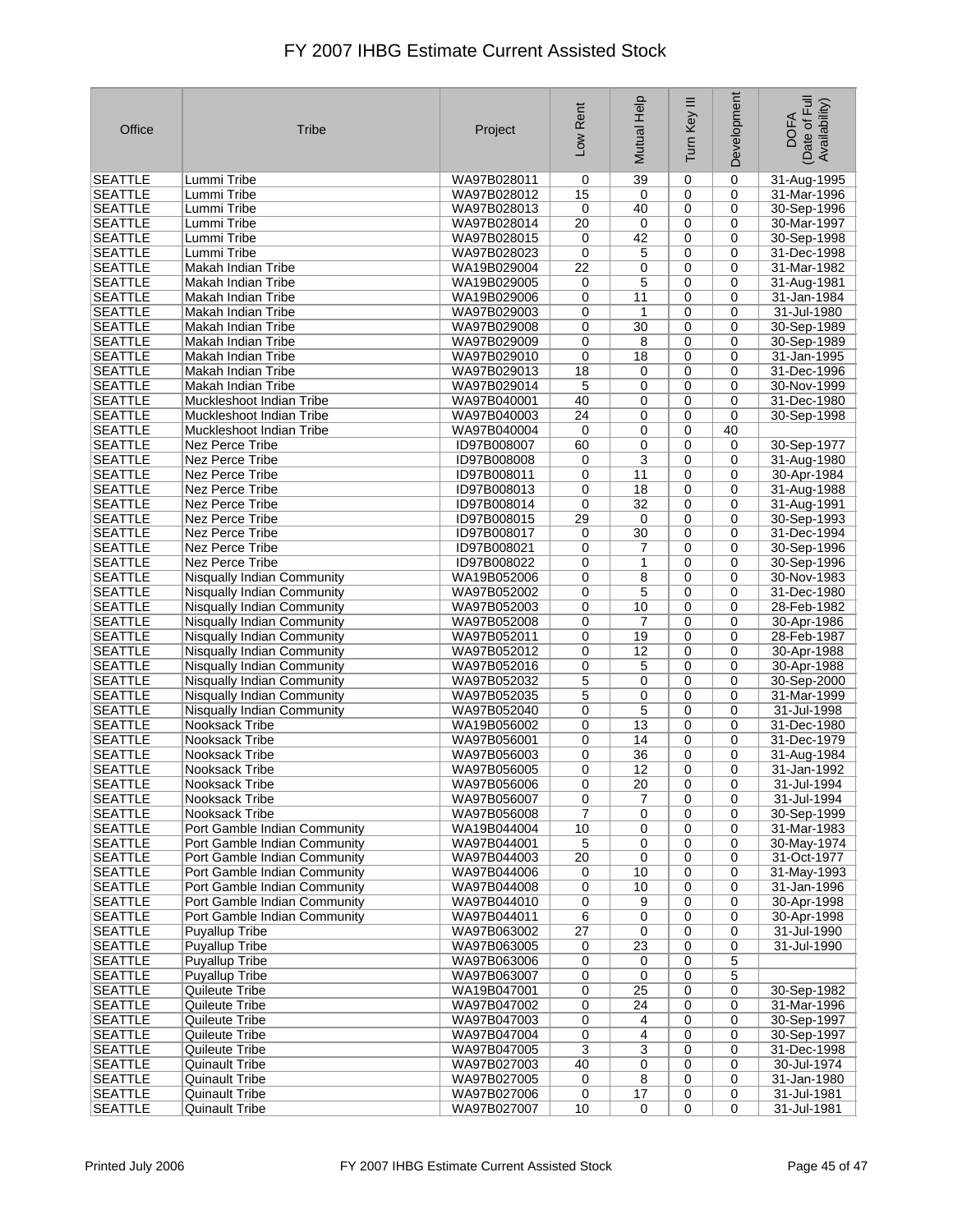| Office         | <b>Tribe</b>                      | Project     | Low Rent         | Mutual Help | Ξ<br>Turn Key                      | Development      | Date of Full<br>Availability)<br><b>DOFA</b> |
|----------------|-----------------------------------|-------------|------------------|-------------|------------------------------------|------------------|----------------------------------------------|
| <b>SEATTLE</b> | <b>Quinault Tribe</b>             | WA97B027009 | 0                | 14          | $\mathbf 0$                        | $\mathbf 0$      | 30-Apr-1985                                  |
| <b>SEATTLE</b> | <b>Quinault Tribe</b>             | WA97B027010 | 0                | 20          | 0                                  | 0                | 30-Sep-1995                                  |
| <b>SEATTLE</b> | Sauk-Suiattle Indian Tribe        | WA97B062003 | 0                | 18          | 0                                  | 0                | 31-Jul-1984                                  |
| <b>SEATTLE</b> | Shoalwater Bay Tribe              | WA97B052008 | 0                | 8           | 0                                  | 0                | 30-Apr-1986                                  |
| <b>SEATTLE</b> | Shoalwater Bay Tribe              | WA97B052021 | 1                | 0           | 0                                  | 0                | 28-Feb-2000                                  |
| <b>SEATTLE</b> | Shoalwater Bay Tribe              | WA97B052046 | 3                | 0           | 0                                  | 0                | 30-Apr-2003                                  |
| <b>SEATTLE</b> | Shoalwater Bay Tribe              | WA97B052051 | 0                | 4           | 0                                  | 1                | 31-Jul-2000                                  |
| <b>SEATTLE</b> | <b>Siletz Confederated Tribes</b> | OR97B035001 | 0                | 39          | 0                                  | 0                | 31-Mar-1989                                  |
| <b>SEATTLE</b> | <b>Siletz Confederated Tribes</b> | OR97B035002 | $\mathbf 0$      | 15          | 0                                  | $\mathbf 0$      | 31-Aug-1991                                  |
| <b>SEATTLE</b> | <b>Siletz Confederated Tribes</b> | OR97B035004 | 26               | 0           | 0                                  | 0                | 30-Apr-1996                                  |
| <b>SEATTLE</b> | <b>Siletz Confederated Tribes</b> | OR97B035007 | $\overline{25}$  | 0           | 0                                  | 0                | 30-Sep-1997                                  |
| <b>SEATTLE</b> | <b>Siletz Confederated Tribes</b> | OR97B035008 | 0                | 5           | 0                                  | 0                | 28-Feb-2001                                  |
| <b>SEATTLE</b> | <b>Siletz Confederated Tribes</b> | OR97B035009 | 0                | 5           | 0                                  | 0                | 28-Feb-2001                                  |
| <b>SEATTLE</b> | <b>Siletz Confederated Tribes</b> | OR97B035010 | 1                | 0           | 0                                  | 0                | 28-Feb-2001                                  |
| <b>SEATTLE</b> | <b>Siletz Confederated Tribes</b> | OR97B035011 | 0                | 5           | 0                                  | 0                | 28-Feb-2001                                  |
| <b>SEATTLE</b> | <b>Siletz Confederated Tribes</b> | OR97B035012 | 5                | 0           | 0                                  | $\mathbf 0$      | 28-Feb-2001                                  |
| <b>SEATTLE</b> | Skokomish Indian Tribe            | WA97B052002 | 0                | 2           | 0                                  | 0                | 31-Dec-1980                                  |
| <b>SEATTLE</b> | Skokomish Indian Tribe            | WA97B052003 | 0                | 8           | 0                                  | 0                | 28-Feb-1982                                  |
| <b>SEATTLE</b> | Skokomish Indian Tribe            | WA97B052008 | 0                | 18          | 0                                  | 0                | 30-Apr-1986                                  |
| <b>SEATTLE</b> | Skokomish Indian Tribe            | WA97B052019 | 0                | 21          | 0                                  | 0                | 31-Mar-1992                                  |
| <b>SEATTLE</b> | Skokomish Indian Tribe            | WA97B052021 | 10               | 0           | $\mathbf 0$                        | 0                | 28-Feb-1999                                  |
| <b>SEATTLE</b> | Skokomish Indian Tribe            | WA97B052038 | 5                | 0           | 0                                  | 0                | 31-Mar-2000                                  |
| <b>SEATTLE</b> | Spokane Tribe                     | WA19B037004 | 32               | 0           | 0                                  | $\mathbf 0$      | 31-Dec-1981                                  |
| <b>SEATTLE</b> | Spokane Tribe                     | WA97B037003 | 0                | 4           | 0                                  | 0                | 30-Jun-1981                                  |
| <b>SEATTLE</b> | Spokane Tribe                     | WA97B037005 | 52               | 0           | 0                                  | 0                | 29-Feb-1984                                  |
| <b>SEATTLE</b> | Spokane Tribe                     | WA97B037006 | 0                | 11          | 0                                  | 0                | 30-Apr-1986                                  |
| <b>SEATTLE</b> | Spokane Tribe                     | WA97B037008 | 2                | 25          | 0                                  | 0                | 30-Nov-1987                                  |
| <b>SEATTLE</b> | Spokane Tribe                     | WA97B037009 | 1                | 33          | 0                                  | 0                | 30-Nov-1990                                  |
| <b>SEATTLE</b> | Spokane Tribe                     | WA97B037013 | 0                | 9           | 0                                  | 0                | 31-Jan-1997                                  |
| <b>SEATTLE</b> | Spokane Tribe                     | WA97B037014 | 16               | 0           | 0                                  | 0                | 31-Aug-1997                                  |
| <b>SEATTLE</b> | Spokane Tribe                     | WA97B037024 | 0                | 4           | 0                                  | 0                | 31-Aug-2000                                  |
| <b>SEATTLE</b> | Spokane Tribe                     | WA97B037025 | 6                | 0           | 0                                  | 0                | 31-Mar-2000                                  |
| <b>SEATTLE</b> | Squaxin Island Tribe              | WA19B052004 | 0                | 8           | 0                                  | 0                | 28-Feb-1982                                  |
| <b>SEATTLE</b> | Squaxin Island Tribe              | WA19B052006 | 0                | 2           | $\mathbf 0$                        | 0                | 30-Nov-1983                                  |
| <b>SEATTLE</b> | Squaxin Island Tribe              | WA97B052003 | 0                | 12          | 0                                  | 0                | 28-Feb-1982                                  |
| <b>SEATTLE</b> | Squaxin Island Tribe              | WA97B052017 | 0                | 21          | 0                                  | 0                | 29-Feb-1992                                  |
| <b>SEATTLE</b> | Squaxin Island Tribe              | WA97B052021 | 10               | 0           | 0                                  | 0                | 23-Oct-1997                                  |
| <b>SEATTLE</b> | Squaxin Island Tribe              | WA97B052032 | 7                | 0           | 0                                  | 0                | 01-Jun-1998                                  |
| <b>SEATTLE</b> | Squaxin Island Tribe              | WA97B052036 | 2                | 0           | 0                                  | 0                | 01-Jun-1998                                  |
| <b>SEATTLE</b> | Squaxin Island Tribe              | WA97B052042 | 2                | 0           | 0                                  | 0                | 31-Jan-2002                                  |
| <b>SEATTLE</b> | Squaxin Island Tribe              | WA97B052052 | 0                | 5           | 0                                  | 0                | 31-Jan-2002                                  |
| <b>SEATTLE</b> | <b>Suquamish Tribal Council</b>   | WA97B052002 | 0                | 12          | $\pmb{0}$                          | 0                | 31-Dec-1980                                  |
| <b>SEATTLE</b> | Suquamish Tribal Council          | WA97B052008 | 0                | 17          | 0                                  | 0                | 30-Apr-1986                                  |
| <b>SEATTLE</b> | Suquamish Tribal Council          | WA97B052014 | 0                | 25          | 0                                  | 0                | 31-Mar-1992                                  |
| <b>SEATTLE</b> | <b>Suguamish Tribal Council</b>   | WA97B052020 | 4                | 0           | 0                                  | 0                | 30-Sep-1993                                  |
| <b>SEATTLE</b> | Suquamish Tribal Council          | WA97B052034 | 5                | $\mathbf 0$ | $\mathbf 0$                        | 0                | 28-Feb-1999                                  |
| SEATTLE        | Suquamish Tribal Council          | WA97B052041 | 0                | 5           | 0                                  | $\mathbf 0$      | 31-Aug-1998                                  |
| <b>SEATTLE</b> | Swinomish Indians                 | WA97B023003 | 17               | 0           | 0                                  | 0                | 31-Dec-1972                                  |
| <b>SEATTLE</b> | Swinomish Indians                 | WA97B023004 | 16               | 0           | 0                                  | 0                | 30-Apr-1980                                  |
| SEATTLE        | Swinomish Indians                 | WA97B023006 | 36               | 0           | 0                                  | 0                | 31-Aug-1985                                  |
| <b>SEATTLE</b> | Swinomish Indians                 | WA97B023007 | 10               | 0           | $\mathbf 0$                        | 0                | 31-Dec-1993                                  |
| <b>SEATTLE</b> | Swinomish Indians                 | WA97B023008 | 0                | 8           | $\mathbf 0$                        | 0                | 30-Jun-1998                                  |
| SEATTLE        | <b>Tulalip Tribes</b>             | WA19B051002 | 0                | 3           | 0                                  | 0                | 31-Mar-1982                                  |
| <b>SEATTLE</b> | <b>Tulalip Tribes</b>             | WA19B051003 | 21               | 0           | 0                                  | 0                | 31-Jan-1982                                  |
| <b>SEATTLE</b> | <b>Tulalip Tribes</b>             | WA19B051004 | 0                | 10          | 0                                  | 0                | 31-May-1986                                  |
| <b>SEATTLE</b> | <b>Tulalip Tribes</b>             | WA19B051005 | 14               | 0           | $\mathbf 0$                        | 0                | 31-May-1986                                  |
| SEATTLE        | <b>Tulalip Tribes</b>             | WA97B051001 | 40               | 0           | 0                                  | 0                | 31-May-1978                                  |
| <b>SEATTLE</b> | <b>Tulalip Tribes</b>             | WA97B051006 | 0                | 3           | 0                                  | $\mathbf 0$      | 31-May-1986                                  |
| <b>SEATTLE</b> | <b>Tulalip Tribes</b>             | WA97B051007 | 17               | 0           | 0                                  | $\mathbf 0$      | 31-Oct-1991                                  |
| SEATTLE        | <b>Tulalip Tribes</b>             | WA97B051009 | 4                | 0           | $\mathbf 0$                        | 0                | 31-Oct-1991                                  |
| <b>SEATTLE</b> | <b>Tulalip Tribes</b>             | WA97B051010 | $\mathbf 0$      | 17          | $\mathbf 0$                        | 0                | 31-Oct-1991                                  |
| <b>SEATTLE</b> | <b>Tulalip Tribes</b>             | WA97B051011 | 20               | 0           | 0                                  | 0                | 31-Oct-1991                                  |
| <b>SEATTLE</b> | <b>Tulalip Tribes</b>             | WA97B051013 | 0<br>$\mathbf 0$ | 18          | $\boldsymbol{0}$<br>$\overline{0}$ | 0<br>$\mathbf 0$ | 31-Dec-1992                                  |
| <b>SEATTLE</b> | <b>Tulalip Tribes</b>             | WA97B051016 |                  | 13          |                                    |                  | 31-Dec-1991                                  |